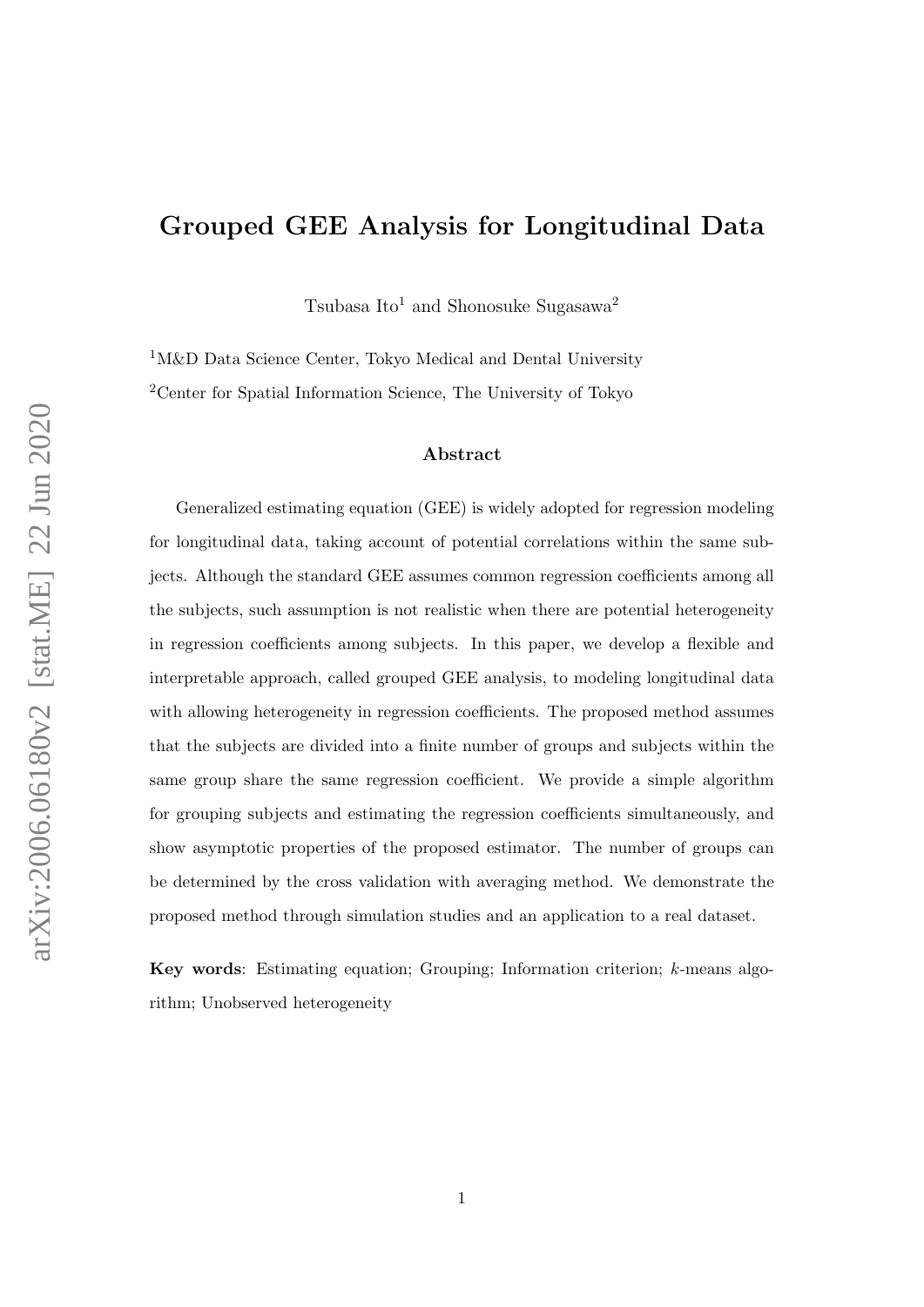#### <span id="page-1-0"></span>1 Introduction

Longitudinal data in which responses (repeated measurements) within the same subject are correlated is appeared in many scientific applications such as biomedical statistics and social science. For analyzing longitudinal data, it is typically difficult to correctly specify the underlying correlation structures among response variables within the same subject, and one of the standard approaches is the generalized estimating equations (GEE) developed by [Liang and Zeger \(1986\)](#page-21-0), which uses "working" correlation structures specified by users. The advantage of the GEE approach is that the estimator is still consistent even when the working correlation is misspecified. However, the existing GEE methods assumes homogeneous regression coefficients that are common to all the subject, which could be restrictive in practical applications since there might be potential heterogeneity among subjects or clusters as confirmed in several applications (e.g. [Barban and Billari, 2012;](#page-21-1) [Lin and Ng, 2012;](#page-22-0) [Nagin et al., 2018\)](#page-22-1).

In this work, we extend the standard GEE analysis to take account of potential heterogeneity in longitudinal data. Specifically, we develop grouped GEE analysis by adopting the grouping approach that is widely adopted in literatures for panel data analysis (e.g. [Bonhomme and Manresa, 2015;](#page-21-2) [Zhang et al., 2019;](#page-23-0) [Liu et al., 2020\)](#page-22-2). We assume that subjects in longitudinal data can be classified to a finite number of groups, and subjects within the same group share the same regression coefficients, that is, the regression coefficients are homogeneous over subjects in the same groups. Since the grouping assignment of subjects are unknown, we treat it as unknown parameters and estimate them and group-wise regression coefficient simultaneously. Given the grouping parameters, the standard GEE can be performed to obtain groupwise estimators of regression coefficients. On the other hand, given the group-wise regression coefficients, we consider estimating the grouping parameters using a kind of Mahalanobis distance between response variables and predictors with taking account of potential correlations via working correlation matrix. In other words, we employ the working correlation not only in performing GEE analysis in each group but also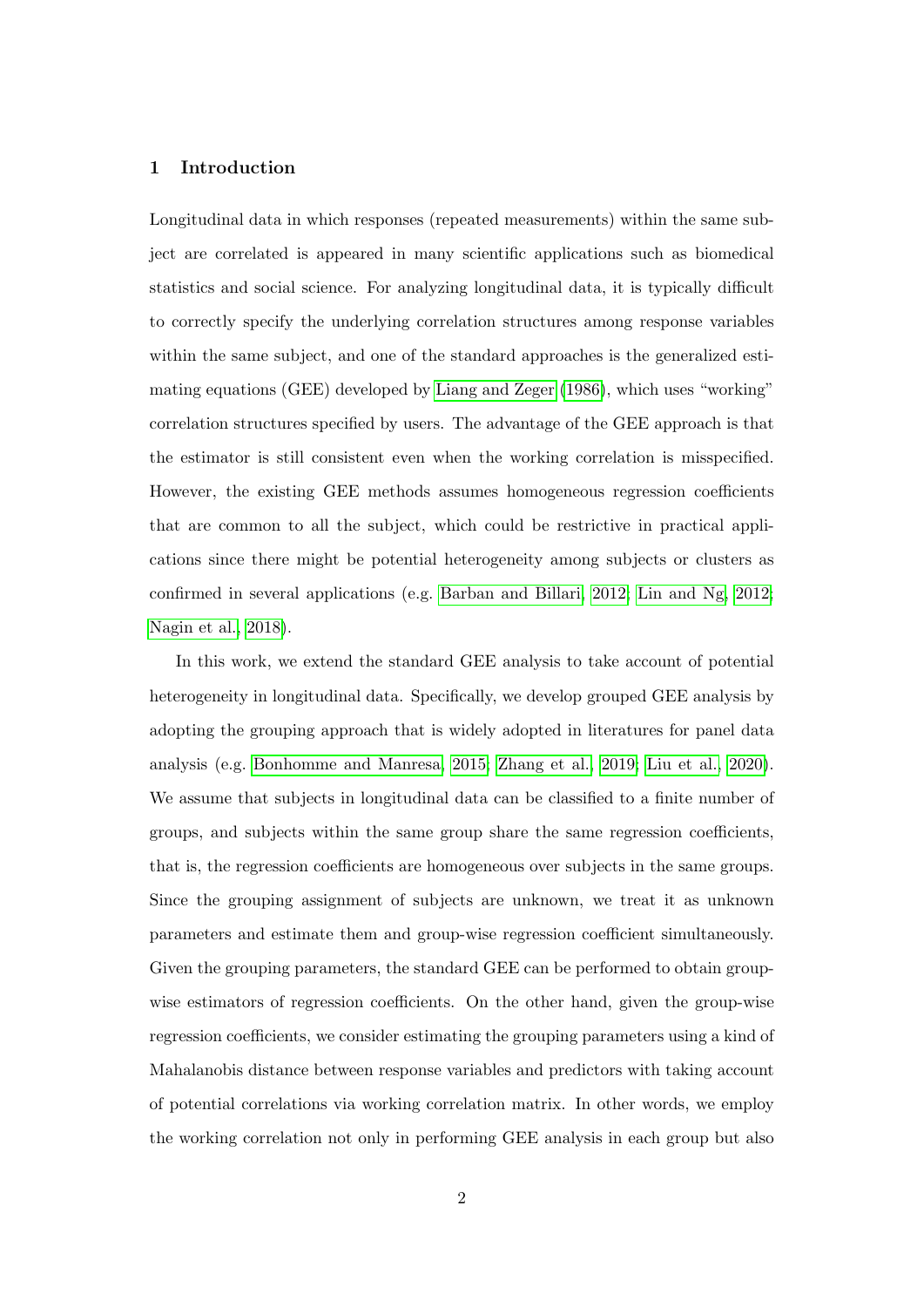estimating the grouping assignment. We will show that the grouped GEE method can be easily carried out by a simple iterative algorithm similar to  $k$ -means algorithm that combines the existing algorithm for the standard GEE and simple optimization steps for grouping assignment. Moreover, we adopt the cross validation with averaging method proposed in [Wang \(2010\)](#page-23-1) to carry out data-dependent selection of the number of groups.

We derive the statistical properties of the grouped GEE estimator in an asymptotic framework where both  $n$  (the number of subjects) and  $T$  (the number of repeated measurements) tend to infinity, but we here allow  $T$  to grow considerably slower than  $n,$  namely,  $n/T^\nu \to 0$  for some large  $\nu.$  Hence, our method can be applicable when  $T$ is much smaller  $n$  as observed in many applications using longitudinal data. As theoretical difficulties of the grouped estimation in longitudinal data analysis, the true correlations within the same subject can be considerably high, so the existing theoretical argument assuming negligibly small correlations imposed typically by mixing conditions (e.g. [Bonhomme and Manresa, 2015;](#page-21-2) [Zhang et al., 2019;](#page-23-0) [Gu and Volgu](#page-21-3)[shev, 2019\)](#page-21-3) for the underlying true correlations is no more applicable. To overcome the limitation of the existing theoretical argument, we consider grouping assignment using a kind of Mahalanobis distance with working correlation, and we will show that such grouping strategy leads to consistent estimation of the grouping parameters as long as the working correlation is relatively close to the true one. Therefore, even when the underlying correlations within the same subject is not weak, we can successfully estimate the grouping parameters using a reasonable working correlation matrix. Then, we will also establish consistency and asymptotic normality of the grouped GEE estimator of the regression coefficients, and also provide a consistent estimator of asymptotic variances.

In the context of longitudinal data or clustered data analysis, several methods to take account of the potential heterogeneity among subjects have been proposed. [Rubin and Wu \(1997\)](#page-22-3), [Sun et al. \(2007\)](#page-22-4), [Ng and McLachlan \(2014\)](#page-22-5) and [Sugasawa](#page-22-6) [et al. \(2019\)](#page-22-6) proposed a mixture modeling based on random effects, but the estimation algorithms can be computationally very intensive since the algorithms include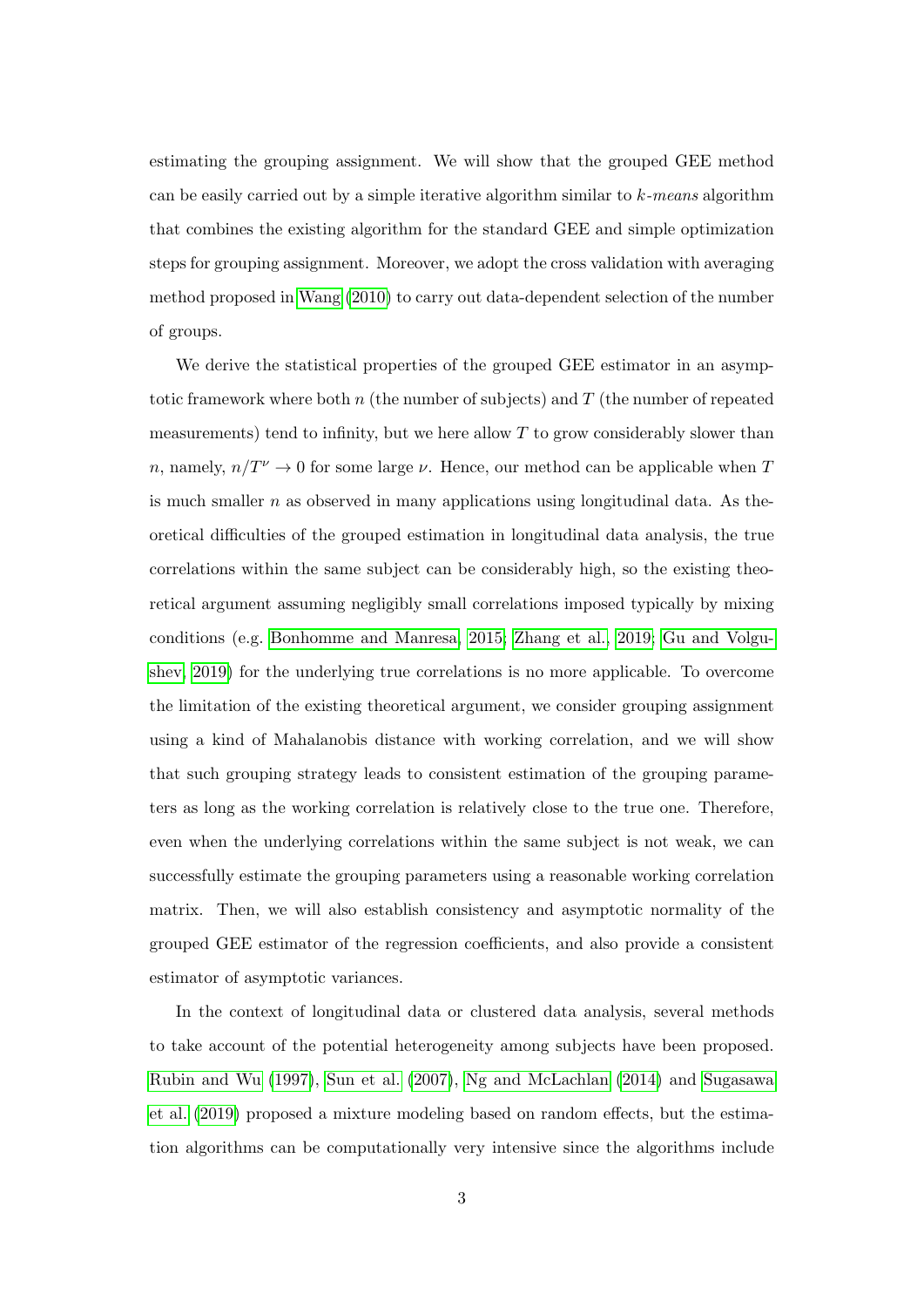iteration steps that entail numerical integration. On the other hand, [Rosen et al.](#page-22-7) [\(2000\)](#page-22-7) and [Tang and Qu \(2016\)](#page-22-8) proposed a mixture modeling based on the GEE, but the primary interest in these works is estimation of the component distributions in the mixture rather than grouping subjects. [Hajjem et al. \(2011\)](#page-21-4) and [Fokkema](#page-21-5) [et al. \(2018\)](#page-21-5) employed regression tree techniques for grouping observations, but the tree-based methods can handle grouping based on covariate information rather than regression coefficients. Moreover, [Coffey et al. \(2014\)](#page-21-6), [Vogt and Linton \(2017\)](#page-23-2) and [Zhu and Qu \(2018\)](#page-23-3) proposed grouping methods for longitudinal curves, and [Tang](#page-23-4) [et al. \(2020\)](#page-23-4) developed covariate-specific grouping methods via regularization. To the best of our knowledge, this paper is the first one to consider grouped estimation in the GEE analysis with valid theoretical argument.

This paper is organized as follows. In Section [2,](#page-3-0) we illustrate the proposed GEE analysis, and provide an iterative estimation algorithm. We also propose the averaging method for selecting the number of groups. In Section [3,](#page-8-0) we give the asymptotic properties of the grouped GEE estimator. In Section [4,](#page-12-0) we demonstrate the grouped GEE analysis through simulation studies and an application to a real longitudinal dataset. We give some discussions in Section [5.](#page-19-0) All the technical details and the proofs of the theorems are given in the Supplementary Materials. R code implementing the proposed method is available at GitHub repository (<https://github.com/sshonosuke/GGEE>).

#### <span id="page-3-0"></span>2 Grouped GEE Analysis

#### 2.1 Grouped models for longitudinal data

For longitudinal data, let  $y_{it}$  be the response of interest and  $x_{it}$  be a p-dimensional vector of covariate information of subject i at time t, where  $i = 1, \ldots, n$  and  $t =$  $1, \ldots, T_i$ . For ease of notation, we set  $T_i = T$  for all i, representing balanced data case, but the extension to unbalanced case is straightforward. We consider a generalized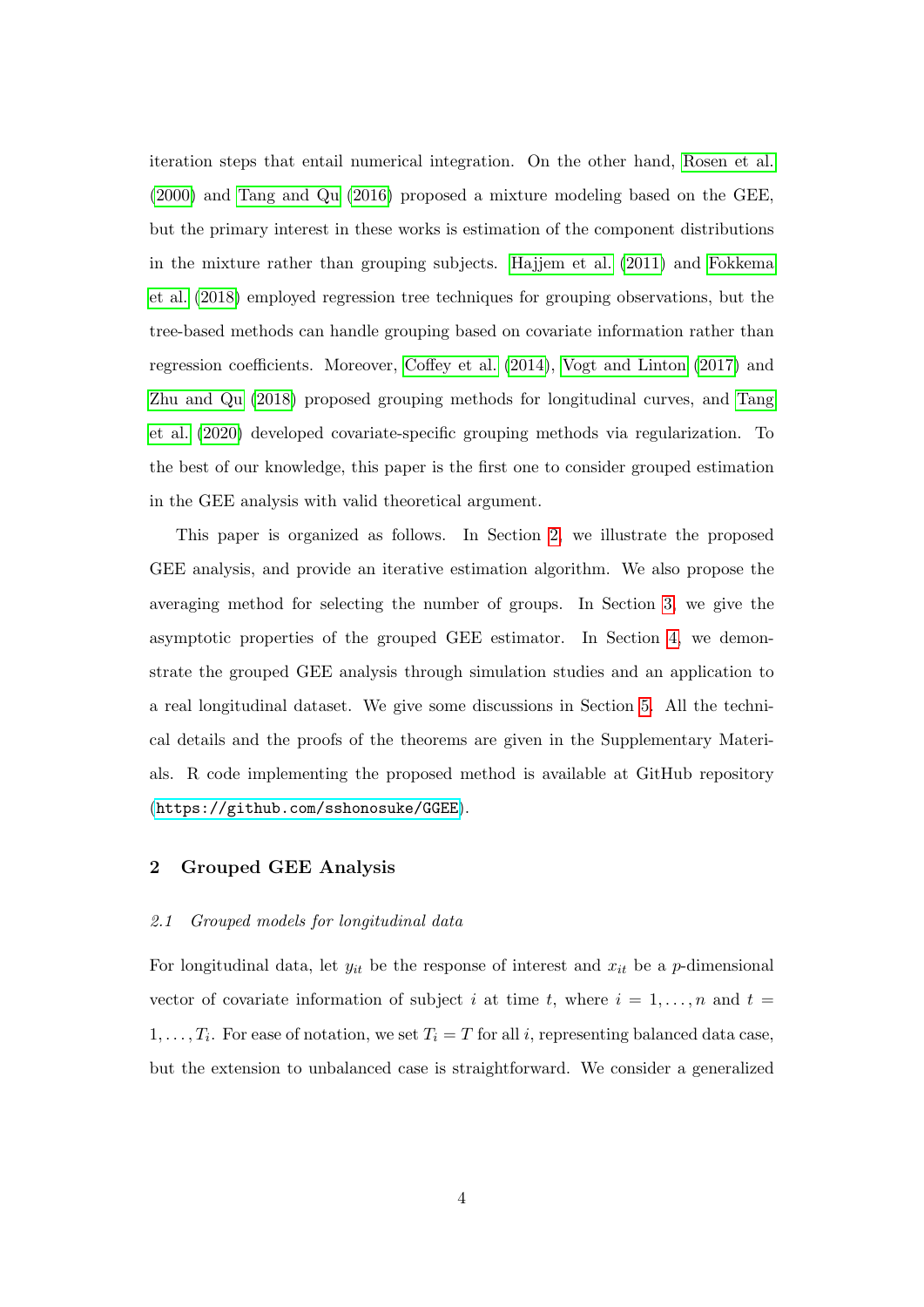linear model for  $y_{it}$ , given by

<span id="page-4-0"></span>
$$
f(y_{it}|x_{it};\beta_i,\phi) = \exp\left(\{y_{it}\theta_{it} - a(\theta_{it}) + b(y_{it})\}/\phi\right),\tag{1}
$$

where  $a(\cdot)$  and  $b(\cdot)$  are known functions, and  $\theta_{it} = u(x_{it}^t \beta_i)$  for a known monotone function  $u(\cdot)$ . A commonly used link function is the canonical link function, that is,  $u(x) = x$ . Here  $\beta_i$  is the regression parameters of interest which can be heterogeneous among subjects, and  $\phi$  is a known scale parameter that is common to all the subjects. Under the model [\(1\)](#page-4-0), the first two moments of  $y_{it}$  are given by  $m(x_{it}^t \beta_i) = a'(\theta_{it})$  and  $\sigma^2(x_{it}^t \beta_i) = a''(\theta_{it})\phi$ , respectively. For example, under binary response, it follows that  $a(x) = \log\{1 + \exp(x)\}\$ , leading to the logistic model given by  $m(x_{it}^t \beta_i) =$  ${1 + \exp(-x_{it}^t \beta_i)}^{-1}.$ 

In the standard GEE analysis, the regression parameters are homogeneous, that is,  $\beta_i = \beta$ , but we allow potential heterogeneity among the subjects. However, the number of  $\beta_i$  increases as the number of subjects, so  $\beta_i$  cannot be estimated with reasonable accuracy as long as  $T$  is not large, which is the standard situation in longitudinal data analysis. Hence, we consider a grouped structure for the subjects, that is, the n subjects are divided into  $G$  groups and subjects within the same group share the same regression coefficients. Specifically, we introduce an unknown grouping variable  $g_i \in \{1, ..., G\}$  which determines the group that *i*th subject belongs to. Then, we define  $\beta_i = \beta_{g_i}$  under which the unknown regression parameters are  $\beta_1, \ldots, \beta_G$ . Therefore, if G is not large compared with n and T, then  $\beta_1, \ldots, \beta_G$  can be accurately estimated. Moreover, due to the grouping nature, the estimation results of  $g_i$ gives grouping of subjects in terms of regression coefficients, so the estimation result is easily interpretable for users. We treat  $G$  as unknown parameter as well, but we assume that G is known for a while. The estimation will be discussed in Section [2.3.](#page-7-0)

#### 2.2 Estimation algorithm

Define  $y_i = (y_{i1}, \ldots, y_{iT})^t$  as a  $T \times 1$  response vector and  $X_i = (x_{i1}, \ldots, x_{iT})^t$  as a  $T \times p$ covariate matrix. We also define  $m(X_i \beta_g) = (m(x_{i1}^t \beta_g), \ldots, m(x_{iT}^t \beta_g))^t$ ,  $A_i(\beta_g) =$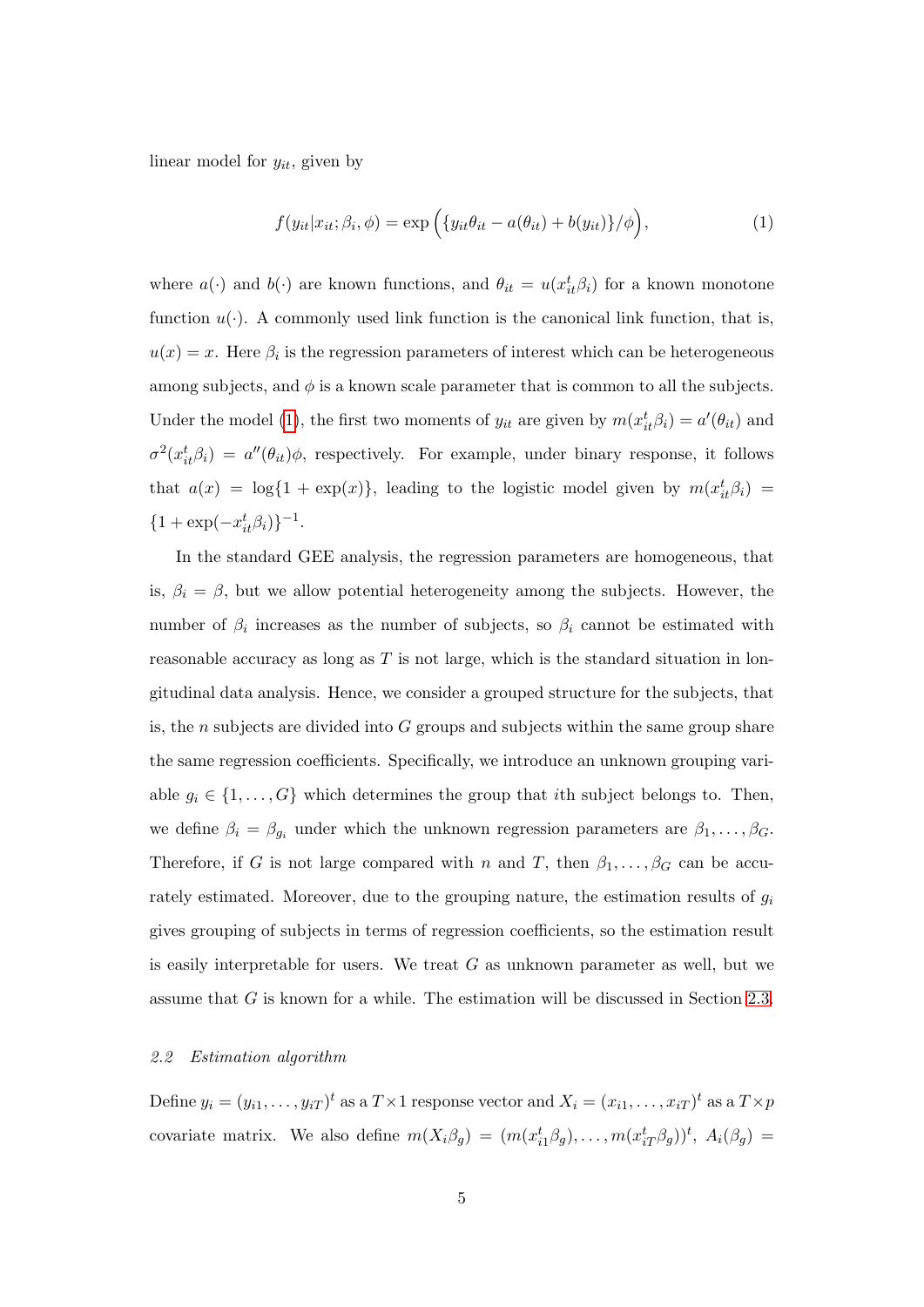$diag(\sigma^2(x_{i1}^t\beta_g),\ldots,\sigma^2(x_{iT}^t\beta_g)), \Delta_i(\beta_g) = diag(u'(x_{i1}^t\beta_g),\ldots,u'(x_{iT}^t\beta_g))$  and  $D_i(\beta_g) =$  $A_i(\beta_g) \Delta_i(\beta_g) X_i$ . In what follows, we might abbreviate the explicit dependence on the parameters for notational simplicity when there seems no confusion. We here introduce "working" correlation matrix  $R(\alpha)$  to approximate the true underlying correlation matrix of  $y_i$ , which one can be chosen freely, where it might include the nuisance unknown parameter  $\alpha$ . Then, we define working covariance matrix  $V_i(\beta)$  as  $V_i(\beta) = A_i^{1/2}$  $i^{1/2}(\beta)\hat{R}A_i^{1/2}(\beta)$  with  $\hat{R}=R(\hat{\alpha})$ . If  $\hat{R}$  is consistent to the true correlation matrix  $R^0$ ,  $V_i(\beta^0)$  with the true parameter  $\beta^0$  is also consistent to the true covariance matrix of  $y_i$ .

Given the grouping parameter  $\overline{g} = (g_1, \ldots, g_n)$ , we can estimate  $\beta_g$  by performing the standard GEE estimation [\(Liang and Zeger, 1986\)](#page-21-0) for each group, namely, solving the following estimating equation:

<span id="page-5-0"></span>
$$
S_g(\beta_g) \equiv \sum_{i=1}^n I(g_i = g) S_i(\beta_g) = 0, \quad S_i(\beta_g) \equiv D_i^t(\beta_g) V_i^{-1}(\beta_g) \{ y_i - m(X_i \beta_g) \}, \tag{2}
$$

which is the GEE based on the subjects classified to the gth group. We can employ existing numerical algorithm for the standard GEE to obtain the solution of [\(2\)](#page-5-0). On the other hand, given  $\beta = (\beta_1^t, \dots, \beta_G^t)^t$ , it is quite reasonable to classify the subjects to groups having the most preferable regression structures to explain the variation of  $y_i$ . Thus, we propose estimating the unknown  $\overline{g}$  based on the following minimization problem:

<span id="page-5-1"></span>
$$
\widehat{g}_i(\beta) = \underset{g=1,\dots,G}{\text{argmin}} \quad \{y_i - m(X_i \beta_g)\}^t \widehat{R}^{-1}(\beta, \overline{g}) \{y_i - m(X_i \beta_g)\},\tag{3}
$$

where  $\widehat{R}(\beta, \overline{g}) = R(\widehat{\alpha}, \beta, \overline{g})$  is an estimator of a working correlation matrix given  $\beta$ and  $\bar{q}$ . The objective function in [\(3\)](#page-5-1) can be seen as a kind of the Mahalanobis distance with taking the working correlation structure into account. Such estimation strategy for the grouping variable has not been paid attention very much, but the use of the working correlation in the grouping step is shown to be quite important to expand our theoretical argument given in Section [3.](#page-8-0) Note that the above minimization problem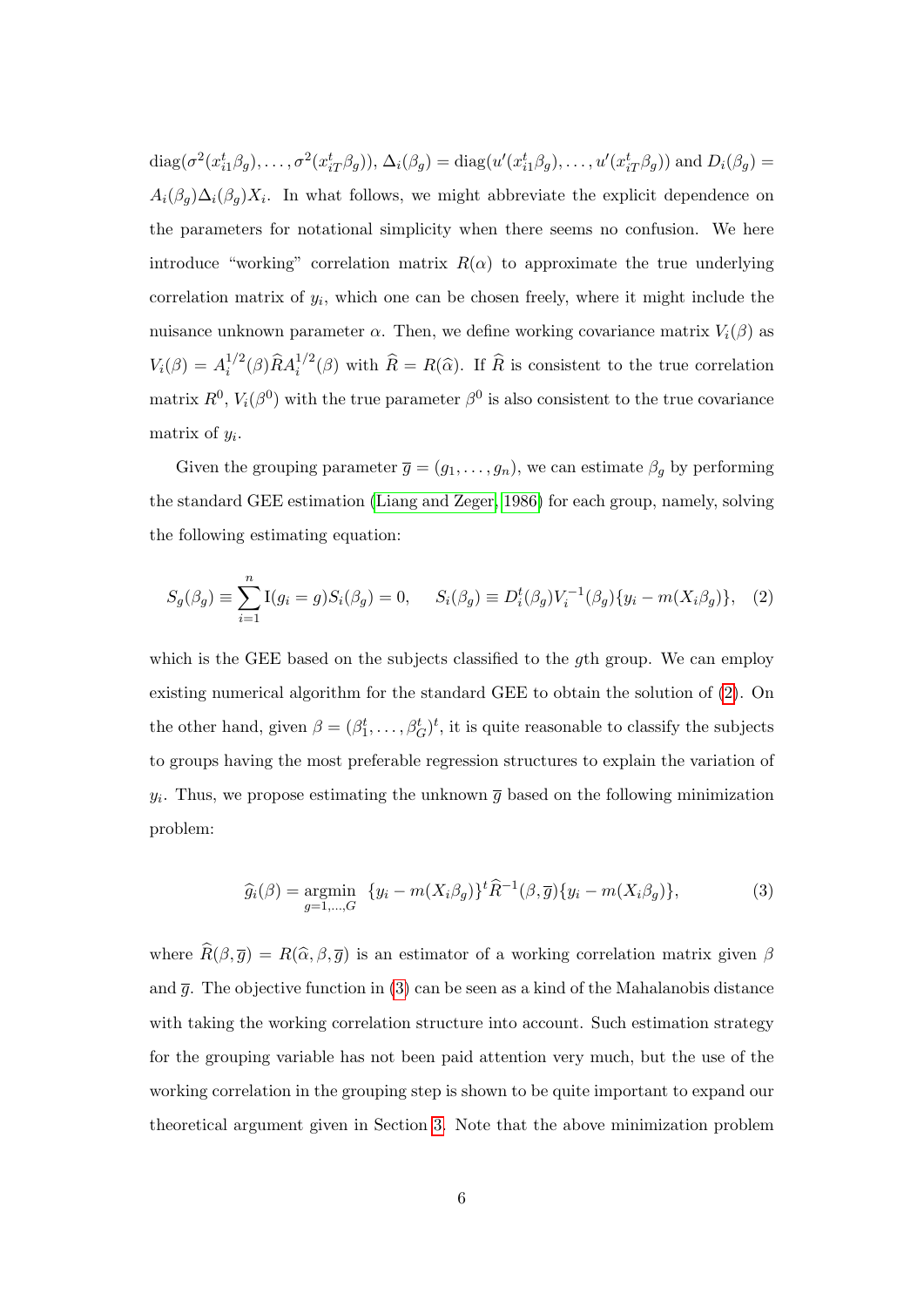can be carried out separately for each subject, thus [\(3\)](#page-5-1) can be easily solved by simply evaluating all the values of the objective function over  $g \in \{1, \ldots, G\}$ .

Regarding the estimation of the nuisance parameter  $\alpha$  in the working correlation, we suggest using a moment-based method. Given  $\beta$  and  $\overline{g}$ , one can estimate  $\alpha$  by solving the following minimization problem:

<span id="page-6-0"></span>
$$
\widehat{\alpha}(\beta, \overline{g}) = \underset{\alpha}{\text{argmin}} \left\| R(\alpha) - \frac{1}{n} \sum_{i=1}^{n} A_i^{-1/2} \{ y_i - m(X_i \beta_{g_i}) \} \{ y_i - m(X_i \beta_{g_i}) \}^t A_i^{-1/2} \right\|_F, \tag{4}
$$

where  $\|\cdot\|_F$  is the Frobenius norm. This method can be easily extended to the heterogeneous correlation structures among different groups. Let  $\alpha_1, \ldots, \alpha_G$  be different correlation parameters. Then,  $\alpha_g$  can be estimated by minimizing

$$
\left\| R(\alpha_g) - n_g^{-1} \sum_{i=1}^n \mathcal{I}(g_i = g) A_i^{-1/2} \{y_i - m(X_i \beta_{g_i})\} \{y_i - m(X_i \beta_{g_i})\}^t A_i^{-1/2} \right\|_F,
$$

where  $n_g$  is the number of subjects classified to the gth group.

The estimating equation [\(2\)](#page-5-0) and two optimization problems [\(3\)](#page-5-1) and [\(4\)](#page-6-0) define the grouped GEE estimator of  $\beta$  and  $\bar{g}$ , and the estimator can be easily computed by the following iterative algorithm:

#### Algorithm 1 (grouped GEE estimation).

Starting from some initial values  $\beta^{(0)}$ ,  $\overline{g}^{(0)}$  and  $\alpha^{(0)}$ , we repeat the following procedure until algorithm converges:

- Update  $\overline{g}^{(r)}$  to get  $\overline{g}^{(r+1)}$  by solving [\(3\)](#page-5-1) with  $\beta = \beta^{(r)}$  and  $\alpha = \alpha^{(r)}$ .
- Update  $\beta^{(r)}$  to get  $\beta^{(r+1)}$  by solving [\(2\)](#page-5-0) with  $\overline{g} = \overline{g}^{(r+1)}$  and  $\alpha = \alpha^{(r)}$ .
- Update  $\alpha^{(r)}$  to get  $\alpha^{(r+1)}$  by solving [\(4\)](#page-6-0) with  $\beta = \beta^{(r+1)}$  and  $\overline{g} = \overline{g}^{(r+1)}$ .

Since there might be multiple solutions for the grouped GEE estimator, the above algorithm might be sensitive to the setting of initial values. A reasonable starting value for  $\alpha$  would be one that induces independent correlation matrix of R, for example  $\alpha = 0$  in the exchangeable working correlation. Regarding  $\beta$  and  $\overline{g}$ , we suggest two simple methods to determine their initial values. First method is to apply the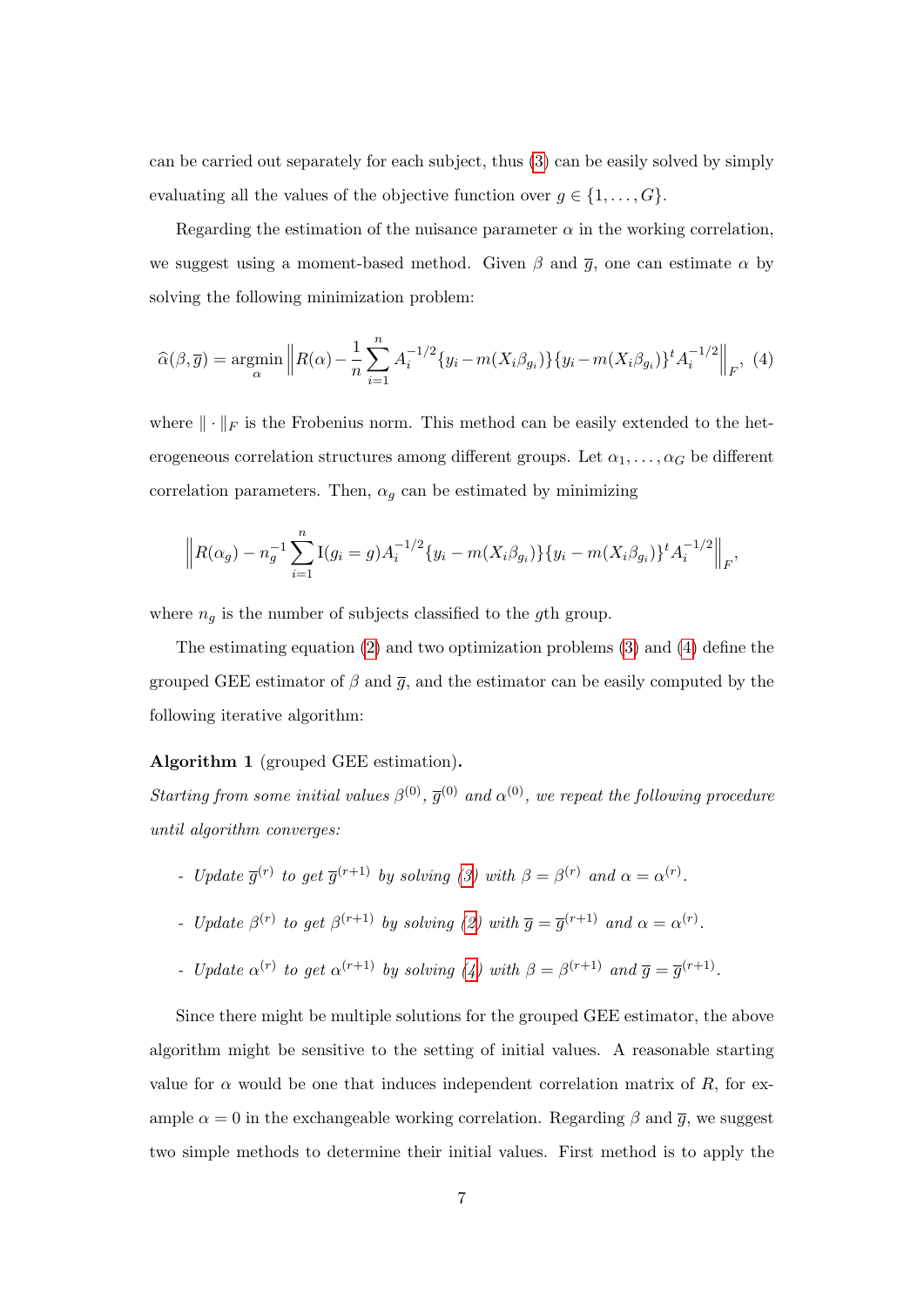finite mixture models with G components of the form:  $y_{it}|(z_{it} = k) \sim h_k(y_{it}; x_{it}^t \beta_k)$ and  $P(z_{it} = k) = \pi_k$ , for  $k = 1, ..., G$ , where  $h_k$  is the distribution having mean  $m(x_{it}^t\beta)$ . Then, we set the initial values of  $\beta_k$  and  $g_i$  to the estimates of  $\beta_k$  and the maximizer of  $\sum_{t=1}^{T} P_*(z_{it} = k)$  over  $k \in \{1, ..., G\}$ , respectively, where  $P_*(z_{it} = k)$  is the conditional probability that  $y_{it}$  belongs to the kth group. The second approach is separately fitting the regression model with mean structure  $m(x_{it}^t \beta_i)$  for each subject. Based on the estimates  $\beta_i$  of  $\beta_i$ , we apply the k-means clustering algorithm with G clusters to the n-points  $\{\widehat{\beta}_1, \ldots, \widehat{\beta}_n\}$ , and set the initial values of  $\beta_k$  and  $g_i$  to the center of the resulting clusters and clustering assignment, respectively. Note that the second method is only applicable when  $T$  is sufficiently larger than  $p$  to get stable estimates of  $\beta_i$ .

#### <span id="page-7-0"></span>2.3 Selecting the number of groups

Since the number of groups is typically unknown in practice, we need to estimate it based on some appropriate criterion. One possible strategy is to adopt a criterion using quasi-likelihood [\(Wedderburn, 1974\)](#page-23-5) and to use a penalty term in view of Bayesian-type information criterion in GEE analysis (e.g. [Wang and Qu, 2009\)](#page-23-6). However, theoretical asymptotic properties of such approaches are not necessarily clear even under the standard GEE settings, so the theoretical investigation would be more complicated under the grouping structure. Instead, we here adopt the cross validation with averaging method (CVA) proposed in [Wang \(2010\)](#page-23-1), which is shown to have the selection consistency when the clusters are properly separated into subgroups. The same strategy is adopted in [Zhang et al. \(2019\)](#page-23-0) in the context of quantile regression for panel data.

The CVA criterion is concerned with clustering instability under given G. For  $c = 1, \ldots, C$ , we randomly divide *n* subjects into three subsets: two training datasets with sizes M and one testing set with size  $n-2M$ , where the subject indices included in the three subsets are denoted by  $Z_1^c, Z_2^c$  and  $Z_3^c$ , respectively, that is,  $|Z_1^c| = |Z_2^c|$  $M, |Z_3^c| = n - 2M, Z_h^c \cap Z_{h'}^c = \emptyset$  for  $h \neq h'$  and  $\cup_{h=1,2,3} Z_h^c = \{1, ..., n\}$ . We first apply the proposed grouped GEE method to the two training datasets, which gives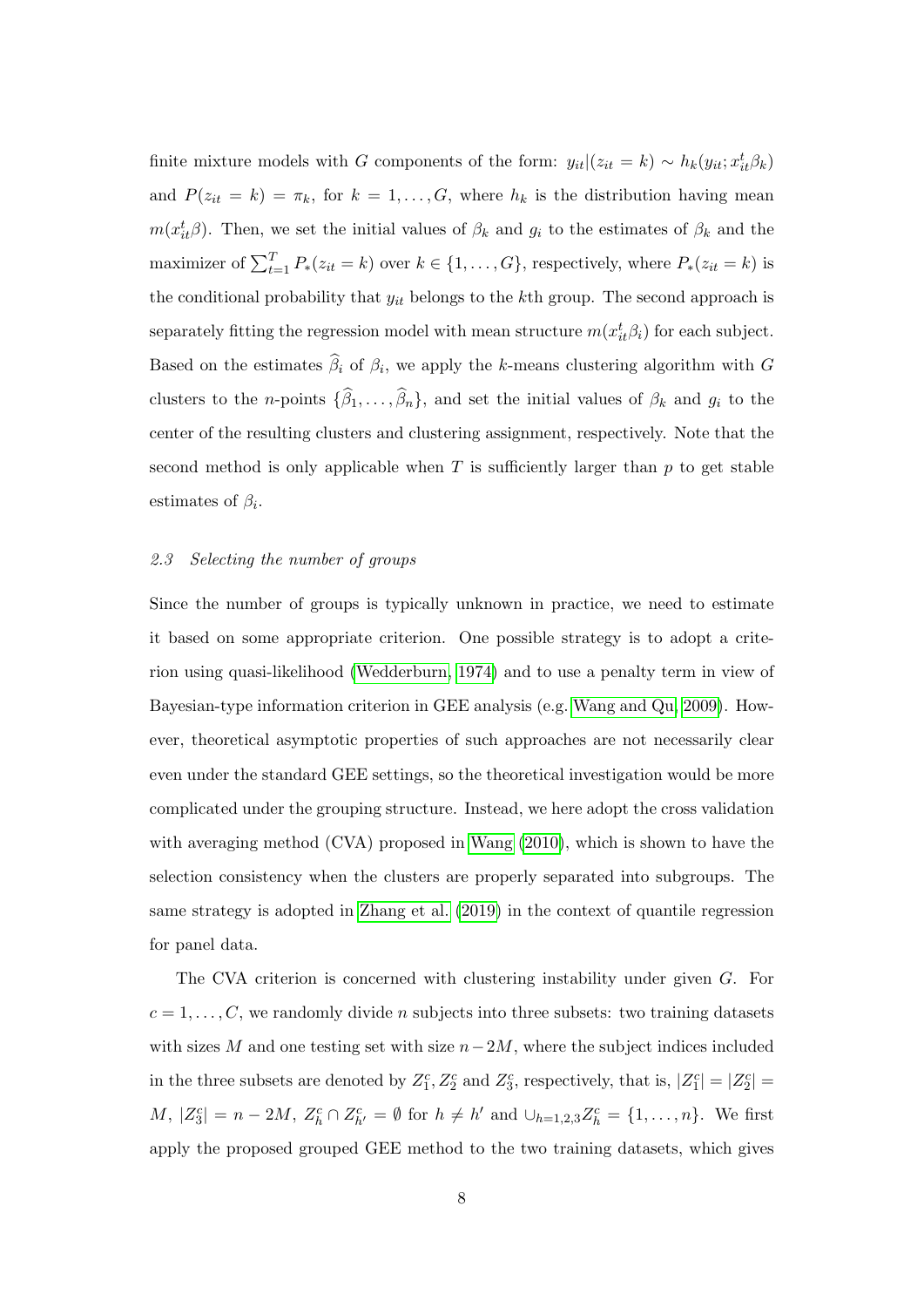us the estimates of regression coefficients and working correlation matrices. Then, we can compute the optimal grouping assignment in the test data as

$$
\widehat{g}_i^{(h)} = \underset{g=1,\dots,G}{\text{argmin}} \{ y_i - m(X_i \widehat{\beta}_g^{(h)}) \}^t \widehat{R}^{(h)-1} \{ y_i - m(X_i \widehat{\beta}_g^{(h)}) \}, \quad i \in Z_3^c,
$$

where  $\hat{\beta}_g^{(h)}$  and  $\hat{R}^{(h)}$  are estimates of regression coefficients and working correlation based on the hth training data for  $h = 1, 2$ . Based on the grouping assignment, grouping instability can be quantified as

$$
\widehat{s}^c(G) = \sum_{i,j \in Z_S^c} \mathcal{I}\Big\{ \mathcal{I}(\widehat{g}_i^{(1)} = \widehat{g}_j^{(1)}) + \mathcal{I}(\widehat{g}_i^{(2)} = \widehat{g}_j^{(2)}) = 1 \Big\}.
$$

By averaging the above values over  $c = 1, ..., C$ , we have  $\widehat{s}(G) = C^{-1} \sum_{c=1}^{C} \widehat{s}^c(G)$ , and we select  $G$  as the minimizer of the criterion among some candidates of  $G$ . Finally, regarding the choice of M, we simply set  $M = \lfloor n/3 \rfloor$ , so the three subsets have almost the same numbers of subjects.

## <span id="page-8-0"></span>3 Asymptotic Properties

We here provide the asymptotic properties of the grouped GEE estimators, that is, the grouping parameter  $\overline{g}$  can be consistently estimated, and  $\widehat{\beta}_g$  admits both consistency and asymptotic normality. Our asymptotic framework is that both  $n$  and  $T$  tends to infinity, but we allow  $T$  to grow considerably slower than  $n$  as discussed in later.

We first prepare some notations before assumptions. Let  $M_g(\beta_g) = \text{Cov}(S_g(\beta_g))$  $\sum_{i=1}^n \text{I}_{\{g_i = g\}} D_i^t V_i^{-1} \Sigma_i(\beta_g) V_i^{-1} D_i$  and  $H_g(\beta_g) = -\text{E}[\partial S_g(\beta_g)/\partial \beta_g] = \sum_{i=1}^n \text{I}_{\{g_i = g\}}$  $g\}D_i^tV_i^{-1}D_i$ . Let  $\overline{R}(\beta,\overline{g}) = R(\overline{\alpha},\beta,\overline{g})$  be a constant positive definite matrix and  $\bar{\alpha}$  be a nonrandom constant to which  $\hat{\alpha}$  converges. We do not require  $\bar{R}(\beta, \bar{g})$  to be the true correlation matrix  $R^0$ . Next, we denote  $\overline{V}_i(\beta_g)$  by replacing  $\widehat{R}(\beta, \overline{g})$ with  $\overline{R}(\beta, \overline{g})$  in  $V_i(\beta_g)$ .  $\overline{S}_i(\beta_g)$ ,  $\overline{N}_g(\beta_g)$ ,  $\overline{M}_g(\beta_g)$  and  $\overline{H}_g(\beta_g)$  are defined similarly. To facilitate the Taylor expansion of the estimating function of GEE, we denote the negative gradient function of  $S_i(\beta_g)$  as  $\mathscr{D}_i(\beta_g) = -\partial S_i(\beta_g)/\partial \beta_g^t$ .  $\overline{\mathscr{D}}_i(\beta_g)$  is defined as  $\overline{V}_i(\beta_g)$ . For  $g = 1, ..., G$ , let  $\beta_g^0$  be a true value of  $\beta_g$  and  $g_i^0$  be a group variable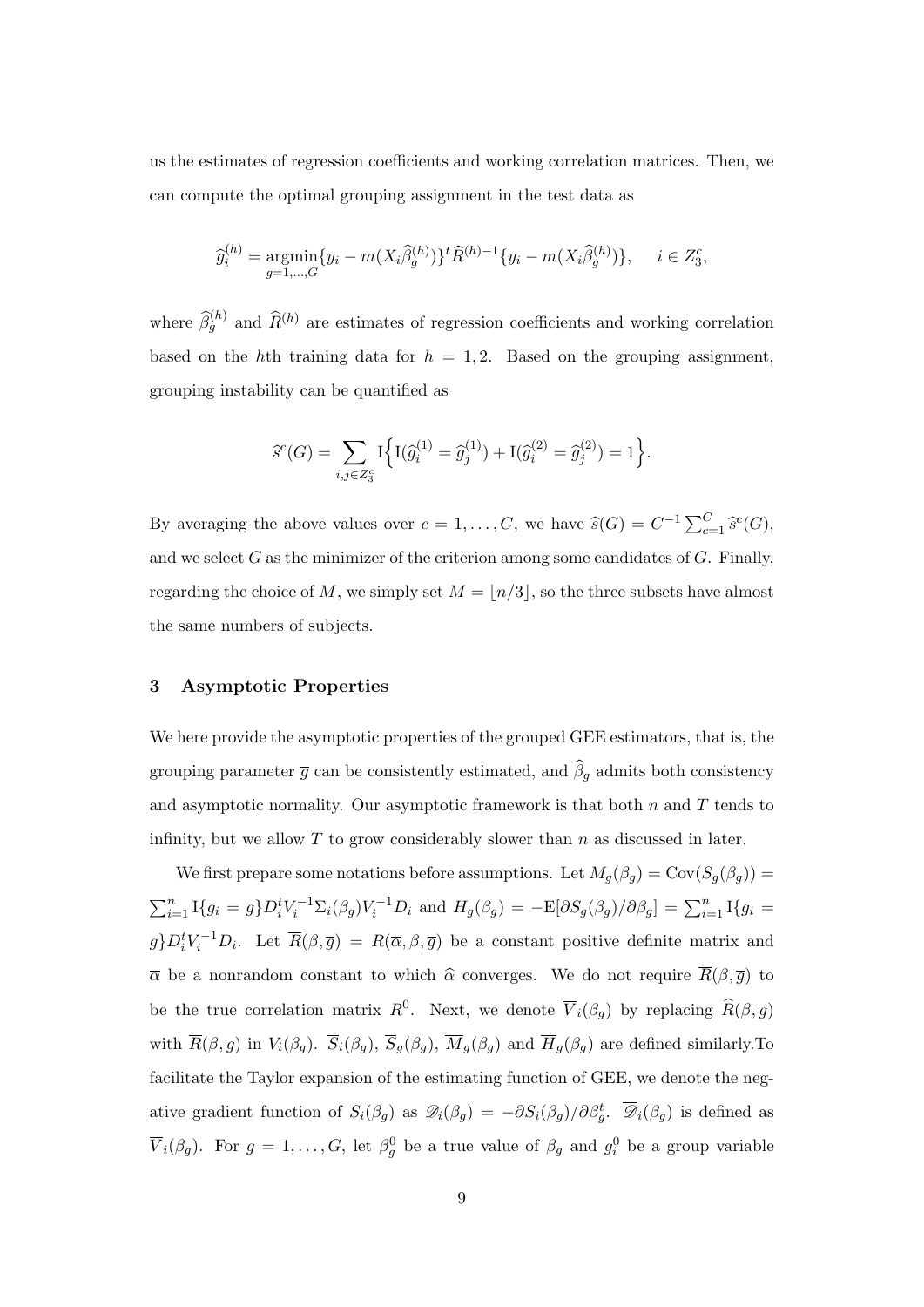which *i*th cluster actually belongs to. Then, we also define the oracle score function for  $\beta_g$  under the true grouping assignment as  $S_g^*(\beta_g) = \sum_{i=1}^n \mathbb{I}\{g_i^0 = g\} S_i(\beta_g)$ .  $\overline{S}_a^*$  $g^*(\beta_g), \; \overline{M}_g^*$  $g^*(\beta_g)$  and  $\overline{H}_g^*$  $\int_{g}^{x}(\beta_g)$  are similarly defined. As discussed in [Xie and Yang](#page-23-7) [\(2003\)](#page-23-7), to prove the existence and weak consistency of the clustered GEE estimators, we need assumptions given later in Assumption (A2), that is, for all  $g = 1, \ldots, G$ ,  $\overline{H}_a^*$  $\mathcal{G}_{g}^{*}(\beta_{g}^{0})$ 's or  $\lambda_{\min}(\overline{H}^{*}) \equiv \min_{1 \leq g \leq G} \lambda_{\min}(\overline{H}^{*}_{g})$  $(g<sup>*</sup>(\beta<sub>g</sub><sup>0</sup>))$  are divergent at a rate faster than  $\tau \equiv \sup_{\beta,\overline{g}} \lambda_{\max}(\{\overline{R}(\beta,\overline{g})\}^{-1}R^0)$ . In order to make further assumptions, we need to introduce some notations similar to those in [Xie and Yang \(2003\)](#page-23-7) and [Wang \(2011\)](#page-23-8). The following notations are similar to those in [Xie and Yang \(2003\)](#page-23-7) and are needed to provide assumptions assuring a sufficient conditions for the conditions  $(I^*), (L^*)$ and (CC) in [Xie and Yang \(2003\)](#page-23-7), under which the existence, weak consistency and asymptotic normality of the GEE estimator hold:

$$
\kappa = \max_{1 \le i \le n, 1 \le t \le T} \{ u'(x_{it}^t \beta_{g_i^0}^0) \}^2, \quad \pi = \sup_{\beta, \overline{g}} \lambda_{\max}(\overline{R}^{-1}(\beta, \overline{g})) / \lambda_{\min}(\overline{R}^{-1}(\beta, \overline{g})),
$$
  

$$
\gamma = \tau \max_{1 \le i \le n, 1 \le t \le T} \max_{1 \le g \le G} x_{it}^t \{ \overline{H}_g^*(\beta_g^0) \}^{-1} x_{it}.
$$

We denote a local neighborhood of  $\beta^0 = (\beta_1^{0t}, \dots, \beta_G^{0t})^t$  as  $\mathcal{B}_{nT} = \{\beta = (\beta_1^t, \dots, \beta_G^t)^t$ :  $\max_{g=1,...,G} ||\{\overline{H}_{g}^{*}$  $\int_g^*(\beta_g^0)\}^{1/2}(\beta_g-\beta_g^0)||=C\tau^{1/2}\}.$  Lastly, we denote  $\varepsilon_{it}=A_{it}^{-1/2}(\beta_g^0)$  $(y_{ij}^{(0)})\{y_{it}$  $m(x_{it}^t \beta_q^0)$  $\{g_i^0\}$  and  $\varepsilon_i = (\varepsilon_{i1}, \ldots, \varepsilon_{iT})^t$  for all  $i = 1, \ldots, n$  and  $t = 1, \ldots, T$ .

There are many assumptions for the grouped GEE. Then, we here give some key assumptions and the other regularity assumptions are given in the Supplementary Materials.

#### Assumption

- (A1) (i) For all  $g = 1, ..., G$ ,  $\lim_{n \to \infty} (1/n) \sum_{i=1}^{n} I\{g_i^0 = g\} = \pi_g > 0$  and (ii) for all  $g, g' = 1, \ldots, G$  such that  $g \neq g'$  and  $c > 0$ ,  $\min_{1 \le g, g' \le G} ||\beta_g^0 - \beta_{g'}^0|| > c$ .
- (A2)  $T^6 \tau \lambda_{\min}^{-1}(\overline{H}^*) \to 0$  and  $n/T^{\nu} \to 0$  for some large  $\nu > 0$ .
- (A3) (i)  $\pi^2 \kappa \gamma \to 0$  and (ii)  $v \pi \kappa \gamma \to 0$  for  $v = (\sqrt{nT} \wedge T \pi / \min_{1 \leq i \leq n, 1 \leq t \leq T} {\sigma^2 (x_{it}^t \beta^0_i)}$  $\{g_i^0\}\$ .
- (A4) For all  $i = 1, ..., n$  and  $t = 1, ..., T$ ,  $E[\varepsilon_{it}^{2+2/\zeta}] \leq M$  for some  $0 < \zeta \leq 1$ .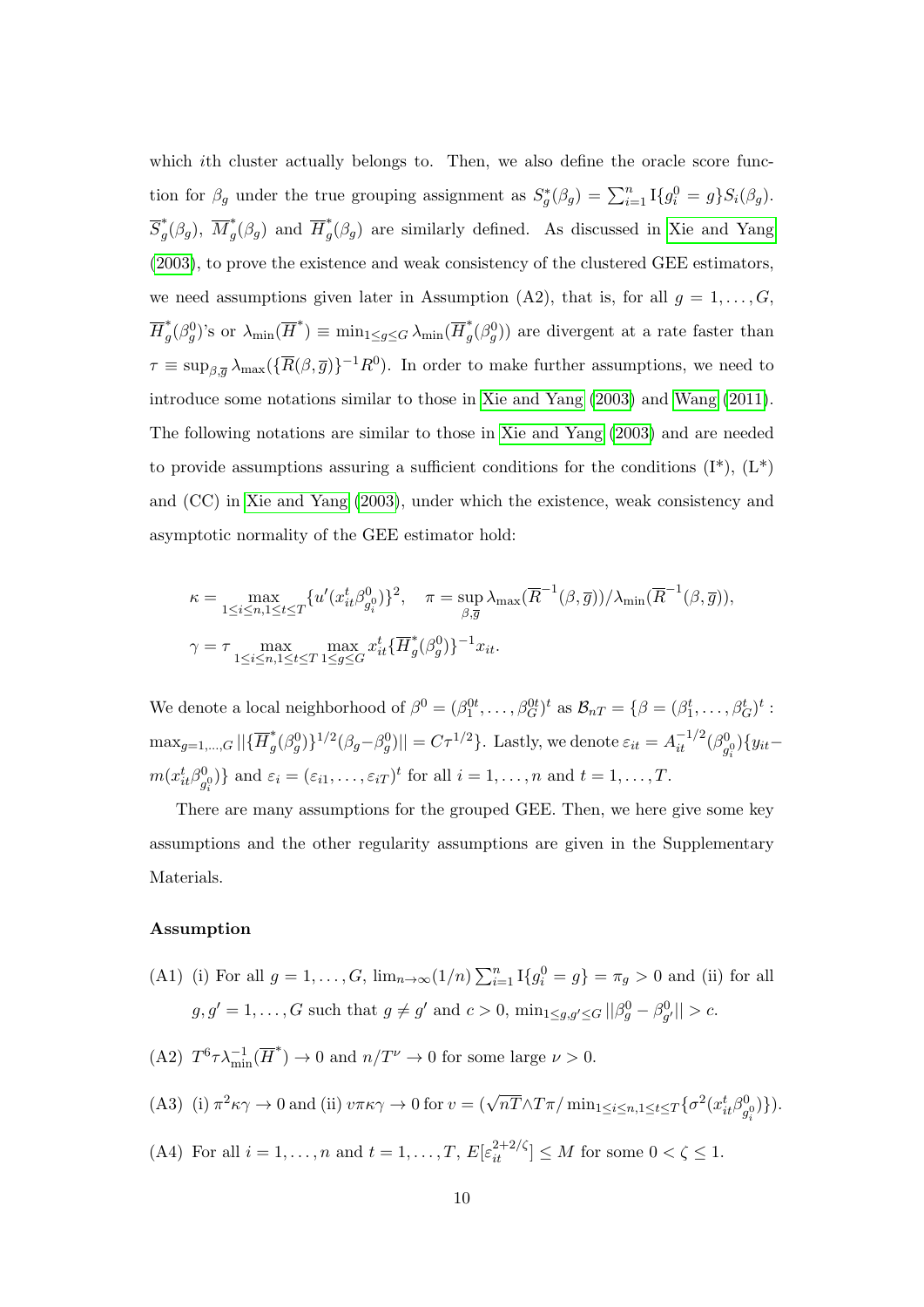- (A5) (i) the eigenvalues of the true correlation matrix  $R^0$  are bounded away from 0 and the eigenvalues of  $\overline{R}(\beta, \overline{g})$  are bounded away from 0 uniformly for any  $\beta$ and  $\bar{g}$ , and (ii) for any  $\bar{g}$ , the eigenvalues of  $\bar{R}^{-2}(\beta^0, \bar{g})R^0$  are bounded away from  $\infty$ .
- (A6) (i)  $\sup_{\beta \in \mathcal{B}_{nT}} \max_{1 \leq k,l \leq T} |\{R(\alpha,\beta,\overline{g}) R(\alpha,\beta^0,\overline{g})\}_{k,l}| = O_p(\lambda_{\min}^{-1/2}(\overline{H}^*) \tau^{1/2})$  for any  $\alpha$  and  $\bar{g}$ , (ii) for any  $\bar{g}$ ,  $\sup_{\beta \in \mathcal{B}_{nT}} \max_{1 \leq k,l \leq T} |\{\widehat{R}(\beta, \bar{g}) - \overline{R}(\beta, \bar{g})\}_{k,l}| =$  $O_p(n^{-1/2}\vee\lambda_{\min}^{-1/2}(\overline{H}^*)\tau^{1/2})$  and  $\max_{1\leq k,l\leq T} |\{\widehat{R}(\beta^0,\overline{g})-\overline{R}(\beta^0,\overline{g})\}_{k.l}| = O_p(n^{-1/2}),$ and (iii) for any  $\alpha$ ,  $\beta$  and  $\overline{g}_{i*}$  whose only *i*th component differs from that of  $\overline{g}$ ,  $\max_{1 \leq k,l \leq T} |\{R(\alpha,\beta,\overline{g}_{i*}) - R(\alpha,\beta,\overline{g})\}_{kl}| = O_p(1/n).$

Assumption (A1) is typically imposed in the literatures on the grouping approach in panel data models (e.g. [Bonhomme and Manresa, 2015\)](#page-21-2), which ensures that the G subgroups are well separated so that the parameters  $\beta_g$ 's and  $\bar{g}$  can be identifiable. Assumption  $(A2)$  is apparently much stronger than the condition  $(L^*)$  in [Xie and](#page-23-7) [Yang \(2003\)](#page-23-7), which says  $\tau \lambda_{\min}^{-1}(\overline{H}^*) \to 0$ . This difference comes from the fact that we estimate  $\overline{g}$  taking into account the worst case when the correlations of  $\{\varepsilon_{it}\}_{t=1,\dots,T}$  do not decay at all. Then, in most cases, such a large  $T$  is not required when estimating  $\beta_s$ 's and  $\bar{q}$ . Assumption (A3) is the technical assumption similar to the assumptions in Lemma A.2 (ii) and A.3 (ii) of [Xie and Yang \(2003\)](#page-23-7), which ensure the sufficient conditions for the conditions  $(I^*)$  and  $(CC)$  in [Xie and Yang \(2003\)](#page-23-7). Assumption (A4) is slightly stronger than the condition in Lemma 2 of [Xie and Yang \(2003\)](#page-23-7) since we require the fourth moment of error terms to be finite. Assumption  $(A5)-(i)$  is the same assumption imposed well in the literatures of GEE with large cluster sizes. Assumption (A5)-(i) is a much weaker assumption than one typically adopted in existing literatures on the grouped estimation (e.g. [Bonhomme and Manresa, 2015;](#page-21-2) [Zhang et al., 2019;](#page-23-0) [Gu and Volgushev, 2019\)](#page-21-3) in which  $\{\varepsilon_{it}\}_{t=1,\dots,T}$  is assumed to satisfy some strong mixing conditions with a faster-than-polynomial decay rate. Such assumptions are quite unrealistic in longitudinal data analysis, so we do not impose no restriction for the correlation strength of  $\{\varepsilon_{it}\}_{t=1,\dots,T}$ , which is essentially related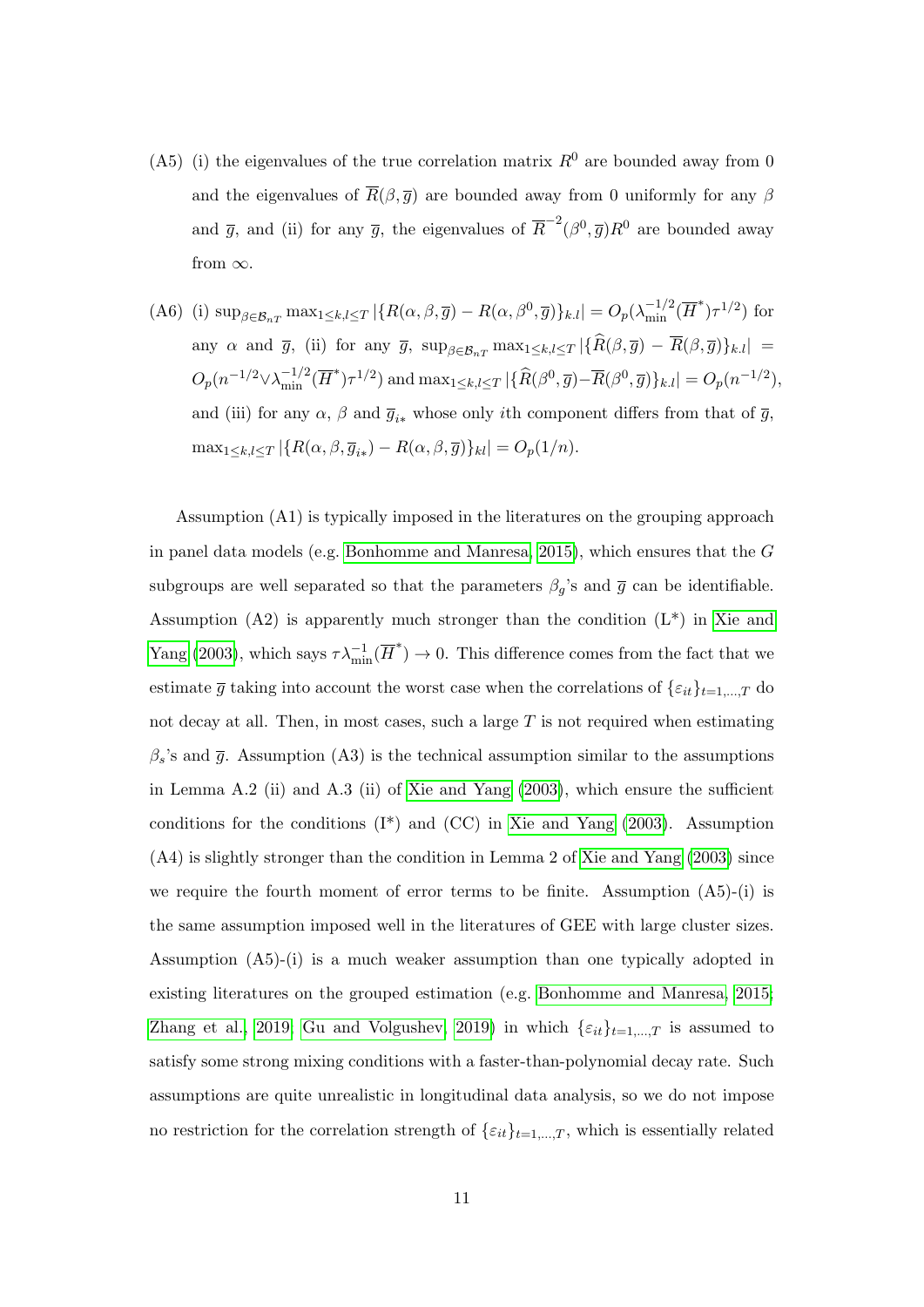to the use of a kind of Mahalanobis distance for grouping assignment given in [\(3\)](#page-5-1). On the other hand, Assumption (A5)-(ii) is slightly strict and important to ensure the classification consistency of the clustering method given in [\(3\)](#page-5-1). This assumption requires that the eigenvalues of  $\overline{R}^{-2}(\beta^0, \overline{g})R^0$  are not divergent, which is satisfied if the working correlation matrix reasonably approximate the true correlation matrix. The idea behind Assumption  $(A6)$  is similar to that of the condition  $(A4)$  in [Wang](#page-23-8) [\(2011\)](#page-23-8), that is, it is essential to approximate  $S_g(\beta_g)$  by  $\overline{S}_g^*$  $g^{\uparrow}(\beta_g)$  whose moments are easier to evaluate. For this, Assumption (A6)-(i) and -(ii) say that the estimated working correlation matrix can be approximated by  $\overline{R}(\beta^0, \overline{g})$  in a local neighborhood of  $\beta_g^0$ 's and  $\overline{\alpha}$ . Assumption (A6)-(iii) says that each cluster is linearly additive for the estimation of the working correlation matrix. Then, this is an intuitively reasonable assumption which most of estimators of the working correlation matrix satisfies. In the Supplementary Materials, we provide the accuracy of these approximations under the unstructured working correlation matrix.

We now give our main theorems. We first establish the existence and weak consistency of the grouped GEE estimators and the classification consistency of the grouping variables.

<span id="page-11-0"></span>**Theorem 1.** Suppose the Assumptions  $(A1)$ - $(A6)$  and the Assumptions in the Supplementary Materials hold. For all  $g = 1, ..., G$ ,  $S_g(\beta_g) = 0$  has a root  $\widehat{\beta}_g$  such that  $\widehat{\beta}_g \to \beta_g^0$  in probability. Moreover, as n and T tend to infinity, it holds that  $P(\max_{1\leq i\leq n}|\widehat{g}_i(\widehat{\beta})-g_i^0|>0)=o(1)+O(nT^{-\delta})$  for all  $\delta>0$  for  $\widehat{g}_i(\widehat{\beta})$ 's are obtained by  $(3)$ .

We next establish the asymptotic normality of  $\widehat{\beta}_g$  for  $g = 1, ..., G$ . We denote  $c^* = \max_{1 \le g \le G} \lambda_{\max}(\overline{M}_q^*)$  $_{g}^{*}(\beta_{g}^{0})^{-1}\overline{H}_{g}^{*}$  $_{g}^{*}(\beta_{g}^{0}))$  and

$$
\gamma^* = \max_{1 \le g \le G} \max_{i:g_i^0 = g} \lambda_{\max} (\overline{H}_g^*(\beta_g^0)^{-1/2} D_i^t(\beta_g^0) \overline{V}_i^{-1}(\beta_g^0) D_i(\beta_g^0) \overline{H}_g^*(\beta_g^0)^{-1/2}).
$$

The following result is a direct consequence of Theorem 4 in [Xie and Yang \(2003\)](#page-23-7) combined with Lemma [S9](#page-53-0) in the Supplementary Materials.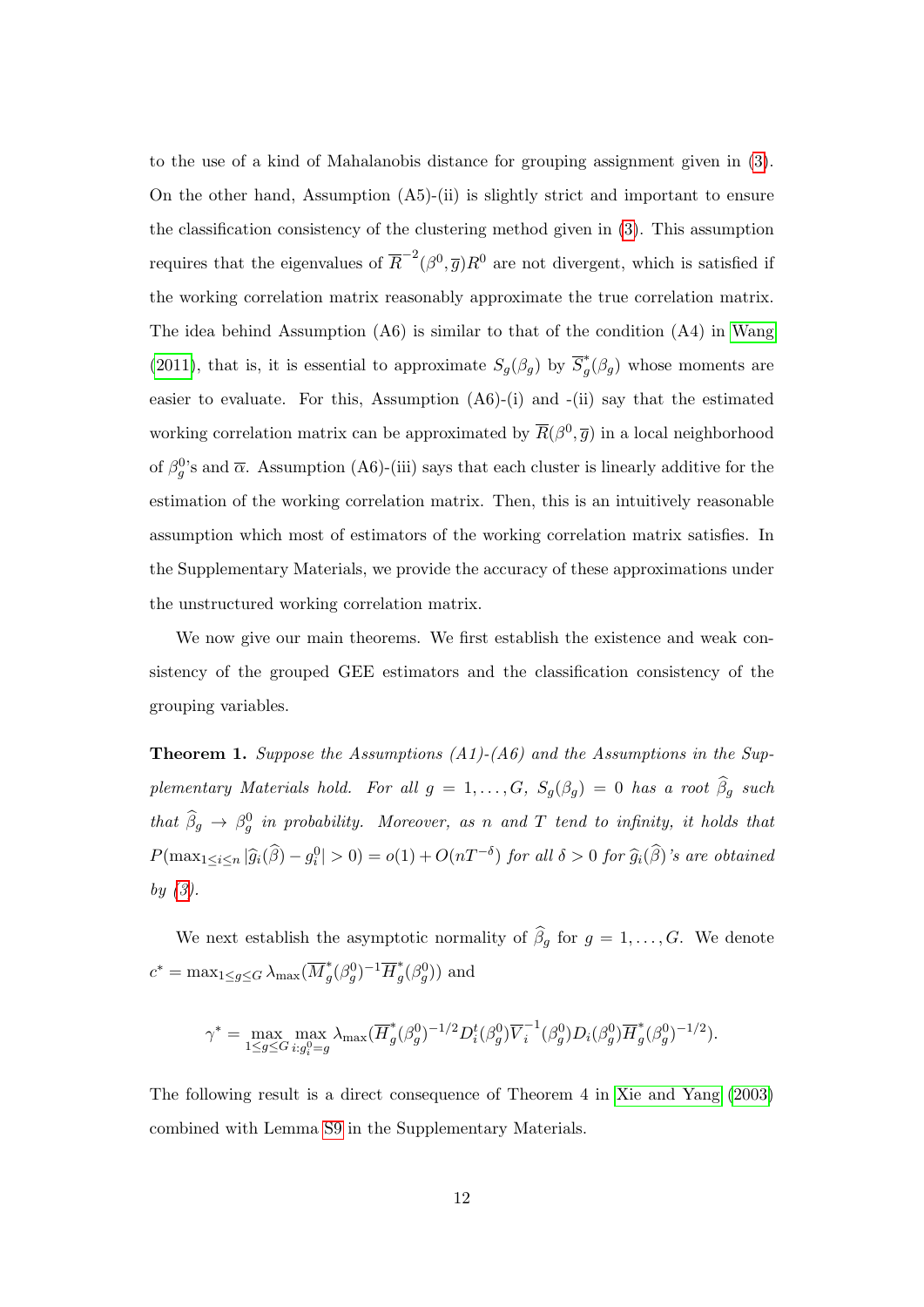<span id="page-12-1"></span>**Theorem 2.** Suppose the Assumptions  $(A1)$ - $(A6)$  and the Assumptions in the Supplementary Materials hold. Moreover, suppose that, for all  $g = 1, \ldots, G$ , there exists a constant  $\zeta$  such that  $(c^*T)^{1+\zeta}\gamma^* \to 0$  as  $n \to \infty$ . Moreover, suppose the marginal distribution of each individual observation has a density of the form from [\(1\)](#page-4-0). Then, as  $n \to \infty$ , we have  $\overline{M}_q^*$  $_{g}^{*}(\beta_{g}^{0})^{-1/2}\overline{H}_{g}^{*}$  $g^*(\beta_g^0)(\widehat{\beta}_g - \beta_g^0) \to N(0, I_p)$  in distribution.

From Theorem [2,](#page-12-1) the asymptotic variance of  $\widehat{\beta}_g$  is given by  $\overline{H}_g^*$  $\frac{1}{g}(\beta_g^0)\overline{M}_g^*$  $\frac{1}{g}(\beta_g^0)^{-1} \overline{H}_g^*$  $^*_g(\beta_g^0),$ which involves  $\overline{M}_a^*$  $_g^*(\beta_g^0)$  depending on the unknown covariance matrix  $\Sigma_i$ . Following [Liang and Zeger \(1986\)](#page-21-0), we suggest estimating  $\overline{M}_a^*$  $j^*(\beta_g^0)$  by

$$
\sum_{i=1}^{n} \mathcal{I}(\hat{g}_i = g) D_i^t(\beta_g) V_i^{-1}(\beta_g) \{y_i - m(X_i \beta_g)\} \{y_i - m(X_i \beta_g)\}^t V_i^{-1}(\beta_g) D_i(\beta_g) \Big|_{\beta_g = \hat{\beta}_g},
$$

which is consistent as  $n \to \infty$ .

#### <span id="page-12-0"></span>4 Numerical studies

#### 4.1 Simulation studies

We investigate the finite sample performance of the proposed grouped GEE method based on simulation studies. We first consider estimation and classification accuracy of the grouped GEE estimator. To this end, we generated two dimensional covariate vector  $(x_{1it}, x_{2it})$  form a two-dimensional normal distribution with mean 0, marginal variance 1 and correlation 0.4, for  $i = 1, \ldots, n$  and  $t = 1, \ldots, T$ . We considered the logistic model for the marginal expectation of  $Y_{it}$ , namely,  $Y_{it} \sim \text{Ber}(\pi_{it})$  and  $logit(\pi_{it}) = X_{it}^t \beta_{g_i}$ , where  $X_{it} = (1, x_{1it}, x_{2it})^t$ ,  $g_i \in \{1, ..., G\}$  and  $\beta_g = (\beta_{g0}, \beta_{g1}, \beta_{g2})$ is a vector of unknown regression coefficients. Here we set  $G = 3$  and  $\beta_1 = (0, -2, 0)$ ,  $\beta_2 = (0, 1, 2)$  and  $\beta_3 = (0, 1, -2)$ . For the true grouping assignment, we set  $g_i = 1$  for  $i = 1, \ldots, n/3, g_2 = 2$  for  $i = n/3 + 1, \ldots, 2n/3$  and  $g_i = 3$  for  $i = 2n/3 + 1, \ldots, n$ . Based on the probability  $\pi_{it}$ , we generated  $(Y_{i1}, \ldots, Y_{iT})$  from a correlated binary vector using R package "bindata" with two scenarios of correlation matrix, exchangeable correlation matrix with 0.5 correlation parameter, and AR(1) correlation matrix with 0.7 correlation parameter. We then applied the proposed grouped GEE method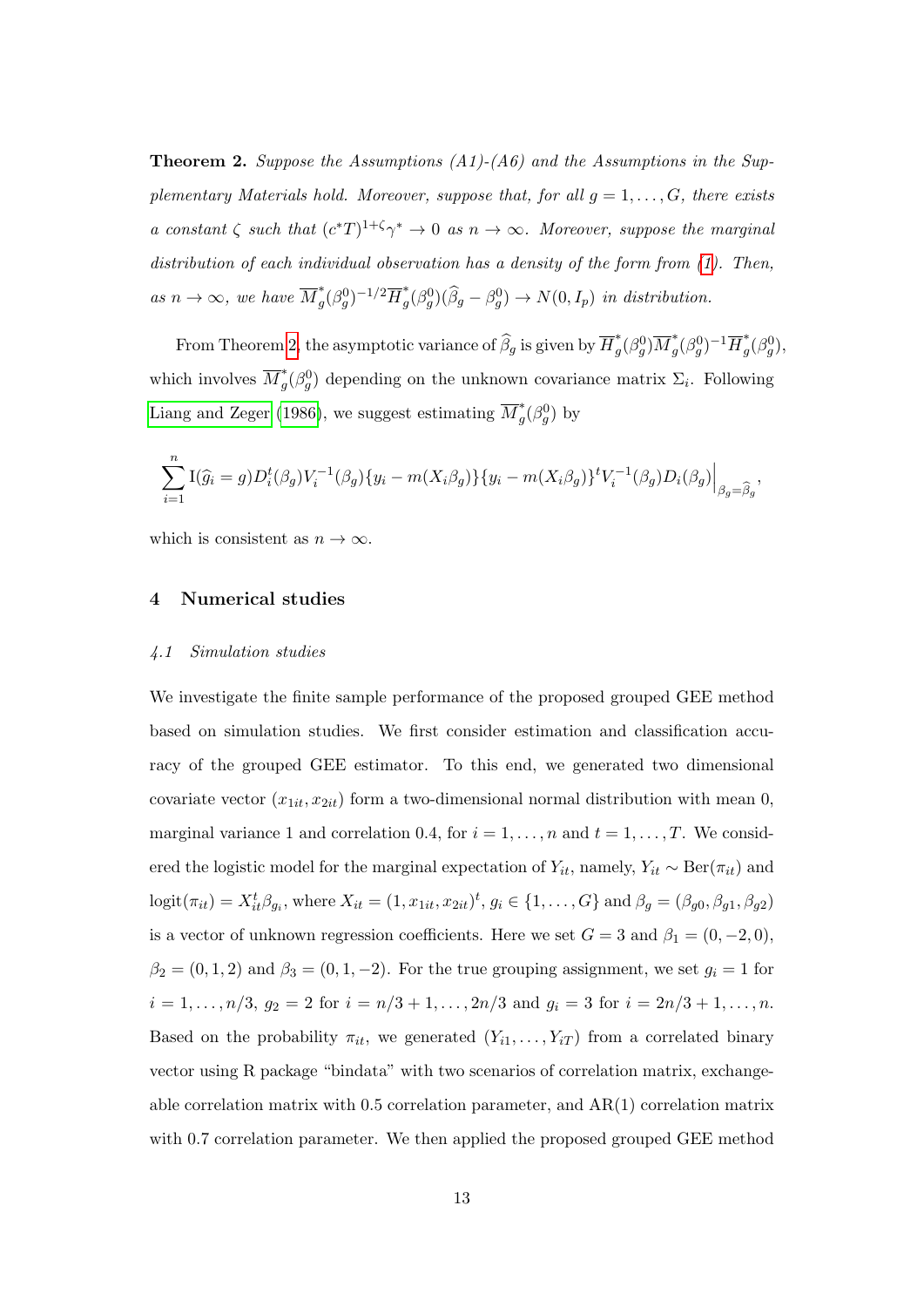with  $G = 3$  and four options of correlation matrices, independent, exchangeable correlation, AR(1) and unstructured correlation matrices, and unknown parameters in these correlation matrices were also estimated. We evaluated the performance of the estimation of  $\beta_g$  by using the squared error loss defined as  $\text{SEL}_g = \sum_{k=1}^2 (\widehat{\beta}_{gk} - \beta_{gk})^2$ , and assessed the classification accuracy via the classification error given by  $\rm CE$  =  $n^{-1} \sum_{i=1}^{n} \mathbb{I}(\hat{g}_i \neq g_i)$ . In Tables [1](#page-16-0) and [2,](#page-16-1) we reported the average values of SEL and CE using 5000 Monte Carlo replications, respectively, under four combinations of  $(n, T)$ . From Table [1,](#page-16-0) we can see that the correct specification of working correlation matrices induces most efficient estimation of the regression coefficient while the use of the other working correlations that are not necessarily equal to the true correlation structures can still provide more efficient estimation than the independence working structure. We also note that the US working correlation includes both EX and AR although the number of unknown parameters is much lager than these structures. Hence, the estimation performance under the moderate sample size such as  $(n, T) = (180, 10)$  is not very satisfactory, but the performance is getting improved as the sample size increases. From Table [2,](#page-16-1) it is observed that introducing working correlation structures in the classification step [\(3\)](#page-5-1) achieves more accurate classification than the common classification strategy using the standard sum of squared residuals as adopted in existing literatures, when observations within the same subject are correlated. Moreover, the results reveals that the correct specification of the working correlation leads to the most accurate classification.

We next investigate the performance of the CVA selection strategy given in Section [2.3](#page-7-0) by adopting the same data generating process with exchangeable correlation correlation structure. For the simulated dataset, we selected the number of component G using the CVA criteria from the candidate  $G \in \{2, 3, \ldots, 7\}$ , noting that the true number of component is 3. We employed four working correlations, ID, EX, AR and US, to carry out the grouped GEE analysis for each G. Based on Monte Carlo replications, we obtained selection probabilities of each G, which are reported in Table [3.](#page-17-0) It is observed that the use of independent working correlations under significant correlations within the same individual does not necessarily provide satis-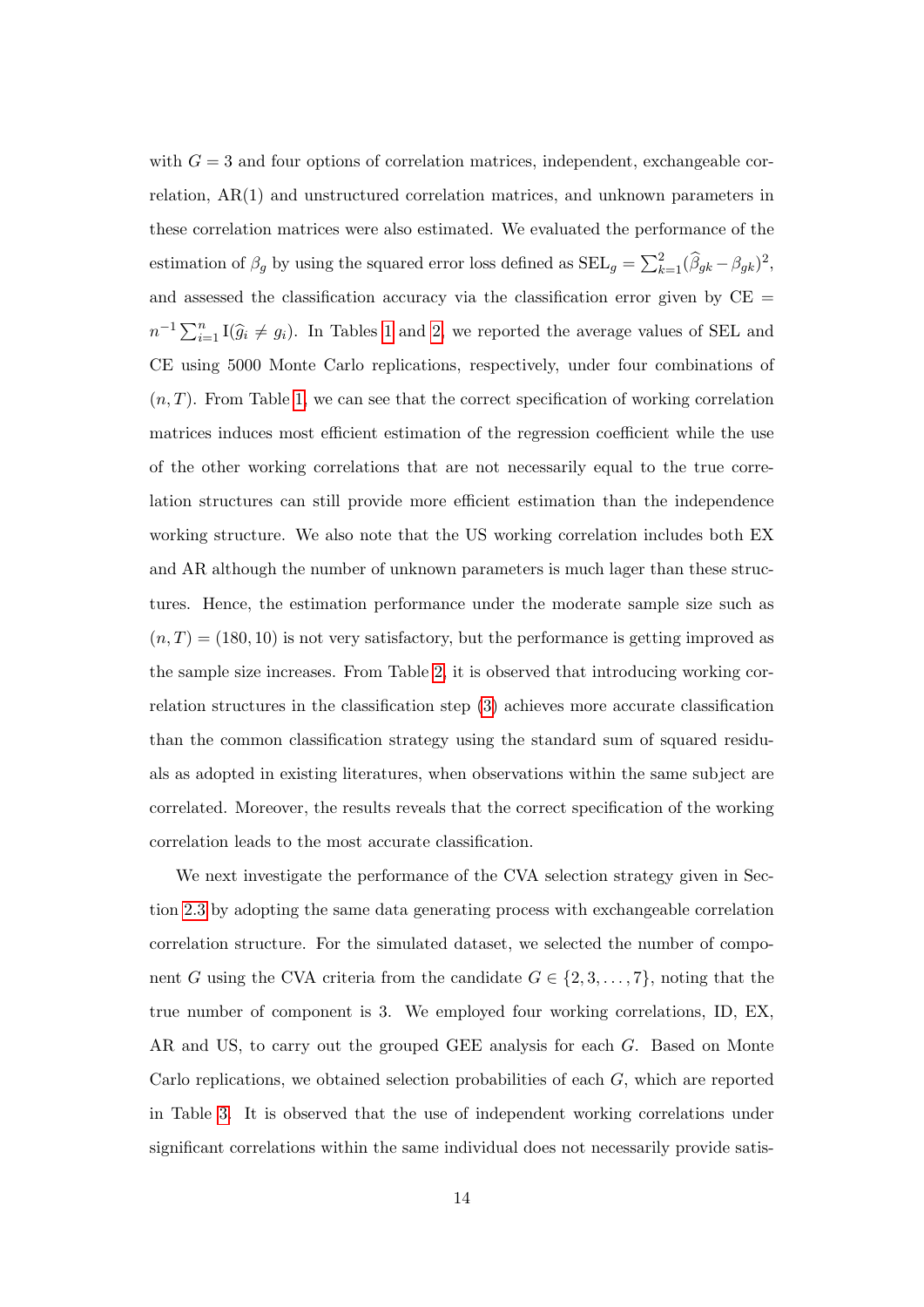factory selection performance when the number of samples is limited. We can also see that the selection probabilities of the true number of components based on EX and US working correlations tend to be larger than those of using AR working correlation structure since the true correlation is EX. Moreover, when the sample sizes are large such as  $(n, T) = (270, 20)$ , the adopted CVA strategy can select the true number of component with probability almost 1, which would be compatible with the selection consistency of the strategy.

Finally, we compare the proposed grouped GEE method with the standard random effete models under situations where the subjects do not necessarily admit perfect grouping. To this end, we considered the following underlying scenarios for the subject-specific regression coefficients:

$$
(S1) \quad \beta_i = (0, -2, 0)I(g_i = 1) + (0, 1, 2)I(g_i = 2) + (0, 1, -2)I(g_i = 3)
$$
\n
$$
(S2) \quad \beta_i = (0, -2, 0)I(g_i = 1) + (0, 1, 2)I(g_i = 2) + (0, 1, -2)I(g_i = 3) + U([-0.5, 0.5]^3)
$$
\n
$$
(S3) \quad \beta_{i0} \sim U([-0.2, 0.2]), \quad \beta_{i1} \sim U([-2, 2]), \quad \beta_{i2} \sim U([0, 2]),
$$

where  $U(A)$  denotes the uniform distribution on the region A, and  $g_i$  is the grouping variable defined as  $g_i = 1$  for  $i = 1, ..., n/3$ ,  $g_2 = 2$  for  $i = n/3 + 1, ..., 2n/3$  and  $g_i = 3$  for  $i = 2n/3 + 1, ..., n$ . Hence, the scenario (S1) is the same as one used in the previous simulation study, in which the subjects can be completely clarified into three groups. On the other hand, in scenarios (S2) and (S3), the subjects do not admit complete classification since the regression coefficients are different among subjects. We also note that in scenario (S2), the subjects may admit approximate classification based on  $g_i$ , but there seems no trivial classification in scenario (S3) as the regression coefficients are completely random. We generated the binary response variable  $Y_{it}$  in the same way as the previous study with the exchangeable correlation structure with 0.5 correlation parameter. For the simulated dataset, we applied the proposed grouped GEE method with the estimated number of groups to estimate  $\beta_i$ by  $\beta_{\hat{g}_i}$ . For comparison, we also applied the logistic random coefficient (RC) models by using R package "lme4" [\(Bates et al., 2016\)](#page-21-7) to estimate  $\beta_i$  via random effects.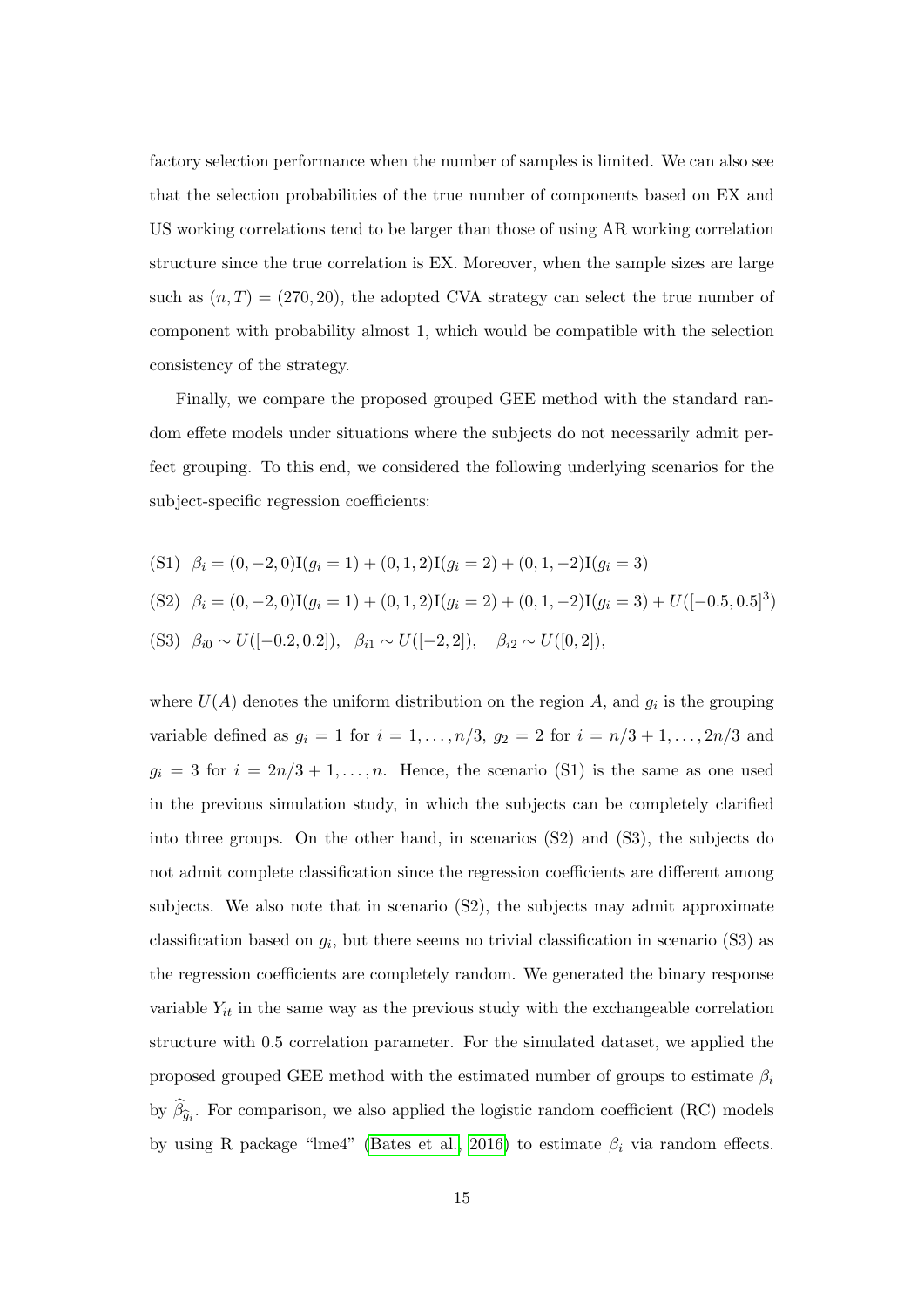We evaluate the estimation performance via the average squared error loss given by  $\text{ASL} = n^{-1} \sum_{i=1}^{n} \sum_{k=1}^{2} (\widehat{\beta}_{ik} - \beta_{ik})^2$ , where  $\widehat{\beta}_{ik}$  is the estimator obtained from grouped GEE or RC methods. In Table [4,](#page-17-1) we report the average values of ASL based on 5000 Monte Carlo replications. In scenario (S1), since the subject-specific regression coefficients can be perfectly grouped, the proposed methods provide much better estimation accuracy than the RC model. Moreover, in scenario (S2), the subjects do not hold exact groping structures but can be approximately grouped, and the proposed method still works better than the RC method. On the other hand, the regression coefficients are completely random in scenario (S3), so it is quite natural that the RC method performs better than the proposed method. However, it should be noted that the difference between the grouped GEE and RC methods are relatively comparable, which would indicate that the proposed grouped GEE method can reasonably approximate the subject-specific random coefficients by grouping subjects having similar regression coefficients. Finally, comparing the two working correlations, the EX correlation provides better performance than the US correlation since the EX is the true underlying correlation structure within the same subject, whereas the US correlation is quite comparable with EX.

#### <span id="page-15-0"></span>4.2 Application to election panel study

We apply the proposed method to the 2007-2008 AP YAHOO NEWS election panel study ([http://www.knowledgenetworks.com/GANP/election2008/index.html](http://www.knowledgenetworks.com/GANP/ election2008/index.html)). The study intends to measure opinion changes starting with the primary elections through the presidential election in November 2008. The data consist of 4965 participants over 11 waves from November 2007 to December 2008, with nine waves before the election. The main goal of the study is investigating the change of participants' interest in the election over time and relevant factors associated with their interest. Since interest in election news would be an reasonable proxy variable to represent the interest in election, we chose "Question LV3" that among the survey questions, in which five categories of opinions are recorded as an ordinal response variable from 1 to 5, noting that a smaller value corresponds to a high level of interest in the election news. We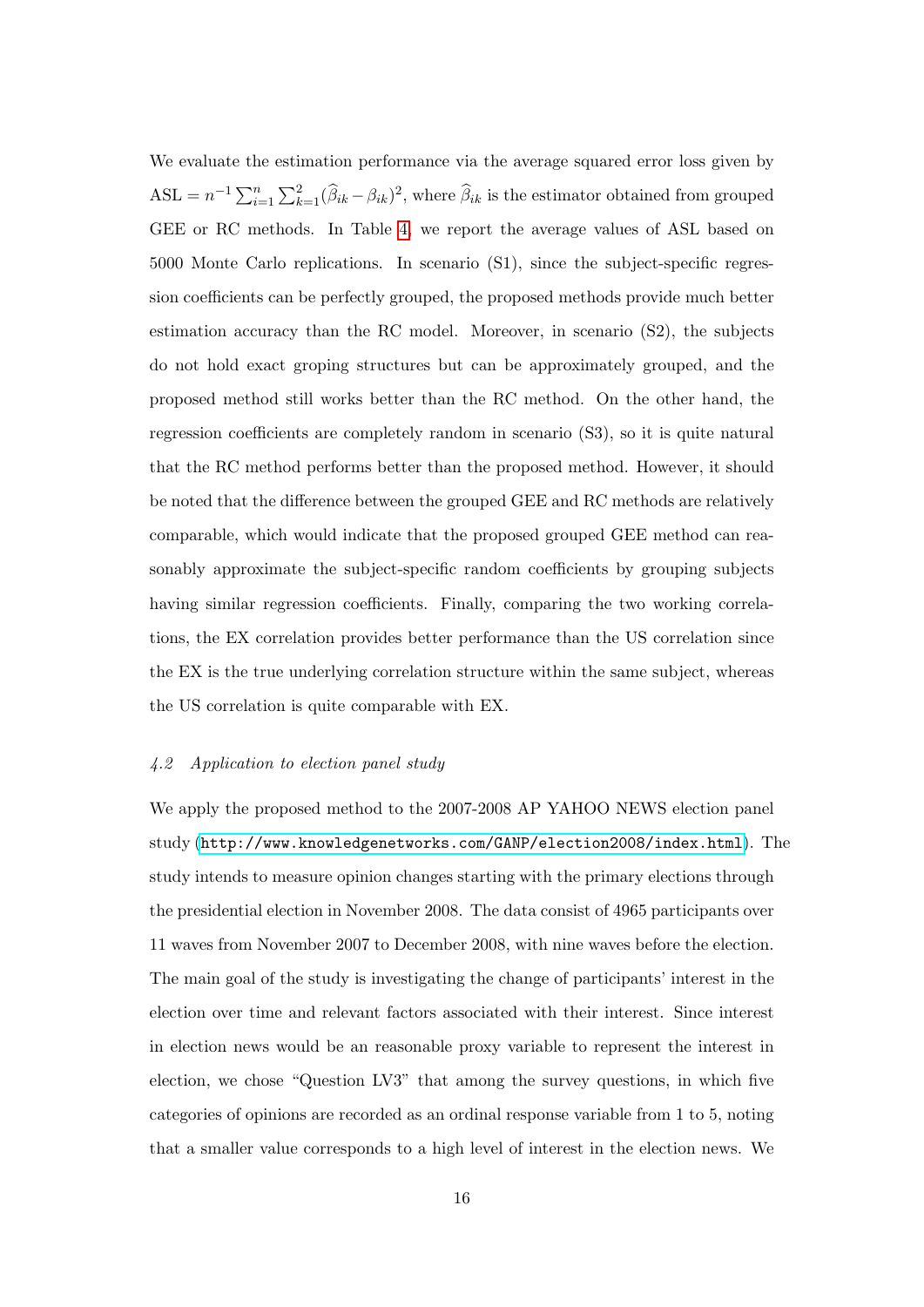<span id="page-16-0"></span>Table 1: Average values of squared error loss of the regression coefficients in three groups based on the grouped GEE method with independent (ID), exchangeable correlation (EX), first-order autoregressive (AR) and unstructured (US) working correlation matrices, averaged over 5000 Monte Carlo replications. All values are multiplied by 100.

|           |                |      |      | true correlation: EX |           |           | true correlation: AR |     |           |
|-----------|----------------|------|------|----------------------|-----------|-----------|----------------------|-----|-----------|
| (n,T)     | Group          | ID   | ЕX   | AR                   | <b>US</b> | <b>ID</b> | ЕX                   | AR  | <b>US</b> |
|           | 1              | 23.5 | 10.2 | 17.0                 | 13.1      | 12.3      | 10.2                 | 9.3 | 10.8      |
| (180, 10) | 2              | 23.9 | 10.9 | 17.3                 | 13.0      | 13.3      | 10.0                 | 8.6 | 11.6      |
|           | 3              | 24.4 | 10.8 | 17.4                 | 12.8      | 13.8      | 10.4                 | 9.0 | 11.9      |
|           | 1              | 13.0 | 6.3  | 8.8                  | 7.6       | 6.2       | 5.3                  | 5.2 | 5.9       |
| (180, 20) | $\overline{2}$ | 13.1 | 6.3  | 8.6                  | 7.2       | 5.5       | 5.6                  | 5.2 | 5.9       |
|           | 3              | 13.4 | 6.5  | 8.5                  | 7.4       | 5.7       | 6.1                  | 5.6 | 5.6       |
|           | 1              | 18.9 | 8.1  | 12.5                 | 9.4       | 9.1       | 7.3                  | 6.8 | 6.8       |
| (270, 10) | $\overline{2}$ | 19.1 | 7.0  | 12.2                 | 9.6       | 10.0      | 7.3                  | 6.7 | 7.5       |
|           | 3              | 19.1 | 7.5  | 12.6                 | 8.9       | 9.8       | 7.3                  | 6.5 | 7.2       |
|           | 1              | 8.9  | 5.2  | 6.7                  | 4.7       | 4.7       | 4.4                  | 4.4 | 5.6       |
| (270, 20) | $\overline{2}$ | 10.4 | 6.0  | 6.6                  | 4.9       | 5.4       | 5.0                  | 5.9 | 4.3       |
|           | 3              | 9.9  | 5.0  | 6.5                  | 4.7       | 5.5       | 4.4                  | 5.1 | 4.8       |

<span id="page-16-1"></span>Table 2: Average values of classification error (%) of the grouping parameters in the grouped GEE analysis with independent (ID), exchangeable correlation (EX), first-order autoregressive (AR) and unstructured (US) working correlation matrices, averaged over 5000 Monte Carlo replications.

|           |        |             | true correlation: EX                |     |        |         | true correlation: AR    |     |
|-----------|--------|-------------|-------------------------------------|-----|--------|---------|-------------------------|-----|
| (n,T)     | $\Box$ |             | EX AR US                            |     | $\Box$ |         | EX AR US                |     |
| (180, 10) |        |             | $9.6 \quad 4.4 \quad 6.6 \quad 5.3$ |     |        |         | 6.5 4.8 4.0 4.8         |     |
| (180, 20) |        |             | 4.3 $1.5$ $2.3$ $1.8$               |     |        |         | $1.9$ $1.6$ $1.2$ $1.5$ |     |
| (270, 10) |        | 8.5 4.3 6.0 |                                     | 4.9 |        | 6.1 4.6 | 4.0                     | 4.4 |
| (270, 20) |        |             | $3.7 \quad 1.5 \quad 2.1 \quad 1.4$ |     |        | 1.8 1.4 | $1.3 \quad 1.4$         |     |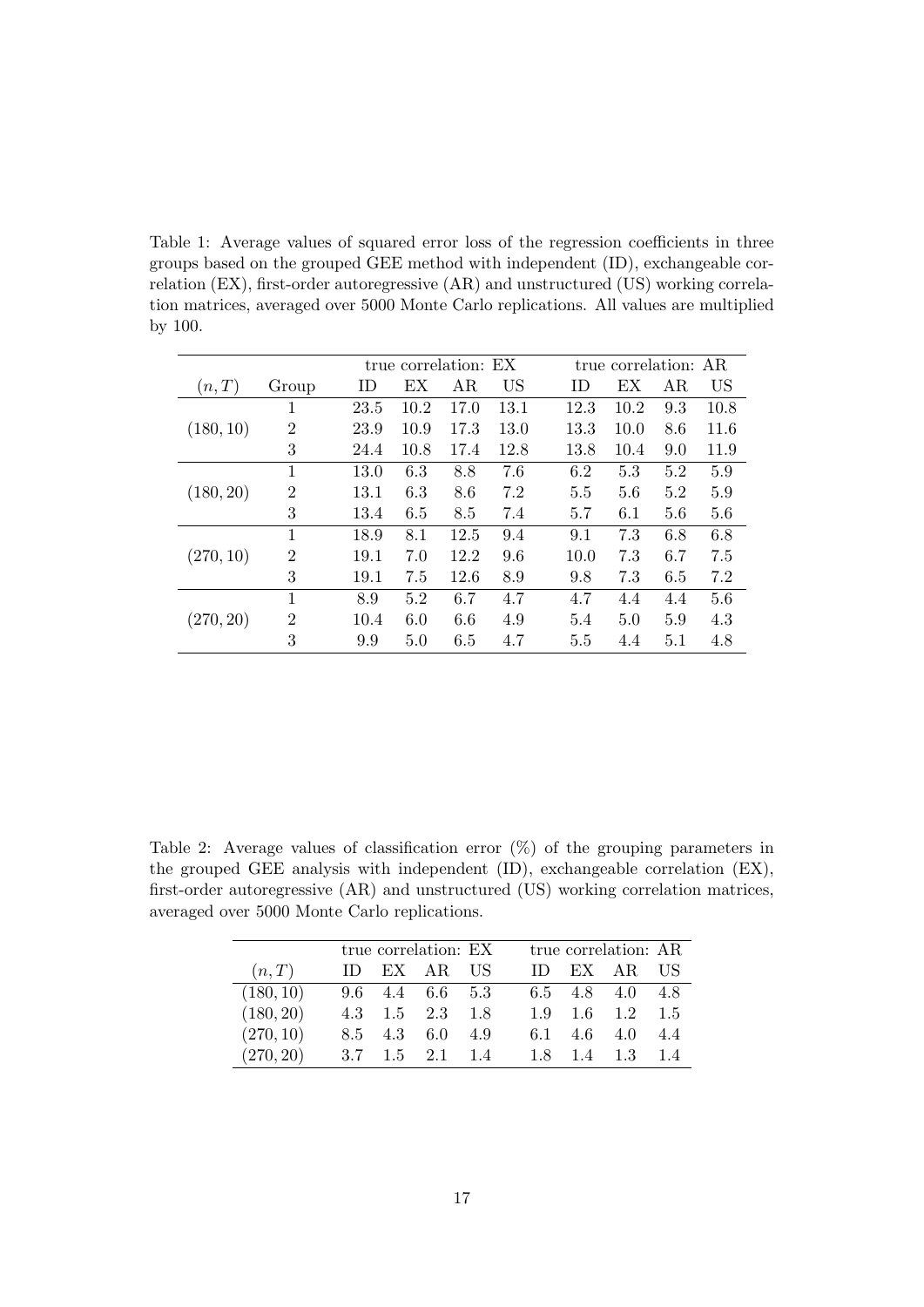<span id="page-17-0"></span>Table 3: Selection probabilities  $(\%)$  of the number of groups  $(G)$  obtained from the CVA criteria in Section [2.3](#page-7-0) with independent (ID), exchangeable (EX), first-order autoregressive (AR) and unstructured (US) working correlation matrices, based on 200 Monte Carlo replications.

|           | working     |     |       |                | G    |         |      |
|-----------|-------------|-----|-------|----------------|------|---------|------|
| (n,T)     | correlation | 2   | 3     | $\overline{4}$ | 5    | $\,6$   | 7    |
|           | ID          | 0.5 | 61.0  | 8.0            | 10.0 | 3.5     | 17.0 |
|           | EX          | 3.0 | 95.0  | 0.5            | 1.0  | 0.5     | 0.0  |
| (180, 10) | AR          | 3.0 | 78.0  | 5.0            | 7.5  | 2.5     | 4.0  |
|           | <b>US</b>   | 0.0 | 89.5  | 2.0            | 2.5  | $1.0\,$ | 5.0  |
|           | ID          | 0.0 | 94.0  | 3.0            | 1.0  | 0.5     | 1.5  |
| (180, 20) | ЕX          | 0.0 | 100.0 | 0.0            | 0.0  | 0.0     | 0.0  |
|           | AR          | 0.0 | 100.0 | 0.0            | 0.0  | 0.0     | 0.0  |
|           | US          | 0.0 | 93.5  | $5.5\,$        | 0.0  | 0.0     | 1.0  |
|           | ID          | 3.0 | 77.5  | 3.5            | 9.5  | 0.5     | 6.0  |
| (270, 10) | EX          | 2.0 | 98.0  | 0.0            | 0.0  | 0.0     | 0.0  |
|           | AR          | 2.0 | 97.0  | 0.0            | 0.5  | 0.0     | 0.5  |
|           | <b>US</b>   | 0.5 | 98.5  | 0.5            | 0.0  | 0.5     | 0.0  |
|           | ID          | 0.0 | 96.5  | 1.0            | 1.5  | 0.0     | 1.0  |
| (270, 20) | EХ          | 0.5 | 99.5  | 0.0            | 0.0  | 0.0     | 0.0  |
|           | AR          | 0.0 | 100.0 | 0.0            | 0.0  | 0.0     | 0.0  |
|           | US          | 0.0 | 100.0 | 0.0            | 0.0  | 0.0     | 0.0  |

<span id="page-17-1"></span>Table 4: Average values of average square error loss of estimators of subject-specific regression coefficients based on the grouped GEE (GGEE) with the estimated number of groups and exchangeable (EX) and unstructured (US) working correlation matrices and logistic random coefficients (RC) methods under three scenarios with  $n = 180$ . The number of Monte Carlo replications is 5000.

|         | (S1)   |      |                                     | (S2) | (S3) |        |  |
|---------|--------|------|-------------------------------------|------|------|--------|--|
| Method  | $T=10$ |      | $T = 20$ $T = 10$ $T = 20$ $T = 10$ |      |      | $T=20$ |  |
| GGEE-EX | 34.7   | 12.2 | 46.0                                | 18.9 | 56.3 | 45.5   |  |
| GGEE-US | 39.0   | 17.7 | 50.7                                | 23.7 | 58.2 | 48.4   |  |
| RC.     | 72.5   | 70.7 | 74.4                                | 699  | 49.0 | 38.1   |  |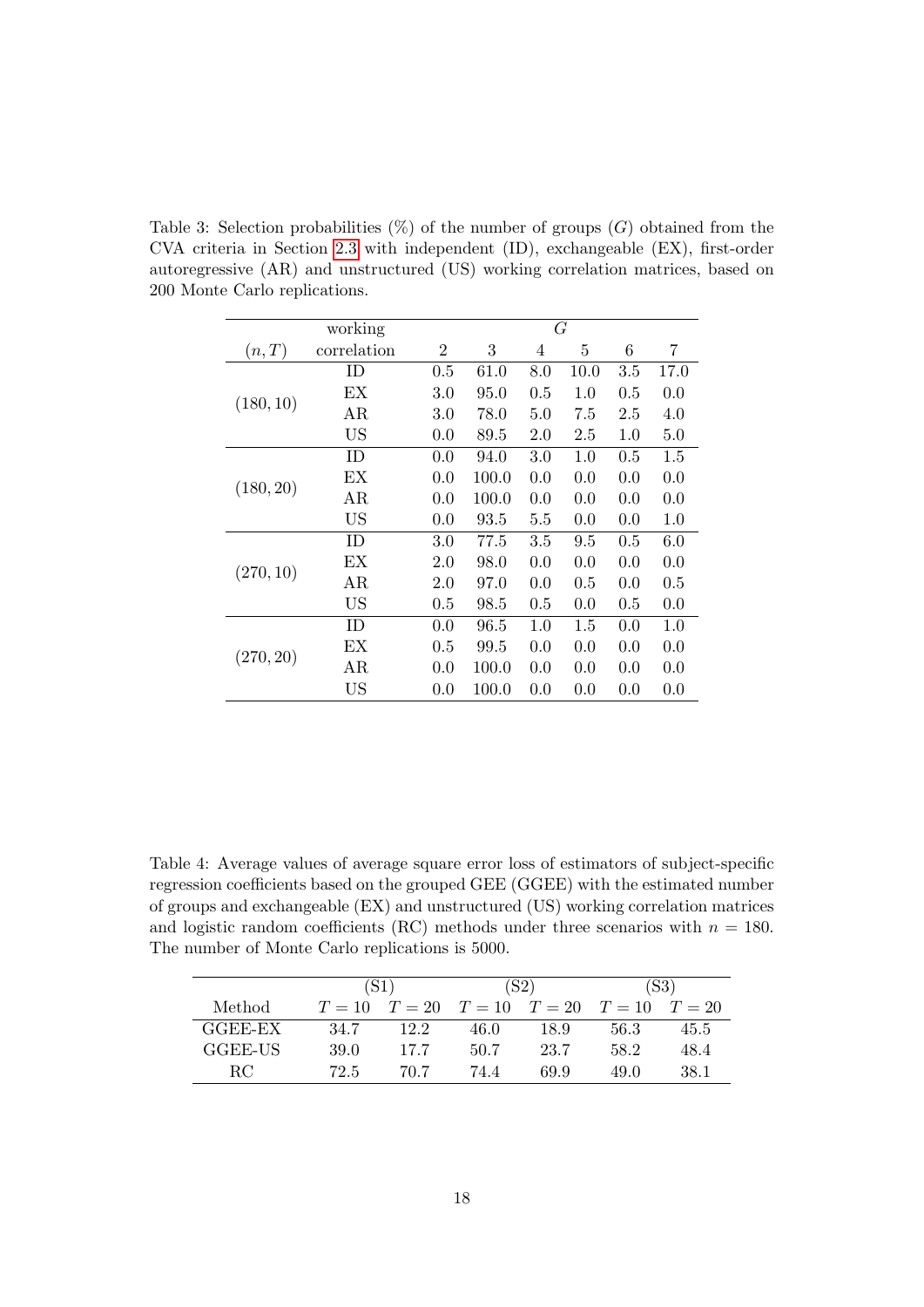then dichotomized the response by setting values of 1 or 2 to "much interest" (1) and the other values to "little interest" (0). In this analysis, we only used subjects without no responses in the 9 waves, which results in 1169 subjects. As auxiliary information, we adopted indicator variables of gender (1:male, 0:female), indicators of black and others, respectively, time from 1 to 9, and the interaction term between the gender and time. Among the individuals, it would be reasonable to assume that different types of individuals exist, that is, some individuals are always interested in the election whereas some individuals are not or their interest changes during the term. Therefore, we applied the proposed grouped GEE approach to take account of such heterogeneity.

Let  $y_{it}$  be the binary response variable, and  $x_{it}$  be the vector of five covariates and an intercept, for  $i = 1, \ldots, n (= 1169)$  and  $t = 1, \ldots, T (= 9)$ . We consider the mean structure  $E[y_{it}|x_{it}] = m(x_{it}^t \beta_{g_i})$  with  $m(x) = \exp(x)/\{1 + \exp(x)\}\$  and  $g_i \in$  $\{1, \ldots, G\}$ . We first selected the number of groups, G, from candidates  $\{2, 3, \ldots, 10\}$ using CVA strategy under exchangeable working correlation, and  $G = 8$  was selected. Then, we carried out the grouped GEE analysis with  $G = 8$  using the three working correlations, exchangeable (EX), the first-order autoregressive (AR) and unstructured (US) correlations. The estimated regression coefficients and their standard errors in 8 groups based on the EX working correlation are shown in Table [5,](#page-20-0) and the results with AR and US working correlations are reported in the Supplementary Materials. From Table [5,](#page-20-0) it is observed that regression coefficients of the 8 groups are very different each other. We can also observe that the results with different working correlations does not have much impact on the estimation results, that is, the results are quite comparable among the three working correlations. In order to see the groping performance, we divided the individuals into 8 groups according to the estimated grouping assignment based on the EX working correlation. In each group, we computed average values of  $y_{it}$  for  $t = 1, \ldots, T$ , where the results are presented in Figure [1.](#page-19-1) From the result, we can easily understand the characteristics of 8 groups. For example, individuals in groups 5 and 2 have high and low interest in the election, respectively, in the whole period. On the other hand, individuals in group 6 and 7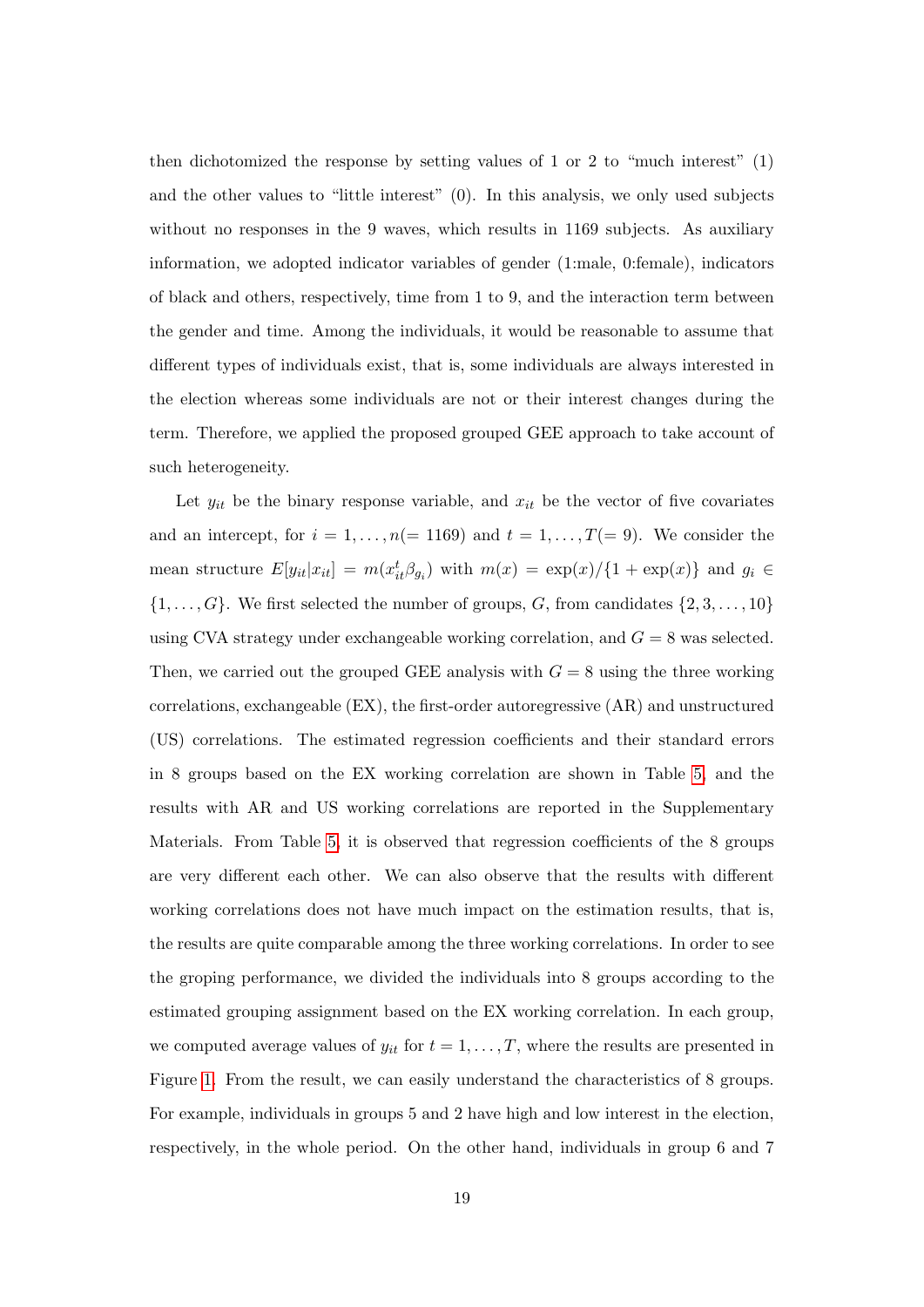are not so interested in the election at the first period, but their interest increases during the period, although the increasing speed in two groups are quite different. Therefore, we can conclude that the classical GEE analysis assuming homogeneity in the regression coefficients is not a appropriate strategy for the dataset whereas the proposed grouped GEE analysis can successfully capture the potential heterogeneity among individuals.



<span id="page-19-1"></span>Figure 1: Estimated probabilities of being interested in the election changing over time in 8 groups identified by the proposed grouped GEE analysis.

## <span id="page-19-0"></span>5 Concluding Remarks

This paper developed a new statistical approach to analyzing longitudinal data. The proposed method, called grouped GEE analysis, carries out grouping subjects and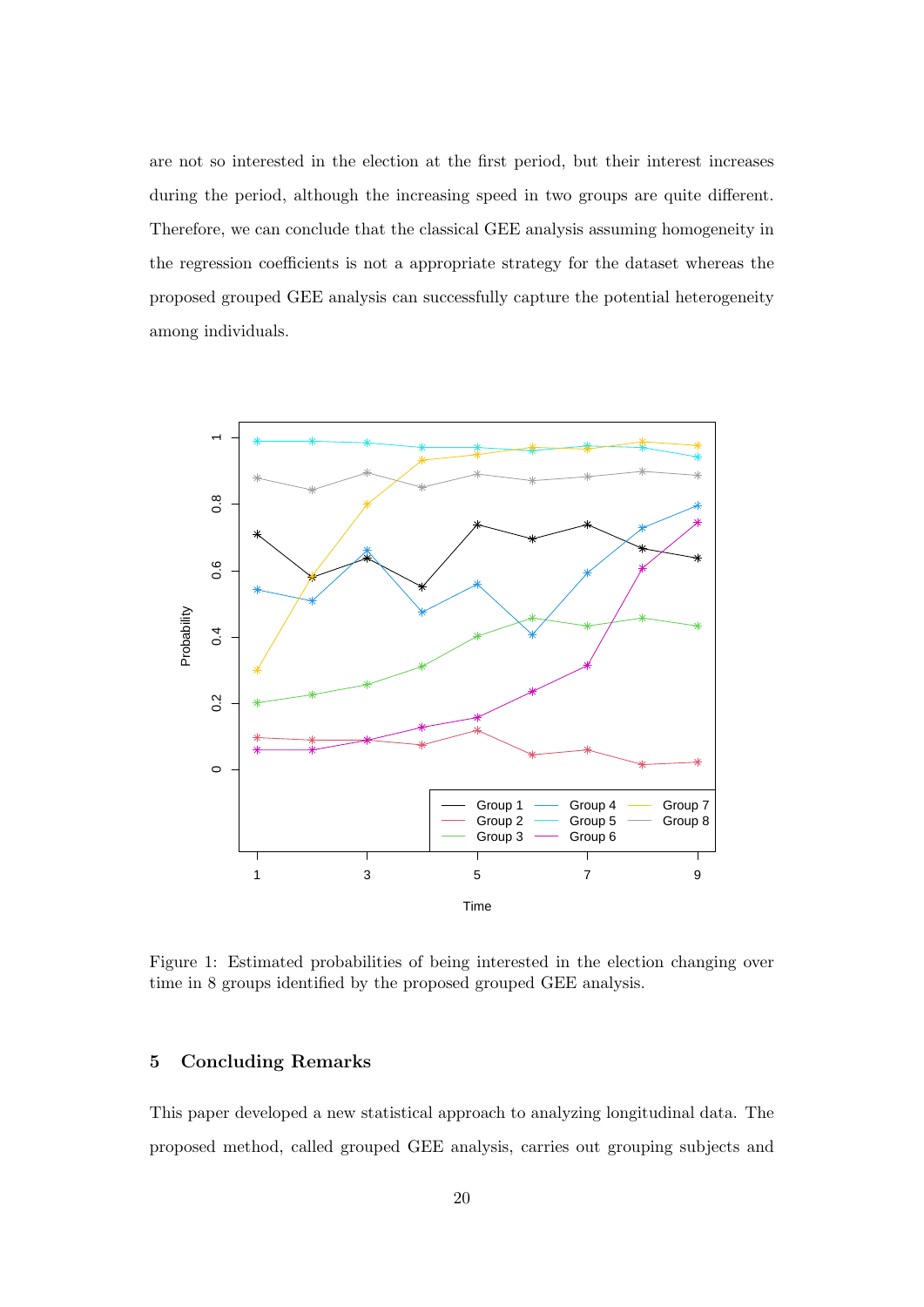|             |           |         |                |         |         | Group   |          |         |         |
|-------------|-----------|---------|----------------|---------|---------|---------|----------|---------|---------|
|             |           | 1       | $\overline{2}$ | 3       | 4       | 5       | 6        | 7       | 8       |
| Intercept   | PE        | $-0.37$ | $-0.45$        | $-5.03$ | 0.29    | 7.89    | $-3.89$  | $-2.46$ | 2.71    |
|             | <b>SE</b> | 0.14    | 0.23           | 0.45    | 0.18    | 1.06    | 0.33     | 0.33    | 0.21    |
| G           | PE        | 2.87    | $-2.37$        | 0.80    | $-0.52$ | $-3.29$ | $-0.89$  | 0.85    | $-3.04$ |
|             | <b>SE</b> | 0.30    | 0.42           | 0.60    | 0.24    | 1.06    | 0.65     | 0.37    | 0.27    |
| BL          | PE        | 0.12    | $-2.55$        | 17.10   | $-0.35$ | $-2.69$ | $-0.40$  | $-1.73$ | $-1.02$ |
|             | <b>SE</b> | 0.15    | 0.93           | 0.13    | 0.23    | 0.28    | 0.21     | 0.30    | 0.23    |
| OТ          | PE        | $-0.73$ | $-0.80$        | 2.34    | $-0.65$ | $-2.22$ | $-14.04$ | 5.15    | $-2.07$ |
|             | <b>SE</b> | 0.13    | 0.09           | 0.25    | 0.16    | 0.38    | 0.11     | 1.05    | 0.20    |
| T           | PE        | 0.27    | $-0.18$        | 0.26    | $-0.05$ | $-0.94$ | 0.65     | 1.05    | 0.24    |
|             | <b>SE</b> | 0.03    | 0.05           | 0.06    | 0.03    | 0.15    | 0.05     | 0.12    | 0.05    |
| $T\times G$ | PE        | $-0.64$ | $-0.01$        | 0.73    | 0.25    | 0.95    | $-0.03$  | $-0.17$ | $-0.32$ |
|             | <b>SE</b> | 0.06    | 0.09           | 0.12    | 0.04    | 0.16    | 0.09     | 0.14    | 0.06    |

<span id="page-20-0"></span>Table 5: Point estimates (PE) and its standard errors (SE) of the regression coefficients of gender (G), indicators of black (BL) and others (OT), time (T) and the interaction term of gender and time  $(T \times G)$  in 8 groups.

estimating the regression coefficients simultaneously to take account of potential heterogeneity. We employ working correlations both in estimation and grouping steps, and provided a simple iterative algorithm to obtain grouped GEE estimator. We also developed asymptotic properties of the proposed method. The simulation studies and an application to the election panel study suggest the usefulness of the proposed approach.

The proposed method has some useful extensions. First, we can introduce a penalty term in the grouping step as considered in [Sugasawa \(2020\)](#page-22-9), which can make subjects have similar characteristics or covariates tend to be classified to the same group. This might make the estimation results more interpretable. Moreover, when the dimension of the regression coefficients is large, it would be better to conduct variable selection, which can be done by introducing penalty function in the estimating equation as considered in [Wang et al. \(2012\)](#page-23-9). Finally, instead of using working correlation matrices, it would be beneficial to consider quadratic inference functions [\(Qu](#page-22-10) [et al., 2000\)](#page-22-10), and develop the grouped GEE method with theoretical justifications. We leave the detailed investigation of these issues for interesting future works.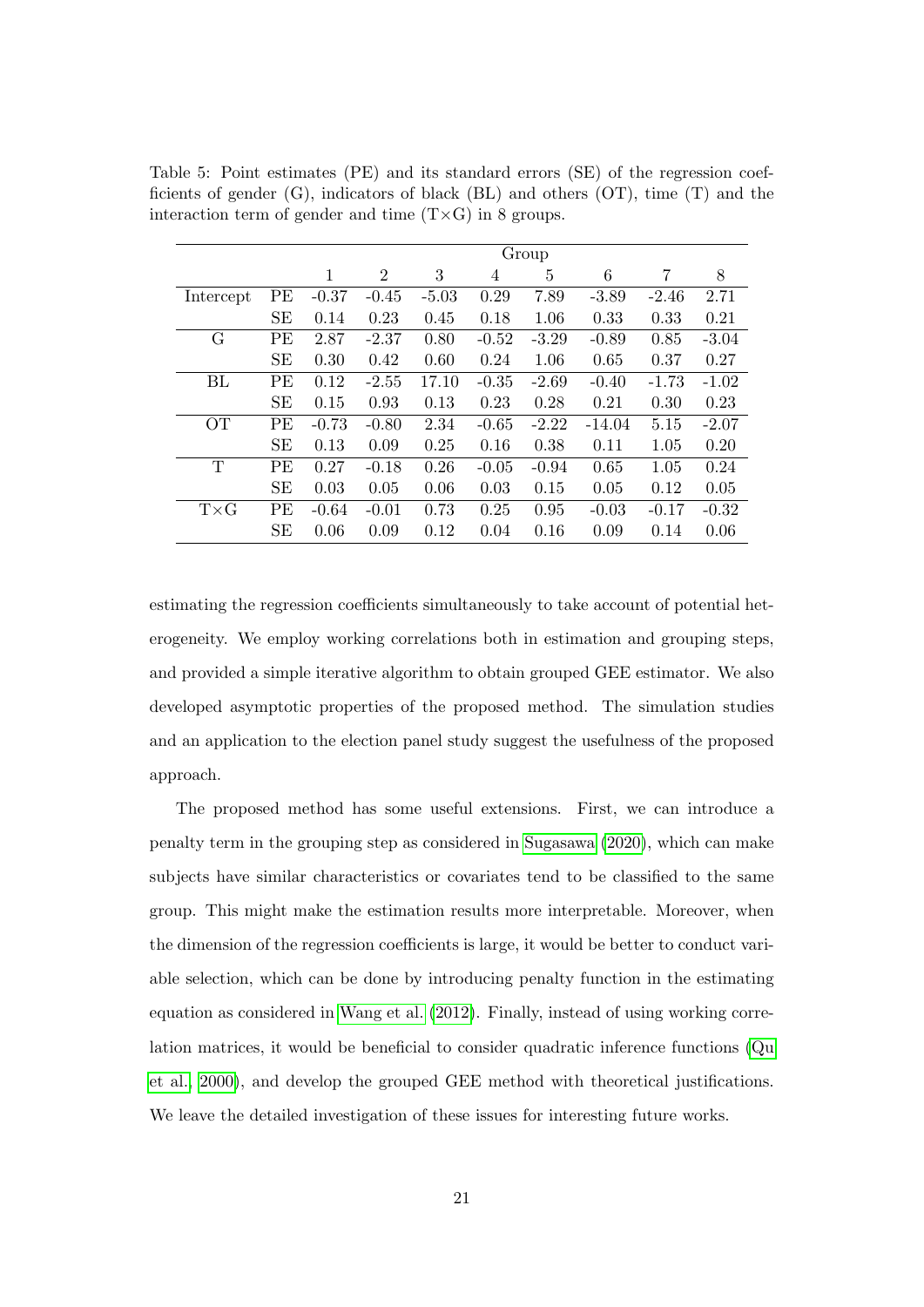#### Acknowledgement

This work is partially supported by the Japan Society for the Promotion of Science (JSPS KAKENHI) grant numbers: 18K12757 and 19K23242.

## References

- <span id="page-21-1"></span>Barban, N. and F. C. Billari (2012). Classifying life course trajectories: a comparison of latent class and sequence analysis. Journal of the Royal Statistical Society: Series C 61, 765–784.
- <span id="page-21-7"></span>Bates, D., M. Machler, B. Bolker, and S. Walker (2016). Fitting linear mixe-effects models using lme4. Journal of Statistical Software 67, 1–48.
- <span id="page-21-2"></span>Bonhomme, S. and E. Manresa (2015). Grouped pattern of heterogeneity in panel data. Econometrica 83, 1147–1184.
- <span id="page-21-6"></span>Coffey, N., J. Hinde, and E. Holian (2014). Clustering longitudinal profiles using p-splines and mixed effects models applied to time-course gene expression data. Computational Statistics & Data Analysis 71, 14–29.
- <span id="page-21-5"></span>Fokkema, M., N. Smits, A. Zeileis, T. Hothorn, and H. Kelderman (2018). Detecting treatment-subgroup interactions in clustered data with generalized linear mixedeffects model trees. Behavior Research Methods 50, 2016–2034.
- <span id="page-21-3"></span>Gu, J. and S. Volgushev (2019). Panel data quantile regression with grouped fixed effects. Journal of Econometrics 213, 68–91.
- <span id="page-21-4"></span>Hajjem, A., F. Bellavance, and D. Larocque (2011). Mixed effects regression trees for clustered data. Statistics & Probability Letters 81, 451–459.
- <span id="page-21-0"></span>Liang, L. and S. L. Zeger (1986). Longitudinal data analysis using generalized linear models. Biometrika 73, 13–22.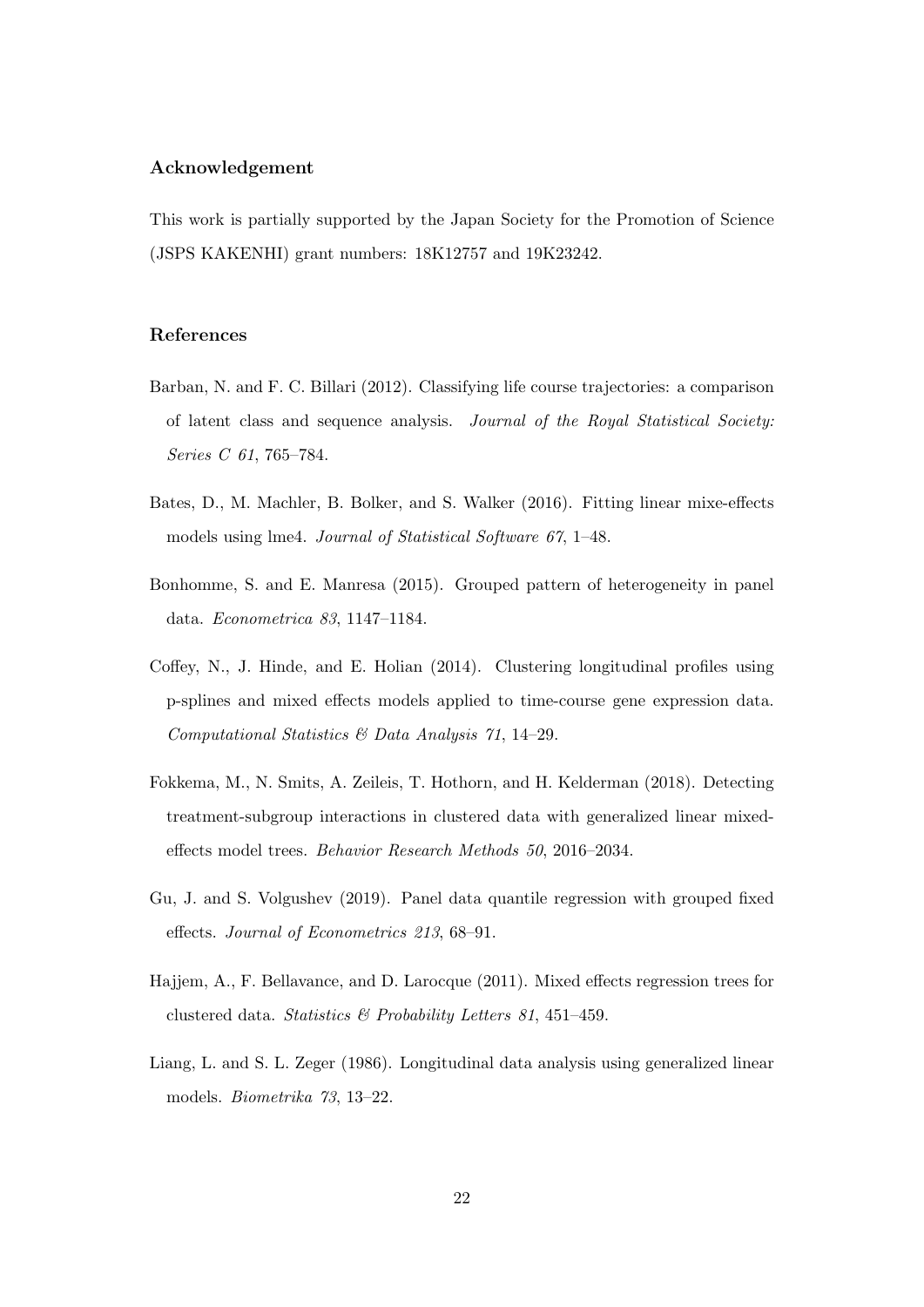- <span id="page-22-0"></span>Lin, C. C. and S. Ng (2012). Estimation of panel data models with parameter heterogeneity when group membership is unknown. Journal of Econometric Methods 1, 42–55.
- <span id="page-22-2"></span>Liu, R., Z. Shang, Y. Zhang, and Q. Zhou (2020). Identification and estimation in panel models with overspecified number of groups. Journal of Econometrics, to appear.
- <span id="page-22-1"></span>Nagin, D. S., B. L. Jones, V. L. Passos, and R. E. Tremblay (2018). Group-based multi-trajectory modeling. Statistical Methods in Medical Research 27, 2015–2023.
- <span id="page-22-5"></span>Ng, S. K. and G. J. McLachlan (2014). Mixture models for clustering multilevel growth trajectories. Computational Statistics  $\mathcal{C}'$  Data Analysis 71, 43–51.
- <span id="page-22-10"></span>Qu, A., B. G. Lindsay, and B. Li (2000). Improving generalised estimating equations using quadratic inference functions. *Biometrika*  $87(4)$ , 823–836.
- <span id="page-22-7"></span>Rosen, O., W. Jiang, and M. A. Tanner (2000). Mixtures of marginal models. Biometrika 87, 391–404.
- <span id="page-22-3"></span>Rubin, D. B. and Y. Wu (1997). Modeling schizophrenic behavior using general mixture components. Biometrics 53, 243–261.
- <span id="page-22-9"></span>Sugasawa, S. (2020). Grouped heterogeneous mixture modeling for clustered data. Journal of the American Statistical Association, to appear.
- <span id="page-22-6"></span>Sugasawa, S., G. Kobayashi, and Y. Kawakubo (2019). Latent mixture modeling for clustered data. Statistics and Computing 29, 537–548.
- <span id="page-22-4"></span>Sun, Z., O. Rosen, and A. R. Sampson (2007). Multivariate bernoulli mixture models with application to postmortem tissue studies in schizophrenia. Biometrics  $63$ , 901–909.
- <span id="page-22-8"></span>Tang, X. and A. Qu (2016). Mixture modeling for longitudinal data. Journal of Computational and Graphical Statistics 25, 1117–1137.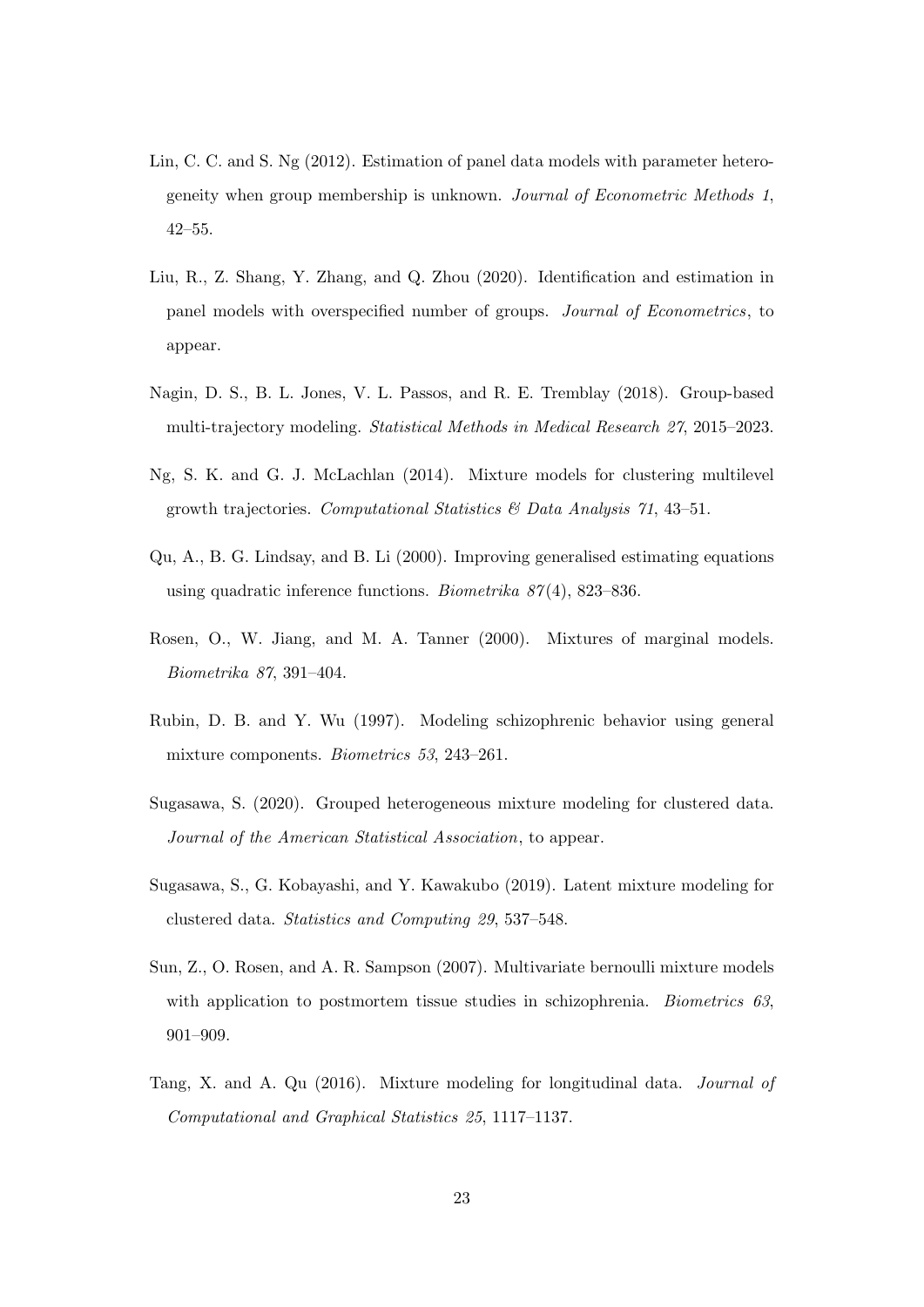- <span id="page-23-4"></span>Tang, X., F. Xue, and A. Qu (2020). Individualized multidirectional variable selection. Journal of the American Statistical Association, to appear.
- <span id="page-23-2"></span>Vogt, M. and O. Linton (2017). Classification of non-parametric regression functions in longitudinal data models. Journal of the Royal Statistical Society: Series B 79, 5–27.
- <span id="page-23-1"></span>Wang, J. (2010). Consistent selection of the number of clusters via crossvalidation. Biometrika 97, 893–904.
- <span id="page-23-8"></span>Wang, L. (2011). GEE analysis of clustered binary data with diverging number of covariates. The Annals of Statistics 39, 389–417.
- <span id="page-23-6"></span>Wang, L. and A. Qu (2009). Consistent model selection and data-driven smooth tests for longitudinal data in the estimating equations approach. *Journal of the Royal* Statistical Society: Series B 71 (1), 177–190.
- <span id="page-23-9"></span>Wang, L., J. Zhou, and A. Qu (2012). Penalized generalized estimating equations for highdimensional longitudinal data analysis. Biometreics 68, 353–360.
- <span id="page-23-5"></span>Wedderburn, R. W. (1974). Quasi-likelihood functions, generalized linear models, and the Gauss-newton method. Biometrika 61, 439–447.
- <span id="page-23-7"></span>Xie, M. and Y. Yang (2003). Asymptotics for generalized estimating equations with large cluster sizes. The Annals of Statistics 31 (1), 310–347.
- <span id="page-23-0"></span>Zhang, Y., J. Wang, and Z. Zhu (2019). Quantile-regression-based clustering for panel data. Journal of Econometrics 213, 54–67.
- <span id="page-23-3"></span>Zhu, X. and A. Qu (2018). Cluster analysis of longitudinal profiles with subgroups. Electronic Journal of Statistics 12, 171–193.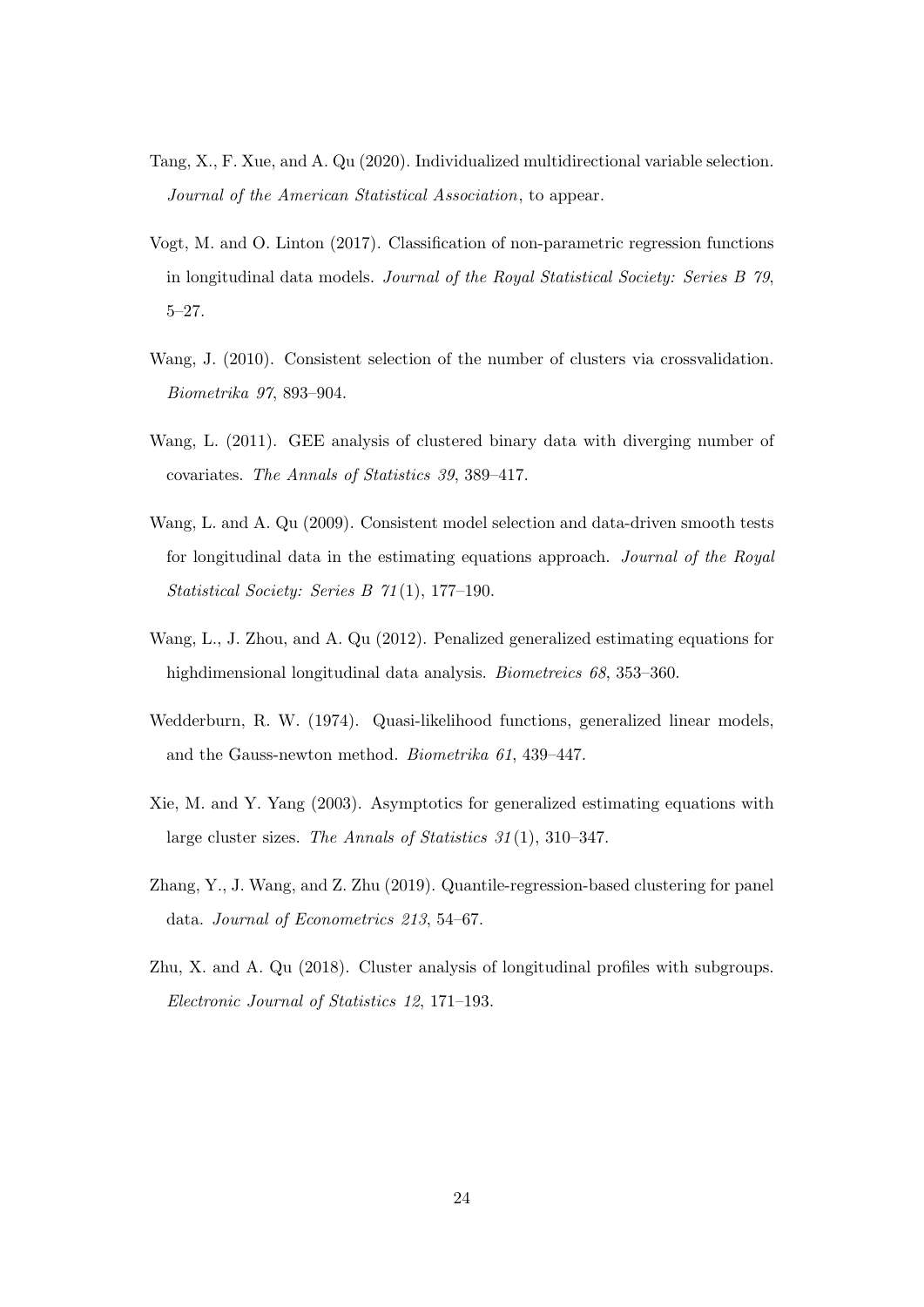# Supplementary Materials for "Grouped GEE Analysis for Longitudinal Data"

## Tsubasa Ito and Shonosuke Sugasawa

This Supplementary Materials gives the proofs omitted from the main text. In Section [S1,](#page-1-0) we show Theorem [1,](#page-11-0) that is, the existence and the weak consistency of the grouped GEE estimator and the classification consistency of the clustering method in [\(3\)](#page-5-1). At first, we will show that all the clusters are consistently classified to their true groups on average in Lemma [S1.](#page-26-0) Lemma [S2](#page-36-0)- [S8](#page-46-0) including the reproduction of lemmas in [Xie and Yang \(2003\)](#page-23-7) are provided to evaluate the errors from the approximation of the generalized estimating equation by the estimating equation whose moments are easier to evaluate. In Section [S2,](#page-3-0) we show Theorem [2,](#page-12-1) that is, the asymptotic normality of the grouped GEE estimator. In Lemma [S9,](#page-53-0) we will show the asymptotic equivalence of the proposed estimator and the infeasible estimator obtained by the estimating equation composed of the clusters belonging to their true groups. Lemma [S10](#page-54-0) and the proof of Theorem [2](#page-12-1) are almost the same with those of [Xie and Yang](#page-23-7) [\(2003\)](#page-23-7). In Section [S3,](#page-8-0) we show that the proposed estimated working correlation matrix satisfy the Assumptions  $(A5)$  (ii),  $(A6)$  in the main text and  $(A11)$  below. Finally, in Section [S4,](#page-12-0) we report the additional results of the application of election panel study discussed in Section [4.2.](#page-15-0)

In addition to the Assumption  $(A1)-(A6)$ , we assume the following regularity assumptions for the grouped GEE:

#### Assumption

- (A7) For all  $g = 1, \ldots, G$ , the unknown parameter  $\beta_g$  belongs to a compact subset  $\mathcal{B} \in \mathbb{R}^p$ , the true parameter value  $\beta_g^0$  lies in the interior of  $\mathcal{B}$ .
- (A8) The covariates  $\{x_{it}, i = 1, \ldots, n, t = 1, \ldots, T\}$  are in a compact set X.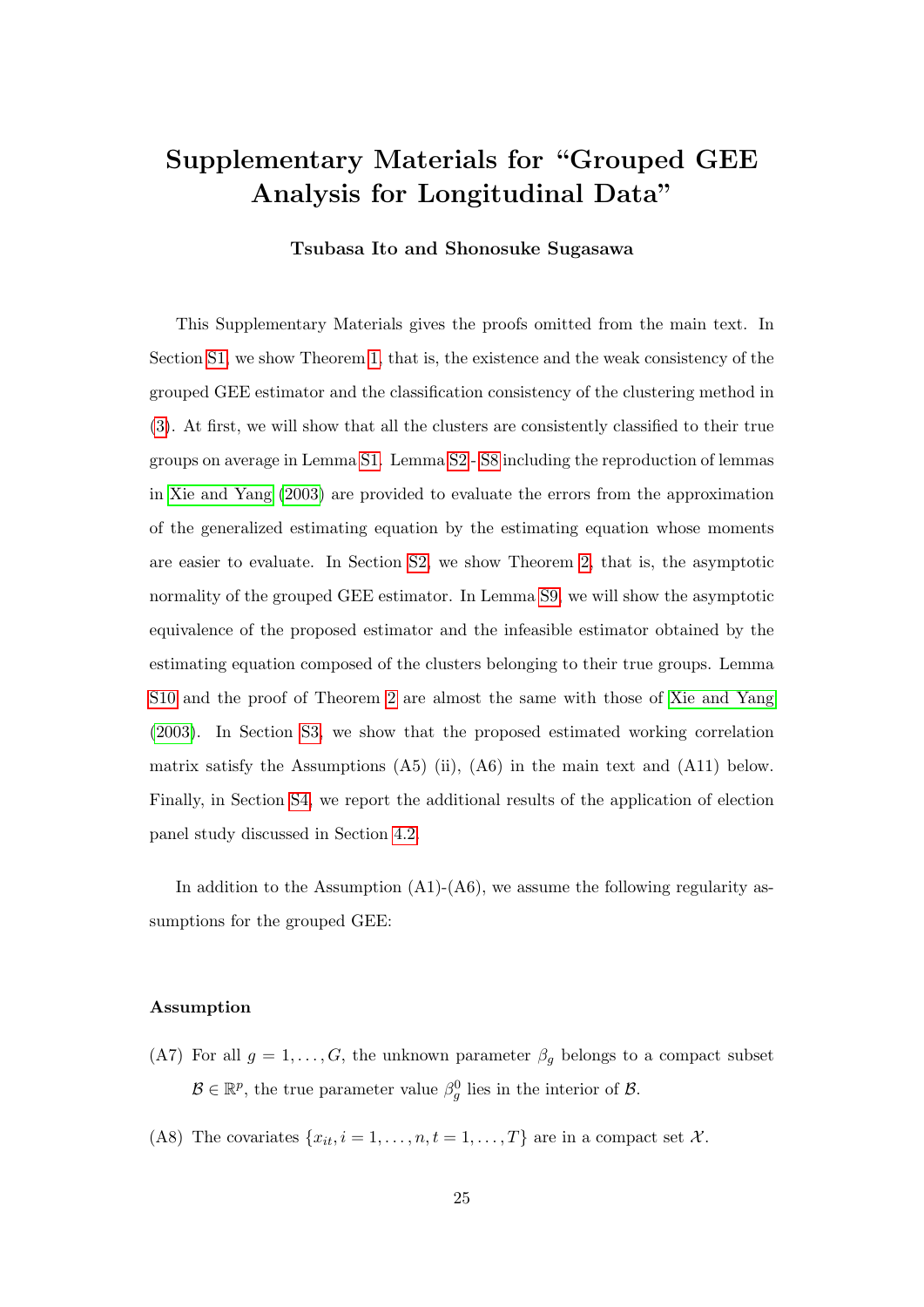- (A9) For all  $i = 1, ..., n$  and  $t = 1, ..., T$ ,  $a'(\theta_{it})$  is uniformly three times continuously differentiable,  $a''(\theta_{it})$  is uniformly bounded away from 0, and  $u(\eta_{it})$  is uniformly four times continuously differentiable and  $u'(\eta_{it})$  is uniformly bounded away from 0.
- (A10) For all  $i = 1, \ldots, n$ , there exist positive constants,  $b_1, b_2, b_3$  and  $b_4$ , such that for any  $\beta \in \mathcal{B}$  and  $\overline{g}$ ,  $b_1 \leq \lambda_{\min} ((nT)^{-1} \sum_{i=1}^n X_i^t X_i) \leq \lambda_{\max} ((nT)^{-1} \sum_{i=1}^n X_i^t X_i) \leq$  $b_2$  and  $b_3 \leq \lambda_{\min}(T^{-1}X_i^t X_i) \leq \lambda_{\max}(T^{-1}X_i^t X_i) \leq b_4$ .
- (A11) For any  $\beta \in \mathcal{B}$  and all  $\delta > 0$ ,  $\max_{1 \leq k,l \leq T} |\{\widehat{R}(\beta,\overline{g}) \widehat{R}(\beta,\overline{g}^{0})\}_{kl}| = o_p(T^{-\delta})$ for  $\bar{g} \in \Gamma$ , where  $\Gamma = {\bar{g}} = (g_1, \ldots, g_n)$  :  $\sup_{\beta \in \mathcal{B}_{nT}} n^{-1} \sum_{i=1}^n \mathbb{I} \{g_i \neq g_i^0\}$  $o_p(T^{-\delta})$  for all  $\delta > 0$ .

[Xie and Yang \(2003\)](#page-23-7) does not restrict the parameter space of  $\beta$  and the set of all possible covariate variables to be compact. However, we need Assumptions (A7) and (A8) because in the proof of the consistency of our grouped GEE estimators, we need to bound  $a''(\theta_{it})$  and  $u'_{it}(\eta_{it})$  uniformly on the whole parameter space for all  $i = 1, \ldots, n$  and  $t = 1, \ldots, T$ . Assumption (A9) requires that the marginal variance of  $y_{it}$  is uniformly larger than 0 for any  $\beta \in \mathcal{B}$  and  $x_{it} \in \mathcal{X}$  for all  $i = 1, ..., n$ and  $t = 1, ..., T$ . The boundedness of  $a^{(k)}(\theta_{it})$  and  $u^{(k)}(\eta_{it})$  for  $\beta_g$ 's in a local neighborhood around  $\beta_g^0$  is also required to ensure the asymptotic properties of GEE estimators, which is satisfied from Assumptions (A7) and (A8). Assumption (A10) is also imposed well and ensures combined with Assumptions (A1) (i) that  $H_g(\beta_g)$ ,  $\overline{M}_g(\beta_g)$  and so on are invertible when n or T is sufficiently large. Assumption (A11) says that the estimated working correlation matrix can be approximated by  $\overline{R}(\beta, \overline{g}^0)$ if groups are consistently classified to their true groups on average.

Throughout this Supplementary Materials, we use the following notations. The notation  $a_{nT} \lesssim b_{nT}$  means that  $a_{nT} \leq Cb_{nT}$  for all n and T, for some constant C that does not depends on n and T. For a column vector a, we use  $a^t$  to denote the transpose of a and ||a|| to denote the Euclidean norm of a. For a matrix  $A, \{A\}_{kl}$  denotes the  $(k, l)$ -element of A,  $\lambda_{\min}(A)$  ( $\lambda_{\max}(A)$ ) denotes the smallest (largest) eigenvalue of A,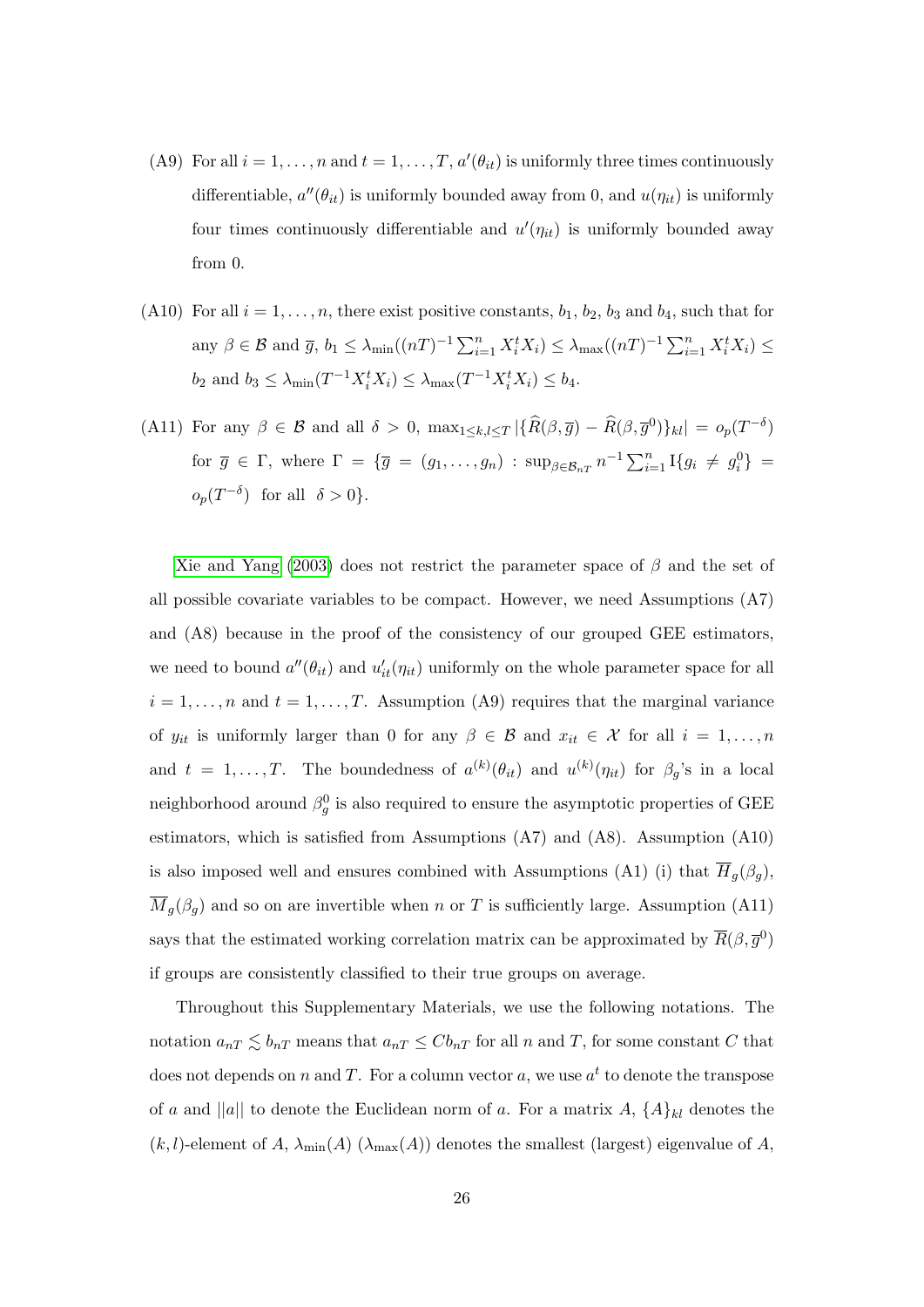$A<sup>t</sup>$  denotes the transpose of A and  $||A||_F = \{\text{tr}(A<sup>t</sup>A)\}^{1/2}$  is the Frobenius norm of A. We use the notation  $a \vee b = \max(a, b)$  and  $a \wedge b = \min(a, b)$ .

#### S1 Proof of Theorem [1](#page-11-0)

First of all, we need to show the next lemma.

<span id="page-26-0"></span>**Lemma S1.** Under the Assumptions (A1)-(A11), it holds that for all  $\delta > 0$ ,

$$
\sup_{\beta \in \mathcal{B}_{nT}} \frac{1}{n} \sum_{i=1}^n \mathrm{I}\{\widehat{g}_i(\beta) \neq g_i^0\} = o_p(T^{-\delta}),
$$

where  $\widehat{g}_i(\beta)$  is obtained by [\(3\)](#page-5-1).

*Proof.* For any  $\bar{g}$ ,  $\bar{g}_{i0}$  is defined to be obtained by replacing only its *i*th element with  $g_i^0$ , that is  $\overline{g}_{i0} = (g_1, \ldots, g_{i-1}, g_i^0, g_{i+1}, \ldots, g_n)$ . Note that, from the definition of  $\widehat{g}_i(\beta)$ , we have, for all  $g = 1, \ldots, G$ ,

$$
\begin{aligned} \mathcal{I}\{\widehat{g}_i(\beta) = g\} \leq & \mathcal{I}\Big\{\{y_i - m(X_i\beta_g)\}^t \widehat{R}^{-1}(\beta, \overline{g}) \{y_i - m(X_i\beta_g)\} \\ &\leq \{y_i - m(X_i\beta_{g_i^0})\}^t \widehat{R}^{-1}(\beta, \overline{g}_{i0}) \{y_i - m(X_i\beta_{g_i^0})\}\Big\}. \end{aligned}
$$

Then, we can write

$$
\frac{1}{n}\sum_{i=1}^n I\{\widehat{g}_i(\beta) \neq g_i^0\} = \sum_{g=1}^G \frac{1}{n}\sum_{i=1}^n I\{g_i^0 \neq g\} I\{\widehat{g}_i(\beta) = g\} \le \sum_{g=1}^G \frac{1}{n}\sum_{i=1}^n Z_{ig}(\beta_g),
$$

where

$$
Z_{ig}(\beta_g) = \mathbb{I}\{g_i^0 \neq g\} \mathbb{I}\Big\{\{y_i - m(X_i\beta_g)\}^t \widehat{R}^{-1}(\beta, \overline{g}) \{y_i - m(X_i\beta_g)\} \Big\}
$$
  

$$
\leq \{y_i - m(X_i\beta_{g_i^0})\}^t \widehat{R}^{-1}(\beta, \overline{g}_{i0}) \{y_i - m(X_i\beta_{g_i^0})\} \Big\}.
$$

Similar to the proof of Lemma B.4 in [Bonhomme and Manresa \(2015\)](#page-21-2), we start by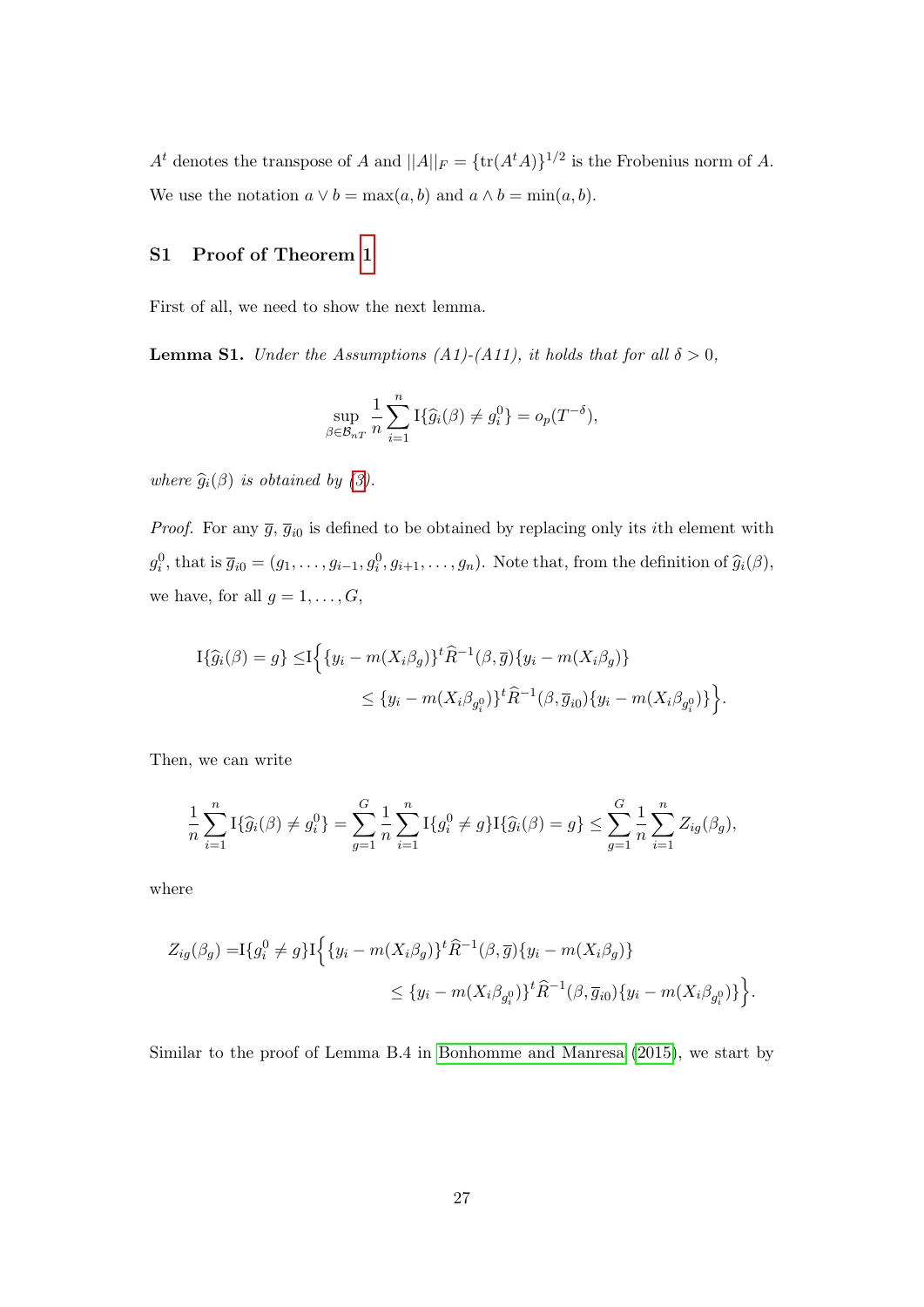bounding  $Z_{ig}(\beta_g)$  on  $\beta \in \mathcal{B}_{nT}$  by a quantity that does not depend on  $\beta$ . Denote

$$
W_{ig}(\beta) = \{y_i - m(X_i \beta_g)\}^t \hat{R}^{-1}(\beta, \overline{g}) \{y_i - m(X_i \beta_g)\} - \{y_i - m(X_i \beta_{g_i^0})\}^t \hat{R}^{-1}(\beta, \overline{g}_{i0}) \{y_i - m(X_i \beta_{g_i^0})\},
$$

then we have

$$
Z_{ig}(\beta_g) = \mathcal{I}\{g_i^0 \neq g\} \mathcal{I}\{W_{ig}(\beta) \leq 0\} \leq \mathcal{I}\{g_i^0 \neq g\} \mathcal{I}\{W_{ig}(\beta^0) \leq |W_{ig}(\beta^0) - W_{ig}(\beta)|\}.
$$

We have

$$
|W_{ig}(\beta^{0}) - W_{ig}(\beta)| \leq |{y_i - m(X_i\beta_{g_i^0}^0)}^t \hat{R}^{-1}(\beta^0, \overline{g}_{i0})\{y_i - m(X_i\beta_{g_i^0}^0)\}\n- \{y_i - m(X_i\beta_{g_i^0})^t \hat{R}^{-1}(\beta, \overline{g}_{i0})\{y_i - m(X_i\beta_{g_i^0})\}\n+ \Big|{y_i - m(X_i\beta_g^0)}^t \hat{R}^{-1}(\beta^0, \overline{g})\{y_i - m(X_i\beta_g^0)\}\n- \{y_i - m(X_i\beta_g)\}^t \hat{R}^{-1}(\beta, \overline{g})\{y_i - m(X_i\beta_g)\}\Big|
$$
\n
$$
= K_{ig}^{(1)}(\beta) + K_{ig}^{(2)}(\beta).
$$

Denote  $\widetilde{\varepsilon}_i = \Sigma_i^{-1/2} \{ y_i - m(X_i \beta_g^0) \}$  $\{g_i^0\}$ , then we can write

$$
K_{ig}^{(1)}(\beta) \leq |\tilde{\varepsilon}_{i}^{t} \Sigma_{i}^{1/2} \{\hat{R}^{-1}(\beta^{0}, \overline{g}_{i0}) - \hat{R}^{-1}(\beta, \overline{g}_{i0})\} \Sigma_{i}^{1/2} \tilde{\varepsilon}_{i}|
$$
  
+ 2|{ $m(X_{i}\beta_{g_{i}}^{0}) - m(X_{i}\beta_{g_{i}}^{0})\}^{t} \hat{R}^{-1}(\beta, \overline{g}_{i0}) \Sigma_{i}^{1/2} \tilde{\varepsilon}_{i}|$   
+ { $m(X_{i}\beta_{g_{i}}^{0}) - m(X_{i}\beta_{g_{i}}^{0})\}^{t} \hat{R}^{-1}(\beta, \overline{g}_{i0}){m(X_{i}\beta_{g_{i}}^{0}) - m(X_{i}\beta_{g_{i}}^{0})}$   
 $\equiv \sum_{j=1}^{3} I_{j}.$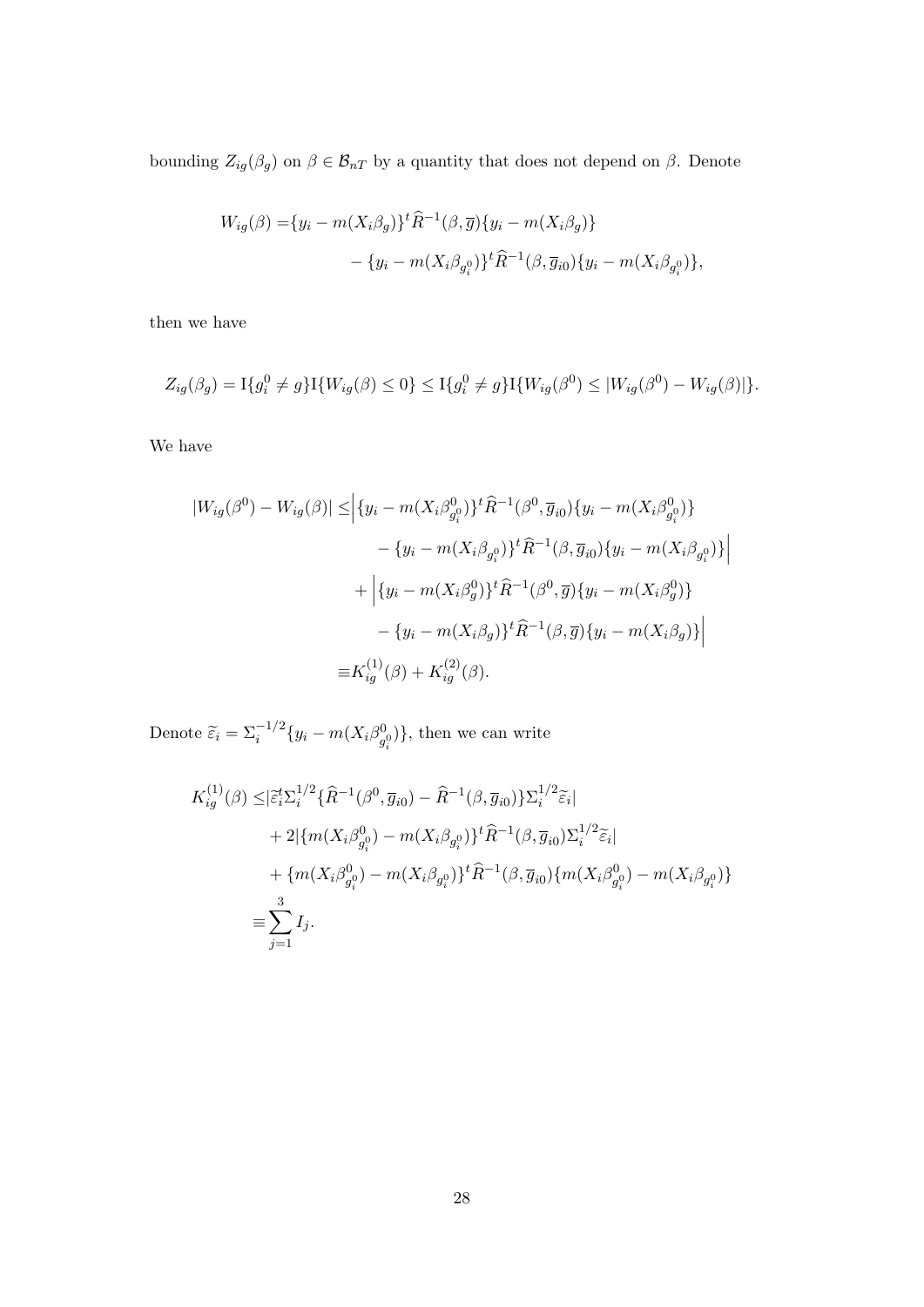For  $I_1$ , we can write

$$
I_{1}
$$
\n
$$
=|\tilde{\varepsilon}_{i}^{t}\Sigma_{i}^{1/2}\hat{R}^{-1}(\beta^{0},\overline{g}_{i0})\{\hat{R}(\beta,\overline{g}_{i0})-\hat{R}(\beta^{0},\overline{g}_{i0})\}\hat{R}^{-1}(\beta,\overline{g}_{i0})\Sigma_{i}^{1/2}\tilde{\varepsilon}_{i}|
$$
\n
$$
\leq|\tilde{\varepsilon}_{i}^{t}\Sigma_{i}^{1/2}\hat{R}^{-1}(\beta^{0},\overline{g}_{i0})\{\hat{R}(\beta,\overline{g}_{i0})-\hat{R}(\beta^{0},\overline{g}_{i0})\}\hat{R}^{-1}(\beta^{0},\overline{g}_{i0})\Sigma_{i}^{1/2}\tilde{\varepsilon}_{i}|
$$
\n
$$
+|\tilde{\varepsilon}_{i}^{t}\Sigma_{i}^{1/2}\hat{R}^{-1}(\beta^{0},\overline{g}_{i0})\{\hat{R}(\beta,\overline{g}_{i0})-\hat{R}(\beta^{0},\overline{g}_{i0})\}\{\hat{R}^{-1}(\beta,\overline{g}_{i0})-\hat{R}^{-1}(\beta^{0},\overline{g}_{i0})\}\Sigma_{i}^{1/2}\tilde{\varepsilon}_{i}|
$$
\n
$$
\equiv I_{11} + I_{12}.
$$

For  $I_{11}$ , we have

$$
I_{11}
$$
\n
$$
=|\tilde{\varepsilon}_{i}^{t}\Sigma_{i}^{1/2}\overline{R}^{-1}(\beta^{0},\overline{g}_{i0})\{\widehat{R}(\beta,\overline{g}_{i0})-\widehat{R}(\beta^{0},\overline{g}_{i0})\}\overline{R}^{-1}(\beta^{0},\overline{g}_{i0})\Sigma_{i}^{1/2}\tilde{\varepsilon}_{i}|
$$
\n
$$
+2|\tilde{\varepsilon}_{i}^{t}\Sigma_{i}^{1/2}\{\widehat{R}^{-1}(\beta^{0},\overline{g}_{i0})-\overline{R}^{-1}(\beta^{0},\overline{g}_{i0})\}\{\widehat{R}(\beta,\overline{g}_{i0})-\widehat{R}(\beta^{0},\overline{g}_{i0})\}\overline{R}^{-1}(\beta^{0},\overline{g}_{i0})\Sigma_{i}^{1/2}\tilde{\varepsilon}_{i}|
$$
\n
$$
+|\tilde{\varepsilon}_{i}^{t}\Sigma_{i}^{1/2}\{\widehat{R}^{-1}(\beta^{0},\overline{g}_{i0})-\overline{R}^{-1}(\beta^{0},\overline{g}_{i0})\}\{\widehat{R}(\beta,\overline{g}_{i0})-\widehat{R}(\beta^{0},\overline{g}_{i0})\}
$$
\n
$$
\times \{\widehat{R}^{-1}(\beta^{0},\overline{g}_{i0})-\overline{R}^{-1}(\beta^{0},\overline{g}_{i0})\}\Sigma_{i}^{1/2}\widetilde{\varepsilon}_{i}|
$$
\n
$$
\equiv \sum_{j=1}^{3} I_{11j}.
$$

Since we have  $\lambda_{\max}(\overline{R}^{-2}(\beta^0, \overline{g}_{i0})\Sigma_i) \leq \lambda_{\max}(\overline{R}^{-2}(\beta^0, \overline{g}_{i0})R^0)\lambda_{\max}(A_i(\beta^0_{g}))$  $(g_i^0)$ ) for all  $i =$ 1, ..., *n* and max<sub>1≤i≤n</sub> max<sub>1≤t≤T</sub>  $A_{it}(\beta_g) < \infty$  for any  $\beta \in \mathcal{B}$  from Assumptions (A7),  $(A8)$  and  $(A9)$ , we have

$$
I_{111} \lesssim ||\widehat{R}(\beta, \overline{g}_{i0}) - \widehat{R}(\beta^0, \overline{g}_{i0})||_F \lambda_{\max} (\overline{R}^{-2}(\beta^0, \overline{g}_{i0})R^0) \widetilde{\varepsilon}_i^t \widetilde{\varepsilon}_i.
$$

Then, from Assumptions (A6) (i) and (A11), there is a constant  $C_{111}$ , independent of  $n$  and  $T$  such that

$$
\sup_{\beta \in \mathcal{B}_{nT}} I_{111} = C_{111} C T^2 \lambda_{\min}^{-1/2} (\overline{H}^*) \tau^{1/2} \Big(\frac{1}{T} \sum_{t=1}^T \tilde{\varepsilon}_{it}^2\Big).
$$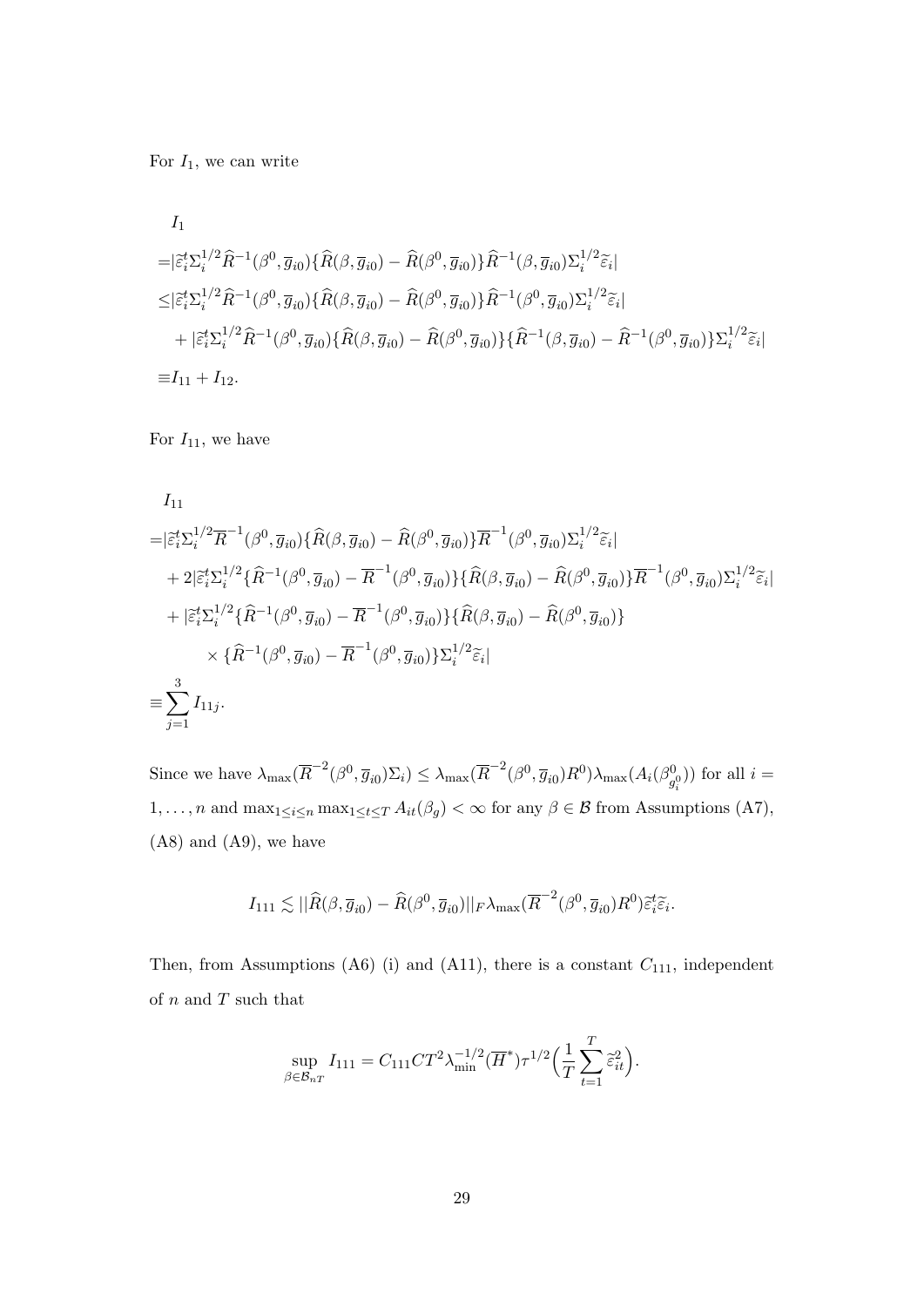For  $I_{112}$ , we have

$$
I_{112}/2 \leq |\tilde{\varepsilon}_{i}^{t}\Sigma_{i}^{1/2}\overline{R}^{-1}(\beta^{0},\overline{g}_{i0})\{\widehat{R}(\beta^{0},\overline{g}_{i0})-\overline{R}(\beta^{0},\overline{g}_{i0})\}\n\times \overline{R}^{-1}(\beta^{0},\overline{g}_{i0})\{\widehat{R}(\beta,\overline{g}_{i0})-\widehat{R}(\beta^{0},\overline{g}_{i0})\}\overline{R}^{-1}(\beta^{0},\overline{g}_{i0})\Sigma_{i}^{1/2}\widetilde{\varepsilon}_{i}\n+|\tilde{\varepsilon}_{i}^{t}\Sigma_{i}^{1/2}\{\widehat{R}^{-1}(\beta^{0},\overline{g}_{i0})-\overline{R}^{-1}(\beta^{0},\overline{g}_{i0})\}\{\widehat{R}(\beta^{0},\overline{g}_{i0})-\overline{R}(\beta^{0},\overline{g}_{i0})\}\n\times \overline{R}^{-1}(\beta^{0},\overline{g}_{i0})\{\widehat{R}(\beta,\overline{g}_{i0})-\widehat{R}(\beta^{0},\overline{g}_{i0})\}\overline{R}^{-1}(\beta^{0},\overline{g}_{i0})\Sigma_{i}^{1/2}\widetilde{\varepsilon}_{i}\n=I_{1121}+I_{1122}.
$$

For  $I_{1121}$ , we have from Cauchy-Schwarz inequality

$$
I_{1121} \lesssim \|\widehat{R}(\beta^0, \overline{g}_{i0}) - \overline{R}(\beta^0, \overline{g}_{i0})\|_F \|\widehat{R}(\beta, \overline{g}_{i0}) - \widehat{R}(\beta^0, \overline{g}_{i0})\|_F
$$

$$
\times \lambda_{\min}^{-1}(\overline{R}(\beta^0, \overline{g}_{i0}))\lambda_{\max}(\overline{R}^{-2}(\beta^0, \overline{g}_{i0})R^0)\widetilde{\varepsilon}_i^t\widetilde{\varepsilon}_i.
$$

From Assumptions (A5), (A6) (i), (ii) and (A11), there is a constant  $C_{1121}$ , independent of  $\boldsymbol{n}$  and  $\boldsymbol{T}$  such that

$$
\sup_{\beta \in \mathcal{B}_{nT}} I_{1121} = C_{1121} C T^2 \sqrt{\frac{T^2}{n}} \lambda_{\min}^{-1/2} (\overline{H}^*) \tau^{1/2} \Big(\frac{1}{T} \sum_{t=1}^T \hat{\varepsilon}_{it}^2 \Big),
$$

which is dominated by  $I_{111}$  since  $T^2/n \to 0$  from Assumption (A2). Similarly,  $I_{1122}$ ,  $I_{113}$  and  $I_{12}$  are dominated by  $I_{111}$ . Then, there is a constant  $C_1$ , independent of n and  $\cal T$  such that

$$
\sup_{\beta \in \mathcal{B}_{nT}} I_1 = C_1 C T^2 \lambda_{\min}^{-1/2} (\overline{H}^*) \tau^{1/2} \Big( \frac{1}{T} \sum_{j=1}^T \widetilde{\varepsilon}_{it}^2 \Big).
$$

For  $I_2$ , we have

$$
I_2/2 \leq |\{m(X_i \beta_{g_i^0}^0) - m(X_i \beta_{g_i^0})\}^t \overline{R}^{-1}(\beta^0, \overline{g}_{i0}) \Sigma_i^{1/2} \widetilde{\varepsilon}_i|
$$
  
+ |\{m(X\_i \beta\_{g\_i^0}^0) - m(X\_i \beta\_{g\_i^0})\}^t \{\widehat{R}^{-1}(\beta, \overline{g}\_{i0}) - \overline{R}^{-1}(\beta^0, \overline{g}\_{i0})\} \Sigma\_i^{1/2} \widetilde{\varepsilon}\_i|  
\equiv I\_{21} + I\_{22}.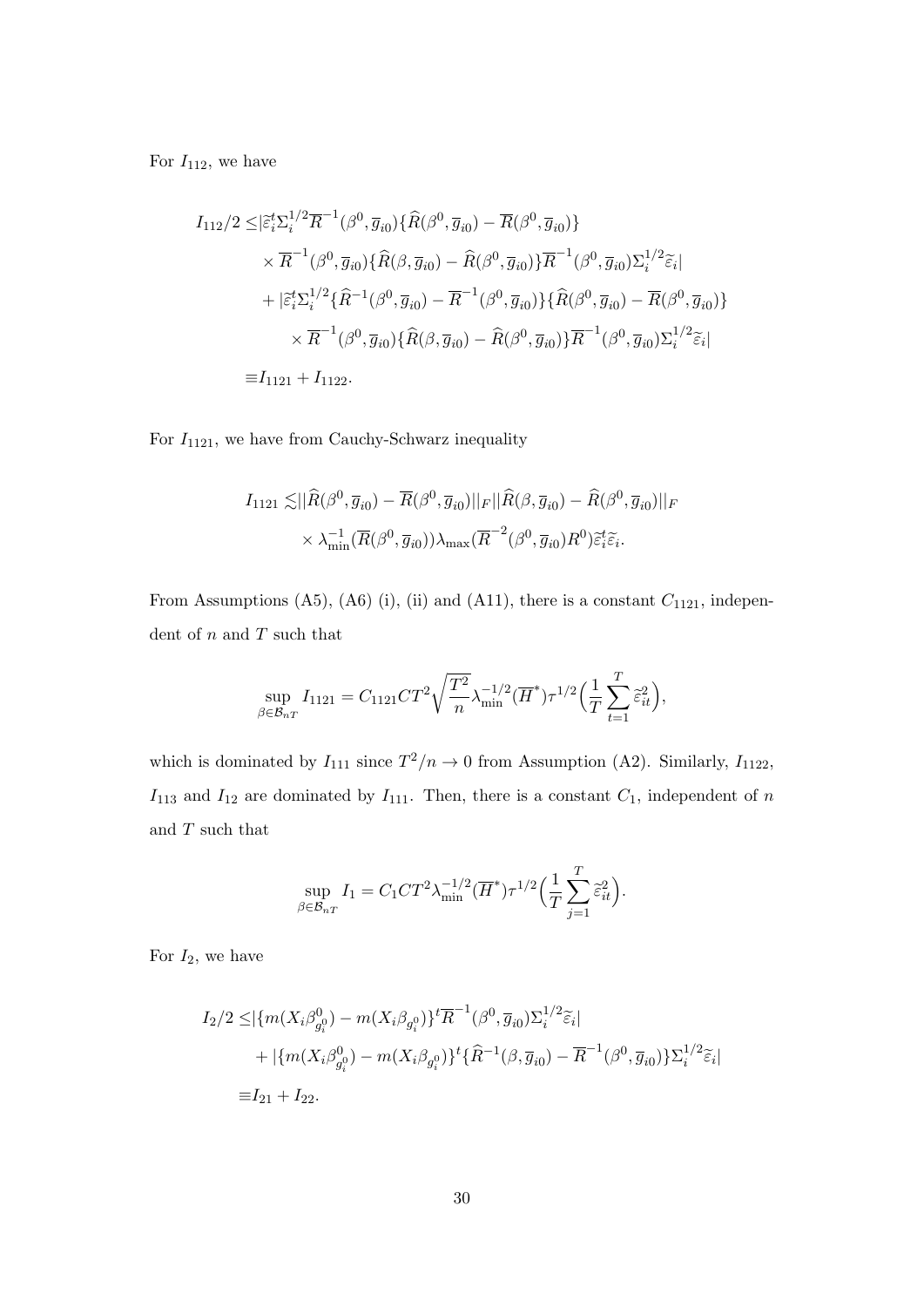From Taylor expansion, for  $\beta^*$ <sup>\*</sup><sub>g<sup>0</sub></sup> between  $\beta_g^0$ </sub>  $\beta_{g_i^0}^{0}$  and  $\beta_{g_i^0}$ , we have

<span id="page-30-0"></span>
$$
m(X_i \beta_{g_i^0}^0) - m(X_i \beta_{g_i^0}) = \phi A_i(\beta_{g_i^0}^*) \Delta(\beta_{g_i^0}^*) X_i(\beta_{g_i^0}^0 - \beta_{g_i^0}).
$$
\n(S1)

Since  $\max_{1 \leq i \leq n} \max_{1 \leq t \leq T} u'(x_{it} \beta_g) < \infty$  from Assumptions (A7), (A8) and (A9), we have

$$
I_{21}
$$
\n
$$
\leq \|\Sigma_i^{1/2}\overline{R}^{-1}(\beta^0, \overline{g}_{i0})\{m(X_i\beta^0_{g_i^0}) - m(X_i\beta_{g_i^0})\}\| \cdot \|\widetilde{\varepsilon}_i\|
$$
\n
$$
\lesssim \lambda_{\max}^{1/2}(\overline{R}^{-2}(\beta^0, \overline{g}_{i0})R^0)\{(\beta^0_{g_i^0} - \beta_{g_i^0})X_i^t\Delta(\beta^*_{g_i^0})A_i^2(\beta^*_{g_i^0})\Delta(\beta^*_{g_i^0})X_i(\beta^0_{g_i^0} - \beta_{g_i^0})\}^{1/2}\|\widetilde{\varepsilon}_i\|
$$
\n
$$
\lesssim \lambda_{\max}^{1/2}(\overline{R}^{-2}(\beta^0, \overline{g}_{i0})R^0)\lambda_{\max}^{1/2}(X_i^tX_i)\|\beta_{g_i^0} - \beta^0_{g_i^0}\|(\widetilde{\varepsilon}_i^t\widetilde{\varepsilon}_i)^{1/2}.
$$

Then, from Assumptions (A5), (A10) there is a constant  $C_{21}$ , independent of n and  ${\cal T}$  such that

$$
\sup_{\beta \in \mathcal{B}_{nT}} I_{21} \leq C_{21} C T \lambda_{\min}^{-1/2} (\overline{H}^*) \tau^{1/2} \Big(\frac{1}{T} \sum_{t=1}^T \tilde{\varepsilon}_{it}^2\Big)^{1/2}.
$$

For  $I_{22}$ , we have

$$
I_{22}
$$
\n
$$
\leq |\{m(X_i\beta_{g_i^0}^0) - m(X_i\beta_{g_i^0})\}^t \overline{R}^{-1}(\beta^0, \overline{g}_{i0}) \{\overline{R}(\beta^0, \overline{g}_{i0}) - \widehat{R}(\beta, \overline{g}_{i0})\} \overline{R}^{-1}(\beta^0, \overline{g}_{i0}) \Sigma_i^{1/2} \widetilde{\varepsilon}_i|
$$
\n
$$
+ |\{m(X_i\beta_{g_i^0}^0) - m(X_i\beta_{g_i^0})\}^t \{\widehat{R}^{-1}(\beta, \overline{g}_{i0}) - \overline{R}^{-1}(\beta^0, \overline{g}_{i0})\}
$$
\n
$$
\times \{\overline{R}(\beta^0, \overline{g}_{i0}) - \widehat{R}(\beta, \overline{g}_{i0})\} \overline{R}^{-1}(\beta^0, \overline{g}_{i0}) \Sigma_i^{1/2} \widetilde{\varepsilon}_i|
$$
\n
$$
\equiv I_{221} + I_{222}.
$$

As is the same with  $I_{21}$  and from Assumption (A6) (i) and (ii), there is a constant  $C_{221}$ , independent of n and T such that

$$
\sup_{\beta \in \mathcal{B}_{nT}} I_{221} \leq C_{221} C T \Big\{ T \lambda_{\min}^{-1/2} (\overline{H}^*) \tau^{1/2} \vee \sqrt{\frac{T^2}{n}} \Big\} \Big(\frac{1}{T} \sum_{t=1}^T \tilde{\varepsilon}_{it}^2 \Big)^{1/2},
$$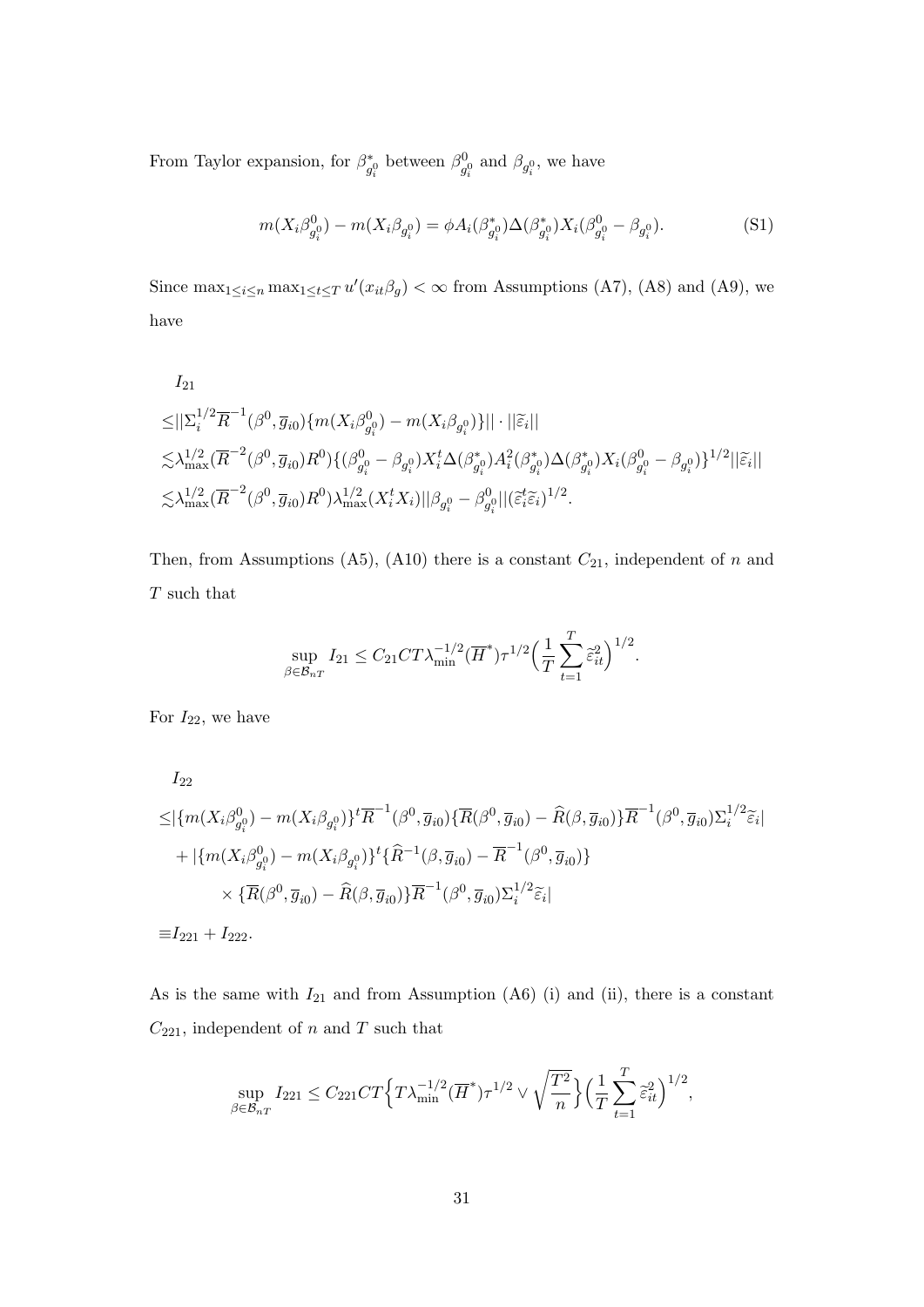which dominats  $I_{21}$ . Since  $I_{222}$  is dominated by  $I_{221}$  from Assumption (A6) (i) and (ii), there is a constant  $C_2$ , independent of n and T such that

$$
\sup_{\beta \in \mathcal{B}_{nT}} I_2 \leq C_2CT \Big\{ T \lambda_{\min}^{-1/2} (\overline{H}^*) \tau^{1/2} \vee \sqrt{\frac{T^2}{n}} \Big\} \Big( \frac{1}{T} \sum_{t=1}^T \widetilde{\varepsilon}_{it}^2 \Big)^{1/2}.
$$

For  $I_3$ , we have

$$
I_3 \leq \{m(X_i \beta_{g_i^0}^0) - m(X_i \beta_{g_i^0})\}^t \overline{R}^{-1}(\beta^0, \overline{g}_{i0}) \{m(X_i \beta_{g_i^0}^0) - m(X_i \beta_{g_i^0})\}
$$
  
+ 
$$
\{m(X_i \beta_{g_i^0}^0) - m(X_i \beta_{g_i^0})\}^t \{\widehat{R}^{-1}(\beta, \overline{g}_{i0}) - \overline{R}^{-1}(\beta^0, \overline{g}_{i0})\} \{m(X_i \beta_{g_i^0}^0) - m(X_i \beta_{g_i^0})\}
$$
  

$$
\equiv I_{31} + I_{32}.
$$

As is the case in  $I_{21}$  and from Assumption (A5), there is a constant  $C_{31}$ , independent of *n* and *T* such that  $\sup_{\beta \in \mathcal{B}_{nT}} I_{31} \leq C_{31} C^2 T \lambda_{\min}^{-1} (\overline{H}^*) \tau$ . From Assumption (A6) (i) and (ii), there is a constant  $C_{32}$ , independent of n and T such that

$$
\sup_{\beta \in \mathcal{B}_{nT}} I_{32} \leq C_{32} C^2 T \Big\{ T \lambda_{\min}^{-1/2} (\overline{H}^*) \tau^{1/2} \vee \sqrt{\frac{T^2}{n}} \Big\} \lambda_{\min}^{-1} (\overline{H}^*) \tau,
$$

which is dominated by  $I_{31}$  from Assumption (A2). then, there is a constant  $C_3$ , independent of n and T such that  $\sup_{\beta \in \mathcal{B}_{nT}} I_3 \leq C_3 C^2 T \lambda_{\min}^{-1}(\overline{H}^*) \tau$ . For  $K_{ig}^{(2)}(\beta)$ , we can write

$$
K_{ig}^{(2)}(\beta) \leq |\{y_i - m(X_i \beta_g^0)\}^t \hat{R}^{-1}(\beta^0, \overline{g}) \{y_i - m(X_i \beta_g^0)\}|
$$
  
+ 
$$
|\{y_i - m(X_i \beta_g)\}^t \hat{R}^{-1}(\beta, \overline{g}) \{y_i - m(X_i \beta_g)\}|
$$
  
=  $I_4 + I_5$ .

For  $I_4$ , we can write

$$
I_4 \leq |\{y_i - m(X_i \beta_g^0)\}^t \overline{R}^{-1}(\beta^0, \overline{g}) \{y_i - m(X_i \beta_g^0)\}|
$$
  
+ 
$$
|\{y_i - m(X_i \beta_g^0)\}^t \{\widehat{R}^{-1}(\beta^0, \overline{g}) - \overline{R}^{-1}(\beta^0, \overline{g})\} \{y_i - m(X_i \beta_g^0)\}|
$$
  

$$
\equiv I_{41} + I_{42}.
$$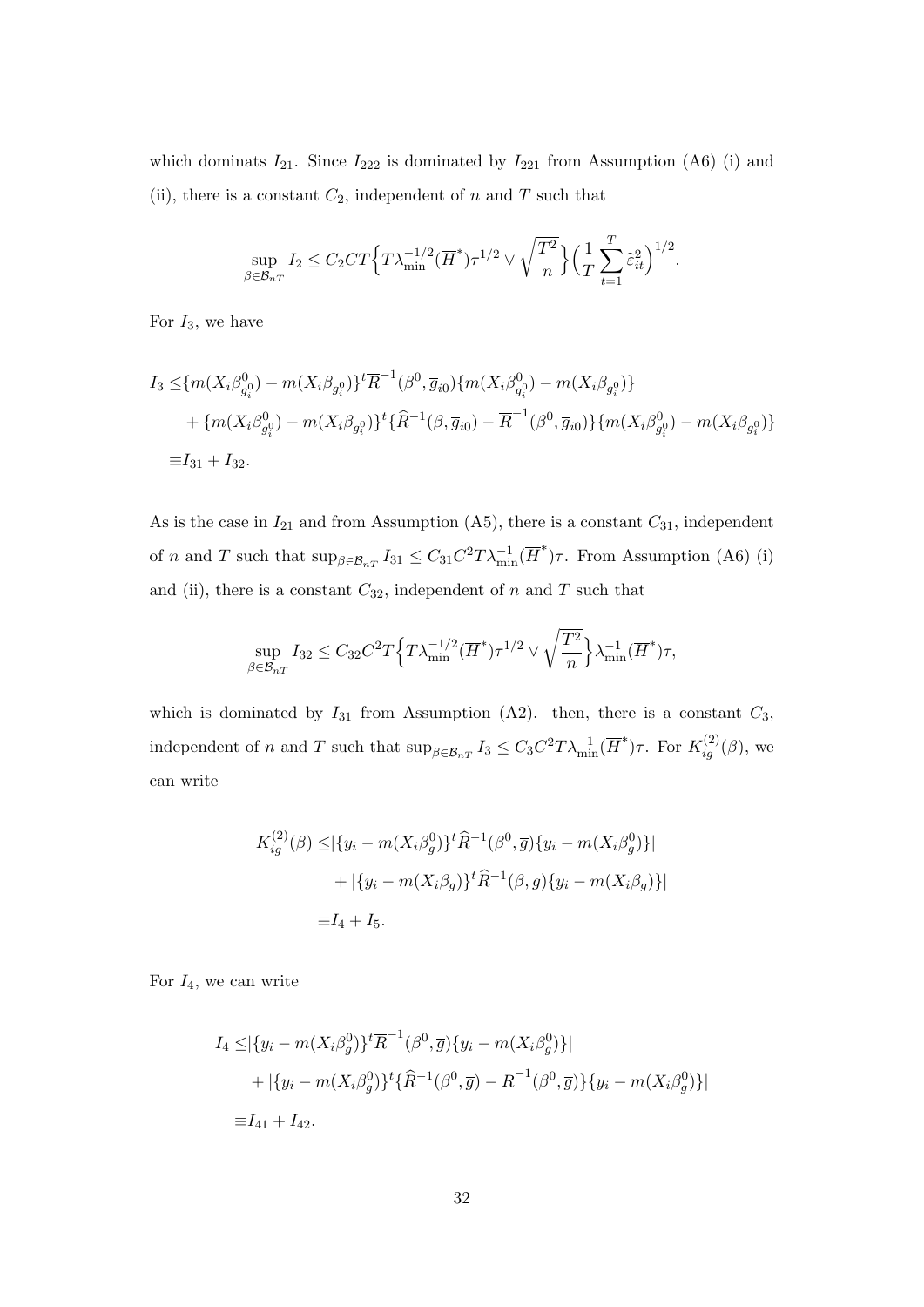Since it is obvious that  $J_{41} = O_p(T)$  and  $I_{42}$  is dominated by  $I_{41}$  from Assumption (A6) (i) and (ii), we have  $I_4 = O_p(T)$ . Since we can also show that  $I_5 = O_p(T)$ , there is a constant  $C_4$ , independent of n and T such that  $\sup_{\beta \in \mathcal{B}_{nT}} K_{ig}^{(2)}(\beta) \leq C_4 T$ . Next, we will bound  $W_{ig}(\beta^0, \overline{g})$  from below. It can be written as

$$
W_{ig}(\beta^0, \overline{g}) = \{y_i - m(X_i \beta_{g_i^0}^0)\}^t \{\widehat{R}^{-1}(\beta^0, \overline{g}) - \widehat{R}^{-1}(\beta^0, \overline{g}_{i0})\} \{y_i - m(X_i \beta_{g_i^0}^0)\} + \{m(X_i \beta_{g_i^0}^0) - m(X_i \beta_g^0)\}^t \widehat{R}^{-1}(\beta^0, \overline{g}) \{m(X_i \beta_{g_i^0}^0) - m(X_i \beta_g^0)\} + 2\{m(X_i \beta_{g_i^0}^0) - m(X_i \beta_g^0)\}^t \widehat{R}^{-1}(\beta^0, \overline{g}) \Sigma_i^{1/2} \widetilde{\epsilon}_i = \sum_{j=1}^3 J_j.
$$

For  $J_1$ , we have

$$
J_{1} = \{y_{i} - m(X_{i}\beta_{g_{i}}^{0})\}^{t}\hat{R}^{-1}(\beta^{0},\overline{g})\{\hat{R}(\beta^{0},\overline{g}_{i0}) - \hat{R}(\beta^{0},\overline{g})\}\hat{R}^{-1}(\beta^{0},\overline{g}_{i0})\{y_{i} - m(X_{i}\beta_{g_{i}}^{0})\}
$$
  
\n
$$
= \tilde{\epsilon}_{i}^{t}\sum_{i}^{1/2}\overline{R}^{-1}(\beta^{0},\overline{g})\{\hat{R}(\beta^{0},\overline{g}_{i0}) - \hat{R}(\beta^{0},\overline{g})\}\overline{R}^{-1}(\beta^{0},\overline{g}_{i0})\sum_{i}^{1/2}\tilde{\epsilon}_{i}
$$
  
\n
$$
+ \tilde{\epsilon}_{i}^{t}\sum_{i}^{1/2}\{\hat{R}^{-1}(\beta^{0},\overline{g}) - \overline{R}^{-1}(\beta^{0},\overline{g})\}\{\hat{R}(\beta^{0},\overline{g}_{i0}) - \hat{R}(\beta^{0},\overline{g})\}\overline{R}^{-1}(\beta^{0},\overline{g}_{i0})\sum_{i}^{1/2}\tilde{\epsilon}_{i}
$$
  
\n
$$
+ \tilde{\epsilon}_{i}^{t}\sum_{i}^{1/2}\overline{R}^{-1}(\beta^{0},\overline{g})\{\hat{R}(\beta^{0},\overline{g}_{i0}) - \hat{R}(\beta^{0},\overline{g})\}\{\hat{R}^{-1}(\beta^{0},\overline{g}_{i0}) - \overline{R}^{-1}(\beta^{0},\overline{g}_{i0})\}\sum_{i}^{1/2}\tilde{\epsilon}_{i}
$$
  
\n
$$
+ \tilde{\epsilon}_{i}^{t}\sum_{i}^{1/2}\{\hat{R}^{-1}(\beta^{0},\overline{g}) - \overline{R}^{-1}(\beta^{0},\overline{g})\}\{\hat{R}(\beta^{0},\overline{g}_{i0}) - \hat{R}(\beta^{0},\overline{g})\}
$$
  
\n
$$
\times \{\hat{R}^{-1}(\beta^{0},\overline{g}_{i0}) - \overline{R}^{-1}(\beta^{0},\overline{g}_{i0})\}\sum_{i}^{1/2}\tilde{\epsilon}_{i}
$$
  
\

For  $J_{11}$ , we have

$$
J_{11} = \tilde{\varepsilon}_{i}^{t} \Sigma_{i}^{1/2} \overline{R}^{-1} (\beta^{0}, \overline{g}) \{ \hat{R}(\beta^{0}, \overline{g}_{i0}) - \hat{R}(\beta^{0}, \overline{g}) \} \overline{R}^{-1} (\beta^{0}, \overline{g}) \Sigma_{i}^{1/2} \widetilde{\varepsilon}_{i}
$$
  
+  $\tilde{\varepsilon}_{i}^{t} \Sigma_{i}^{1/2} \overline{R}^{-1} (\beta^{0}, \overline{g}) \{ \hat{R}(\beta^{0}, \overline{g}_{i0}) - \hat{R}(\beta^{0}, \overline{g}) \} \{ \overline{R}^{-1}(\beta^{0}, \overline{g}_{i0}) - \overline{R}^{-1}(\beta^{0}, \overline{g}) \} \Sigma_{i}^{1/2} \widetilde{\varepsilon}_{i}$   

$$
\equiv J_{111} + J_{112}.
$$

For  $J_{111}$ , we have  $J_{111} \gtrsim -\lambda_{\text{max}}(\overline{R}^{-2}(\beta^0, \overline{g})R^0)||\widehat{R}(\beta^0, \overline{g}_{i0}) - \widehat{R}(\beta^0, \overline{g})||_F \tilde{\varepsilon}_i^t \tilde{\varepsilon}_i$ . From Assumptions (A6) (iii) and (A11), there is a constant  $C_{511}$ , independent of C and T, such that  $J_{111} \geq -C_{511}(T/n)\tilde{\epsilon}_{i}^{t}\tilde{\epsilon}_{i}$ . From Assumptions (A2), (A6) (i) and (ii), it can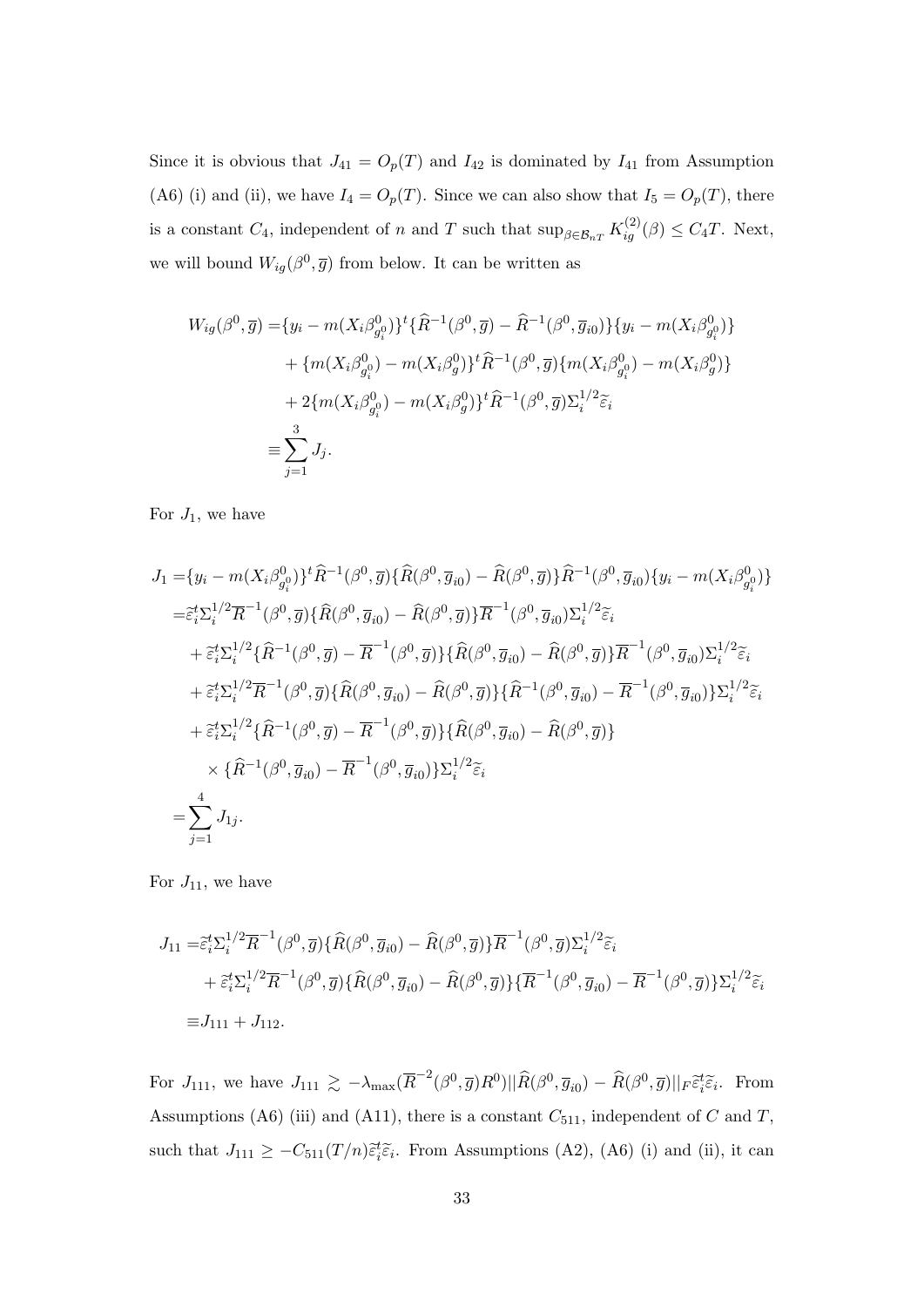be shown that  $J_{112}$ ,  $J_{12}$ ,  $J_{13}$  and  $J_{14}$  are dominated by  $J_{111}$ , then there is a constant C<sub>5</sub>, independent of C and T, such that  $J_1 \geq -C_5(T^2/n)(\sum_{t=1}^T \tilde{\epsilon}_{it}^2/T)$ . For  $J_2$ , we have

$$
J_2 = \{m(X_i \beta_{g_i^0}^0) - m(X_i \beta_g^0)\}^t \overline{R}^{-1}(\beta^0, \overline{g}) \{m(X_i \beta_{g_i^0}^0) - m(X_i \beta_g^0)\} + \{m(X_i \beta_{g_i^0}^0) - m(X_i \beta_g^0)\}^t \{\widehat{R}^{-1}(\beta^0, \overline{g}) - \overline{R}^{-1}(\beta^0, \overline{g})\} \{m(X_i \beta_{g_i^0}^0) - m(X_i \beta_g^0)\} = J_{21} + J_{22}.
$$

For  $J_{21}$ , by using [\(S1\)](#page-30-0), we have for  $\beta_{g_i}^*$  between  $\beta_g^0$  $\frac{\partial}{\partial g}^0$  and  $\beta_g^0$ 

$$
J_{21} = (\beta_{g_i^0}^0 - \beta_g^0) X_i^t \Delta(\beta_{g_i}^*) A_i(\beta_{g_i}^*) \overline{R}^{-1} (\beta^0, \overline{g}) A_i(\beta_{g_i}^*) \Delta(\beta_{g_i}^*) X_i(\beta_{g_i^0}^0 - \beta_g^0).
$$

Since  $\lambda_{\max}(X_i^t \overline{R}^{-1}(\beta^0, \overline{g})X_i)$  is at least of order  $O_p(T)$  from Assumption (A10). Then, from Assumption (A1) (ii) there is a constant  $C_6^*$ , independent of C and T, such that  $J_{21} \geq C_6^*$ . From Assumptions (A5) and (A6) (ii), it can be shown that  $J_{22}$  is dominated by  $J_{21}$ , then there is a constant  $C_6$ , independent of C and T, such that  $J_2 \geq C_6T$ . For  $J_3$ , we have

$$
J_3 = \{ m(X_i \beta_{g_i^0}^0) - m(X_i \beta_g^0) \}^t \overline{R}^{-1} (\beta^0, \overline{g}) \Sigma_i^{1/2} \widetilde{\varepsilon}_i
$$
  
+ 
$$
\{ m(X_i \beta_{g_i^0}^0) - m(X_i \beta_g^0) \}^t \{\widehat{R}^{-1} (\beta^0, \overline{g}) - \overline{R}^{-1} (\beta^0, \overline{g}) \} \Sigma_i^{1/2} \widetilde{\varepsilon}_i
$$
  

$$
\equiv J_{31} + J_{32}.
$$

From Assumption (A6) (i) and (ii),  $J_{32}$  is dominated by  $J_{31}$ . Let  $U\Lambda U^t$  be the eigendecomposition of  $\overline{R}^{-1}(\beta^0, \overline{g})\Sigma_i^{1/2}$ , where  $\Lambda = \text{diag}(\lambda_1, \ldots, \lambda_T)$  for  $\lambda_1 \geq, \ldots, \lambda_T$  is a diagonal matrix formed from the eigenvalues and  $U$  is the corresponding eigenvectors of  $\overline{R}^{-1}(\beta^0, \overline{g})\Sigma_i^{1/2}$ . Then there is a constant  $C_7$ , independent of C and T, such that

$$
J_3 = C_7 \{ m^*(X_i \beta_{g_i^0}^0) - m^*(X_i \beta_g^0) \}^t \Lambda \tilde{\varepsilon}_i^* = C_7 \sum_{t=1}^T \lambda_t \{ m^*(x_{it}^t \beta_{g_i^0}^0) - m^*(x_{it}^t \beta_g^0) \} \tilde{\varepsilon}_{it}^*,
$$

for  $m^*(X_i\beta_g) = Um(X_i\beta_g)$  and  $\tilde{\varepsilon}_i^* = U\tilde{\varepsilon}_i$ . Combined with the above results, we thus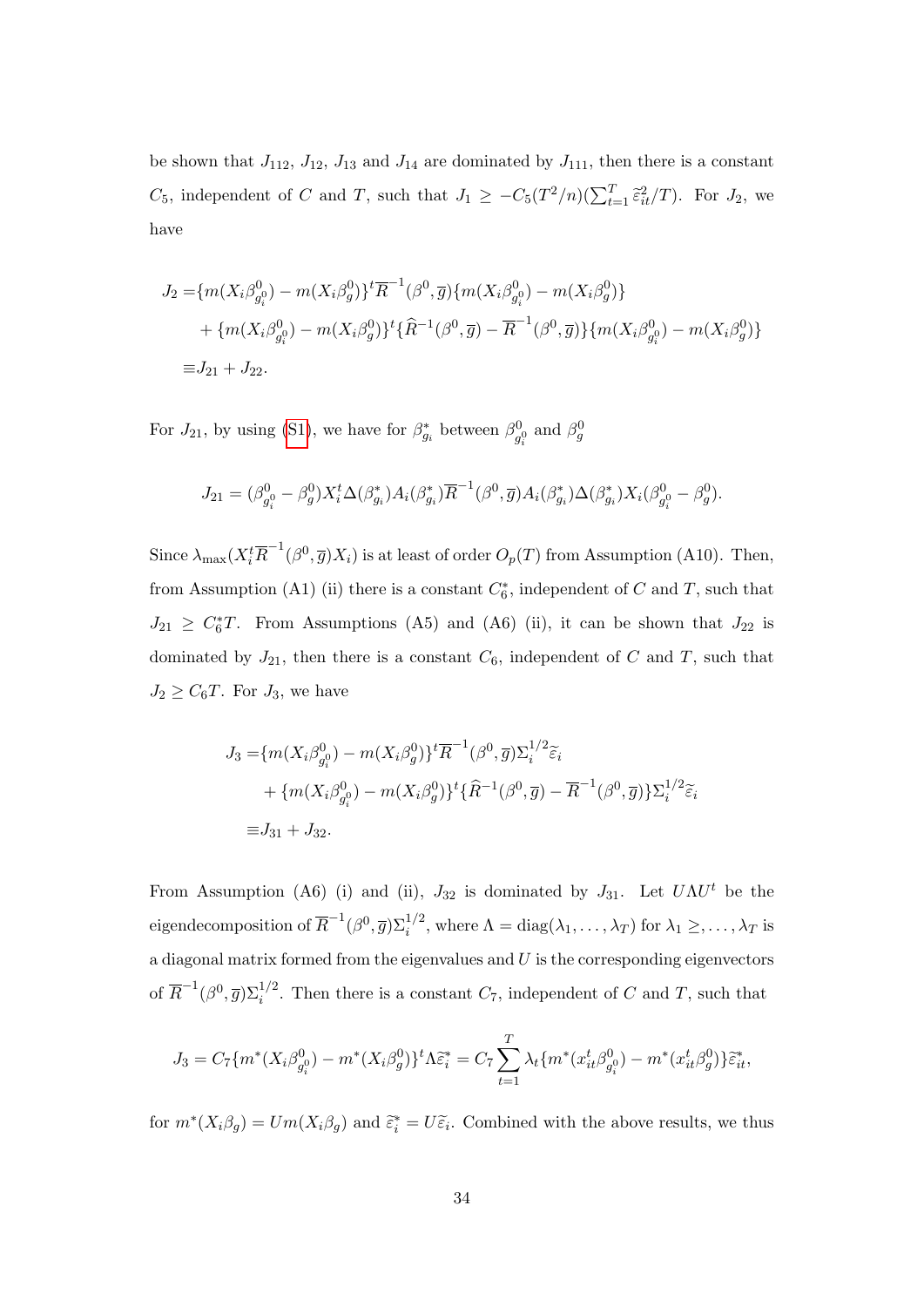obtain

$$
\sup_{\beta \in \mathcal{B}_{nT}} Z_{ig}(\beta_g) \n\leq I\{g_i^0 \neq g\} \n\times I\{-C_5 \frac{T^2}{n} \Big(\frac{1}{T} \sum_{t=1}^T \tilde{\varepsilon}_{it}^2\Big) + C_6T + C_7 \sum_{t=1}^T \lambda_t \{m^*(x_{it}^t \beta_{g_i^0}^0) - m^*(x_{it}^t \beta_g^0)\}\tilde{\varepsilon}_{it}^* \} \n\times C_1 C T^2 \lambda_{\min}^{-1/2} (\overline{H}^*) \tau^{1/2} \Big(\frac{1}{T} \sum_{t=1}^T \tilde{\varepsilon}_{it}^2\Big) \n\t + C_2 C T \Big\{ T \lambda_{\min}^{-1/2} (\overline{H}^*) \tau^{1/2} \vee \sqrt{\frac{T^2}{n}} \Big\} \Big(\frac{1}{T} \sum_{t=1}^T \tilde{\varepsilon}_{it}^2\Big)^{1/2} \n\t + C_3 C^2 T \lambda_{\min}^{-1} (\overline{H}^*) \tau \Big\}.
$$

Since the right-hand side of the above inequality does not depend on  $\beta_g$  for  $g$  =  $1, \ldots, G$ , we can denote it as  $\widetilde{Z}_{ig}$ . As a result, we have

$$
\sup_{\beta \in \mathcal{B}_{nT}} \frac{1}{n} \sum_{i=1}^n \mathcal{I}\{\widehat{g}_i(\beta) \neq g_i^0\} \le \frac{1}{n} \sum_{i=1}^n \sum_{g=1}^G \widetilde{Z}_{ig}.
$$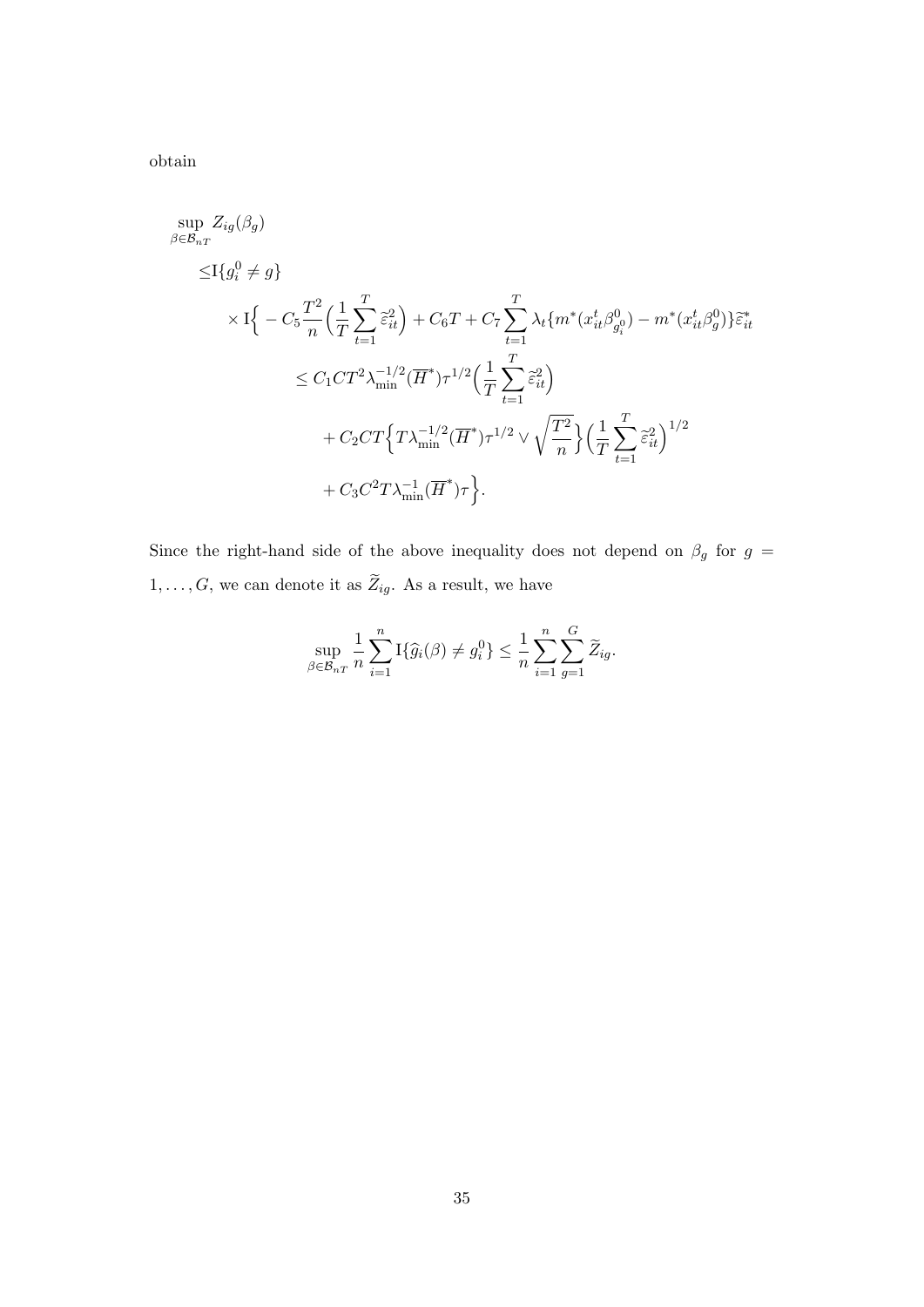Using standard probability algebra, we have for all  $g$  and  $M$  in Assumption (A4),

$$
P(Z_{ig} = 1)
$$
  
\n
$$
\leq P\Big(-C_{5}\frac{T^{2}}{n}\Big(\frac{1}{T}\sum_{t=1}^{T}\tilde{\varepsilon}_{it}^{2}\Big)+C_{6}T+C_{7}\sum_{t=1}^{T}\lambda_{t}\{m^{*}(x_{it}^{t}\beta_{g_{i}}^{0})-m^{*}(x_{it}^{t}\beta_{g}^{0})\}\tilde{\varepsilon}_{it}^{*}
$$
  
\n
$$
\leq C_{1}CT^{2}\lambda_{\min}^{-1/2}(\overline{H}^{*})\tau^{1/2}\Big(\frac{1}{T}\sum_{t=1}^{T}\tilde{\varepsilon}_{it}^{2}\Big)
$$
  
\n
$$
+C_{2}CT\Big\{T\lambda_{\min}^{-1/2}(\overline{H}^{*})\tau^{1/2}\vee\sqrt{\frac{T^{2}}{n}}\Big\}\Big(\frac{1}{T}\sum_{t=1}^{T}\tilde{\varepsilon}_{it}^{2}\Big)^{1/2}
$$
  
\n
$$
+C_{3}C^{2}T\lambda_{\min}^{-1}(\overline{H}^{*})\tau\Big)
$$
  
\n
$$
\leq P\Big(\frac{1}{T}\sum_{t=1}^{T}\tilde{\varepsilon}_{it}^{2}\geq \frac{n}{T^{2}}M\Big)+P\Big(\frac{1}{T}\sum_{t=1}^{T}\tilde{\varepsilon}_{it}^{2}\geq T^{-2}\lambda_{\min}^{1/2}(\overline{H}^{*})\tau^{-1/2}M\Big)
$$
  
\n
$$
+P\Big(\frac{1}{T}\sum_{t=1}^{T}\tilde{\varepsilon}_{it}^{2}\geq T^{-2}\Big\{T^{-2}\lambda_{\min}(\overline{H}^{*})\tau^{-1}\wedge n/T^{2}\Big\}M\Big)
$$
  
\n
$$
+P\Big(C_{7}\sum_{t=1}^{T}\lambda_{t}\{m^{*}(x_{it}^{t}\beta_{g_{i}}^{0})-m^{*}(x_{it}^{t}\beta_{g_{i}}^{0})\}\tilde{\varepsilon}_{it}^{*}
$$
  
\n
$$
\leq C_{5}M-C_{6}T+C_{1}CMT+C_{2}C\sqrt{M}T+C_{3}C^{2}T\lambda_{\min}^{-1}(\overline{H}^{*})\tau\Big).
$$

From Markov's inequality, we have for any  $\delta > 0$ ,

$$
P\Big(\frac{1}{T}\sum_{t=1}^T\widetilde{\varepsilon}_{it}^2 \ge \frac{n}{T^2}M\Big) \le \exp\Big(-\frac{n}{T^2}M\Big)E\Big[\exp\Big(\frac{1}{T}\sum_{t=1}^T\widetilde{\varepsilon}_{it}^2\Big)\Big] = o_p(T^{-\delta}),
$$

Since the order of  $T^{-1}\sum_{t=1}^T \tilde{\varepsilon}_{it}^2$  is at most  $O_p(T)$ , we have  $P(T^{-1}\sum_{t=1}^T \tilde{\varepsilon}_{it}^2 \ge (n/T^2)M)$  =  $o_p(T^{-\delta})$  for any  $\delta > 0$  from Assumption (A2). Similarly, we have

$$
P\left(\frac{1}{T}\sum_{t=1}^T \tilde{\varepsilon}_{it}^2 \ge T^{-2}\lambda_{\min}^{1/2}(\overline{H}^*)\tau^{-1/2}M\right)
$$
  

$$
\le \exp\left(-T^{-2}\lambda_{\min}^{1/2}(\overline{H}^*)\tau^{-1/2}M\right)E\left[\exp\left(\frac{1}{T}\sum_{t=1}^T \tilde{\varepsilon}_{it}^2\right)\right] = o_p(T^{-\delta}),
$$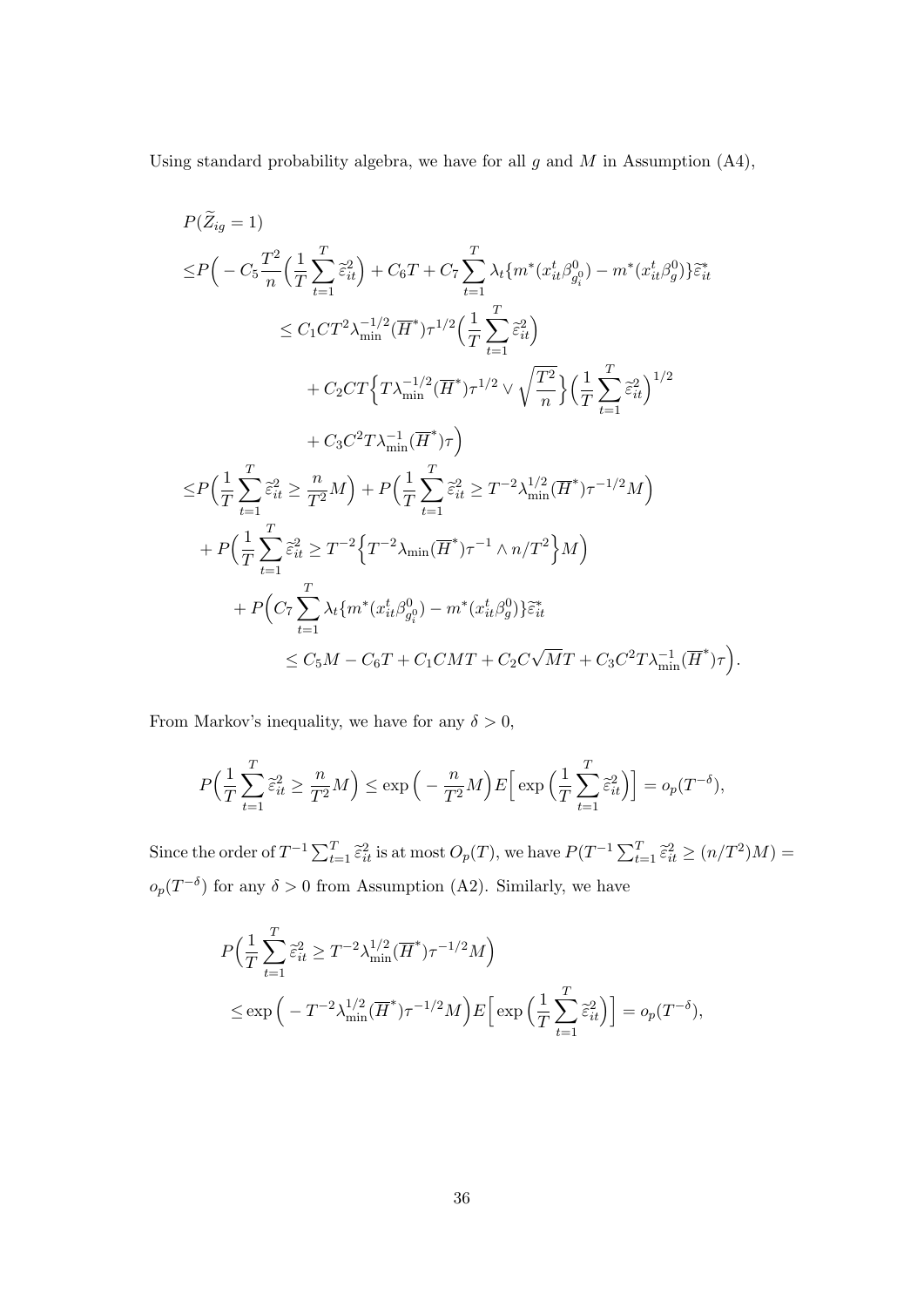where the sencond inequality follows from Assumption  $(A2)$ . Similarly, we have

$$
P\Big(\frac{1}{T}\sum_{t=1}^T\widetilde{\varepsilon}_{it}^2\geq T^{-2}\Big\{T^{-2}\lambda_{\min}(\overline{H}^*)\tau^{-1}\wedge n/T^2\Big\}M\Big)=o_p(T^{-\delta}).
$$

For the last probability, we can write

$$
P\Big((1/T)C_7\sum_{t=1}^T \lambda_t \{m^*(x_{it}^t \beta_{g_i^0}^0) - m^*(x_{it}^t \beta_g^0)\}\tilde{\varepsilon}_{it}^*
$$
  
 
$$
\leq (1/T)C_5M - C_6 + C_1CM + C_2C\sqrt{M} + C_3C^2\lambda_{\min}^{-1}(\overline{H}^*)\tau\Big).
$$

For the right-hand side of the inequality in the above probability, both of the first and last terms are asymptotically dominated by oteher terms. Then, by takig  $C <$  $C_6/(C_1M+C_2)$ √ M), the right-hand side of the inequality can be negative. Moreover, it is noted that  $\lambda_1 = O_p(1)$ . Then, the left-hand side of the inequality is a linear combination of  $\tilde{\epsilon}_{it}^*$ , and its expectation is 0 and the order of its variance is at most  $O(T^{-1})$ . Since  $\tilde{\epsilon}_{it}^*$  for  $t = 1, ..., T$  are uncorrelated, we can use Theorem 6.2 in Rio (2000), in which the second term of the right-hand side of the equation (6.5) vanishes in this case due to the uncorrelatedness of  $\tilde{\varepsilon}_{it}$ 's. Thus, by using the consequence of Theorem 6.2 in Rio (2000) for  $\lambda = T$ ,  $r = T^{1/2}$  and  $s_n^2 = T$ , the probability above is bounded above by  $4(1+T^{1/2})^{-T^{1/2}} = o_p(T^{-\delta})$  for any  $\delta > 0$ . This ends the proof.

Similar to Wang (2011), in order to prove the consistency it is essential to approximate  $S_g(\beta_g)$ ,  $H_g(\beta_g)$  and so on by  $\overline{S}_g^*$  $g^*(\beta_g)$  and  $\overline{H}_g^*$  $g^{\uparrow}(\beta_g)$  whose moments are easier to evaluate. The following lemmas [S2-](#page-36-0)[S8](#page-46-0) establish the accuracy of these approximations, which play important roles in deriving the asymptotic normality.

<span id="page-36-0"></span>**Lemma S2.** Under Assumptions (A1)-(A11), it holds that, for all  $g = 1, \ldots, G$  and all  $\delta > 0$ ,

$$
\sup_{\beta \in \mathcal{B}_{nT}, \overline{g} \in \Gamma} ||{\{\overline{H}_g^*(\beta_g^0)\}}^{-1/2} \{S_g(\beta_g) - S_g^*(\beta_g)\}|| = O_p(\lambda_{\min}^{-1/2}(\overline{H}^*)nT) o_p(T^{-\delta}),
$$
  

$$
\sup_{\beta \in \mathcal{B}_{nT}, \overline{g} \in \Gamma} ||{\{\overline{H}_g^*(\beta_g^0)\}}^{-1/2} {\{\overline{S}_g(\beta_g) - \overline{S}_g^*(\beta_g)\} }|| = O_p(\lambda_{\min}^{-1/2}(\overline{H}^*)nT) o_p(T^{-\delta}).
$$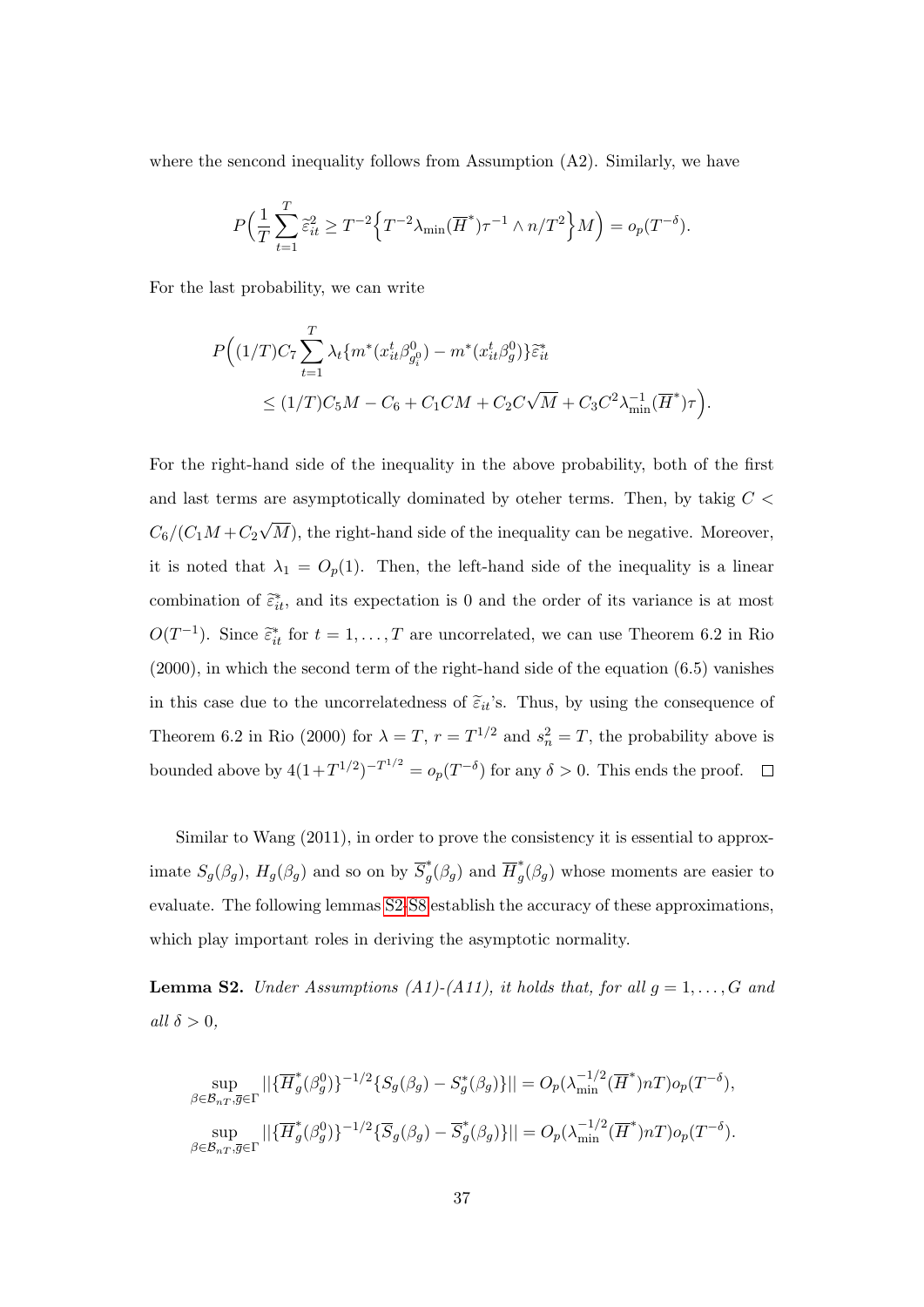Proof. We will show the second part of the lemma. Form Assumption (A6) (ii), the first part of the lemma can be shown similarly by replacing  $\overline{R}(\beta, \overline{g})$  and  $\overline{R}(\beta, \overline{g}^0)$  with  $\widehat{R}(\beta, \overline{g})$  and  $\widehat{R}(\beta, \overline{g}^0)$  respectively. It can be written as

$$
\overline{S}_{g}(\beta_{g}) - \overline{S}_{g}^{*}(\beta_{g})
$$
\n
$$
= \sum_{i=1}^{n} \mathbb{I}\{g_{i} = g\} X_{i}^{t} \Delta_{i}(\beta_{g}) A_{i}^{1/2}(\beta_{g}) \overline{R}^{-1}(\beta, \overline{g}) A_{i}^{-1/2}(\beta_{g}) \{y_{i} - m(X_{i}\beta_{g})\}
$$
\n
$$
- \sum_{i=1}^{n} \mathbb{I}\{g_{i}^{0} = g\} X_{i}^{t} \Delta_{i}(\beta_{g}) A_{i}^{1/2}(\beta_{g}) \overline{R}^{-1}(\beta, \overline{g}^{0}) A_{i}^{-1/2}(\beta_{g}) \{y_{i} - m(X_{i}\beta_{g})\}
$$
\n
$$
= \sum_{i=1}^{n} \mathbb{I}\{g_{i}^{0} = g\} X_{i}^{t} \Delta_{i}(\beta_{g}) A_{i}^{1/2}(\beta_{g}) \{\overline{R}^{-1}(\beta, \overline{g}) - \overline{R}^{-1}(\beta, \overline{g}^{0})\} A_{i}^{-1/2}(\beta_{g}) \{y_{i} - m(X_{i}\beta_{g})\}
$$
\n
$$
+ \sum_{i=1}^{n} (\mathbb{I}\{g_{i} = g\} - \mathbb{I}\{g_{i}^{0} = g\}) X_{i}^{t} \Delta_{i}(\beta_{g}) A_{i}^{1/2}(\beta_{g}) \overline{R}^{-1}(\beta, \overline{g}) A_{i}^{-1/2}(\beta_{g}) \{y_{i} - m(X_{i}\beta_{g})\}
$$
\n
$$
\equiv I_{1} + I_{2}.
$$

For  $I_1$ , we have

$$
I_{1} = \sum_{i:g_{i}^{0}=g} \sum_{t_{1},t_{2}=1}^{T} \{\overline{R}^{-1}(\beta,\overline{g}) - \overline{R}^{-1}(\beta,\overline{g}^{0})\}_{t_{1},t_{2}} A_{it_{1}}^{1/2}(\beta_{g}) A_{it_{2}}^{-1/2}(\beta_{g}) \{y_{it_{2}} - m(x_{it_{2}}^{t}\beta_{g})\}_{x_{it_{1}}}^{t_{1}}
$$
  

$$
= \sum_{t_{1}=1}^{T} \sum_{t_{2}=1}^{T} \{\overline{R}^{-1}(\beta,\overline{g}) - \overline{R}^{-1}(\beta,\overline{g}^{0})\}_{t_{1},t_{2}}
$$
  

$$
\times \Big[\sum_{i:g_{i}^{0}=g} A_{it_{1}}^{1/2}(\beta_{g}) A_{it_{2}}^{-1/2}(\beta_{g}) \{A_{it_{2}}^{1/2}(\beta_{g}^{0})\epsilon_{it_{2}} + m(x_{it_{2}}^{t}\beta_{g}^{0}) - m(x_{it_{2}}^{t}\beta_{g})\}_{x_{it_{1}}}^{t}\Big].
$$

It is noted that we have

$$
E\left[\Big|\Big|\sum_{i:g_i^0=g} A_{it_1}^{1/2}(\beta_g)A_{it_2}^{-1/2}(\beta_g)A_{it_2}^{1/2}(\beta_g^0)\varepsilon_{it_2}x_{it_1}\Big|\Big|^2\right] \lesssim \sum_{i:g_i^0=g} x_{it_1}^t x_{it_1} = O(n),
$$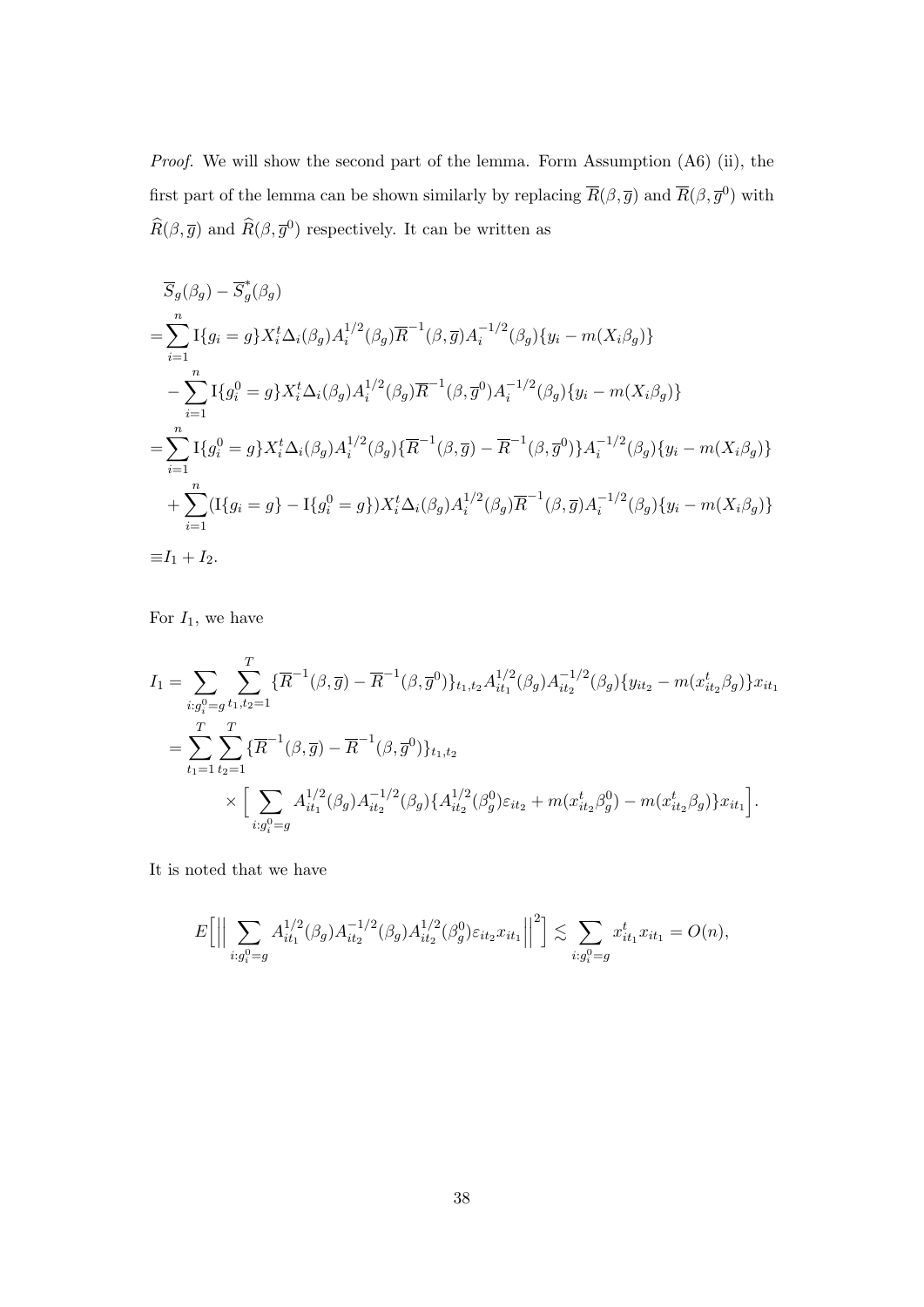$$
\sup_{\beta \in \mathcal{B}_{nT}} \Big\| \sum_{i:g_i^0 = g} A_{it_1}^{1/2}(\beta_g) A_{it_2}^{-1/2}(\beta_g) \{ m(x_{it_2}^t \beta_g^0) - m(x_{it_2}^t \beta_g) \} x_{it_1} \Big\|^2
$$
  
\n
$$
\leq \sup_{\beta \in \mathcal{B}_{nT}} \sum_{i:g_i^0 = g} \Big\| A_{it_1}^{1/2}(\beta_g) A_{it_2}^{-1/2}(\beta_g) m(\{ x_{it_2}^t \beta_g \}^*) x_{it_2}^t(\beta_g^0 - \beta_g) x_{it_1} \Big\|^2
$$
  
\n
$$
\lesssim \sup_{\beta \in \mathcal{B}_{nT}} \sum_{i:g_i^0 = g} (\beta_g^0 - \beta_g) x_{it_2} x_{it_2}^t(\beta_g^0 - \beta_g) x_{it_1}^t x_{it_1}
$$
  
\n
$$
= O_p(n \lambda_{\min}^{-1} (\overline{H}^*) \tau).
$$

Since it can be written as

$$
\begin{aligned} \{\widehat{R}(\beta,\overline{g}) - \widehat{R}(\beta,\overline{g}^0)\}_{t_1,t_2} \\ &= \sum_{k=1}^T \sum_{l=1}^T \{\widehat{R}(\beta,\overline{g})\}_{t_1,k} \{\widehat{R}^{-1}(\beta,\overline{g}^0) - \widehat{R}^{-1}(\beta,\overline{g})\}_{kl} \{\widehat{R}(\beta,\overline{g}^0)\}_{l,t_2}, \end{aligned}
$$

we have

$$
\max_{1 \leq k,l \leq T} \{\widehat{R}^{-1}(\beta,\overline{g}^0) - \widehat{R}^{-1}(\beta,\overline{g})\}_{kl}
$$
\n
$$
= \{\widehat{R}(\beta,\overline{g}) - \widehat{R}(\beta,\overline{g}^0)\}_{t_1,t_2} / \sum_{k=1}^T \sum_{l=1}^T \{\widehat{R}(\beta,\overline{g})\}_{t_1,k} \{\widehat{R}(\beta,\overline{g}^0)\}_{l,t_2},
$$

which implies that  $\max_{1 \leq k,l \leq T} {\{\widehat{R}^{-1}(\beta,\overline{g}^0) - \widehat{R}^{-1}(\beta,\overline{g})\}}_{kl} = o_p(T^{-\delta})$  for  $\overline{g} \in \Gamma$ from Assumption (A12) and the fact that the denominator in the right hand side of the above equality is at most of order  $O_p(1)$ . Then, we have  $\sup_{\beta \in \mathcal{B}_{nT}} ||I_1|| =$  $O_p(n^{1/2}T^2)$  $o_p(T^{-\delta})$ . For  $I_2$ , we have from the triangle inequality

$$
||I_2||^2 \leq \sum_{i=1}^n \mathbb{I}\{g_i \neq g_i^0\} \sum_{i=1}^n ||X_i^t \Delta_i(\beta_g) A_i^{1/2}(\beta_g) \overline{R}^{-1}(\beta, \overline{g}) A_i^{-1/2}(\beta_g) \{y_i - m(X_i \beta_g)\}||^2
$$

Since we have

$$
||X_i^t \Delta_i(\beta_g) A_i^{1/2}(\beta_g) \overline{R}^{-1}(\beta, \overline{g}) A_i^{-1/2}(\beta_g) \{y_i - m(X_i \beta_g)\}||^2
$$
  

$$
\lesssim \lambda_{\max}(X_i^t X_i) ||y_i - m(X_i \beta_g)||^2 = O_p(T^2),
$$

and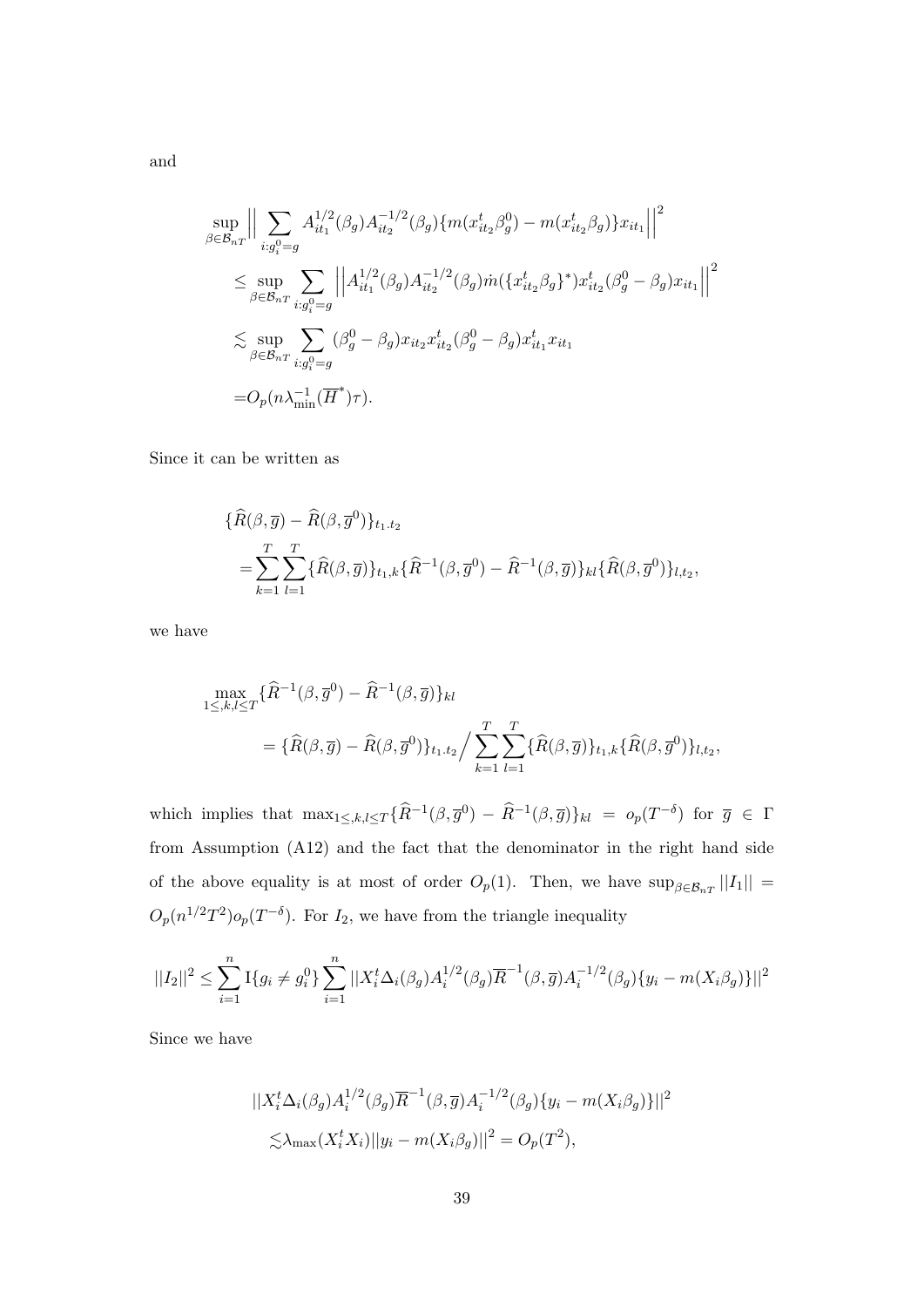we have  $\sup_{\overline{g}\in\Gamma}||I_2|| = O_p(nT) o_p(T^{-\delta}),$  which ends the proof.

<span id="page-39-0"></span>**Lemma S3.** Under Assumptions (A1)-(A11), it holds that, for all  $g = 1, ..., G$ ,

$$
\sup_{\beta \in \mathcal{B}_{nT}} |||\{\overline{H}_g^*(\beta_g^0)\}^{-1/2} \{S_g(\beta_g) - \overline{S}_g(\beta_g)\}|| = O_p(\lambda_{\min}^{-1/2}(\overline{H}^*)T^2).
$$

Proof. From Lemma [S2,](#page-36-0) it is enough to show that

$$
||\{\overline{H}_g^*(\beta_g^0)\}^{-1/2}\{S_g^*(\beta_g^0) - \overline{S}_g^*(\beta_g^0)\}|| = O_p(\lambda_{\min}^{-1/2}(\overline{H}^*)T^2).
$$

The proof is almost the same with that of Lemma 3.1 in Wang  $(2011)$ . Let  $Q =$  ${q_{j_1,j_2}}_{1\leq j_1,j_2\leq T}$  denote the matrix  $\widehat{R}^{-1}(\beta,\overline{g}^0)-\overline{R}^{-1}(\beta,\overline{g}^0)$ . Then,

$$
S_g^*(\beta_g) - \overline{S}_g^*(\beta_g)
$$
  
= 
$$
\sum_{i=1}^n \sum_{t_1=1}^T \sum_{t_2=1}^T \{\widehat{R}^{-1}(\beta, \overline{g}^0) - \overline{R}^{-1}(\beta, \overline{g}^0)\}_{t_1, t_2} A_{it_1}^{1/2}(\beta_g) A_{it_2}^{-1/2}(\beta_g) \{y_{it_2} - m(x_{it_2}^t \beta_g)\}_{x_{it_1}}
$$
  
= 
$$
\sum_{t_1=1}^T \sum_{t_2=1}^T \{\widehat{R}^{-1}(\beta, \overline{g}^0) - \overline{R}^{-1}(\beta, \overline{g}^0)\}_{t_1, t_2}
$$
  

$$
\times \left[\sum_{i=1}^n A_{it_1}^{1/2}(\beta_g) A_{it_2}^{-1/2}(\beta_g) \{A_{it_2}^{1/2}(\beta_g^0)\epsilon_{it_2} + m(x_{it_2}^t \beta_g^0) - m(x_{it_2}^t \beta_g)\}_{x_{it_1}}\right]
$$

Note that

$$
E\left[\Big|\Big|\sum_{i=1}^n A_{it_1}^{1/2}(\beta_g)A_{it_2}^{-1/2}(\beta_g)A_{it_2}^{1/2}(\beta_g^0)\varepsilon_{it_2}x_{it_1}\Big|\Big|^2\right] \lesssim \sum_{i=1}^n x_{it_1}^t x_{it_1} = O(n),
$$

and

$$
\sup_{\beta \in \mathcal{B}_{nT}} \Big| \Big| \sum_{i=1}^{n} A_{it_1}^{1/2}(\beta_g) A_{it_2}^{-1/2}(\beta_g) \{ m(x_{it_2}^t \beta_g^0) - m(x_{it_2}^t \beta_g) \} x_{it_1} \Big| \Big|^2
$$
  
\n
$$
= \sup_{\beta \in \mathcal{B}_{nT}} \sum_{i=1}^{n} \Big| \Big| A_{it_1}^{1/2}(\beta_g) A_{it_2}^{-1/2}(\beta_g) \dot{m} \{ x_{it_2}^t \beta_g \}^* \} x_{it_2}^t(\beta_g^0 - \beta_g) x_{it_1} \Big| \Big|^2
$$
  
\n
$$
\lesssim \sup_{\beta \in \mathcal{B}_{nT}} \sum_{i=1}^{n} (\beta_g^0 - \beta_g)^t x_{it_2} x_{it_2}^t(\beta_g^0 - \beta_g) x_{it_1}^t x_{it_1}
$$
  
\n
$$
= C^2 \lambda_{\min}^{-1} (\overline{H}^*) \tau O_p(n).
$$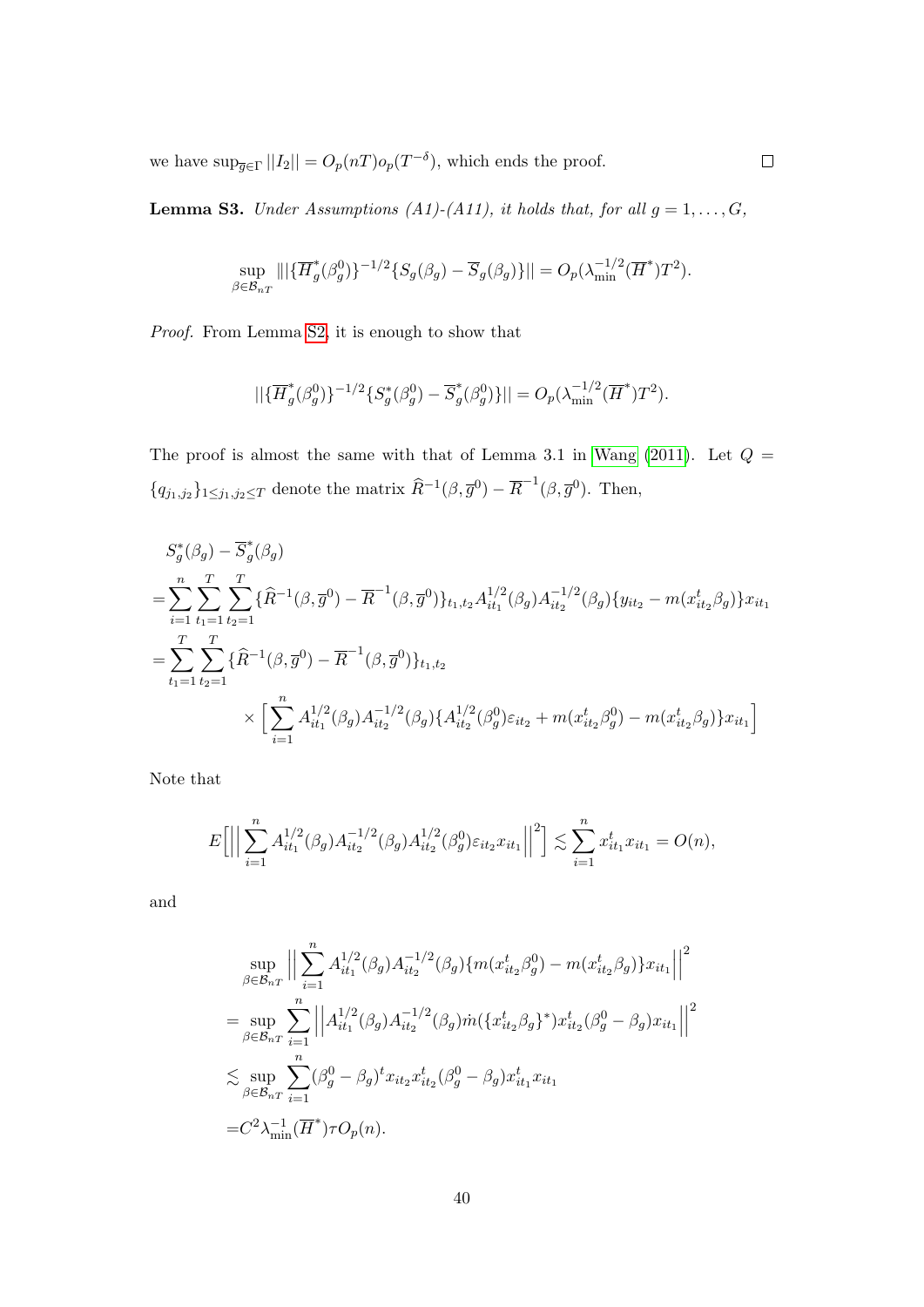Similar to the proof of Lemma [S2,](#page-36-0) we have  $\max_{1 \leq k,l \leq T} {\{\widehat{R}^{-1}(\beta,\overline{g}^0) - \overline{R}^{-1}(\beta,\overline{g}^0)\}_{kl}} =$  $O_p(n^{-1/2})$  from Assumption (A6) (ii). Then, we have  $\sup_{\beta \in \mathcal{B}_{nT}} ||S_g^*(\beta_g) - \overline{S}_g^*$  $\lvert \mathop{g}^*(\beta_g)\rvert \rvert = 1$  $O_p(T^2)$ , which proves the lemma.  $\Box$ 

The following Lemma is from Remark 1 in [Xie and Yang \(2003\)](#page-23-7).

<span id="page-40-0"></span>**Lemma S4.** It holds that, for all  $i = 1, \ldots, n$ ,

$$
\overline{\mathscr{D}}_i(\beta_g) = \overline{H}_i(\beta_g) + \overline{B}_i(\beta_g) + \overline{\mathcal{E}}_i(\beta_g),
$$

for  $\overline{B}_i(\beta_g) = \overline{B}^{[1]}_i$  $\bar{B}_{i}^{[1]}(\beta_{g}) + \overline{B}_{i}^{[2]}$  $\overline{\mathcal{E}}_i^{[2]}(\beta_g)$  and  $\overline{\mathcal{E}}_i(\beta_g) = \overline{\mathcal{E}}_i^{[1]}$  $\overline{\mathcal{E}}_i^{[1]}(\beta_g)+\overline{\mathcal{E}}_i^{[2]}$  $e_i^{(2)}(\beta_g)$ , where

$$
\overline{B}_{i}^{[1]}(\beta_{g}) = X_{i}^{t} \text{diag}[\overline{R}^{-1} A_{i}^{-1/2}(\beta_{g}) \{m(X_{i}\beta_{g_{i}}^{0}) - m(X_{i}\beta_{g})\}] G_{i}^{[1]}(\beta_{g}) X_{i},
$$
\n
$$
\overline{B}_{i}^{[2]}(\beta_{g_{i}}) = X_{i}^{t} \Delta_{i}(\beta_{g}) A_{i}^{1/2}(\beta_{g}) \overline{R}^{-1} \text{diag}[m(X_{i}\beta_{g_{i}}^{0}) - m(X_{i}\beta_{g})] G_{i}^{[2]}(\beta_{g}) X_{i},
$$
\n
$$
\overline{\mathcal{E}}_{i}^{[1]}(\beta_{g}) = X_{i}^{t} \text{diag}[\overline{R}^{-1} A_{i}^{-1/2}(\beta_{g}) A_{i}^{1/2}(\beta_{g_{i}}^{0}) \varepsilon_{i}] G_{i}^{[1]}(\beta_{g}) X_{i},
$$

and

$$
\overline{\mathcal{E}}_i^{[2]}(\beta_{g_i}) = X_i^t \Delta_i(\beta_g) A_i^{1/2}(\beta_g) \overline{R}^{-1} \text{diag}[A_i^{1/2}(\beta_{g_i^0}^0) \varepsilon_i] G_i^{[2]}(\beta_g) X_i.
$$

Here,  $G_i^{[\ell]}$  $i^{[\ell]}_i(\beta_g) = \text{diag}(q'^{[\ell]}_{it}(\beta_g), \dots, q'^{[\ell]}_{it}(\beta_g), \text{ for } \ell = 1, 2, \text{ where})$ 

$$
q_{it}^{[1]}(\beta_g) = [a''(\theta_{it})^{-1/2}m'(\eta_{it}), \quad q_{it}^{[2]}(\beta_g) = [a''(\theta_{it})]^{-1/2},
$$

and

$$
q'^{[1]}_{it}(\beta_g) = -\frac{1}{2} \frac{a^{(3)}(\theta_{it})}{[a''(\theta_{it})]^{5/2}} \{m'(\eta_{it})\}^2 + \frac{m''(\eta_{it})}{[a''(\theta_{it})]^{1/2}}, q'^{[2]}_{it}(\beta_{gi}) = -\frac{1}{2} \frac{a^{(3)}(\theta_{it})}{[a''(\theta_{it})]^{5/2}} m'(\eta_{it}).
$$

<span id="page-40-1"></span>**Lemma S5.** Under Assumptions (A1)-(A11), it holds that, for any  $\lambda \in \mathbb{R}^p$  and  $g=1,\ldots,G,$ 

$$
\sup_{\beta \in \mathcal{B}_{nT}} \sup_{||\lambda||=1} |\lambda^t [\mathscr{D}_g^*(\beta_g) - \overline{\mathscr{D}}_g^*(\beta_g)]\lambda| = O_p(\{\lambda_{\min}^{-1/2} (\overline{H}^*) \tau^{1/2} \vee n^{-1/2} \} T^2 n).
$$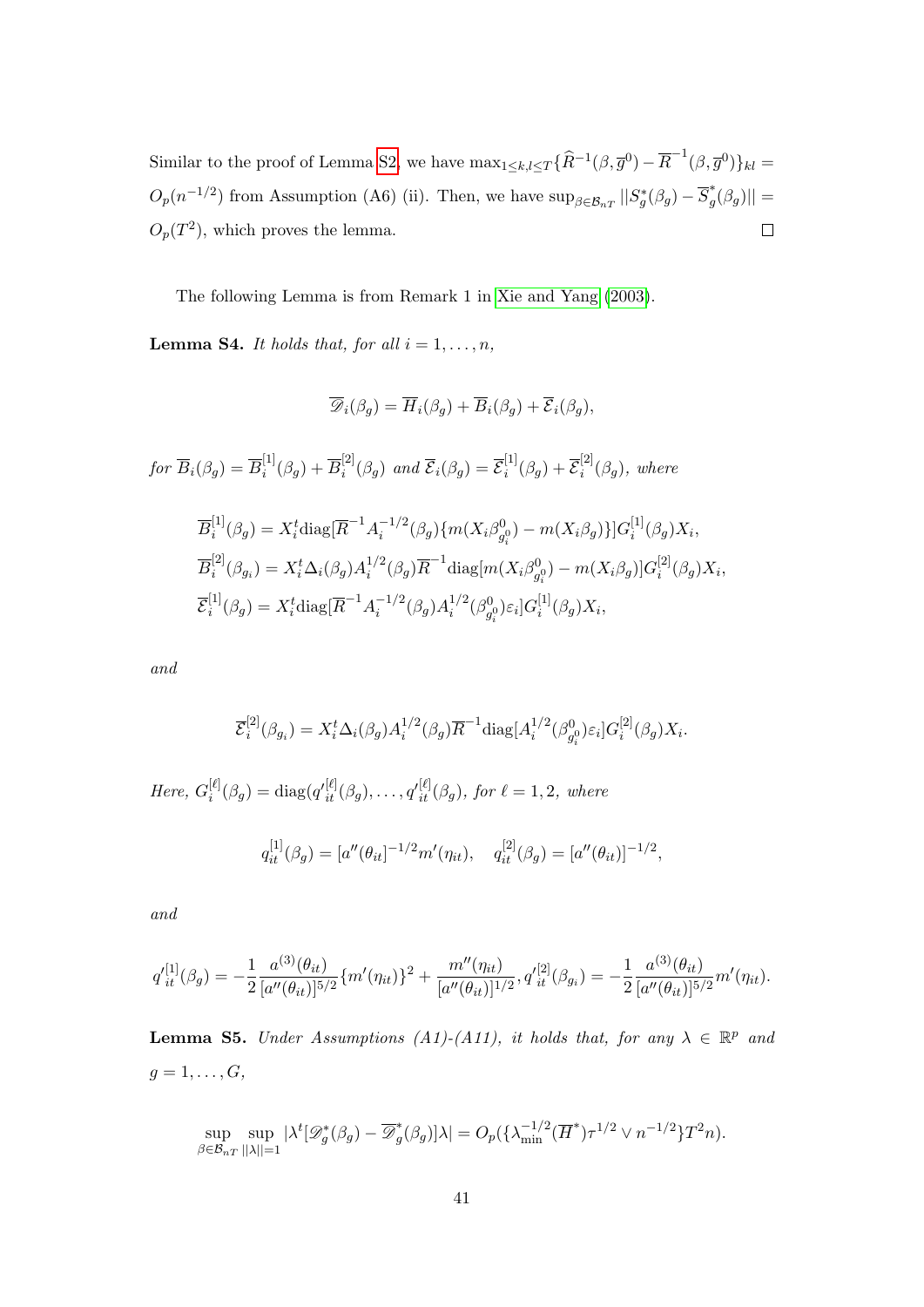Proof. By Lemma [S4,](#page-40-0) it is sufficient to prove the following three results:

$$
\sup_{\beta \in \mathcal{B}_{nT}} \sup_{||\lambda||=1} |\lambda^t [H_g^*(\beta_g) - \overline{H}_g^*(\beta_g)]\lambda| = O_p(\{\lambda_{\min}^{-1/2} (\overline{H}^*) \tau^{1/2} \vee n^{-1/2} \} T^2 n),
$$
  
\n
$$
\sup_{\beta \in \mathcal{B}_{nT}} \sup_{||\lambda||=1} |\lambda^t [B_g^*(\beta_g) - \overline{B}_g^*(\beta_g)]\lambda| = O_p(\{\lambda_{\min}^{-1/2} (\overline{H}^*) \tau^{1/2} \vee n^{-1/2} \} T^2 n),
$$

and

$$
\sup_{\beta \in \mathcal{B}_{nT}} \sup_{||\lambda||=1} |\lambda^t [\mathcal{E}_g^*(\beta_g) - \overline{\mathcal{E}}_g^*(\beta_g)]\lambda| = O_p(\{\lambda_{\min}^{-1/2} (\overline{H}^*) \tau^{1/2} \vee n^{-1/2} \} T^2 n).
$$

We have

$$
|\lambda^{t}[H_{g}^{*}(\beta_{g}) - \overline{H}_{g}^{*}(\beta_{g})]\lambda| = \Big| \sum_{i:g_{i}^{0} = g} \lambda^{t} X_{i}^{t} \Delta_{i}(\beta_{g}^{0}) A_{i}^{1/2}(\beta_{g}^{0}) \widehat{R}^{-1}(\beta, \overline{g}) \{ \widehat{R}(\beta, \overline{g}) - \overline{R}(\beta, \overline{g}) \} \times \overline{R}^{-1}(\beta, \overline{g}) A_{i}^{1/2}(\beta_{g}^{0}) \Delta_{i}(\beta_{g}^{0}) X_{i} \lambda \Big|
$$
  

$$
\lesssim \Big| \Big| \widehat{R}(\beta, \overline{g}) - \overline{R}(\beta, \overline{g}) \Big| \Big|_{F} \lambda_{\max} \Big( \sum_{i:g_{i}^{0} = g} X_{i}^{t} X_{i} \Big),
$$

which implies that  $\sup_{\beta \in \mathcal{B}_{nT}} \sup_{||\lambda||=1} |\lambda^t [H_g^*(\beta_g) - \overline{H}_g^*$  $\int_g^*(\beta_g)|\lambda| = O_p(\{\lambda_{\min}^{-1/2}(\overline{H}^*)\tau^{1/2} \vee$  $n^{-1/2}$  $T^2n$  from Assumptions (A1) (i), (A10) and (A6) (ii). Next, we will verify

$$
\sup_{\beta \in \mathcal{B}_{nT}} \sup_{||\lambda||=1} |\lambda^t[B_g^{[1]*}(\beta_g) - \overline{B}_g^{[1]*}(\beta_g)]\lambda| = O_p(\{\lambda_{\min}^{-1/2}(\overline{H}^*)\tau^{1/2} \vee n^{-1/2}\}T^2n),
$$

and

$$
\sup_{\beta \in \mathcal{B}_{nT}} \sup_{||\lambda||=1} |\lambda^t [B_g^{[2]*}(\beta_g) - \overline{B}_g^{[2]*}(\beta_g)]\lambda| = O_p(\{\lambda_{\min}^{-1/2} (\overline{H}^*) \tau^{1/2} \vee n^{-1/2} \} T^2 n).
$$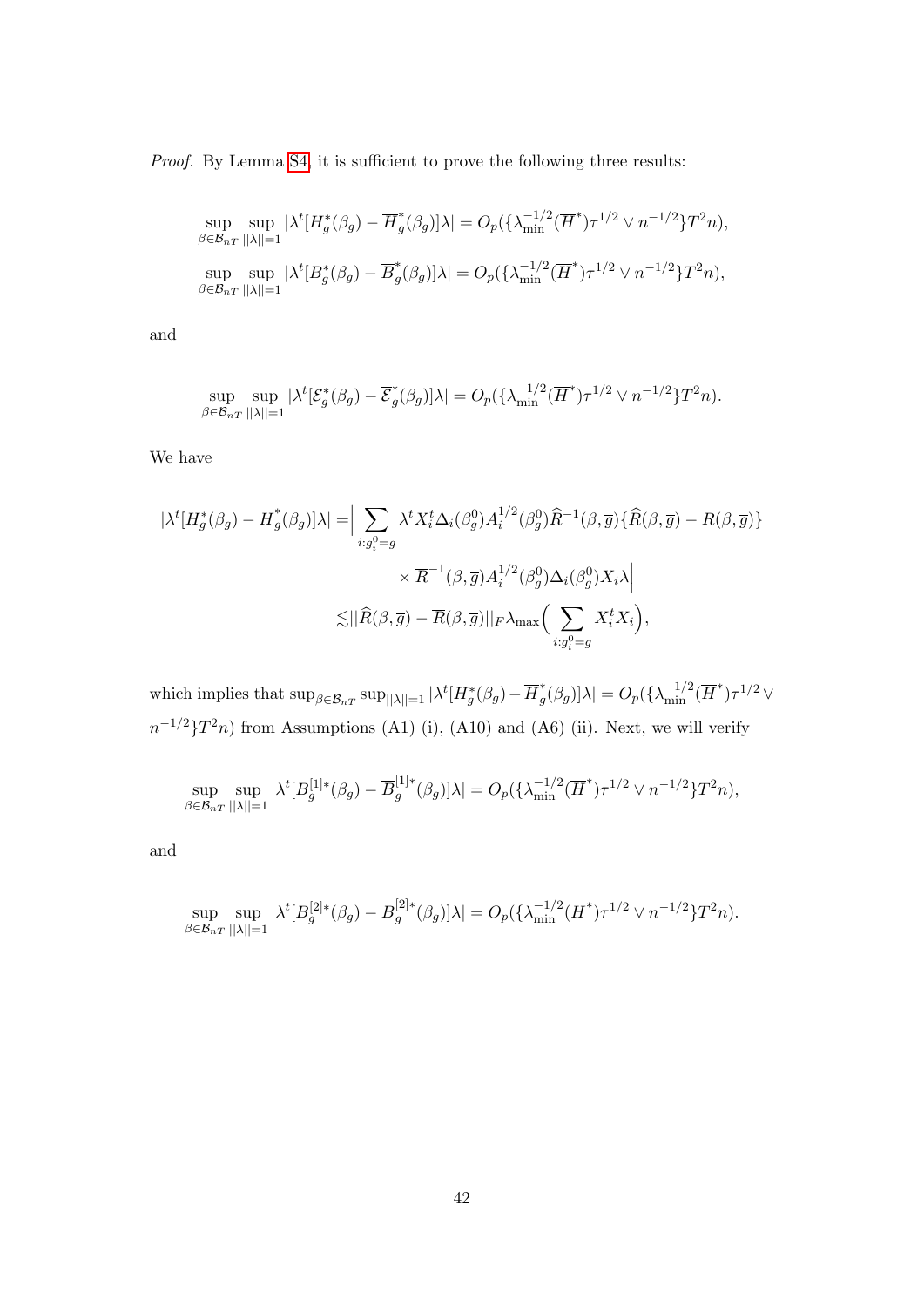We have from Cauchy-Schwarz inequality

$$
\begin{split}\n&|\lambda^{t}[B_g^{[1]*}(\beta_g) - \overline{B}_g^{[1]*}(\beta_g)|\lambda| \\
&= \Big| \sum_{i:g_i^0 = g} \lambda^{t} X_i^t \text{diag}[\{\widehat{R}^{-1}(\beta, \overline{g}) - \overline{R}^{-1}(\beta, \overline{g})\} A_i^{-1/2}(\beta_g) \\
&\times \{m(X_i \beta_g^0) - m(X_i \beta_g)\} G_i^{[1]}(\beta_g) X_i \lambda \Big| \\
&= \Big| \sum_{i:g_i^0 = k} \lambda^{t} X_i^t G_i^{[1]}(\beta_g) \text{diag}[X_i \lambda] \{\widehat{R}^{-1}(\beta, \overline{g}) - \overline{R}^{-1}(\beta, \overline{g})\} A_i^{-1/2}(\beta_g) \\
&\times \{m(X_i \beta_g^0) - m(X_i \beta_g)\} \Big| \\
&\leq \sum_{i:g_i^0 = g} ||\text{diag}[X_i \lambda] G_i^{[1]}(\beta_g) X_i \lambda|| \\
&\times ||\{\widehat{R}^{-1}(\beta, \overline{g}) - \overline{R}^{-1}(\beta, \overline{g})\} A_i^{-1/2}(\beta_g) \{m(X_i \beta_g^0) - m(X_i \beta_g)\}||.\n\end{split}
$$

We have

$$
\lambda^t X_i^t G_i^{[1]}(\beta_g) \text{diag}^2[X_i \lambda] G_i^{[1]}(\beta_g) X_i \lambda \le \max_{1 \le t \le T} |x_{it}^t \lambda|^2 \max_{1 \le t \le T} |q_{it}^{'[1]}(\beta_g)|^2 \lambda_{\max}(X_i^t X_i),
$$

and, by using [\(S1\)](#page-30-0), we have for  $\beta_g^*$  between  $\beta_g^0$  and  $\beta_g$ ,

$$
\{m(X_i\beta_g^0) - m(X_i\beta_g)\}^t A_i^{-1/2}(\beta_g)\{\widehat{R}^{-1}(\beta,\overline{g}) - \overline{R}^{-1}(\beta,\overline{g})\}^2
$$
  
 
$$
\times A_i^{-1/2}(\beta_g)\{m(X_i\beta_g^0) - m(X_i\beta_g)\}
$$
  
=  $(\beta_g^0 - \beta_g)^t X_i^t \Delta(\beta_g^*) A_i(\beta_g^*) A_i^{-1/2}(\beta_g)[\widehat{R}^{-1}(\beta,\overline{g})\{\overline{R}^{-1}(\beta,\overline{g}) - \widehat{R}^{-1}(\beta,\overline{g})\}$   

$$
\times \overline{R}^{-1}(\beta,\overline{g})]^2 A_i^{-1/2}(\beta_g) A_i(\beta_g^*) \Delta(\beta_g^*) X_i(\beta_g^0 - \beta_g)
$$
  

$$
\lesssim ||\widehat{R}(\beta,\overline{g}) - \overline{R}(\beta,\overline{g})||_F^2 \lambda_{\max}(X_i^t X_i) \lambda_{\min}^{-1}(\overline{H}^*) ||\{\overline{H}_g^*(\beta_g^0)\}^{1/2}(\beta_g - \beta_g^0) ||.
$$

Then, from Assumptions (A13) (ii) and (A10) we have

$$
\sup_{\beta_k \in \mathcal{B}_{nT}} \sup_{||\lambda||=1} |\lambda^t [B_{nk}^{[1]*}(\beta_k) - \overline{B}_{nk}^{[1]*}(\beta_k)]\lambda|
$$
  
= $nO_p(T^{1/2})O_p(\{T\lambda_{\min}^{-1/2}(\overline{H}^*)\tau^{1/2} \vee Tn^{-1/2}\})O_p(T^{1/2})\lambda_{\min}^{-1/2}(\overline{H}^*)\tau^{1/2}$   
= $O_p(\{\lambda_{\min}^{-1/2}(\overline{H}^*)\tau^{1/2} \vee n^{-1/2}\}T^2n)\lambda_{\min}^{-1/2}(\overline{H}^*)\tau^{1/2},$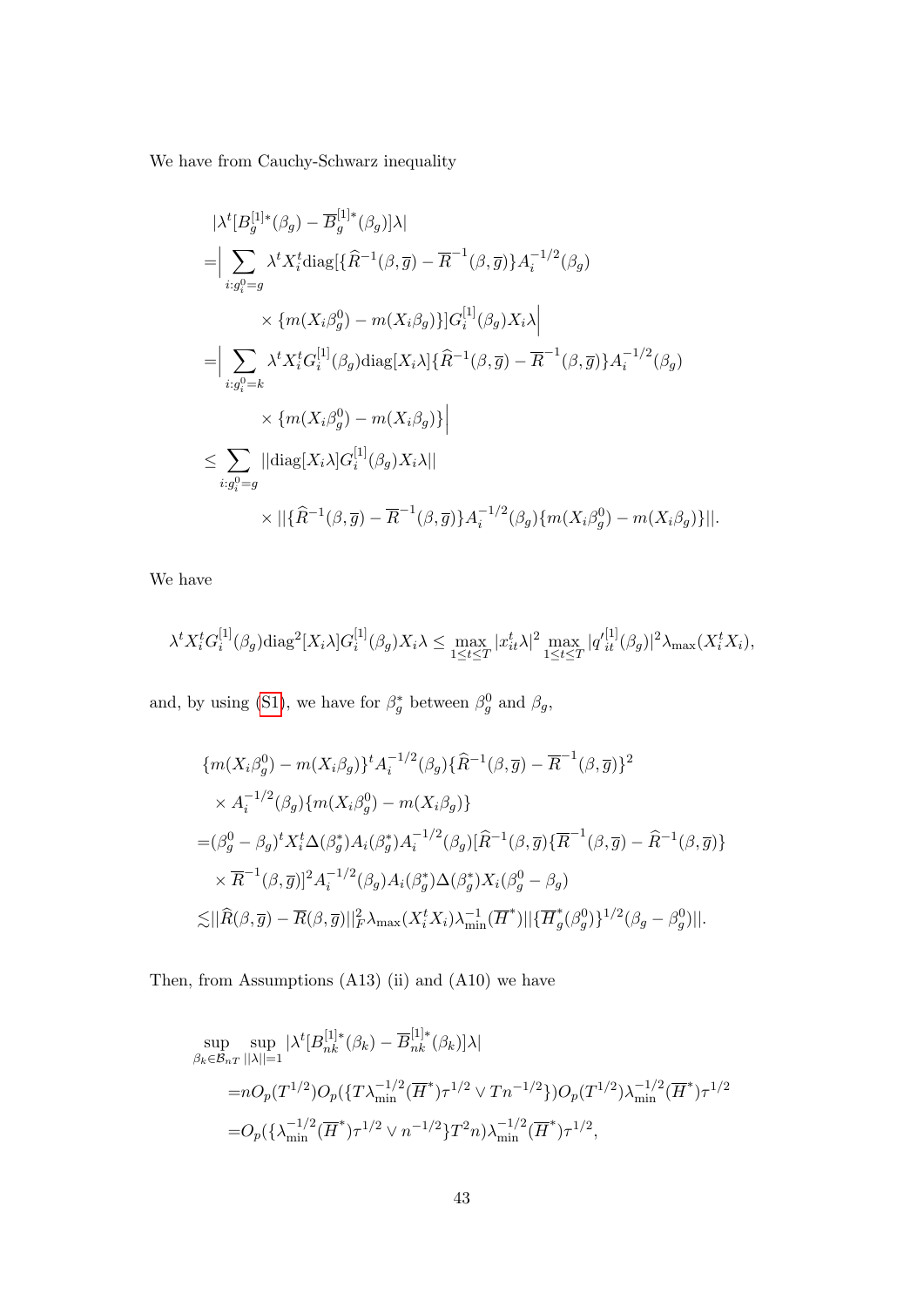which proves  $\sup_{\beta \in \mathcal{B}_{nT}} \sup_{\|\lambda\|=1} |\lambda^t[B_g^{[1]*}(\beta_g) - \overline{B}_g^{[1]*}$  $[g_g^{[1]*}(\beta_g)]\lambda\vert \,=\,O_p(\{\lambda_{\min}^{-1/2}(\overline H^*)\tau^{1/2} \vee \overline \Psi^* \} )$  $n^{-1/2}\}T^2n)$  since  $\lambda_{\min}^{-1}(\overline{H}^*)\tau \to 0$ . Moreover, we have from Cauchy-Schwarz inequality

$$
\begin{split}\n&\|\lambda^{t}[B_g^{[2]*}(\beta_g) - \overline{B}_g^{[2]*}(\beta_g)]\lambda| \\
&= \Big|\sum_{i:g_i^0 = g} \lambda^{t} X_i^t \Delta_i(\beta_g) A_i^{1/2}(\beta_g) \{\widehat{R}^{-1}(\beta, \overline{g}) - \overline{R}^{-1}(\beta, \overline{g})\} \\
&\times \text{diag}[m(X_i \beta_g^0) - m(X_i \beta_g)] G_i^{[2]}(\beta_g) X_i \lambda| \\
&= \Big|\sum_{i:g_i^0 = g} \lambda^{t} X_i^t \Delta_i(\beta_g) A_i^{1/2}(\beta_g) \{\widehat{R}^{-1}(\beta, \overline{g}) - \overline{R}^{-1}(\beta, \overline{g})\} G_i^{[2]}(\beta_g) \\
&\times \text{diag}[X_i \lambda] \{m(X_i \beta_g^0) - m(X_i \beta_g)\}\Big|\n\end{split}
$$
\n
$$
\leq \sum_{i:g_i^0 = g} ||\text{diag}[X_i \lambda] G_i^{[2]}(\beta_g) \{\widehat{R}(\beta, \overline{g}) - \overline{R}(\beta, \overline{g})\} A_i^{1/2}(\beta_g) \Delta_i(\beta_g) X_i \lambda||
$$
\n
$$
\times ||m(X_i \beta_g^0) - m(X_i \beta_g)||.
$$

We have

$$
\lambda^t X_i^t \Delta_i(\beta_g) A_i^{1/2}(\beta_g) \{\widehat{R}^{-1}(\beta, \overline{g}) - \overline{R}^{-1}(\beta, \overline{g})\} G_i^{[2]}(\beta_g) \text{diag}^2[X_i \lambda] G_i^{[2]}(\beta_g)
$$
  

$$
\times \{\widehat{R}^{-1}(\beta, \overline{g}) - \overline{R}^{-1}(\beta, \overline{g})\} A_i^{1/2}(\beta_g) \Delta_i(\beta_g) X_i \lambda
$$
  

$$
\lesssim \max_{1 \le t \le T} |x_{it}^t \lambda|^2 \max_{1 \le t \le T} |q_{it}^{'[2]}(\beta_g)|^2 ||\widehat{R}^{-1}(\beta, \overline{g}) - \overline{R}^{-1}(\beta, \overline{g})||_F^2 \lambda_{\text{max}}(X_i^t X_i),
$$

and for  $\beta_g^*$  between  $\beta_g$  and  $\beta_g^0$ , we have

$$
||m(Xi\betag0) - m(Xi\betag)||2 = (\betag0 - \betag)t Xit Ai(\betag*)\Delta2(\betag*)Ai(\betag0)Xi(\betag0 - \betag)\n
$$
\lesssim \lambda_{\max}(XitXi)\lambda_{\min}^{-1}(\overline{H}^*)||{\{\overline{H}_g^*(\beta_g^0)\}}^{1/2}(\beta_g - \betag0)||.
$$
$$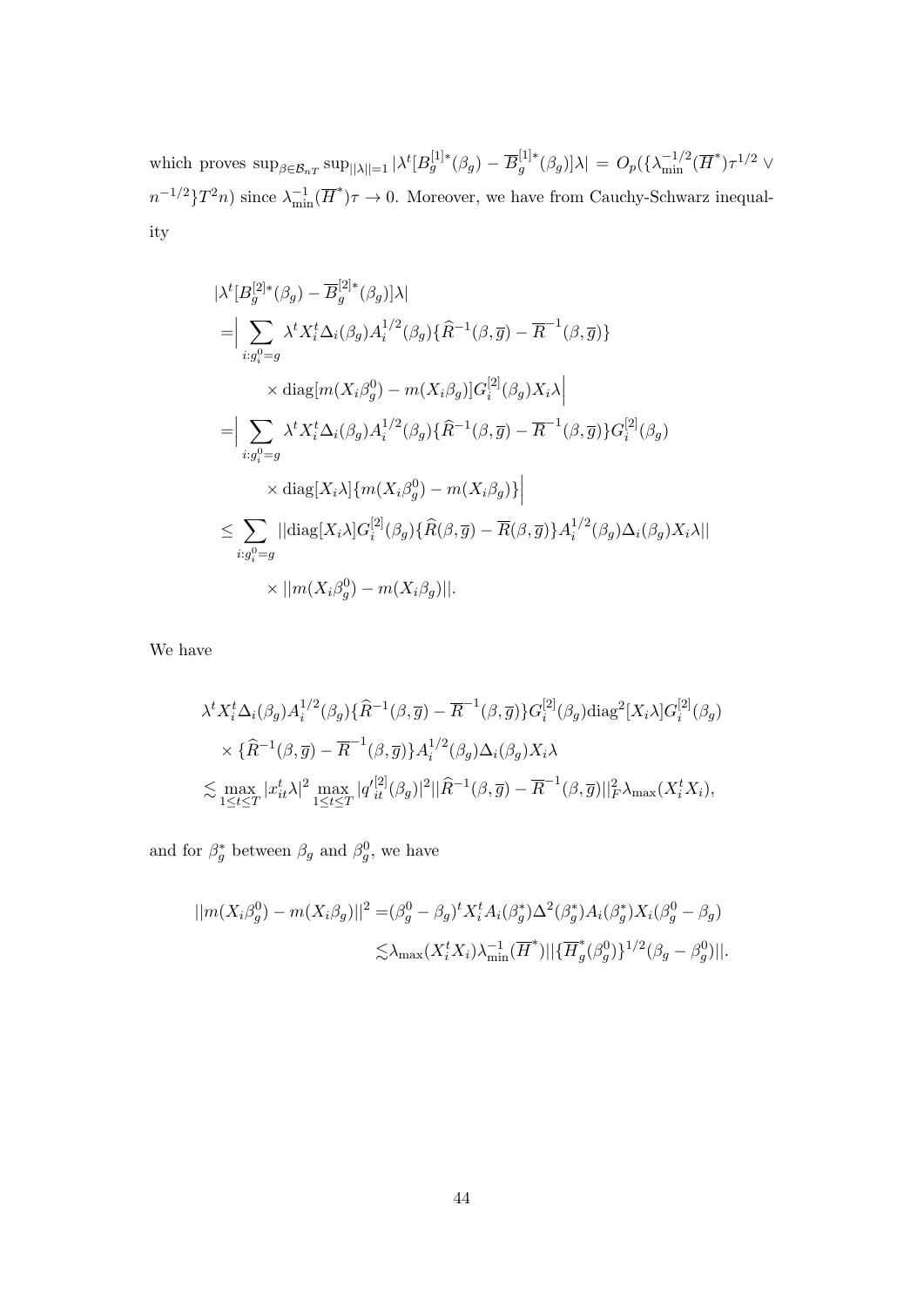Then, from Assumption (A6) (ii) and (A10) we have

$$
\sup_{\beta \in \mathcal{B}_{nT}} \sup_{||\lambda||=1} |\lambda^t [B_g^{[2]*}(\beta_g) - \overline{B}_g^{[2]*}(\beta_g)]\lambda|
$$
  
\n
$$
= nO_p(\{T\lambda_{\min}^{-1/2} (\overline{H}^*) \tau^{1/2} \vee Tn^{-1/2}\}) O_p(T^{1/2}) O_p(T^{1/2}) \lambda_{\min}^{-1/2} (\overline{H}^*) \tau^{1/2}
$$
  
\n
$$
= O_p(\{\lambda_{\min}^{-1/2} (\overline{H}^*) \tau^{1/2} \vee n^{-1/2}\} T^2 n) \lambda_{\max}^{-1/2} (\overline{H}^*) \tau^{1/2},
$$

which proves  $\sup_{\beta \in \mathcal{B}_{nT}} \sup_{\|\lambda\|=1} |\lambda^t [B_g^{[2]*}(\beta_g) - \overline{B}_g^{[2]*}$  $\int_{g}^{[2]*}(\beta_g)|\lambda| \,=\, O_p(\{\lambda_\mathrm{min}^{-1/2}(\overline{H}^*)\tau^{1/2} \vee \lambda\})$  $n^{-1/2}\}T^2n)$  since  $\lambda_{\min}^{-1}(\overline{H}^*)\tau \to 0$ . Lastly, we will verify

$$
\sup_{\beta \in \mathcal{B}_{nT}} \sup_{||\lambda||=1} |\lambda^t [\mathcal{E}_g^{[1]*}(\beta_g) - \overline{\mathcal{E}}_g^{[1]*}(\beta_g)]\lambda| = O_p(\{\lambda_{\min}^{-1/2} (\overline{H}^*) \tau^{1/2} \vee n^{-1/2} \} T^2 n),
$$

and

$$
\sup_{\beta \in \mathcal{B}_{nT}} \sup_{||\lambda||=1} |\lambda^t [\mathcal{E}_g^{[2]*}(\beta_g) - \overline{\mathcal{E}}_g^{[2]*}(\beta_g)]\lambda| = O_p(\{\lambda_{\min}^{-1/2} (\overline{H}^*) \tau^{1/2} \vee n^{-1/2} \} T^2 n).
$$

We have from Cauchy-Schwarz inequality

$$
\begin{split}\n&\|\lambda^{t}[\mathcal{E}_{g}^{[1]*}(\beta_{g}) - \overline{\mathcal{E}}_{g}^{[1]*}(\beta_{g})]\lambda| \\
&= \Big|\sum_{i:g_{i}^{0}=g} \lambda^{t} X_{i}^{t} G_{i}^{[1]}(\beta_{g}) \text{diag}[X_{i}\lambda] \{\widehat{R}^{-1}(\beta,\overline{g}) - \overline{R}^{-1}(\beta,\overline{g})\} A_{i}^{-1/2}(\beta_{g}) A_{i}^{1/2}(\beta_{g}^{0}) \varepsilon_{i}\Big| \\
&\leq \sum_{i:g_{i}^{0}=g} ||G_{i}^{[1]}(\beta_{g}) \text{diag}[X_{i}\lambda] X_{i}\lambda|| \cdot ||\{\widehat{R}^{-1}(\beta,\overline{g}) - \overline{R}^{-1}(\beta,\overline{g})\} A_{i}^{-1/2}(\beta_{g}) A_{i}^{1/2}(\beta_{g}^{0}) \varepsilon_{i}|| \\
&\lesssim \sum_{i:g_{i}^{0}=g} \max_{1 \leq j \leq T} \{||x_{it}^{t}\lambda||\} \lambda_{\max}^{1/2} (X_{i}^{t} X_{i})||\widehat{R}(\beta,\overline{g}) - \overline{R}(\beta,\overline{g})||_{F}||\varepsilon_{i}||.\n\end{split}
$$

Then, from Assumption  $(A6)$  (ii) and  $(A10)$  we have we have

$$
\sup_{\beta \in \mathcal{B}_{nT}} \sup_{||\lambda||=1} |\lambda^t [\mathcal{E}_{nk}^{[1]}(\beta_k) - \overline{\mathcal{E}}_{nk}^{[1]*}(\beta_k)] \lambda|
$$
  
\n
$$
= nO_p(T^{1/2})O_p(\{T\lambda_{\min}^{-1/2}(\overline{H}^*)\tau^{1/2} \vee Tn^{-1/2}\})O_p(T^{1/2})
$$
  
\n
$$
= O_p(\{\lambda_{\min}^{-1/2}(\overline{H}^*)\tau^{1/2} \vee n^{-1/2}\}T^2n),
$$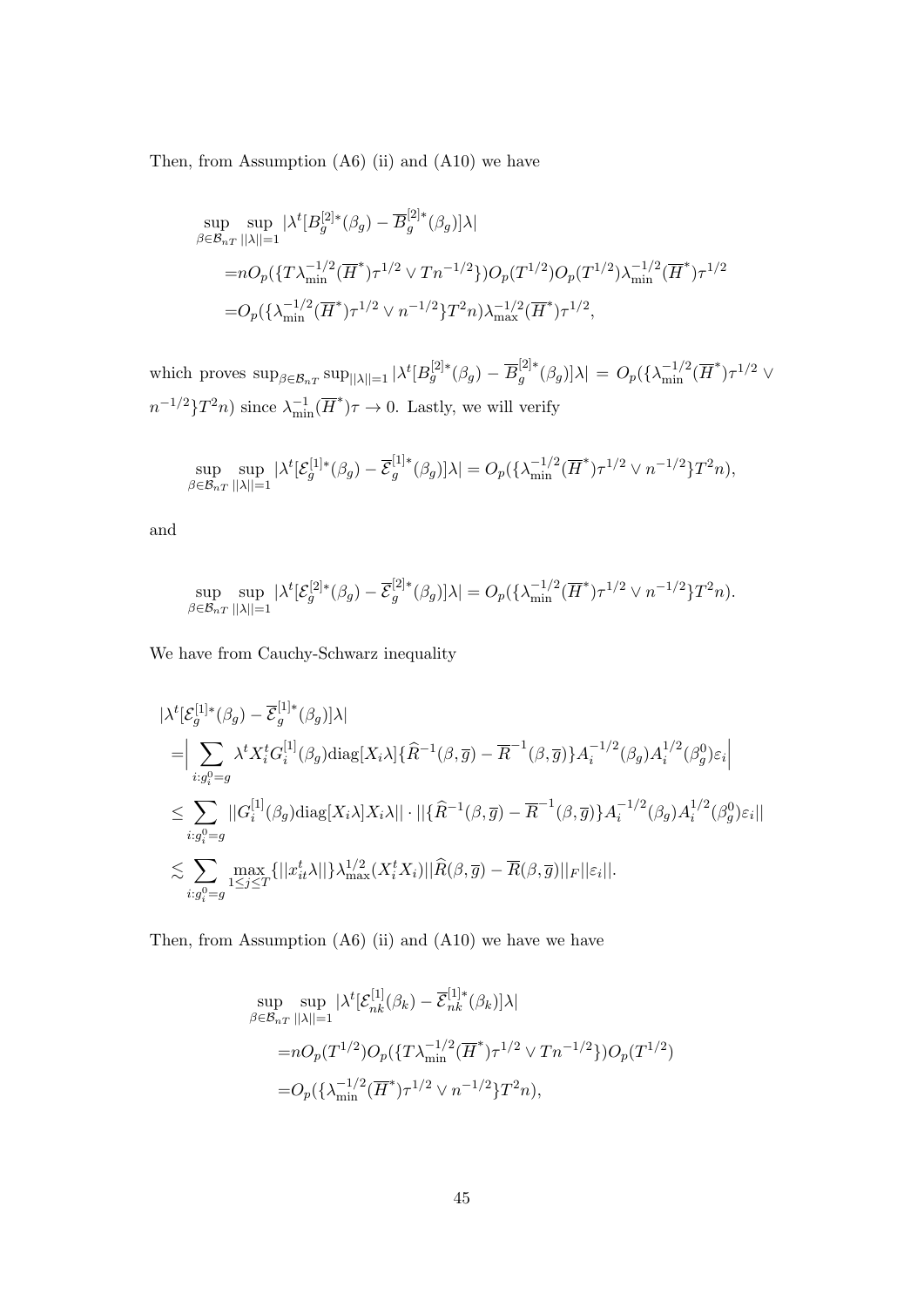which proves  $\sup_{\beta \in \mathcal{B}_{nT}} \sup_{||\lambda||=1} |\lambda^t [\mathcal{E}_g^{[1]*}(\beta_g) - \overline{\mathcal{E}}_g^{[1]*}]\|$  $[g_g^{[1]*}(\beta_g)]\lambda$  =  $O_p(\{\lambda_{\min}^{-1/2}(\overline{H}^*)\tau^{1/2} \ \forall$  $n^{-1/2}$ } $T^2n$ . Moreover, we have from Cauchy-Schwarz inequality

$$
\begin{split}\n&\|\lambda^{t}[\mathcal{E}_{g}^{[2]*}(\beta_{g})-\overline{\mathcal{E}}_{g}^{[2]*}(\beta_{g})]\lambda| \\
&=\Big|\sum_{i:g_{i}^{0}=g}\lambda^{t}X_{i}^{t}\Delta_{i}(\beta_{g})A_{i}^{1/2}(\beta_{g})\{\widehat{R}^{-1}(\beta,\overline{g})-\overline{R}^{-1}(\beta,\overline{g})\}\mathrm{diag}[A_{i}^{1/2}(\beta_{g_{i}^{0}}^{0})\varepsilon_{i}]G_{i}^{[2]}(\beta_{g})X_{i}\lambda\Big| \\
&\leq&\Big(\sum_{i:g_{i}^{0}=g}\|\{\widehat{R}^{-1}(\beta,\overline{g})-\overline{R}^{-1}(\beta,\overline{g})\}A_{i}^{1/2}(\beta_{g})\Delta_{i}(\beta_{g})X_{i}\lambda\|^2\Big)^{1/2} \\
&\times&\Big(\sum_{i:g_{i}^{0}=g}\|\mathrm{diag}[A_{i}^{1/2}(\beta_{g_{i}^{0}}^{0})\varepsilon_{i}]G_{i}^{[2]}(\beta_{g})X_{i}\lambda\|^2\Big)^{1/2} \\
&\lesssim&\|\widehat{R}(\beta,\overline{g})-\overline{R}(\beta,\overline{g})\|\|_{F}\max_{1\leq j\leq T}\{|A_{it}^{1/2}(\beta_{g_{i}^{0}}^{0})\varepsilon_{it}|\}\lambda_{\max}\Big(\sum_{i:g_{i}^{0}=g}X_{i}^{t}X_{i}\Big).\n\end{split}
$$

Then, from Assumption (A6) (ii) and (A10) we have

$$
\sup_{\beta \in \mathcal{B}_{nT}} \sup_{||\lambda||=1} |\lambda^t [\mathcal{E}_g^{[2]*}(\beta_g) - \overline{\mathcal{E}}_g^{[2]*}(\beta_g)]\lambda|
$$
  
=  $O_p(\{T\lambda_{\min}^{-1/2} (\overline{H}^*)\tau^{1/2} \vee Tn^{-1/2}\}) O_p(nT)$   
=  $O_p(\{\lambda_{\min}^{-1/2} (\overline{H}^*)\tau^{1/2} \vee n^{-1/2}\}T^2n),$ 

which proves  $\sup_{\beta \in \mathcal{B}_{nT}} \sup_{||\lambda||=1} |\lambda^t [\mathcal{E}_g^{[2]*}(\beta_g) - \overline{\mathcal{E}}_g^{[2]}]$  $\int_{g}^{[2]*}(\beta_g)|\lambda| \ = \ O_p(\{\lambda_{\min}^{-1/2}(\overline{H}^*) \tau^{1/2} \ \lor \$  $n^{-1/2}\}T^2n)$ .  $\Box$ 

The following three lemmas are from Lemma A.1. (ii), Lemma A.2. (ii), Lemma A.3. (ii) in [Xie and Yang \(2003\)](#page-23-7), respectively. These three lemmas are hold under the assumption (AH) in [Xie and Yang \(2003\)](#page-23-7), which is satisfied in our problem from Assumptions (A7) and (A8).

<span id="page-45-0"></span>**Lemma S6.** Suppose Assumption  $(A3)$   $(i)$ ,  $(A7)$  and  $(A8)$  hold. It holds that, for any  $\lambda \in \mathbb{R}^p$  and  $g = 1, \ldots, G$ ,

$$
\sup_{\beta \in \mathcal{B}_{nT}} \sup_{||\lambda||=1} |\lambda^t \{\overline{H}^*_g(\beta^0_g)\}^{-1/2} \overline{H}^*_g(\beta_g) \{\overline{H}^*_g(\beta^0_g)\}^{-1/2} \lambda -1| = o_p(1).
$$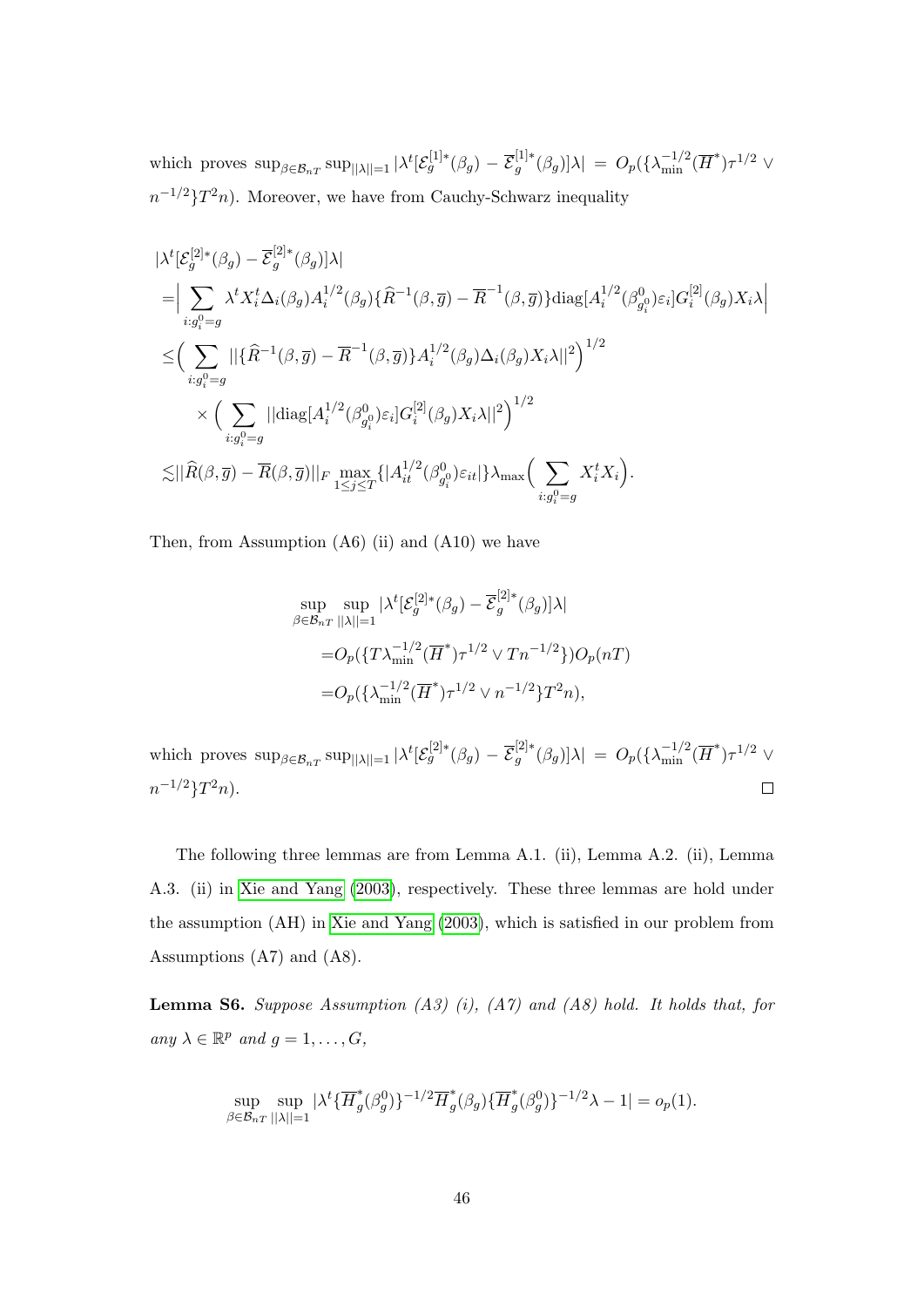<span id="page-46-1"></span>**Lemma S7.** Suppose Assumptions  $(A3)$  (i),  $(A7)$  and  $(A8)$  hold. It holds that, for any  $\lambda \in \mathbb{R}^p$  and  $g = 1, \ldots, G$ ,

$$
\sup_{\beta \in \mathcal{B}_{nT}} \sup_{||\lambda||=1} |\lambda^t \{\overline{H}_g^*(\beta_g^0)\}^{-1/2} \overline{B}_g^*(\beta_g) \{\overline{H}_g^*(\beta_g^0)\}^{-1/2} \lambda| = o_p(1).
$$

<span id="page-46-0"></span>**Lemma S8.** Suppose Assumptions  $(A3)$  (ii),  $(A7)$  and  $(A8)$  hold. It holds that, for any  $\lambda \in \mathbb{R}^p$  and  $g = 1, \ldots, G$ ,

$$
\sup_{\beta_g \in \mathcal{B}_{nT}} \sup_{||\lambda||=1} |\lambda^t {\{\overline{H}_g^*(\beta_g^0)\}}^{-1/2} \overline{\mathcal{E}}_g^*(\beta_g) {\{\overline{H}_g^*(\beta_g^0)\}}^{-1/2} \lambda| = o_p(1).
$$

The proof is based on that of Theorem 3.6 in Wang (2011). We will verify the following condition: for any  $\epsilon > 0$ , there exists a constant  $C > 0$  such that for all n and T sufficiently large,

$$
P\Big(\sup_{\beta \in \mathcal{B}_{nT}, \overline{g} \in \Gamma} (\beta_g - \beta_g^0)^t S_g(\beta_g) < 0 \Big) \ge 1 - \epsilon,
$$

where  $\mathcal{B}_{nT} = \{\beta : \max_{g=1,\dots,G} || \{\overline{H}_g^*\}$  $\langle g^*(\beta_g^0)\rangle^{1/2}(\beta_g-\beta_g^0) \vert\vert\ =\ C\tau^{1/2}\}$  and  $\Gamma\ =\ \{\overline{g}\ =\ \overline{g}\ =\ \overline{g}\ =\ \overline{g}\ =\ \overline{g}\ =\ \overline{g}\ =\ \overline{g}\ =\ \overline{g}\ =\ \overline{g}\ =\ \overline{g}\ =\ \overline{g}\ =\ \overline{g}\ =\ \overline{g}\ =\ \overline{g}\ =\ \overline{g}\ =\ \overline{g}\ =\ \overline{g}\ =\ \overline{g}\ =\ \overline{g}\ =\ \overline{g}\ =\ \overline{g$  $(g_1,...,g_n)$ :  $\sup_{\beta \in \mathcal{B}_{nT}} n^{-1} \sum_{i=1}^n I\{g_i \neq g_i^0\} = o_p(T^{-\delta})$  for all  $\delta > 0$ . This is a sufficient condition to ensure the existence of a sequence of roots  $\widehat{\beta}_g$  of the equation  $S_g(\beta_g) = 0$  for  $g = 1, ..., G$  such that  $\hat{\beta} \in \mathcal{B}_{nT}$  for  $\overline{g} \in \Gamma$ . Then, Theorem follows from Lemma [S1.](#page-26-0)

From Taylor expansion, we can write

$$
(\beta_g - \beta_g^0)^t S_g(\beta_g) = (\beta_g - \beta_g^0)^t S_g(\beta_g^0) - (\beta_g - \beta_g^0)^t \sum_{i=1}^n I\{g_i = g\} \mathcal{D}_i(\beta_{g_i}^*) (\beta_{g_i} - \beta_g^0)
$$
  
=  $I_1 + I_2$ ,

where  $\beta_{g_i}^*$  lies between  $\beta_{g_i}$  and  $\beta_g^0$  for  $i = 1, \ldots, n$ . Next, we write

$$
I_1 = (\beta_g - \beta_g^0)^t \overline{S}_g^*(\beta_g^0) + (\beta_g - \beta_g^0)^t \{ S_g(\beta_g^0) - \overline{S}_g^*(\beta_g^0) \} \equiv I_{11} + I_{12}.
$$

For  $\ell = 1, \ldots, p$ , denote  $e_{\ell} \in \mathbb{R}^p$  with  $\ell$ th element equal to 1 and the others equal to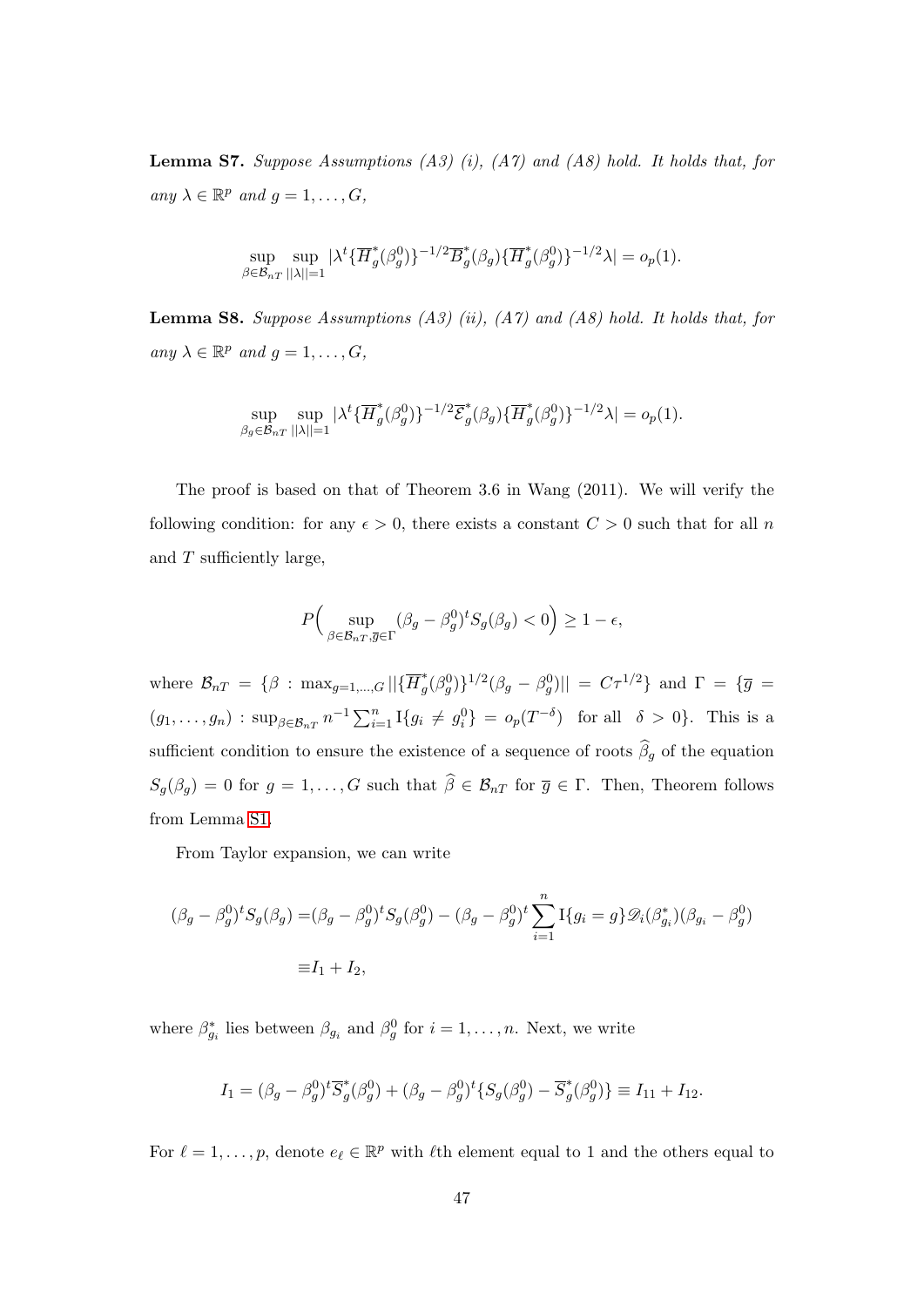0. Then, we have

$$
E\{\{e_{\ell}^{t}\{\overline{H}_{g}^{*}(\beta_{g}^{0})\}^{-1/2}\overline{S}_{g}^{*}(\beta_{g}^{0})\}^{2}\}\n= e_{\ell}^{t}\{\overline{H}_{g}^{*}(\beta_{g}^{0})\}^{-1/2}\sum_{i=1}^{n}I\{g_{i}^{0}=g\}X_{i}^{t}\Delta_{i}(\beta_{g}^{0})A_{i}^{1/2}(\beta_{g}^{0})\overline{R}^{-1}(\beta^{0},\overline{g}^{0})R^{0}\overline{R}^{-1}(\beta^{0},\overline{g}^{0})\n\n\times A_{i}^{1/2}(\beta_{g}^{0})\Delta_{i}(\beta_{g}^{0})X_{i}\{\overline{H}_{g}^{*}(\beta_{g}^{0})\}^{-1/2}e_{\ell}\n\n\times\Delta_{\max}(R^{0}\overline{R}^{-1}(\beta^{0},\overline{g}^{0})).
$$

Thus, we can bound  $\left|I_{11}\right|$  by

$$
\sup_{\beta \in \mathcal{B}_{nT}} |I_{11}| \le ||\{\overline{H}_g^*(\beta_g^0)\}^{1/2}(\beta_g - \beta_g^0)|| \cdot ||\{\overline{H}_g^*(\beta_g^0)\}^{-1/2} \overline{S}_g^*(\beta_g^0)|| \le C\tau.
$$

From the Lemma [S2](#page-36-0) and [S3,](#page-39-0) we have

$$
\sup_{\beta \in \mathcal{B}_{nT}} |I_{12}| \leq ||{\{\overline{H}_g^*(\beta_g^0)\}}^{1/2}(\beta_g - \beta_g^0)|| \cdot ||{\{\overline{H}_g^*(\beta_g^0)\}}^{-1/2}{\{S_g(\beta_g^0) - \overline{S}_g^*(\beta_g^0)\}}||
$$
  

$$
\leq \tau^{1/2} O_p(\lambda_{\min}^{-1/2} (\overline{H}^*) T^2).
$$

Since  $\tau^{-1/2}\lambda_{\min}^{-1/2}(\overline{H}^*)T^2 \to 0$  from Assumption (A2),  $\sup_{\beta \in \mathcal{B}_{nT}}|I_{12}| = o_p(\tau)$ . Hence, we have  $\sup_{\beta \in \mathcal{B}_{nT}} |I_1| \leq C\tau$ . In what follows, we will evaluate  $I_2$ . It can be written as

$$
I_2 = -(\beta_g - \beta_g^0)^t \sum_{i=1}^n I\{g_i = g\} \overline{\mathscr{D}}_i(\beta_{g_i}^*) (\beta_{g_i} - \beta_g^0)
$$

$$
-(\beta_g - \beta_g^0)^t \sum_{i=1}^n I\{g_i = g\} \{\mathscr{D}_i(\beta_{g_i}^*) - \overline{\mathscr{D}}_i(\beta_{g_i}^*)\} (\beta_{g_i} - \beta_g^0)
$$

$$
\equiv I_{21} + I_{22}.
$$

For  $g_i^0 = g_i = g, \ \beta_{g_i}^*$  lies between  $\beta_g$  and  $\beta_g^0$ , and then we write  $\beta_{g_i}^* \equiv \beta_g^*$  for such *i*.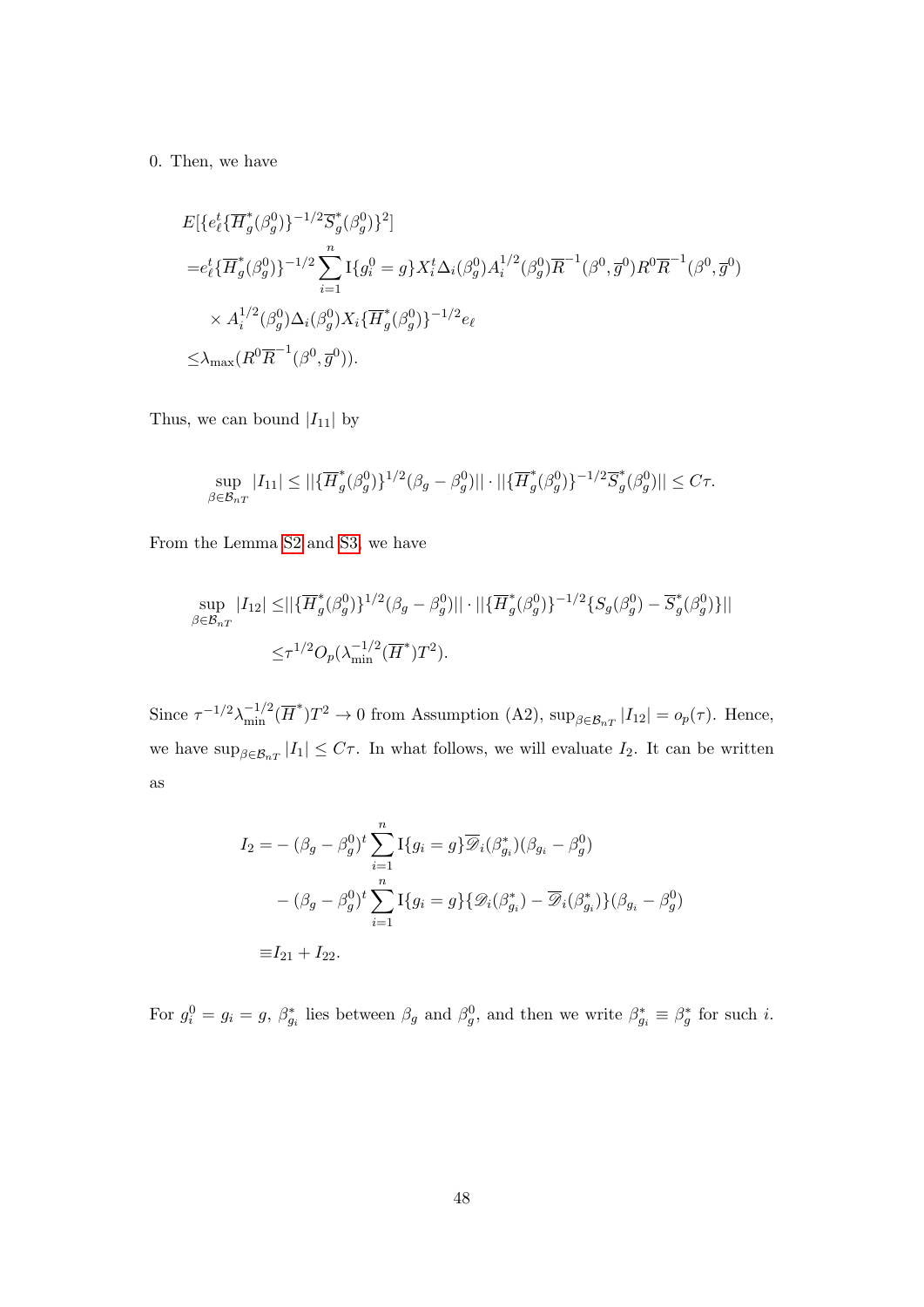Hence, we can write

$$
I_{21} = -(\beta_g - \beta_g^0)^t \overline{\mathscr{D}}_g^*(\beta_g^*)(\beta_g - \beta_g^0)
$$
  
 
$$
-(\beta_g - \beta_g^0)^t \sum_{i=1}^n (\text{I}\{g_i = g\} - \text{I}\{g_i^0 = g\}) \overline{\mathscr{D}}_i(\beta_{g_i}^*)(\beta_{g_i} - \beta_g^0)
$$
  

$$
\equiv I_{211} + I_{212}.
$$

For  $I_{211}$ , we write

$$
I_{211} = -(\beta_g - \beta_g^0)^t \overline{H}_g^*(\beta_g^*)(\beta_g - \beta_g^0) - (\beta_g - \beta_g^0)^t \{\overline{\mathscr{D}}_g^*(\beta_g^*) - \overline{H}_g^*(\beta_g^*)\} (\beta_g - \beta_g^0)
$$
  

$$
\equiv I_{2111} + I_{2112}.
$$

For  $I_{2111}$ , we can write

$$
I_{2111} = -(\beta_g - \beta_g^0)^t \overline{H}_g^*(\beta_g^0)(\beta_g - \beta_g^0)
$$
  
 
$$
- (\beta_g - \beta_g^0)^t \{\overline{H}_g^*(\beta_g^0)\}^{1/2} \Big[ \{\overline{H}_g^*(\beta_g^0)\}^{-1/2} \overline{H}_g^*(\beta_g^*) \{\overline{H}_g^*(\beta_g^0)\}^{-1/2} - I_p \Big]
$$
  
 
$$
\times \{\overline{H}_g^*(\beta_g^0)\}^{1/2} (\beta_g - \beta_g^0)
$$
  
 
$$
\equiv I_{21111} + I_{21112}.
$$

For  $\beta \in \mathcal{B}_{nT}$ , we have  $I_{21111} = -C^2\tau$ . Moreover, for  $g_i^0 = g_i = g$ ,  $\beta_{g_i}^* \equiv \beta_g^*$  is contained in a local neighborhood of  $\beta_g^0$ . Then, for  $I_{21112}$ , we have from Lemma [S6,](#page-45-0)

$$
|I_{21112}| \le \sup_{\beta \in \mathcal{B}_{nT}} \max \left\{ \left| \lambda_{\min} \left( \left[ \{\overline{H}_g^*(\beta_g^0)\}^{-1/2} \overline{H}_g^*(\beta_g^*) \{\overline{H}_g^*(\beta_g^0)\}^{-1/2} - I_p \right] \right) \right|, \right\}
$$

$$
\left| \lambda_{\max} \left( \left[ \{\overline{H}_g^*(\beta_g^0)\}^{-1/2} \overline{H}_g^*(\beta_g^*) \{\overline{H}_g^*(\beta_g^0)\}^{-1/2} - I_p \right] \right) \right| \right\}
$$

$$
\times ||{\{\overline{H}_g^*(\beta_g^0)\}^{1/2} (\beta_g - \beta_g^0) ||^2}
$$

$$
= o(1)C^2 \tau,
$$

which is dominated by  $I_{21111}$ . Hence, for  $\beta \in \mathcal{B}_{nT}$  we have  $I_{2111} = -C^2 \tau$ . Next, we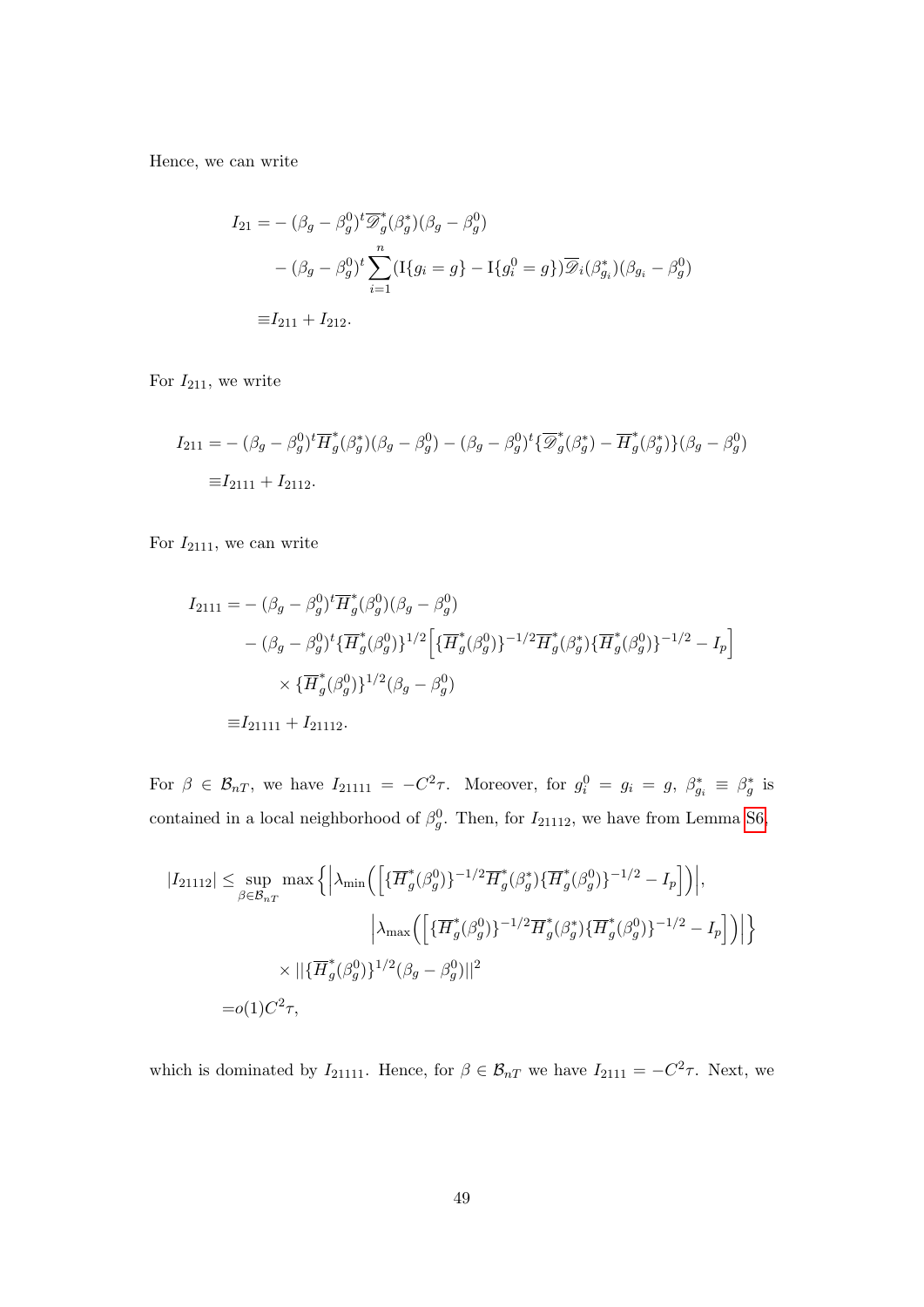verify  $I_{2112}$ . For  $g_i^0 = g_i = g$ , we have from Lemma [S4,](#page-40-0) [S7](#page-46-1) and [S8](#page-46-0)

$$
\begin{split} |I_{2112}| = & |(\beta_g - \beta_g^0)^t \{\overline{B}_g^*(\beta_g^*) + \overline{\mathcal{E}}_g^*(\beta_g^*)\} (\beta_g - \beta_g^0)| \\ & \leq \sup_{\beta \in \mathcal{B}_{nT}} \{\lambda_{\max}(\{\overline{H}_g^*(\beta_g^0)\}^{-1/2} \overline{B}_g^*(\beta_g^*) \{\overline{H}_g^*(\beta_g^0)\}^{-1/2}) \\ & \qquad \qquad + \lambda_{\max}(\{\overline{H}_g^*(\beta_g^0)\}^{-1/2} \overline{\mathcal{E}}_g^*(\beta_g^*) \{\overline{H}_g^*(\beta_g^0)\}^{-1/2})\} || \{\overline{H}_g^*(\beta_g^0)\}^{1/2} (\beta_g - \beta_g^0) ||^2 \\ = & o(1)C^2 \tau, \end{split}
$$

which is dominated by  $I_{2111}$ . Hence, for  $\beta \in \mathcal{B}_{nT}$  we have  $I_{211} = -C^2 \tau$ . Next, we verify  $I_{212}$ .

$$
|I_{212}| \leq |(\beta_g - \beta_g^0)^t \sum_{i=1}^n (I\{g_i = g\} - I\{g_i^0 = g\}) \overline{H}_i(\beta_{g_i}^*) (\beta_{g_i} - \beta_{g_i^0}^0)|
$$
  
+ 
$$
|(\beta_g - \beta_g^0)^t \sum_{i=1}^n (I\{g_i = g\} - I\{g_i^0 = g\}) \overline{B}_i(\beta_{g_i}^*) (\beta_{g_i} - \beta_{g_i^0}^0)|
$$
  
+ 
$$
|(\beta_g - \beta_g^0)^t \sum_{i=1}^n (I\{g_i = g\} - I\{g_i^0 = g\}) \overline{\mathcal{E}}_i(\beta_{g_i}^*) (\beta_{g_i} - \beta_{g_i^0}^0)|
$$
  
 
$$
\equiv I_{2121} + I_{2122} + I_{2123}.
$$

From Cauchy-Schwarz inequality,  $\beta \in \mathcal{B}_{nT}$  we have

$$
|I_{2121}| \lesssim \lambda_{\min}^{-1/2} (\overline{H}^*) || \{\overline{H}_g^*(\beta_g^0)\}^{1/2} (\beta_g - \beta_g^0) || \sum_{i=1}^n I\{g_i \neq g_i^0\} n \{\max_{1 \leq i \leq n} \sup_{\beta \in \mathcal{B}} \lambda_{\max} (\overline{H}_i(\beta_{g_i}))\}
$$
  

$$
\lesssim C \lambda_{\min}^{-1/2} (\overline{H}^*) \tau^{1/2} n \left(\frac{1}{n} \sum_{i=1}^n I\{g_i \neq g_i^0\}\right) n \{\max_{1 \leq i \leq n} \sup_{\beta \in \mathcal{B}} \lambda_{\max} (\overline{H}_i(\beta_{g_i}))\}.
$$

From Assupmtions (A7), (A8) and (A9), for  $i = 1, ..., n$  we have

$$
\max_{\beta \in \mathcal{B}} \{ \lambda_{\max}(\overline{H}_i(\beta_{g_i})) \} \lesssim \max_{\beta \in \mathcal{B}} \max_{t=1,\dots,T} [a''(\theta_{it}(\beta_{g_i})) \{ u'(x_{it}^t \beta_{g_i}) \}^2] \lambda_{\max}(X_i^t X_i) = O_p(T),
$$

for  $\beta_{g_i}^*$  between  $\beta_q^0$  $\int_{g_i^0}^{g_i}$  and  $\beta_{g_i}$ , which implies that

$$
\sup_{\beta \in \mathcal{B}_{nT}, \overline{g} \in \Gamma} |I_{2121}| = C\lambda_{\min}^{-1/2} (\overline{H}^*) \tau^{1/2} n^2 T o_p(T^{-\delta}) = o_p(\tau).
$$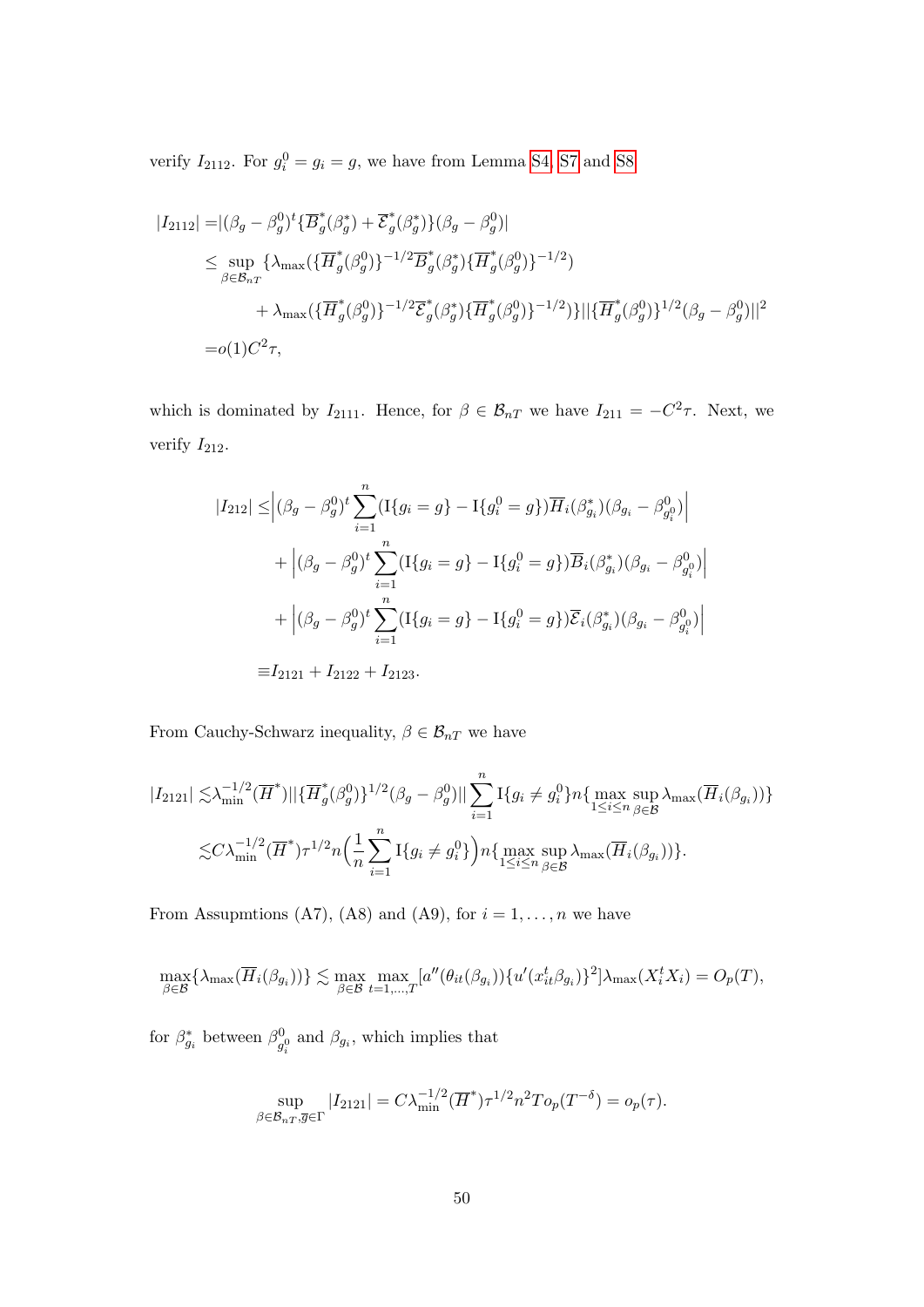Similarly, Cauchy-Schwarz inequality we have

$$
\sup_{\beta \in \mathcal{B}_{nT}, \overline{g} \in \Gamma} |I_{2122}| \lesssim C\lambda_{\min}^{-1/2} (\overline{H}^*) \tau^{1/2} n \Big( \frac{1}{n} \sum_{i=1}^n \mathcal{I} \{g_i \neq g_i^0\} \Big) \times n \big[ \{ \max_{1 \le i \le n} \sup_{\beta \in \mathcal{B}} ||\overline{B}_i^{[1]}(\beta_{g_i})||_F \} + \{ \max_{1 \le i \le n} \sup_{\beta \in \mathcal{B}} ||\overline{B}_i^{[2]}(\beta_{g_i})||_F \} \big].
$$

It is noted that we have from Cauchy-Schwarz inequality

$$
\{\overline{B}_{i}^{[1]}(\beta_{g_{i}})\}_{jk}
$$
\n
$$
=e_{j}^{t}X_{i}^{t}\text{diag}[\overline{R}^{-1}(\beta,\overline{g})A_{i}^{-1/2}(\beta_{g_{i}})\{m(X_{i}\beta_{g_{i}}^{0})-m(X_{i}\beta_{g_{i}})\}]G_{i}^{[1]}(\beta_{g_{i}})X_{i}e_{k}
$$
\n
$$
\leq\lambda_{\max}(X_{i}^{t}X_{i})\lambda_{\max}(\text{diag}[\overline{R}^{-1}(\beta,\overline{g})A_{i}^{-1/2}(\beta_{g_{i}})\{m(X_{i}\beta_{g_{i}}^{0})-m(X_{i}\beta_{g_{i}})\}])\lambda_{\max}(G_{i}^{[1]}(\beta_{g_{i}}))
$$
\n
$$
=\lambda_{\max}(X_{i}^{t}X_{i})\max_{1\leq k\leq T}\Big\{\sum_{t=1}^{T}\{\overline{R}^{-1}(\beta,\overline{g})\}_{kj}A_{it}^{-1/2}(\beta_{g_{i}})\{m(x_{it}^{t}\beta_{g_{i}}^{0})-m(x_{it}^{t}\beta_{g_{i}})\}\Big\}
$$
\n
$$
\times\lambda_{\max}(G_{i}^{[1]}(\beta_{g_{i}}))
$$
\n
$$
=O_{p}(T^{2}).
$$

Similarly  $\{ \overline{B}_i^{[2]} \}$  $\{G_i^{[2]}(\beta_{g_i})\}_{jk} = O_p(T^2)$ , then we have

$$
\sup_{\beta \in \mathcal{B}_{nT}, \overline{g} \in \Gamma} |I_{2122}| = \lambda_{\min}^{-1/2} (\overline{H}^*) \tau^{1/2} n o_p(T^{-\delta}) n T^{5/2} = o_p(\tau).
$$

Similarly, we have

$$
\sup_{\beta \in \mathcal{B}_{nT}} |I_{2123}| \lesssim C\lambda_{\min}^{-1/2} (\overline{H}^*) \tau^{1/2} n \Big(\frac{1}{n} \sum_{i=1}^n \mathcal{I}\{g_i \neq g_i^0\}\Big) \times n \big[\{\max_{1 \le i \le n} \sup_{\beta \in \mathcal{B}} ||\overline{\mathcal{E}}_i^{[1]}(\beta_{g_i})||_F\} + \{\max_{1 \le i \le n} \sup_{\beta \in \mathcal{B}} ||\overline{\mathcal{E}}_i^{[2]}(\beta_{g_i})||_F\}\big].
$$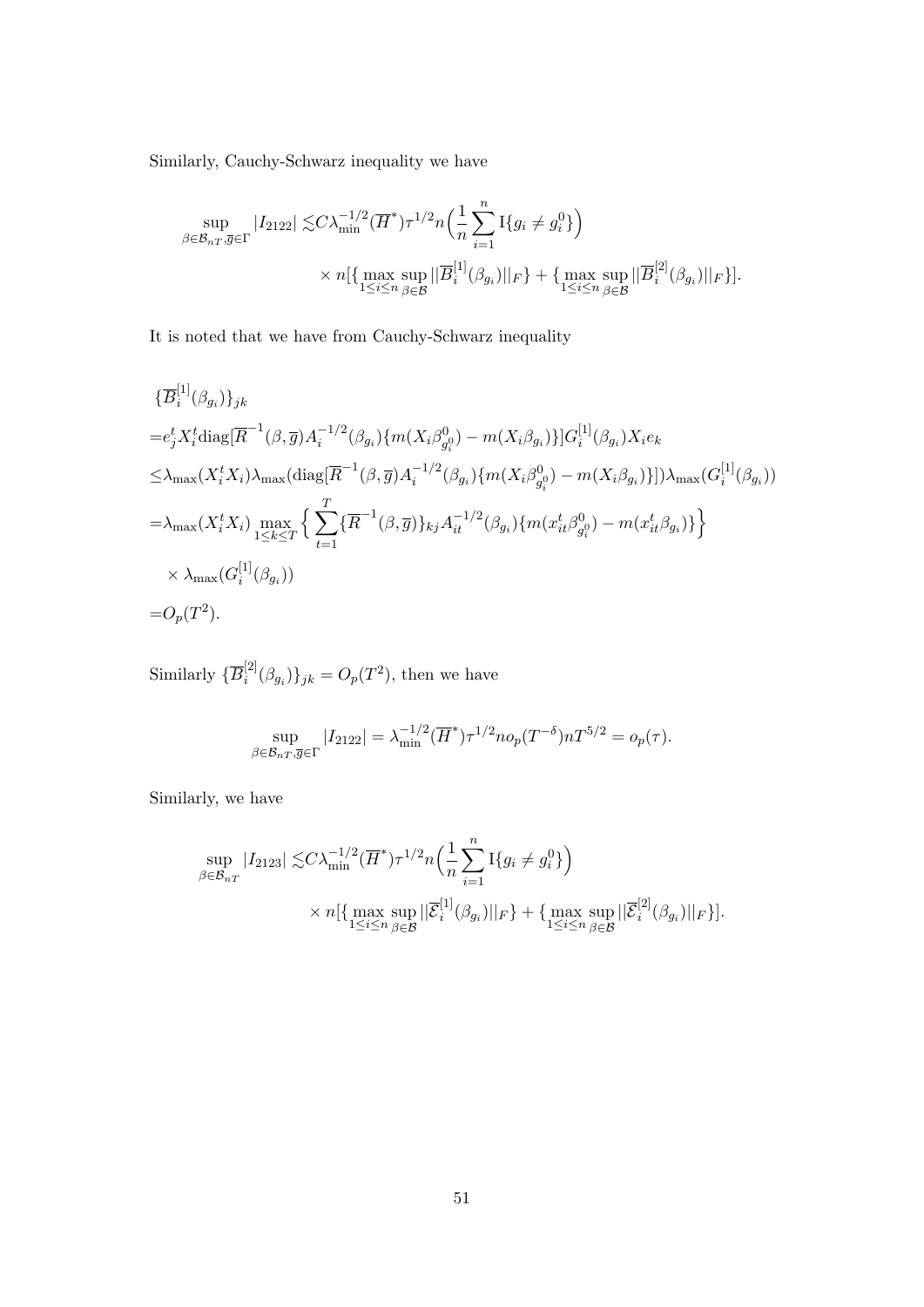It is noted that we have

$$
E[||\overline{\mathcal{E}}_{i}^{[1]}(\beta_{g_{i}})||_{F}^{2}]
$$
\n
$$
= \sum_{\ell=1}^{T} E[e_{\ell}^{t}\overline{\mathcal{E}}_{i}^{[1]}(\beta_{g_{i}})^{t}\overline{\mathcal{E}}_{i}^{[1]}(\beta_{g_{i}})e_{\ell}]
$$
\n
$$
= \sum_{\ell=1}^{T} E\Big[\varepsilon_{i}^{t}A_{i}^{1/2}(\beta_{g_{i}}^{0})A_{i}^{-1/2}(\beta_{g_{i}})\overline{R}^{-1}(\beta,\overline{g})\text{diag}[X_{i}e_{\ell}]\overline{G}_{i}^{[1]}(\beta_{g_{i}})X_{i}
$$
\n
$$
\times X_{i}^{t}G_{i}^{[1]}(\beta)\text{diag}[X_{i}e_{\ell}]\overline{R}^{-1}(\beta,\overline{g})A_{i}^{-1/2}(\beta_{g_{i}})A_{i}^{1/2}(\beta_{g_{i}}^{0})\varepsilon_{i}\Big]
$$
\n
$$
\leq \sum_{\ell=1}^{T} \lambda_{\max}(X_{i}^{t}X_{i}) \max_{1 \leq i \leq n, 1 \leq t \leq T} \max_{\beta \in \mathcal{B}} |q'_{it}^{[1]}(\beta_{g_{i}})| \max_{1 \leq i \leq n, 1 \leq t \leq T} |x_{it}^{t}e_{\ell}|^{2}
$$
\n
$$
\times \max_{\beta \in \mathcal{B}} \{ \max_{1 \leq i \leq n, 1 \leq t \leq T} A_{it}^{-1}(\beta_{g_{i}})A_{it}(\beta_{g_{i}}^{0})\} E[\varepsilon_{i}^{t}\varepsilon_{i}]
$$
\n
$$
= O(T^{3}),
$$

which implies that  $\|\overline{\mathcal{E}}_i^{[1]}$  $\hat{g}_{i}^{[1]}(\beta_{g_{i}})||_{F} = O_{p}(T^{3/2})$ . Similarly  $||\overline{\mathcal{E}}_{i}^{[2]}||$  $\int_{i}^{[2]}(\beta_{g_i})||_F = O_p(T^{3/2}), \text{ then}$ we have

$$
\sup_{\beta \in \mathcal{B}_{nT}, \overline{g} \in \Gamma} |I_{2123}| = \lambda_{\min}^{-1/2} (\overline{H}^*) \tau^{1/2} n o_p(T^{-\delta}) n T^{3/2} = o_p(\tau).
$$

Thus,  $I_{2121}$ ,  $I_{2122}$  and  $I_{2123}$  are dominated by  $I_{211}$  for  $\beta \in \mathcal{B}_{nT}$  and  $\overline{g} \in \Gamma$ . Hence  $I_{21} = -C^2\tau$  for  $\beta \in \mathcal{B}_{nT}$  and  $\overline{g} \in \Gamma$ . Lastly, we verify  $I_{22}$ . We can write

$$
I_{22} = -(\beta_g - \beta_g^0)^t \sum_{i=1}^n I\{g_i = g\} I\{g_i = g_i^0\} \{\mathcal{D}_i(\beta_{g_i}^*) - \overline{\mathcal{D}}_i(\beta_{g_i}^*)\} (\beta_{g_i} - \beta_g^0)
$$

$$
-(\beta_g - \beta_g^0)^t \sum_{i=1}^n I\{g_i = g\} I\{g_i \neq g_i^0\} \{\mathcal{D}_i(\beta_{g_i}^*) - \overline{\mathcal{D}}_i(\beta_{g_i}^*)\} (\beta_{g_i} - \beta_g^0)
$$

 $\equiv I_{221} + I_{222}.$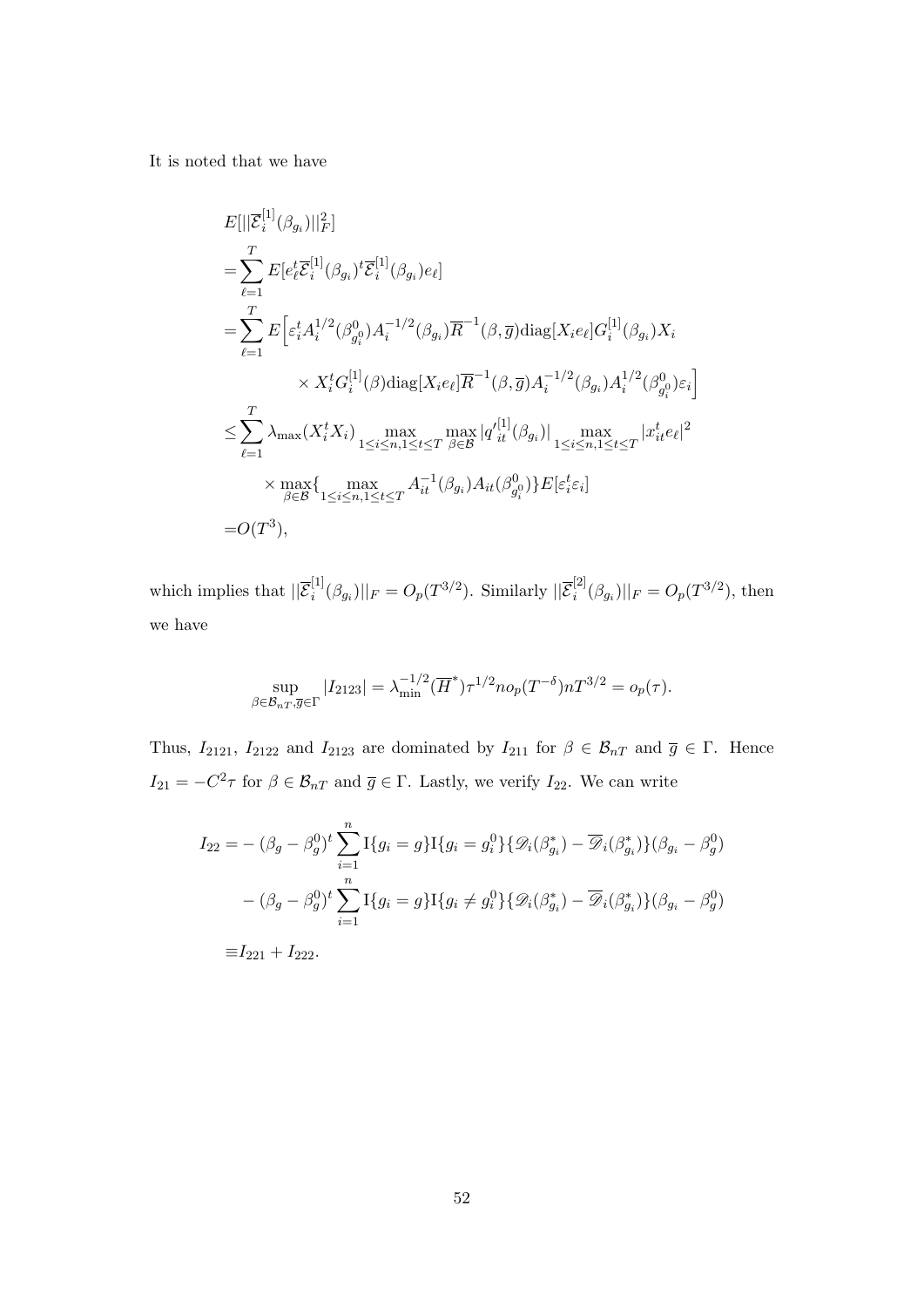For  $I_{221}$ , we can write, from Lemma [S5,](#page-40-1)

$$
\begin{split} |I_{221}| \leq \sup_{\beta \in \mathcal{B}_{nT}} \max \{|\lambda_{\max}(D\widetilde{S}_g(\beta_g) - \overline{\mathscr{D}}_g^*(\beta_g))|, |\lambda_{\min}(D\widetilde{S}_g(\beta_g) - \overline{\mathscr{D}}_g^*(\beta_g))|\} \\ &\times \lambda_{\min}^{-1}(\overline{H}^*)||\{\overline{H}_g^*(\beta_g^0)\}^{1/2}(\beta_g - \beta_g^0)||^2 \\ = & O_p(\{\lambda_{\min}^{-1/2}(\overline{H}^*)\tau^{1/2} \vee n^{-1/2}\}T^2n)C^2\lambda_{\min}^{-1}(\overline{H}_g^*)\tau. \end{split}
$$

Since  $\lambda_{\min}(\overline{H}^*)$  is at least of order larger than  $O_p(nT)$ , and from definition, we have  $\tau = \sup_{\beta \in \mathcal{B}, \overline{g}} \lambda_{\max}(\{\overline{R}(\beta, \overline{g})\}^{-1}R^0) \leq \sup_{\beta \in \mathcal{B}, \overline{g}} \lambda_{\max}(\{\overline{R}(\beta, \overline{g})\}^{-1}) \lambda_{\max}(R^0) \leq O_p(T)$ form Assumption (A5), the order of  $\tau \lambda_{\min}^{-2} (\overline{H}^{oracl}) n^2$  is at most  $O_p(T^{-1})$ . Then, from Assumption (A2) we have  $\sup_{\beta \in \mathcal{B}_{nT}} |I_{221}| = \tau o_p(1)$ . As for  $I_{222}$ , we have

$$
|I_{222}| \leq \lambda_{\min}^{-1/2} (\overline{H}^*) ||{\overline{H}_g^*(\beta_g^0)}^{1/2} (\beta_g - \beta_g^0) ||
$$
  

$$
\times \sum_{i=1}^n \mathcal{I}\{g_i = g\} \mathcal{I}\{g_i \neq g_i^0\} \cdot ||\mathcal{D}_i(\beta_{g_i}^*) - \overline{\mathcal{D}}_i(\beta_{g_i}^*)||_F \cdot ||\beta_{g_i} - \beta_g^0||
$$
  

$$
\leq \lambda_{\min}^{-1/2} (\overline{H}^*) \tau n \Big( \sum_{i=1}^n \mathcal{I}\{g_i \neq g_i^0\} \Big) \sum_{i=1}^n ||\mathcal{D}_i(\beta_{g_i}^*) - \overline{\mathcal{D}}_i(\beta_{g_i}^*)||_F \cdot ||\beta_{g_i} - \beta_g^0||.
$$

It is noted that he order of  $||\mathcal{D}_i(\beta_{g_i}) - \mathcal{D}_i(\beta_{g_i})||_F$  is at most  $O_p(T)$ . Then, form Lemma [S1,](#page-26-0)  $\sup_{\beta \in \mathcal{B}_{nT}, \overline{g} \in \Gamma} |I_{222}| = o_p(T^{-\delta}),$  which implies that  $I_{22}$  is dominated by  $I_{21}$ . Thus,  $(\beta_g - \beta_g^0)^t S_g(\beta_g)$  on  $\beta \in \mathcal{B}_{nT}$  and  $\overline{g} \in \Gamma$  is asymptotically dominated in probability by  $I_{11} + I_{21} = C\tau - C^2\tau$ , which is negative for C large enough, which proves the first part of the Theorem.

Next, we show the second part of the Theorem. We have

$$
P\Big(\max_{1\leq i\leq n}|\widehat{g}_i(\widehat{\beta}) - g_i^0| > 0\Big)
$$
  

$$
\leq G \max_{1\leq g\leq G} P(\widehat{\beta}_g \notin \mathcal{B}_{nT}) + n \max_{1\leq i\leq n} P\Big(\widehat{\beta}_g \in \mathcal{B}_{nT}, \widehat{g}_i(\widehat{\beta}) \neq g_i^0\Big).
$$

The order of the first term is  $o(1)$  from the first part of the Theorem. We have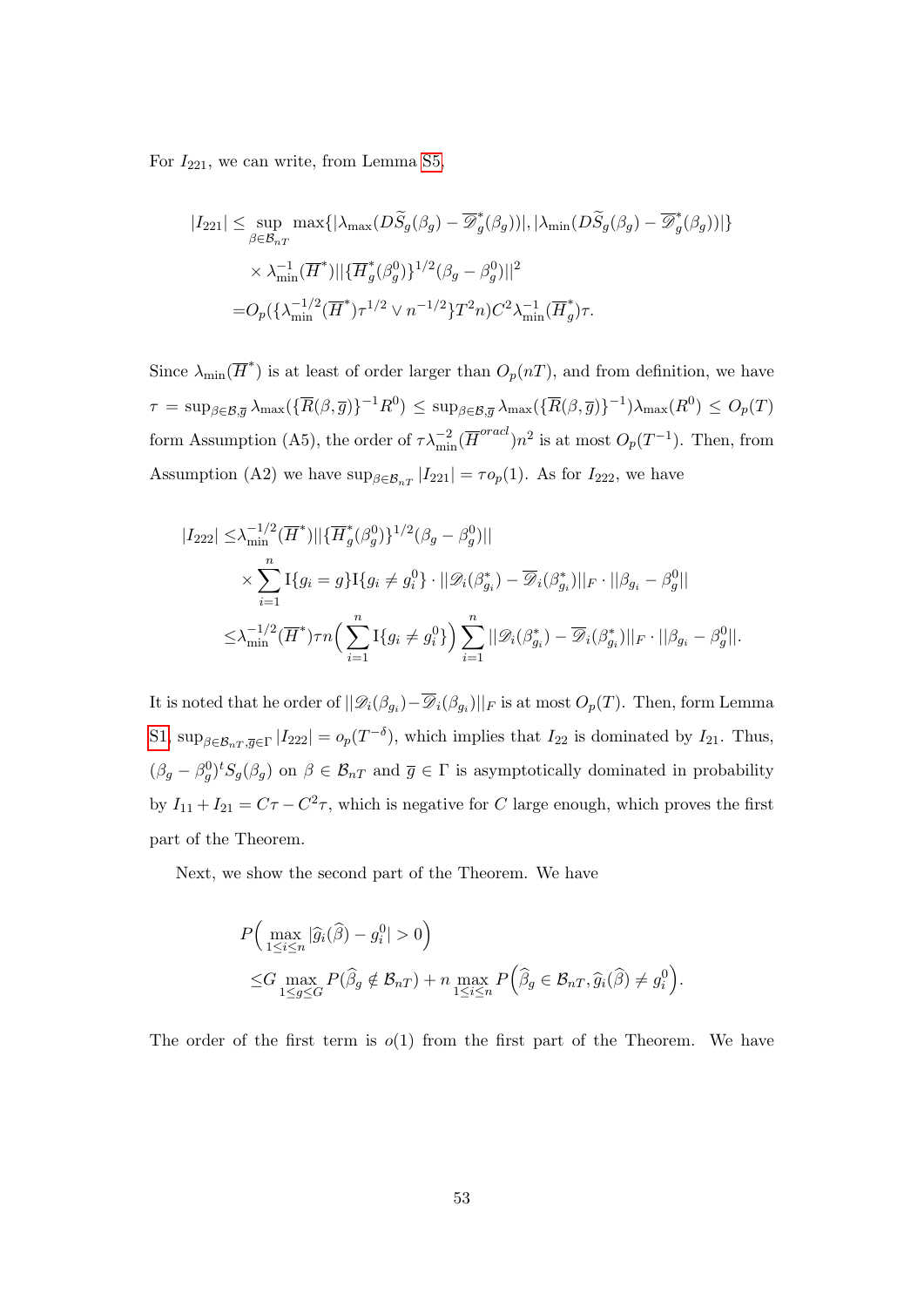$\sup_{\beta \in \mathcal{B}_{nT}} \mathcal{I}\{\widehat{g}_i(\beta) \neq g_i^0\} \leq \sum_{g=1}^G \widetilde{Z}_{ig}.$  Then,

$$
\max_{1 \le i \le n} P\left(\widehat{\beta}_g \in \mathcal{B}_{nT}, \widehat{g}_i(\widehat{\beta}) \ne g_i^0\right) = \max_{1 \le i \le n} E[I\{\widehat{\beta}_g \in \mathcal{B}_{nT}\} I\{\widehat{g}_i \ne g_i^0\}]
$$

$$
\le \max_{1 \le i \le n} E\left[I\{\widehat{\beta}_g \in \mathcal{B}_{nT}\}\sum_{g=1}^G \widetilde{Z}_{ig}\right]
$$

$$
\le \max_{1 \le i \le n} \sum_{g=1}^G P(\widetilde{Z}_{ig} = 1) = o(T^{-\delta}),
$$

which proves the Theorem.

## S2 Proof of Theorem [2](#page-12-1)

In order to show Theorem [2,](#page-12-1) we need to show the next lemmas.

Let  $\widetilde{\beta}_g$  denote a root of  $\overline{S}_g^*$  $\int_{g}^{*}(\beta_g) = 0$ . The next result shows that the groupd GEE estimator and the infeasible estimator with known population groups are asymptotically equivalent.

<span id="page-53-0"></span>**Lemma S9.** Suppose the Assumptions (A1)-(A11) hold. As n and T tend to infinity, we have  $\widehat{\beta}_g = \widetilde{\beta}_g + o_p(1)$  for  $g = 1, \ldots, G$ .

Proof. We have

$$
\sup_{\beta \in \mathcal{B}_{nT}, \overline{g} \in \Gamma} ||S_g(\beta_g) - \overline{S}_g^*(\beta_g)||
$$
\n
$$
\leq \sup_{\beta \in \mathcal{B}_{nT}} ||S_g(\beta_g) - \overline{S}_g(\beta_g)|| + \sup_{\beta \in \mathcal{B}_{nT}, \overline{g} \in \Gamma} ||\overline{S}_g(\beta_g) - \overline{S}_g^*(\beta_g)||.
$$

Then, we have  $\sup_{\beta \in \mathcal{B}_{nT}, \overline{g} \in \Gamma} ||S_g(\beta_g) - \overline{S}_g^*$  $\mathcal{L}_g^*(\beta_g)$ || =  $O_p(T^2)$  from Lemmas [S2](#page-36-0) and [S3.](#page-39-0) Since  $\widehat{\beta}_g \in \mathcal{B}_{nT}$  for  $\overline{g} \in \Gamma$  from Theorem [1](#page-11-0) and  $\widetilde{\beta}_g \in \mathcal{B}_{nT}$  from Theorem 2 in [Xie and](#page-23-7) [Yang \(2003\)](#page-23-7), this implies

$$
\sup_{\overline{g}\in\Gamma} |(\widehat{\beta}_g - \widetilde{\beta}_g)^t \{ S_g(\widehat{\beta}_g) - \overline{S}_g^*(\widehat{\beta}_g) \} | = |(\widehat{\beta}_g - \widetilde{\beta}_g)^t \overline{S}_g^*(\widehat{\beta}_g) | = O_p(T^2).
$$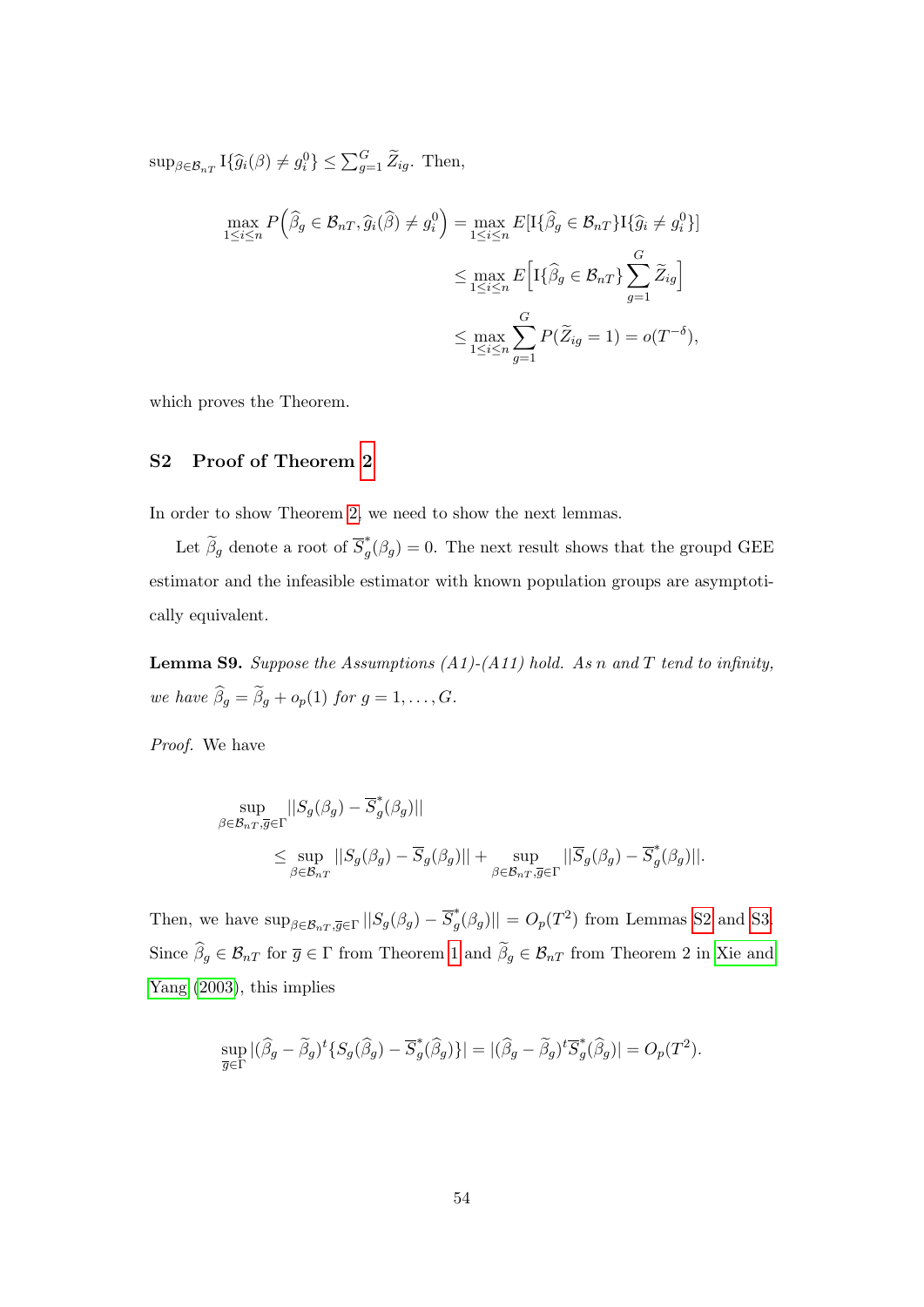From Taylor expansion, for  $\beta_g^*$  between  $\widehat{\beta}_g$  and  $\widetilde{\beta}_g$  we have

$$
\overline{S}_{g}^{*}(\widehat{\beta}_{g}) = \overline{S}_{g}^{*}(\widetilde{\beta}_{g}) - \overline{\mathcal{D}}_{g}^{*}(\beta_{g}^{*})(\widehat{\beta}_{g} - \widetilde{\beta}_{g})
$$
  
= 
$$
-\overline{H}_{g}^{*}(\beta_{g}^{*})(\widehat{\beta}_{g} - \widetilde{\beta}_{g}) - {\overline{\mathcal{D}}}_{g}^{*}(\beta_{g}^{*}) - \overline{H}_{g}^{*}(\beta_{g}^{*})\}(\widehat{\beta}_{g} - \widetilde{\beta}_{g}).
$$

Then, we have, from Lemmas [S6](#page-45-0)- [S8,](#page-46-0)

$$
|(\widehat{\beta}_g - \widetilde{\beta}_g)^t \{ S_g(\widehat{\beta}_g) - \overline{S}_g^*(\widehat{\beta}_g) \} | = (\widehat{\beta}_g - \widetilde{\beta}_g)^t \overline{H}_g^*(\beta_g^*) (\widehat{\beta}_g - \widetilde{\beta}_g) + o_p(1).
$$

Hence, we have

$$
\sup_{\overline{g}\in\Gamma}\inf_{\beta\in\mathcal{B}_{nT}}\lambda_{\min}(\overline{H}^*_g(\beta))||\widehat{\beta}_g-\widetilde{\beta}_g||^2\leq O_p(T^2)+o_p(1),
$$

which implies  $||\hat{\beta}_g - \tilde{\beta}_g|| = o_p(1)$ , since the order of  $\lambda_{\min}(\overline{H}_g^*)$  $\int_{g}^{*}(\beta)$  is at least  $O_p(nT)$ . The Lemma follows from Lemma [S1.](#page-26-0)  $\Box$ 

Next lemma is almost the same with Lemma 2 in [Xie and Yang \(2003\)](#page-23-7).

<span id="page-54-0"></span>Lemma S10. Suppose the Assumptions (A11)-(A11) hold. Moreover, suppose that, for all  $g = 1, ..., G$ , there exists a constant  $\zeta$  such that  $(c^*T)^{1+\zeta}\gamma^* \to 0$  as  $n \to \infty$  $\infty$ . Moreover, suppose the marginal distribution of each individual observation has a density of the form from [\(1\)](#page-4-0). Then, when  $n \to \infty$ , we have

$$
\{\overline{M}_g^*(\beta_g^0)\}^{-1/2}\overline{S}_g^*(\beta_g^0) \to N(0,I_p) \quad in \ distribution.
$$

*Proof.* Let  $\lambda^t \{ \overline{M}_a^*$  $_{g}^{*}(\beta_{g}^{0})\}$ <sup>-1/2</sup> $\overline{S}_{g}^{*}$  $g^*(\beta_g^0) = \sum_{i:g_i^0 = g} Z_{nTi},$  where , for any  $p \times 1$  vector  $\lambda$  such that  $||\lambda|| = 1$ ,  $Z_{nTi} = \lambda^t \{\overline{M}_q^*\}$  $\big\{ \big[\beta_g^0(\beta_g^0)\big\}^{-1/2} X_i^t \Delta_i(\beta_g^0) A_i^{1/2}$  $i^{1/2}(\beta_g^0)\overline{R}_i^{-1}$  $\overline{g}^{i-1}(\beta^0, \overline{g}^0)\varepsilon_i$ . To establish the asymptotic normality, it suffices to check the Lindeberg condition, that is, for any  $\epsilon > 0,$ 

$$
\sum_{i:g_i^0=g} E[Z_{nTi}^2 I\{|Z_{nTi}| > \epsilon\}] \to 0,
$$

which is shown in the proof of Lemma 2 in [Xie and Yang \(2003\)](#page-23-7).

 $\Box$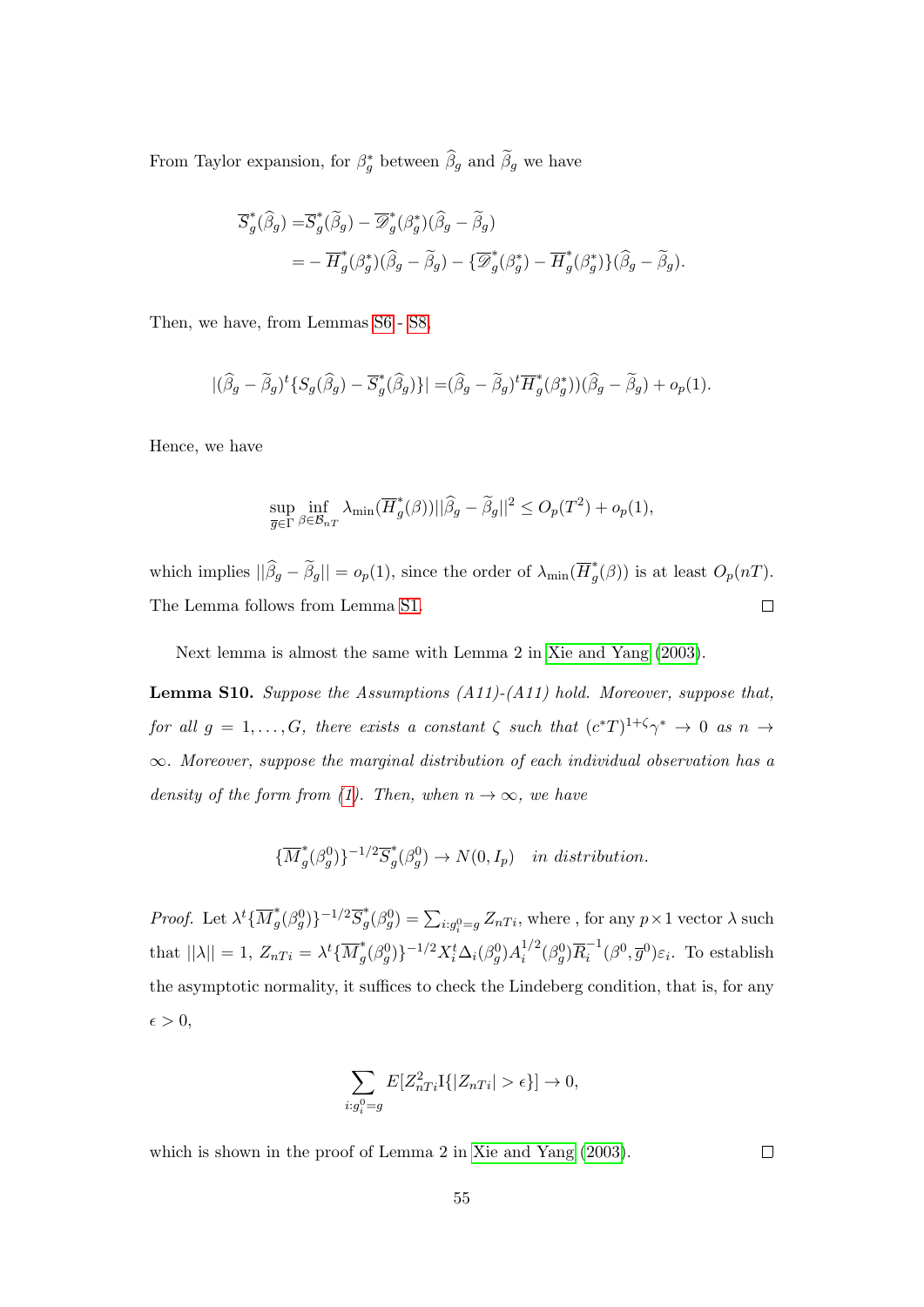We will show

$$
\{\overline{M}_g^*(\beta_g^0)\}^{-1/2}\overline{H}_g^*(\beta_g^0)(\widetilde{\beta}_g - \beta_g^0) \to N(0, I_p) \quad in \ distribution.
$$

The theorem follows from Lemma [S9.](#page-53-0)

For  $\beta_g^* \in \mathcal{B}_{nT}$  between  $\tilde{\beta}_g$  and  $\beta_g^0$ , we have

$$
\begin{split} &\{\overline{H}_g^*(\beta_g^0)\}^{-1/2}\overline{S}_g^*(\beta_g^0) \\ &=-\{\overline{H}_g^*(\beta_g^0)\}^{1/2}(\widetilde{\beta}_g-\beta_g^0) \\ &-\Big[\{\overline{H}_g^*(\beta_g^0)\}^{-1/2}\overline{\mathscr{D}}_g^*(\beta_g^*)\{\overline{H}_g^*(\beta_g^0)\}^{-1/2}-I_p\Big]\{\overline{H}_g^*(\beta_g^0)\}^{1/2}(\widetilde{\beta}_g-\beta_g^0). \end{split}
$$

From Lemmas [S4](#page-40-0) and [S6](#page-45-0)- [S8,](#page-46-0) the second term in the right hand side of the above equation is  $o_p(1)$ , which implies that  $\{\overline{M}_q^*\}$  $_{g}^{*}(\beta_{g}^{0})\}$ <sup>-1/2</sup> $\overline{S}_{g}^{*}$  $\overline{g}^*(\beta_g^0)$  and  $\{\overline{M}_g^*\}$  $\frac{1}{g}(\beta_g^0)\}^{-1/2}\overline{H}_g^*$  $\int_{g}^{*}(\beta_g^0)(\widetilde{\beta}_g \beta_g^0$ ) are asymptotically identically distributed. Hence, the theorem follows from Lemma [S10.](#page-54-0)

# S3 Property of  $\overline{R}^*(\beta, \overline{g})$

In this section, we denote the estimated unstructured working correlation matrix as  $\widehat{R}^*(\beta, \overline{g}) = R^*(\widehat{\alpha}(\beta, \overline{g}), \beta, \overline{g})$  for  $\widehat{\alpha}(\beta, \overline{g})$  given in [\(4\)](#page-6-0). Then, it follows that

$$
\overline{R}^*(\beta, \overline{g}) = \frac{1}{n} \sum_{i=1}^n A_i^{-1/2}(\beta_{g_i}) A_i^{1/2}(\beta_{g_i^0}^0) R^0 A_i^{1/2}(\beta_{g_i^0}^0) A_i^{-1/2}(\beta_{g_i})
$$
  
+ 
$$
\frac{1}{n} \sum_{i=1}^n A_i^{-1/2}(\beta_{g_i}) \{m(X_i \beta_{g_i^0}^0) - m(X_i \beta_{g_i})\} \{m(X_i \beta_{g_i^0}^0) - m(X_i \beta_{g_i})\}^t A_i^{-1/2}(\beta_{g_i}).
$$

The next lemma shows that  $\overline{R}^*(\beta, \overline{g})$  satisfies Assumption (A5) (ii).

**Lemma S11.** Under Assumptions (A1)-(A5) (i) and (A7)-(A10), it holds that for any  $\bar{g}$ ,  $\lambda_{\max}(\{\overline{R}^{mo}(\beta^0, \overline{g})\}^{-2}R^0) = O_p(1)$ .

*Proof.* Since the eigenvalues of  $\overline{R}^*(\beta^0, \overline{g})(R^0)^{-1/2}$  and  $(R^0)^{-1/4}\overline{R}^*(\beta^0, \overline{g})(R^0)^{-1/4}$  are the same, we will show that  $\lambda_{\min}((R^0)^{-1/4}\overline{R}^*(\beta^0,\overline{g})(R^0)^{-1/4})$  is bounded away from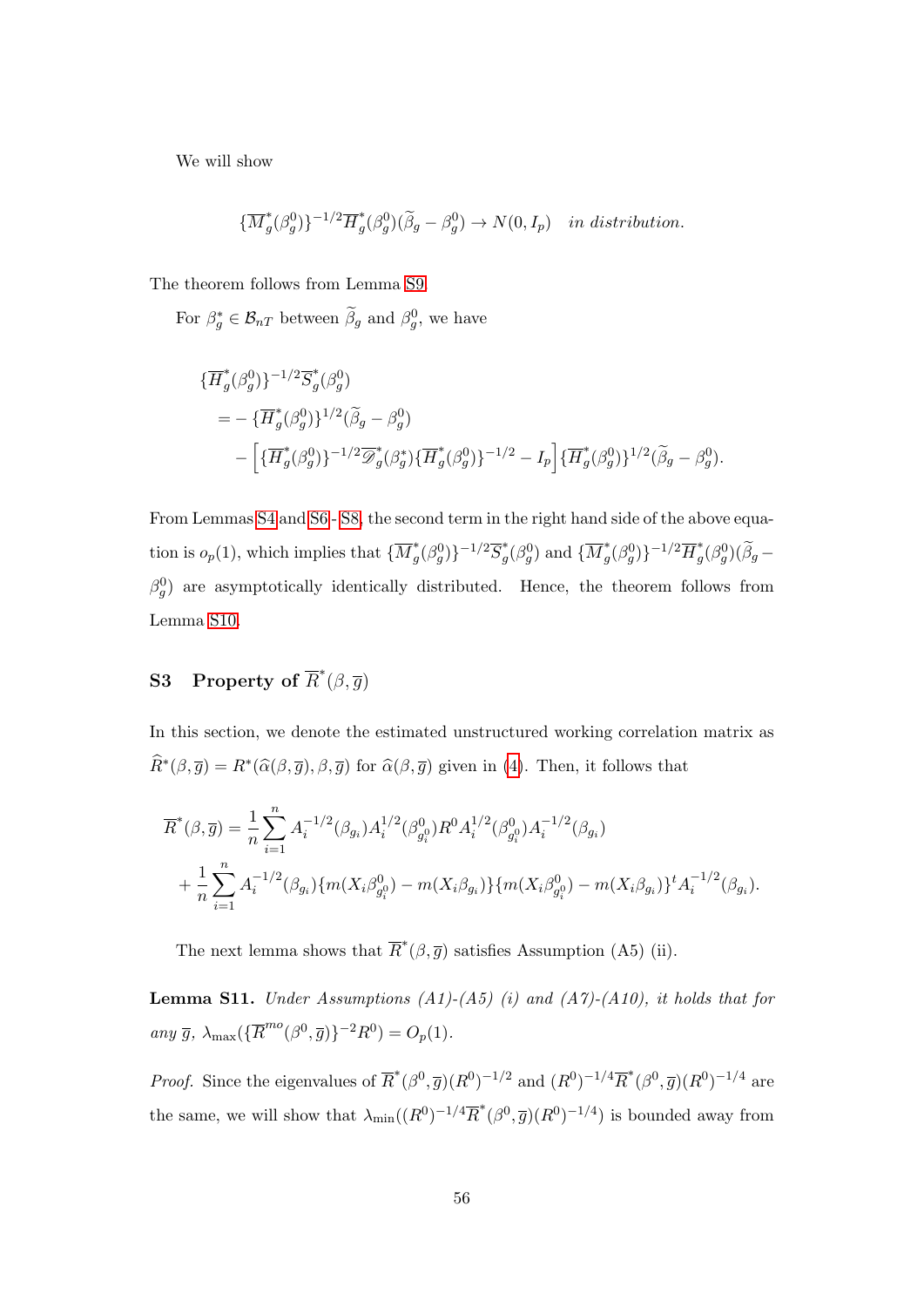zero. It can be written as

$$
\lambda_{\min}((R^{0})^{-1/4}\overline{R}^{*}(\beta^{0},\overline{g})(R^{0})^{-1/4})
$$
\n
$$
\geq \lambda_{\min}((R^{0})^{-1/4}\frac{1}{n}\sum_{i=1}^{n}A_{i}^{-1/2}(\beta_{g_{i}}^{0})A_{i}^{1/2}(\beta_{g_{i}}^{0})R^{0}A_{i}^{1/2}(\beta_{g_{i}}^{0})A_{i}^{-1/2}(\beta_{g_{i}}^{0})(R^{0})^{-1/4})
$$
\n
$$
+ \lambda_{\min}((R^{0})^{-1/2}\frac{1}{n}\sum_{i=1}^{n}A_{i}^{-1/2}(\beta_{g_{i}}^{0})\{m(X_{i}\beta_{g_{i}}^{0}) - m(X_{i}\beta_{g_{i}}^{0})\}
$$
\n
$$
\times \{m(X_{i}\beta_{g_{i}}^{0}) - m(X_{i}\beta_{g_{i}}^{0})\}^{t}A_{i}^{-1/2}(\beta_{g_{i}}^{0})(R^{0})^{-1/2}\right).
$$

Since the smallest eigenvalue does not diverge to infinity, it is enough to show that the first term of the right hand side of the above inequality is bounded away from zero. Then, we have

$$
\lambda_{\min}\Big((R^0)^{-1/4}\frac{1}{n}\sum_{i=1}^n A_i^{-1/2}(\beta_{g_i}^0)A_i^{1/2}(\beta_{g_i}^0)R^0A_i^{1/2}(\beta_{g_i}^0)A_i^{-1/2}(\beta_{g_i}^0)(R^0)^{-1/2}\Big)
$$
  
\n
$$
\geq \frac{1}{n}\sum_{i=1}^n \lambda_{\min}\Big((R^0)^{-1/4}A_i^{-1/2}(\beta_{g_i}^0)A_i^{1/2}(\beta_{g_i}^0)R^0A_i^{1/2}(\beta_{g_i}^0)A_i^{-1/2}(\beta_{g_i}^0)(R^0)^{-1/4}\Big)
$$
  
\n
$$
\geq \frac{1}{n}\sum_{i=1}^n \lambda_{\min}^2\Big((R^0)^{-1/4}A_i^{-1/2}(\beta_{g_i}^0)A_i^{1/2}(\beta_{g_i}^0)(R^0)^{1/2}\Big)
$$
  
\n
$$
\geq \frac{1}{n}\sum_{i=1}^n \min_{1 \leq t \leq T} \{A_{it}^{-1}(\beta_{g_i}^0)A_{it}(\beta_{g_i}^0)\}\lambda_{\min}^{1/4}(R^0) > 0,
$$

where the last inequality follows from Assumption (A5) (i).

 $\Box$ 

The next lemma shows that  $\widehat{R}^*(\beta, \overline{g})$  satisfies Assumption (A6) (i).

<span id="page-56-0"></span>**Lemma S12.** Under Assumptions  $(A1)-(A5)$  (i) and  $(A7)-(A10)$ , it holds that for any  $\overline{g}$ ,

$$
\sup_{\beta \in \mathcal{B}_{nT}} \max_{1 \leq k,l \leq T} \{ \widehat{R}^*(\beta, \overline{g}) - \widehat{R}^*(\beta^0, \overline{g}) \}_{kl} = O_p(\lambda_{\min}^{-1/2} (\overline{H}^*) \tau^{1/2}).
$$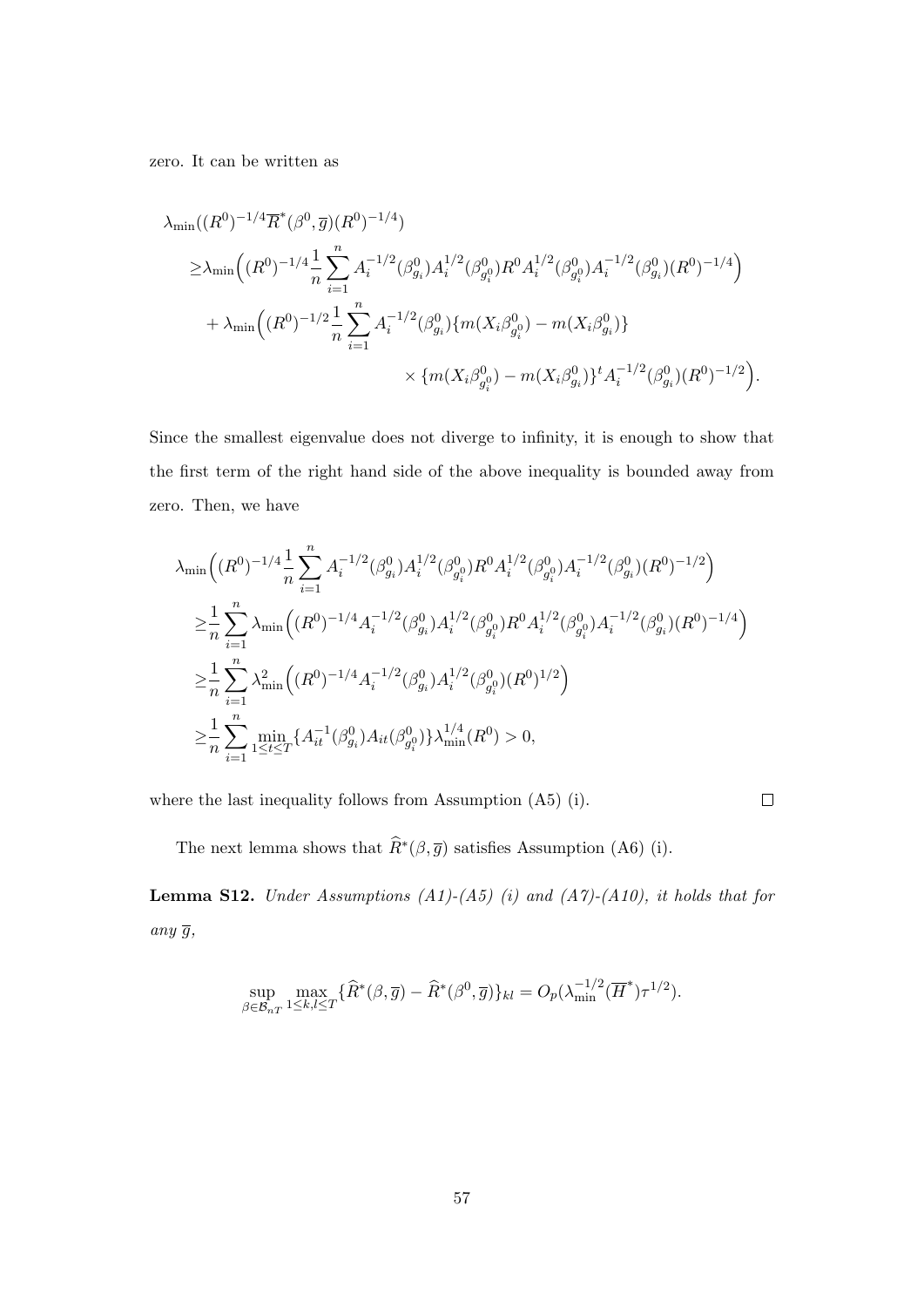*Proof.* For any  $\overline{g}$ , we can write

$$
\hat{R}^{*}(\beta, \overline{g}) - \hat{R}^{*}(\beta^{0}, \overline{g})
$$
\n
$$
= \frac{1}{n} \sum_{i=1}^{n} A_{i}^{-1/2}(\beta_{g_{i}}) \{y_{i} - m(X_{i}\beta_{g_{i}})\} \{y_{i} - m(X_{i}\beta_{g_{i}})\}^{t} A_{i}^{-1/2}(\beta_{g_{i}})
$$
\n
$$
- \sum_{i=1}^{n} A_{i}^{-1/2}(\beta_{g_{i}}^{0}) \{y_{i} - m(X_{i}\beta_{g_{i}}^{0})\} \{y_{i} - m(X_{i}\beta_{g_{i}}^{0})\}^{t} A_{i}^{-1/2}(\beta_{g_{i}}^{0})
$$
\n
$$
= \frac{1}{n} \sum_{i=1}^{n} \{A_{i}^{-1/2}(\beta_{g_{i}}) - A_{i}^{-1/2}(\beta_{g_{i}}^{0})\} \{y_{i} - m(X_{i}\beta_{g_{i}})\}
$$
\n
$$
\times \{y_{i} - m(X_{i}\beta_{g_{i}})\}^{t} \{A_{i}^{-1/2}(\beta_{g_{i}}) - A_{i}^{-1/2}(\beta_{g_{i}}^{0})\}
$$
\n
$$
+ \frac{1}{n} \sum_{i=1}^{n} \{A_{i}^{-1/2}(\beta_{g_{i}}) - A_{i}^{-1/2}(\beta_{g_{i}}^{0})\} \{y_{i} - m(X_{i}\beta_{g_{i}})\} \{y_{i} - m(X_{i}\beta_{g_{i}})\}^{t} A_{i}^{-1/2}(\beta_{g_{i}}^{0})
$$
\n
$$
+ \frac{1}{n} \sum_{i=1}^{n} A_{i}^{-1/2}(\beta_{g_{i}}^{0}) \{y_{i} - m(X_{i}\beta_{g_{i}})\} \{y_{i} - m(X_{i}\beta_{g_{i}})\}^{t} \{A_{i}^{-1/2}(\beta_{g_{i}}) - A_{i}^{-1/2}(\beta_{g_{i}}^{0})\}
$$
\n
$$
+ \frac{1}{n} \sum_{i=1}^{n} A_{i}^{-1/2}(\beta_{g_{i}}^{0}) \{y_{i} - m(X_{i}\beta_{g_{i}})\} \{y_{i} - m(X_{i}\beta_{g_{i}})\}^{
$$

From Taylor expansion, for  $\beta_{g_i}^*$  between  $\beta_{g_i}$  and  $\beta_{g_i}^0$ , we have

$$
1 - A_{it}^{1/2}(\beta_{g_i}) A_{it}^{-1/2}(\beta_{g_i}^0) = 1 - \sqrt{\frac{a''(x_{it}^t \beta_{g_i})}{a''(x_{it}^t \beta_{g_i}^0)}}
$$
  
= 
$$
- \frac{1}{2} \{a''(x_{it}^t \beta_{g_i}^*) a''(x_{it}^t \beta_{g_i}^0)\}^{-1/2} u'(x_{it}^t \beta_{g_i}^*) x_{it}^t(\beta_{g_i} - \beta_{g_i}^0).
$$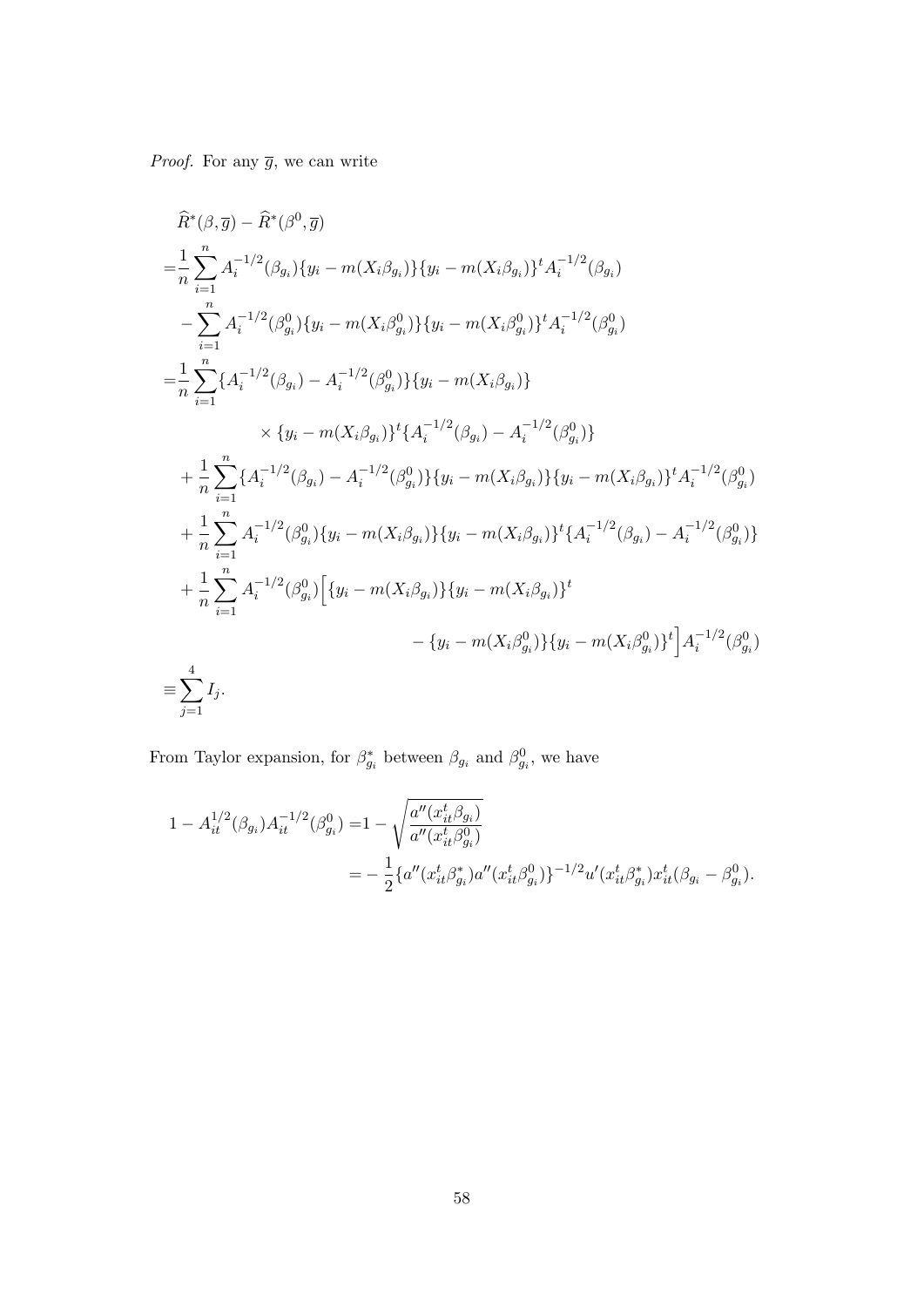Then, the  $(k, l)$ -element of  $I_1$  can be written as

$$
\frac{1}{n} \sum_{i=1}^{n} \{A_{ik}^{-1/2}(\beta_{g_i}) - A_{ik}^{-1/2}(\beta_{g_i}^0)\}\{A_{il}^{-1/2}(\beta_{g_i}) - A_{il}^{-1/2}(\beta_{g_i}^0)\}\
$$
\n
$$
\times \{y_{ik} - m(x_{ik}^t \beta_{g_i})\}\{y_{il} - m(x_{il}^t \beta_{g_i})\}
$$
\n
$$
= \frac{1}{4n} \sum_{i=1}^{n} \{a''(x_{ik}^t \beta_{g_i}^*)a''(x_{ik}^t \beta_{g_i}^0)\}^{-1/2}u'(x_{ik}^t \beta_{g_i}^*)x_{ik}^t(\beta_{g_i} - \beta_{g_i}^0)
$$
\n
$$
\times \{a''(x_{il}^t \beta_{g_i}^*)a''(x_{il}^t \beta_{g_i}^0)\}^{-1/2}u'(x_{il}^t \beta_{g_i}^*)x_{il}^t(\beta_{g_i} - \beta_{g_i}^0)
$$
\n
$$
\times A_{ik}^{-1/2}(\beta_{g_i})\{y_{ik} - m(x_{ik}^t \beta_{g_i})\}\{y_{il} - m(x_{il}^t \beta_{g_i})\}A_{il}^{-1/2}(\beta_{g_i})
$$
\n
$$
\lesssim \left(\frac{1}{n} \sum_{i=1}^{n} (\beta_{g_i} - \beta_{g_i}^0)^t x_{ik} x_{ik}^t(\beta_{g_i} - \beta_{g_i}^0)\{y_{ik} - m(x_{ik}^t \beta_{g_i})\}^2\right)^{1/2}
$$
\n
$$
\times \left(\frac{1}{n} \sum_{i=1}^{n} (\beta_{g_i} - \beta_{g_i}^0)^t x_{il} x_{il}^t(\beta_{g_i} - \beta_{g_i}^0)\{y_{il} - m(x_{il}^t \beta_{g_i})\}^2\right)^{1/2}
$$
\n
$$
\leq \{\max_{1 \leq t \leq T} \lambda_{\max}(x_{it} x_{it}^t)\} \frac{1}{n} \sum_{i=1}^{n} ||\beta_{g_i} - \beta_{g_i}^0||^2\{y_{ik} - m(x_{ik}^t \beta_{g_i})\}^2,
$$

where the second last inequality follows from Cauchy-Schwarz inequality. Since we have for all  $t = 1, ..., T$ ,  $\lambda_{\max}(x_{it}x_{it}^t) = O_p(1)$  and  $\frac{1}{n}\sum_{i=1}^n \{y_{it} - m(x_{it}^t \beta_{g_i})\}^2 = O_p(1)$ , this implies that the order of  $\{I_1\}_{k,l}$  is  $O_p(\lambda_{\min}^{-1}(\overline{H}^*)\tau)$  for  $\beta \in \mathcal{B}_{nT}$ . Similarly, the order of  $\{I_2\}_{kl}$  and  $\{I_3\}_{kl}$  are  $O_p(\lambda_{\min}^{-1/2}(\overline{H}^*)\tau^{1/2})$  for  $\beta \in \mathcal{B}_{nT}$ . For  $I_4$ , we can write

$$
I_{4} = \frac{1}{n} \sum_{i=1}^{n} A_{i}^{-1/2}(\beta_{g_{i}}^{0}) \{m(X_{i}\beta_{g_{i}}^{0}) - m(X_{i}\beta_{g_{i}})\}\{y_{i} - m(X_{i}\beta_{g_{i}}^{0})\}^{t} A_{i}^{-1/2}(\beta_{g_{i}}^{0})
$$
  
+ 
$$
\frac{1}{n} \sum_{i=1}^{n} A_{i}^{-1/2}(\beta_{g_{i}}^{0}) \{y_{i} - m(X_{i}\beta_{g_{i}}^{0})\}\{m(X_{i}\beta_{g_{i}}^{0}) - m(X_{i}\beta_{g_{i}})\}^{t} A_{i}^{-1/2}(\beta_{g_{i}}^{0})
$$
  
+ 
$$
\frac{1}{n} \sum_{i=1}^{n} A_{i}^{-1/2}(\beta_{g_{i}}^{0}) \{m(X_{i}\beta_{g_{i}}^{0}) - m(X_{i}\beta_{g_{i}})\}\{m(X_{i}\beta_{g_{i}}^{0}) - m(X_{i}\beta_{g_{i}})\}^{t} A_{i}^{-1/2}(\beta_{g_{i}}^{0})
$$
  
= 
$$
\sum_{j=1}^{3} I_{4j}.
$$

By using [\(S1\)](#page-30-0) for  $\beta_{g_i}^*$  between  $\beta_{g_i}$  and  $\beta_{g_i}^0$ , the  $(k, l)$ -element of  $I_{41}$  can be written as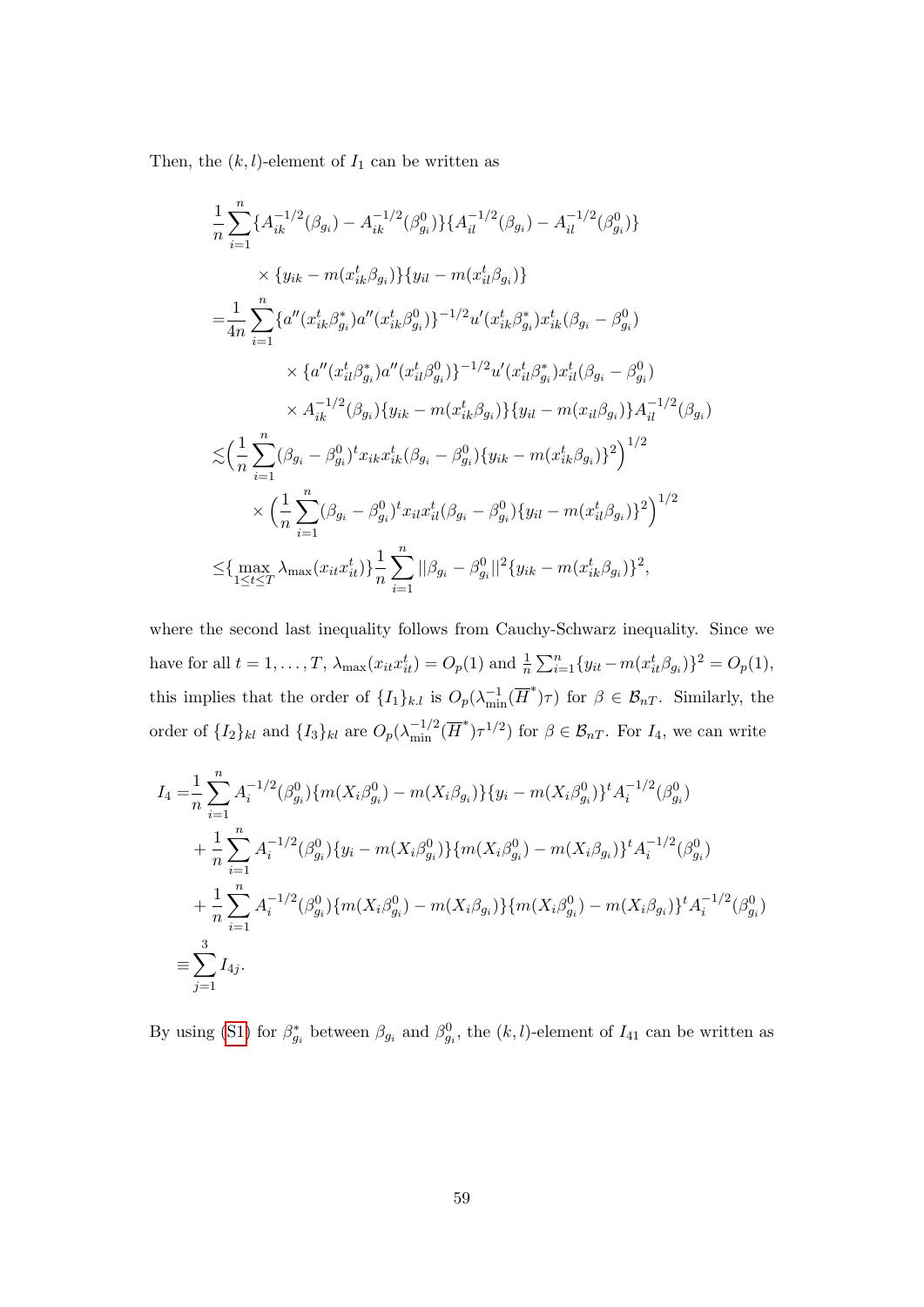from Cauchy-Schwarz inequality,

$$
\begin{split}\n&\frac{1}{n}\sum_{i=1}^{n} A_{ik}^{-1/2}(\beta_{g_i}^0) A_{il}^{-1/2}(\beta_{g_i}^0) \{m(x_{ik}^t \beta_{g_i}^0) - m(x_{ik}^t \beta_{g_i})\} \{y_{il} - m(x_{il}^t \beta_{g_i}^0)\} \\
&= \frac{1}{n}\sum_{i=1}^{n} A_{ik}^{-1/2}(\beta_{g_i}^0) A_{il}^{-1/2}(\beta_{g_i}^0) \phi A_{ik}(\beta_{g_i}^*) u'(x_{ik}^t \beta_{g_i}^*) x_{ik}^t(\beta_{g_i}^0 - \beta_{g_i}) \{y_{il} - m(x_{il}^t \beta_{g_i}^0)\} \\
&\leq \left(\frac{1}{n}\sum_{i=1}^{n} (\beta_{g_i}^0 - \beta_{g_i})^t x_{ik} x_{ik}^t(\beta_{g_i}^0 - \beta_{g_i})\right)^{1/2} \\
&\times \left(\frac{1}{n}\sum_{i=1}^{n} A_{ik}^{-1}(\beta_{g_i}^0) A_{il}^{-1}(\beta_{g_i}^0) A_{ik}^2(\beta_{g_i}^*) \{u'(x_{ik}^t \beta_{g_i}^*)\}^2 \{y_{il} - m(x_{il}^t \beta_{g_i}^0)\}^t \{y_{il} - m(x_{il}^t \beta_{g_i}^0)\}\right)^{1/2},\n\end{split}
$$

which implies that the order of  $\{I_{41}\}_{kl}$  is  $O_p(\lambda_{\min}^{-1/2}(\overline{H}^*)\tau^{1/2})$  for  $\beta \in \mathcal{B}_{nT}$ . Similarly, the order of  $\{I_{42}\}_{kl}$  and  $\{I_{43}\}_{kl}$  are  $O_p(\lambda_{\min}^{-1/2}(\overline{H}^*)\tau^{1/2})$  and  $O_p(\lambda_{\min}^{-1}(\overline{H}^*)\tau)$ , respectively for  $\beta \in \mathcal{B}_{nT}$ , which proves the lemma.  $\Box$ 

The next lemma shows that  $\widehat{R}^*(\beta, \overline{g})$  satisfies Assumption (A6) (ii).

**Lemma S13.** Under Assumptions (A1)-(A5) (i) and (A7)-(A10), it holds that for any  $\overline{g}$ ,

$$
\sup_{\beta \in \mathcal{B}_{nT}} \max_{1 \leq k,l \leq T} |\{\widehat{R}^*(\beta,\overline{g}) - \overline{R}^*(\beta,\overline{g})\}_{k.l}| = O_p(n^{-1/2} \vee \lambda_{\min}^{-1/2}(\overline{H}^*(\beta^0))\tau^{1/2}),
$$

Proof. From Lemma [S12,](#page-56-0) it is enough to show that

$$
\max_{1 \leq k,l \leq T} \{ \widehat{R}^*(\beta^0, \overline{g}) - \overline{R}^*(\beta^0, \overline{g}) \}_{kl} = O_p(n^{-1/2}).
$$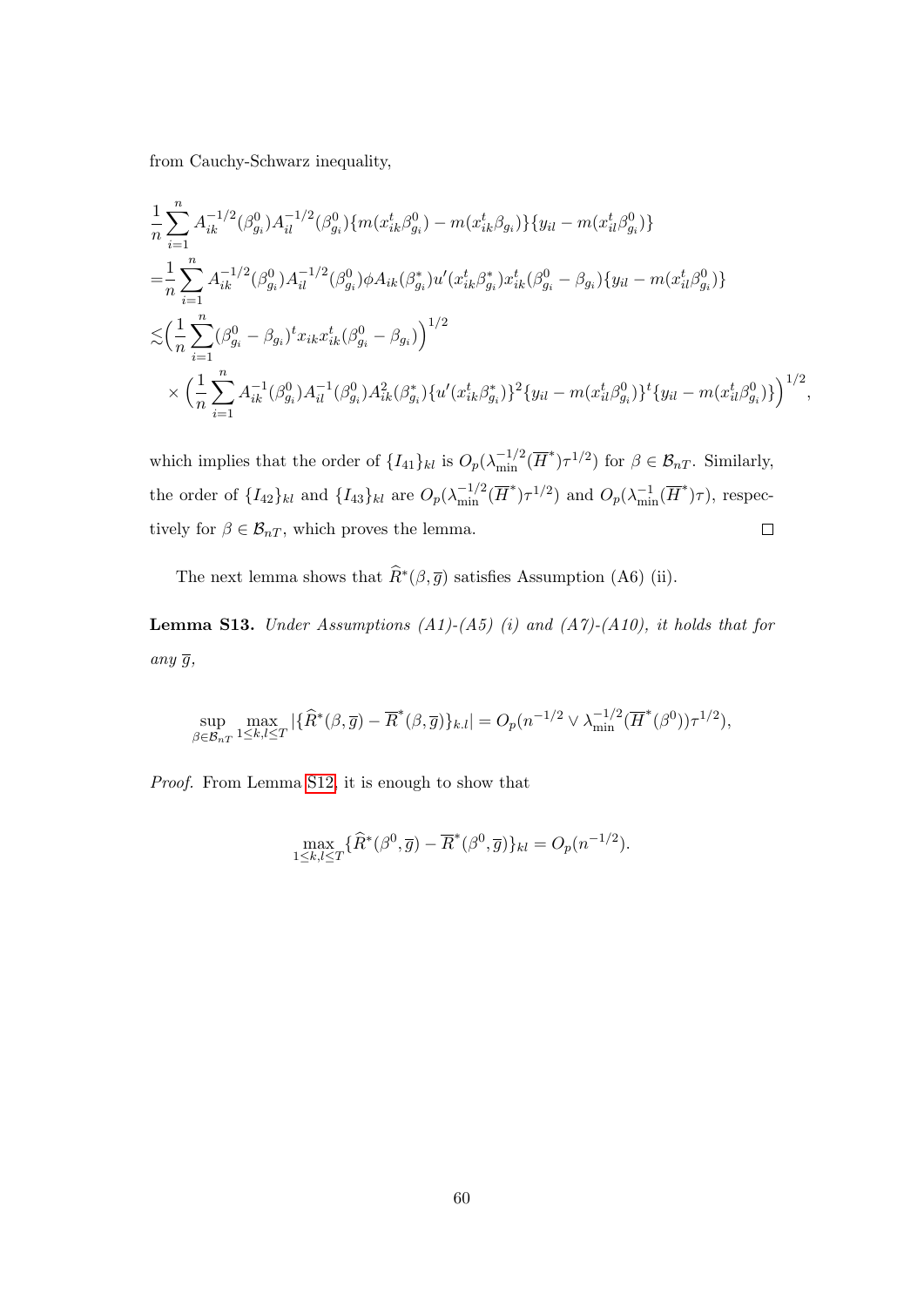We can write

$$
\hat{R}^{*}(\beta^{0},\overline{g}) - \overline{R}^{*}(\beta^{0},\overline{g})
$$
\n
$$
= \frac{1}{n} \sum_{i=1}^{n} A_{i}^{-1/2}(\beta_{g_{i}}^{0}) \Big\{ \{y_{i} - m(X_{i}\beta_{g_{i}}^{0})\} \{y_{i} - m(X_{i}\beta_{g_{i}}^{0})\}^{t} - \Sigma_{i} \Big\} A_{i}^{-1/2}(\beta_{g_{i}}^{0})
$$
\n
$$
+ \frac{1}{n} \sum_{i=1}^{n} A_{i}^{-1/2}(\beta_{g_{i}}^{0}) \{m(X_{i}\beta_{g_{i}}^{0}) - m(X_{i}\beta_{g_{i}}^{0})\} \{y_{i} - m(X_{i}\beta_{g_{i}}^{0})\}^{t} A_{i}^{-1/2}(\beta_{g_{i}}^{0})
$$
\n
$$
+ \frac{1}{n} \sum_{i=1}^{n} A_{i}^{-1/2}(\beta_{g_{i}}^{0}) \{y_{i} - m(X_{i}\beta_{g_{i}}^{0})\} \{m(X_{i}\beta_{g_{i}}^{0}) - m(X_{i}\beta_{g_{i}}^{0})\}^{t} A_{i}^{-1/2}(\beta_{g_{i}}^{0})
$$
\n
$$
= I_{1} + I_{2} + I_{3}.
$$

For  $\sigma_{ikl} = {\sum_i}_{kl}$ , the  $(k, l)$ -element of  $I_1$  can be written as

$$
\{I_1\}_{kl} = \frac{1}{n} \sum_{i=1}^n A_{ik}^{-1/2} (\beta_{g_i}^0) A_{il}^{-1/2} (\beta_{g_i}^0) [\{y_{ik} - m(x_{ik}^t \beta_{g_i}^0)\} \{y_{il} - m(x_{il}^t \beta_{g_i}^0)\} - \sigma_{ikl}].
$$

Then, it is obvious  $E[{I_1}_{kl}] = 0$  and

$$
\begin{split} \text{Var}(\{I_1\}_{kl}) &= \!\frac{1}{n^2} \sum_{i=1}^n A_{ik}^{-1} (\beta_{g_i}^0) A_{il}^{-1} (\beta_{g_i}^0) A_{ik} (\beta_{g_i}^0) A_{il} (\beta_{g_i}^0) \text{Var}(\varepsilon_{ik}\varepsilon_{il}) \\ &\leq \!\frac{1}{n^2} \sum_{i=1}^n A_{ik}^{-1} (\beta_{g_i}^0) A_{il}^{-1} (\beta_{g_i}^0) A_{ik} (\beta_{g_i}^0) A_{il} (\beta_{g_i}^0) (E[\varepsilon_{ik}^4] E[\varepsilon_{il}^4])^{1/2} = O_p(1/n), \end{split}
$$

where the last equality follows from Assumptions  $(A4)$ ,  $(A7)$  and  $(A8)$ . Then, this implies that the order of the  $(k, l)$ -element of  $I_1$  is  $O_p(n^{-1/2})$ . Similarly, both of the  $(k, l)$ -elements of  $I_2$  and  $I_3$  are  $O_p(n^{-1/2})$ , which implies the lemma.  $\Box$ 

The next lemma shows that  $\widehat{R}^*(\beta, \overline{g})$  satisfies Assumption (A6) (iii).

**Lemma S14.** Under Assumptions  $(A1)-(A5)$  (i) and  $(A7)-(A10)$ , it holds that for any  $\beta \in \mathcal{B}$ ,  $\overline{g}$  and  $\overline{g}_{i*}$  whose only ith component differs from that of  $\overline{g}$ ,

$$
\max_{1 \leq k,l \leq T} |\{\widehat{R}^*(\beta,\overline{g}_{i*}) - \widehat{R}^*(\beta,\overline{g})\}_{kl}| = O_p(1/n).
$$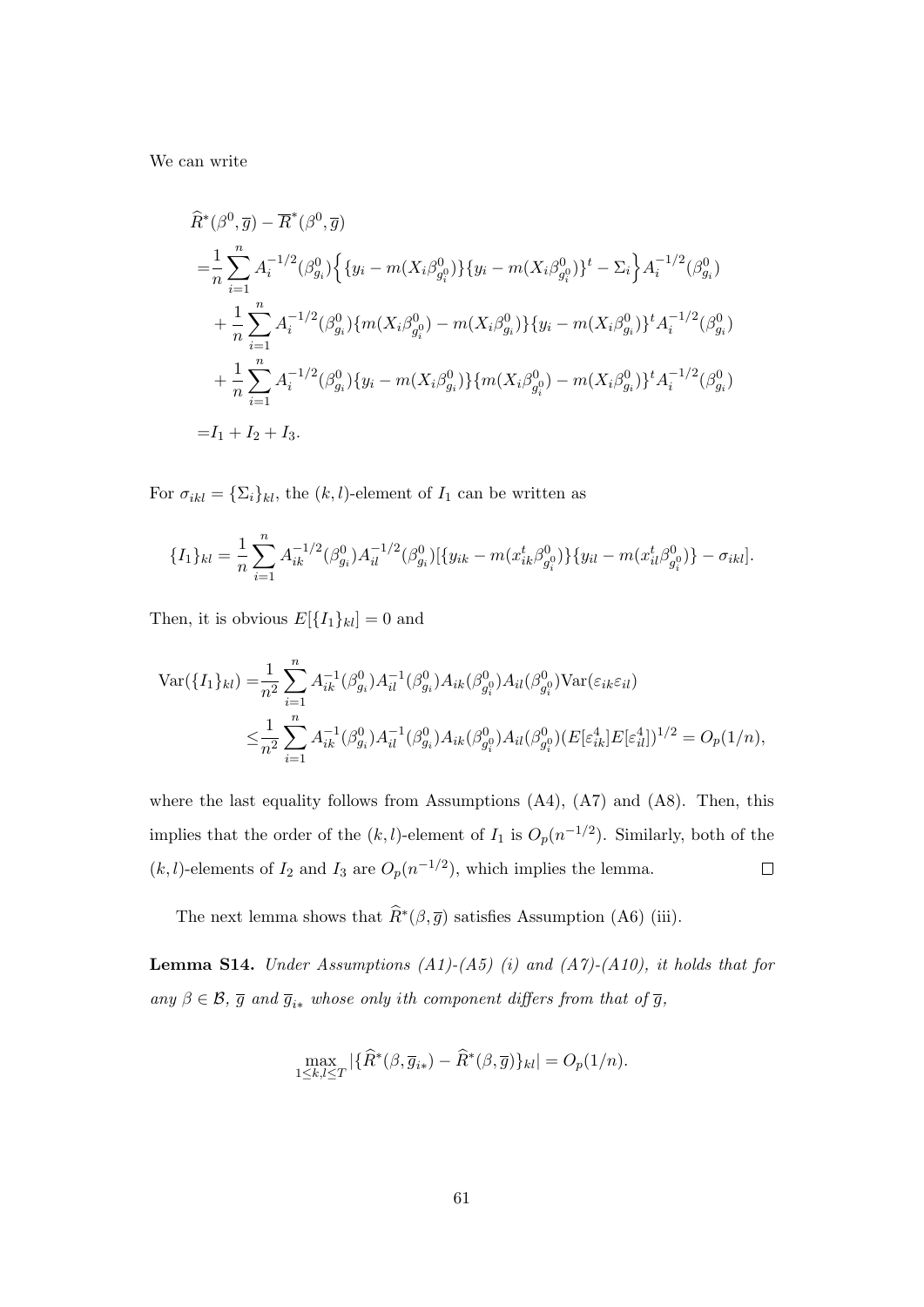Proof. The lemma immediately holds since we can write

$$
\begin{aligned} \{\widehat{R}^*(\beta,\overline{g}_{i*})-\widehat{R}^*(\beta,\overline{g})\}_{kl} \\ &= \frac{1}{n} \Big\{A_{ik}^{-1/2}(\beta_{g_i^*})A_{il}^{-1/2}(\beta_{g_i^*})\{y_{ik}-m(x_{ik}^t\beta_{g_i^*})\}\{y_{il}-m(x_{il}^t\beta_{g_i^*})\} \\ &-A_{ik}^{-1/2}(\beta_{g_i^*})A_{il}^{-1/2}(\beta_{g_i^*})\{y_{ik}-m(x_{ik}^t\beta_{g_i^*})\}\{y_{il}-m(x_{il}^t\beta_{g_i^*})\}, \end{aligned}
$$

 $\Box$ 

which is of order  $O_p(1/n)$ .

The next lemma shows that  $\widehat{R}^*(\beta, \overline{g})$  satisfies Assumption (A11).

**Lemma S15.** Under Assumptions  $(A1)-(A5)$  (i) and  $(A7)-(A10)$ , it holds that for any  $\beta \in \mathcal{B}$ , any  $\overline{g}$  satisfying  $\sup_{\beta \in \mathcal{B}_{nT}} n^{-1} \sum_{i=1}^n \mathbb{I}\{g_i \neq g_i^0\} = o_p(T^{-\delta})$  and all  $\delta > 0$ ,

$$
\max_{1 \leq k,l \leq T} |\{\widehat{R}^*(\beta,\overline{g}) - \widehat{R}^*(\beta,\overline{g}^0)\}_{kl}| = o_p(T^{-\delta}).
$$

Proof. From Cauchy-Schwarz inequality, we can write

$$
\{\widehat{R}^*(\beta,\overline{g}) - \widehat{R}^*(\beta,\overline{g}^0)\}_{kl}
$$
\n
$$
= \frac{1}{n} \sum_{i=1}^n \text{I}\{g_i \neq g_i^0\} \Big\{ A_{ik}^{-1/2}(\beta_{g_i}) A_{il}^{-1/2}(\beta_{g_i}) \{y_{ik} - m(x_{ik}^t \beta_{g_i})\} \{y_{il} - m(x_{il}^t \beta_{g_i})\}
$$
\n
$$
- A_{ik}^{-1/2}(\beta_{g_i^0}) A_{il}^{-1/2}(\beta_{g_i^0}) \{y_{ik} - m(x_{ik}^t \beta_{g_i^0})\} \{y_{il} - m(x_{il}^t \beta_{g_i^0})\} \Big\}
$$
\n
$$
\leq \Big(\frac{1}{n} \sum_{i=1}^n \text{I}\{g_i \neq g_i^0\}\Big)^{1/2}
$$
\n
$$
\times \Big(\frac{1}{n} \sum_{i=1}^n \Big\{A_{ik}^{-1/2}(\beta_{g_i}) A_{il}^{-1/2}(\beta_{g_i}) \{y_{ik} - m(x_{ik}^t \beta_{g_i})\} \{y_{il} - m(x_{il}^t \beta_{g_i})\}
$$
\n
$$
- A_{ik}^{-1/2}(\beta_{g_i^0}) A_{il}^{-1/2}(\beta_{g_i^0}) \{y_{ik} - m(x_{ik}^t \beta_{g_i^0})\} \{y_{il} - m(x_{il}^t \beta_{g_i^0})\}\Big\}^2\Big)^{1/2}.
$$

Since we have

$$
\frac{1}{n} \sum_{i=1}^{n} \left\{ A_{ik}^{-1/2}(\beta_{g_i}) A_{il}^{-1/2}(\beta_{g_i}) \{ y_{ik} - m(x_{ik}^t \beta_{g_i}) \} \{ y_{il} - m(x_{il}^t \beta_{g_i}) \} - A_{ik}^{-1/2}(\beta_{g_i^0}) A_{il}^{-1/2}(\beta_{g_i^0}) \{ y_{ik} - m(x_{ik}^t \beta_{g_i^0}) \} \{ y_{il} - m(x_{il}^t \beta_{g_i^0}) \} \right\}^2 = O_p(1),
$$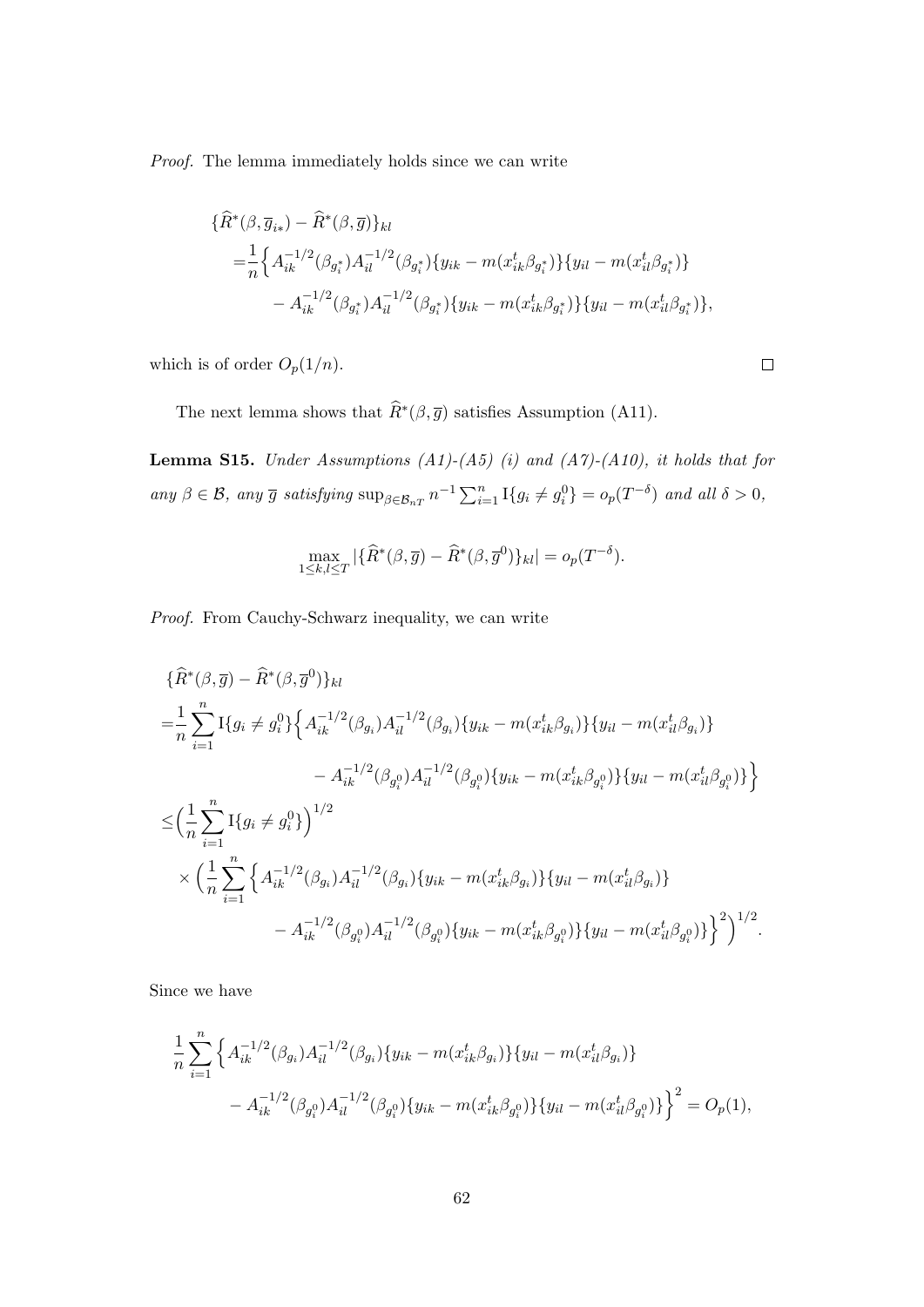the lemma follows from Lemma [S1.](#page-26-0)

## S4 Additional results of the application to election panel study

We here provide additional results of the regression coefficients obtained by the proposed grouped GEE analysis with first-order autoregressive (AR) and unstructured (UN) correlation structures with  $G = 8$ . The results are shown in Table [S1,](#page-16-0) which shows that the estimates of regression coefficients are generally close to the ones based on the exchangeable working correlation given in Table [1](#page-16-0) in the main text.

### References

- Bonhomme, S. and Manresa, E. (2015). Grouped pattern of heterogeneity in panel data. Econometrica 83, 1147–1184.
- Rio, E. (2000). Théorie asymptotique des processus aléatoires faiblement dépendants. Berlin: Springer. 1158–1176.
- Wang, L. (2011). GEE analysis of clustered binary data with diverging number of covariates. The Annals of Statistics 39, 389–417.
- Xie, M. and Yang, Y. (2003). Asymptotics for generalized estimating equations with large cluster sizes. The Annals of Statistics 31, 310–347.